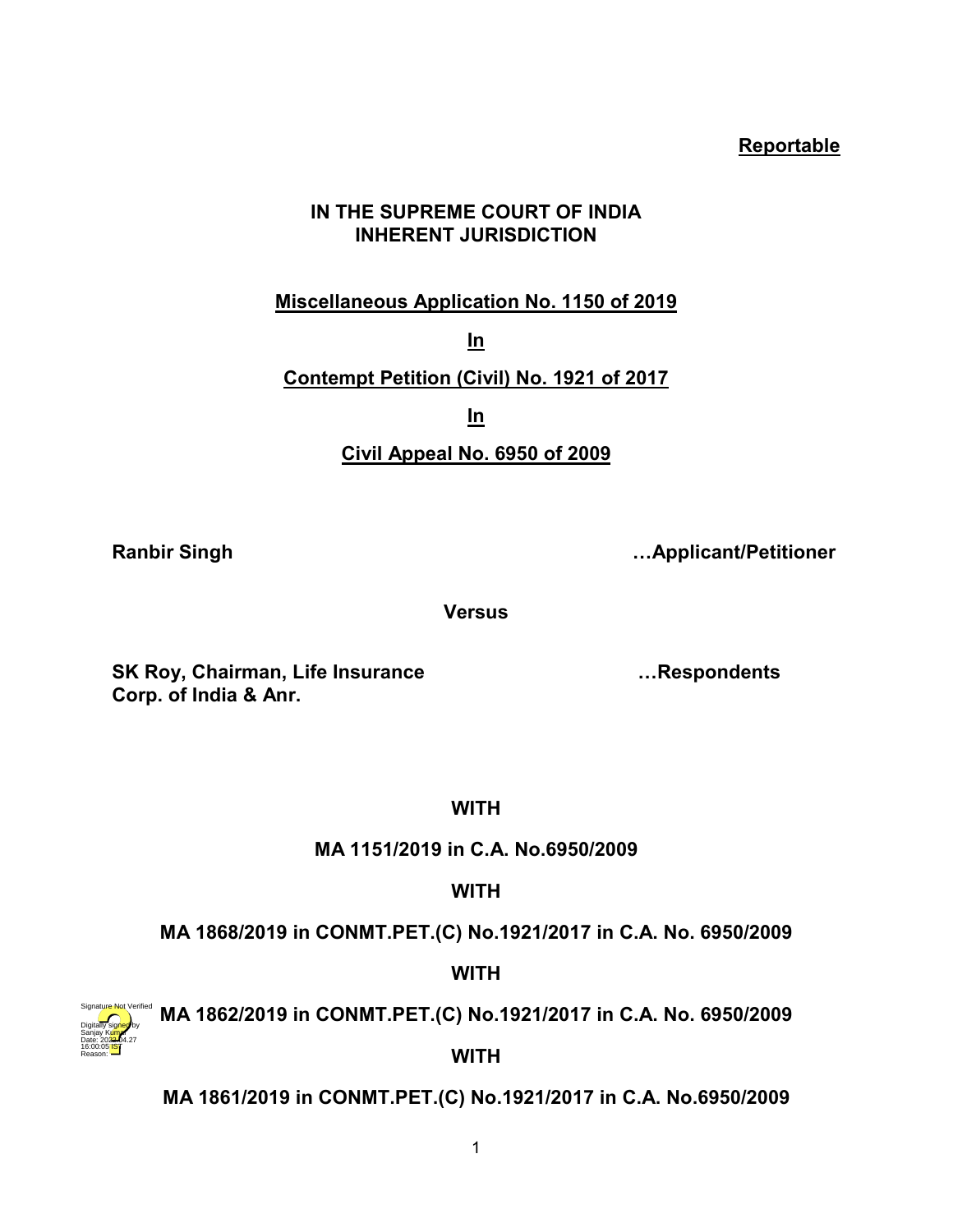# **MA 1874/2019 in CONMT.PET.(C) No.1921/2017 in C.A. No.6950/2009 WITH**

**MA 1873/2019 in CONMT.PET.(C) No.1660/2018 in C.A. No.6950/2009**

## **WITH**

**MA 1940/2019 in CONMT.PET.(C) No.1921/2017 in C.A. No.6950/2009**

#### **WITH**

**MA 1882/2019 in CONMT.PET.(C) No.1921/2017 in C.A. No.6950/2009**

#### **WITH**

**MA 1883/2019 in CONMT.PET.(C) Nos.1921/2017 in C.A. No.6950/2009**

## **WITH**

**MA 1876/2019 in CONMT.PET.(C) No.1921/2017 in C.A. No.6950/2009**

## **WITH**

**MA 1888/2019 in CONMT.PET.(C) No. 1921/2017 in C.A. No. 6950/2009**

#### **WITH**

**MA 1866/2019 in CONMT.PET.(C) No.1921/2017 in C.A. No.6950/2009**

## **WITH**

**MA 1860/2019 in CONMT.PET.(C) No.1921/2017 in C.A. No.6950/2009**

#### **WITH**

**MA 1860/2019 in CONMT.PET.(C) No.1921/2017 in C.A. No.6950/2009**

## **WITH**

**MA 1875/2019 in CONMT.PET.(C) No.1660/2018 in C.A. No.6950/2009**

## **WITH**

**MA 1765/2019 in CONMT.PET.(C) No.1944/2017 in C.A. No.6956/2009**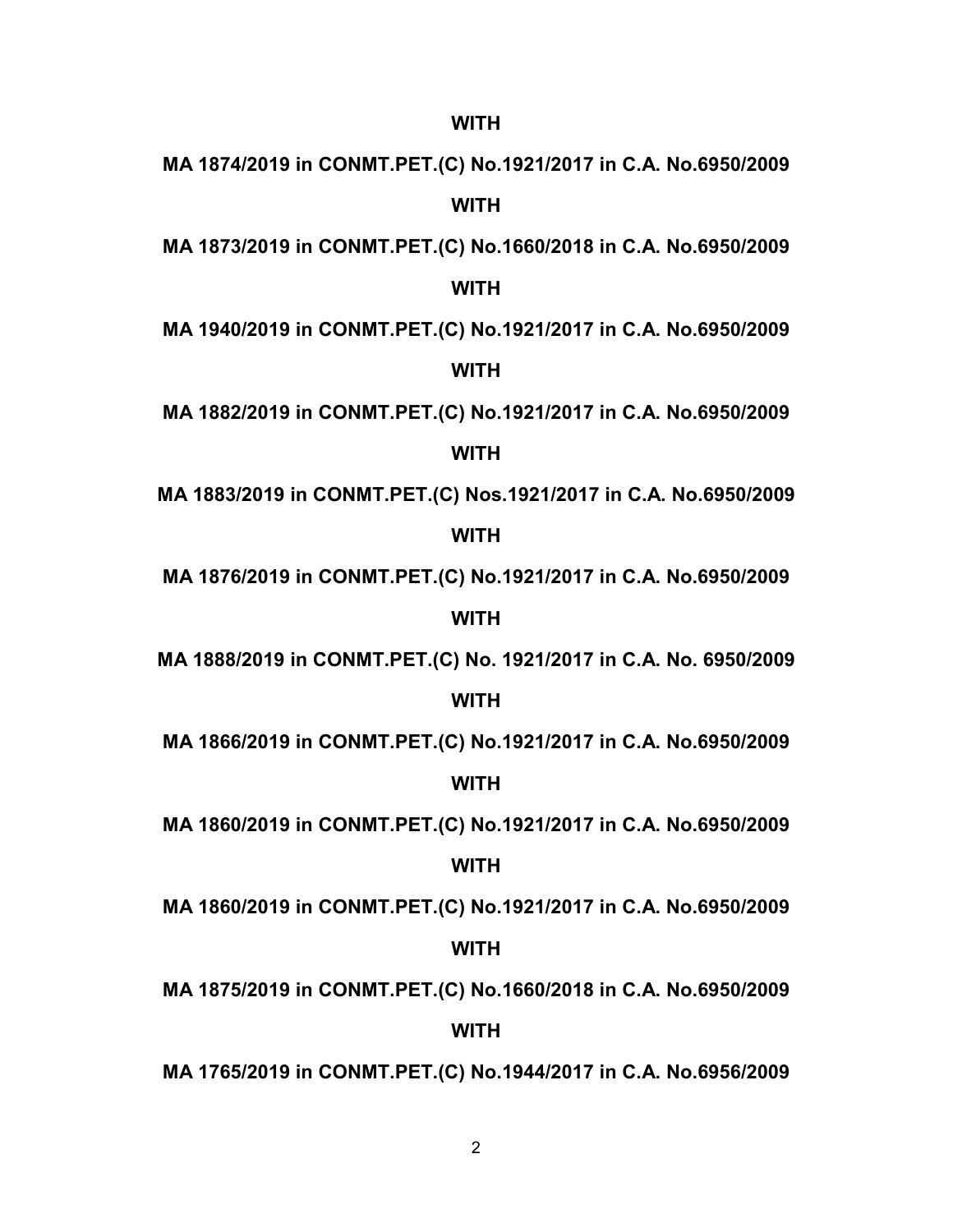**MA 1402/2019 in CONMT.PET.(C) No.1965-1967/2017 in C.A. No. 6953/2009 WITH**

**MA 1859/2019 in CONMT.PET.(C) No.1921/2017 in C.A. No.6950/2009**

#### **WITH**

**MA 1869/2019 in CONMT.PET.(C) No.1921/2017 in C.A. No.6950/2009**

#### **WITH**

**MA 1870/2019 in CONMT.PET.(C) No. 1921/2017 in C.A. No. 6950/2009**

#### **WITH**

**MA 1864/2019 in CONMT.PET.(C) No.1921/2017 in C.A. No.6950/2009**

#### **WITH**

**MA 1872/2019 in CONMT.PET.(C) No. 1921/2017 in C.A. No. 6950/2009**

## **WITH**

**W.P.(C) No.43/2020**

#### **WITH**

**MA 1867/2019 in CONMT.PET.(C) No.1921/2017 in C.A. No. 6950/2009**

## **WITH**

**MA 1889/2019 in CONMT.PET.(C) No.1921/2017 in C.A. No.6950/2009**

## **WITH**

**MA 1878/2019 in CONMT.PET.(C) No. 1921/2017 in C.A. No. 6950/2009**

#### **WITH**

**MA 1884/2019 in CONMT.PET.(C) No.1921/2017 in C.A. No.6950/2009**

## **WITH**

**MA 1887/2019 in CONMT.PET.(C) No.1921/2017 in C.A. No.6950/2009**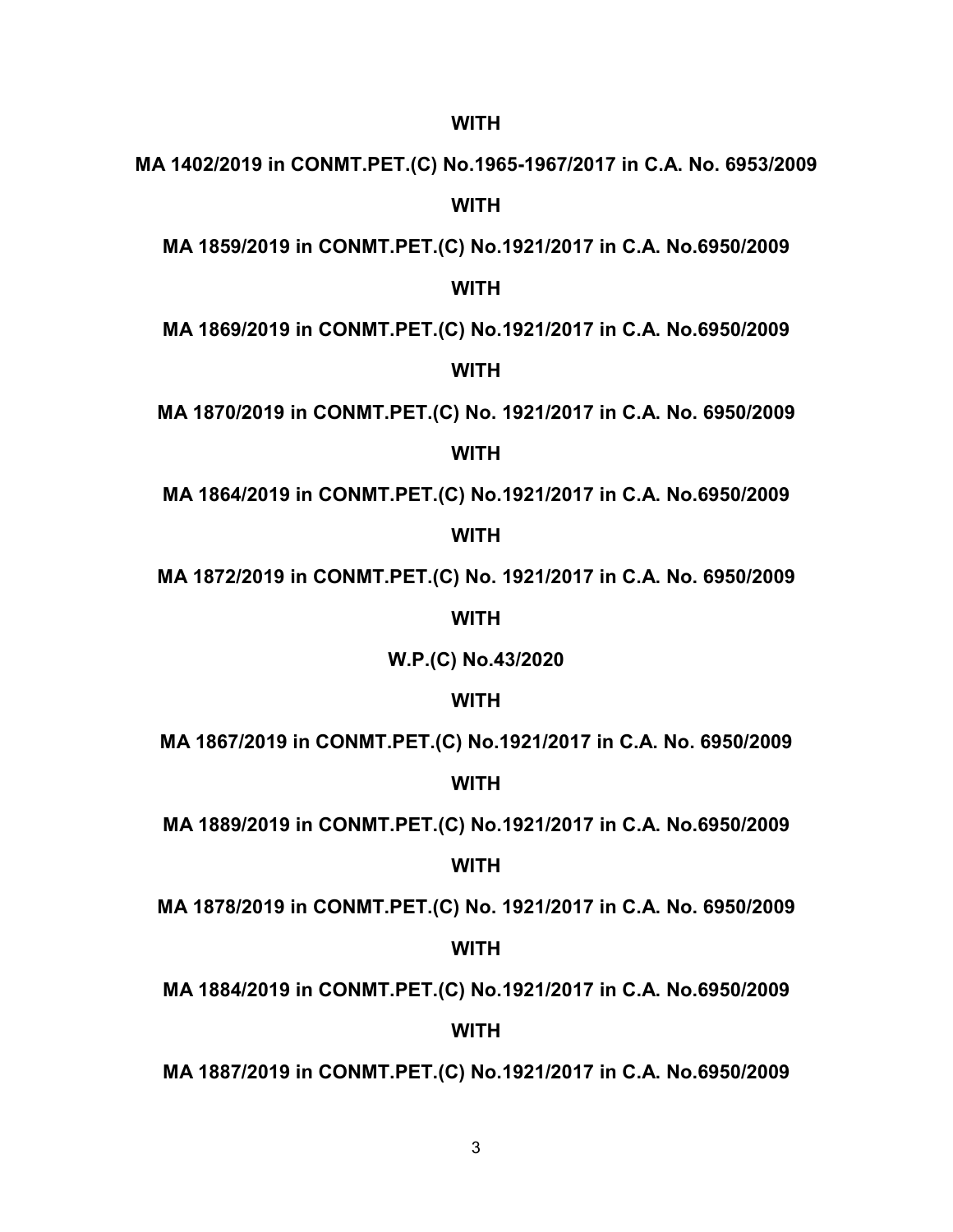**MA 1891/2019 in CONMT.PET.(C) No.1921/2017 in C.A. No.6950/2009 WITH**

**MA 1880/2019 in CONMT.PET.(C) No. 1921/2017 in C.A. No.6950/2009**

## **WITH**

**MA 1886/2019 in CONMT.PET.(C) No. 1921/2017 in C.A. No.6950/2009**

## **WITH**

**MA 1893/2019 in CONMT.PET.(C) No. 1921/2017 in C.A. No.6950/2009**

#### **WITH**

**MA 1894/2019 in CONMT.PET.(C) No. 1921/2017 in C.A. No.6950/2009**

#### **WITH**

**MA 1892/2019 in CONMT.PET.(C) No. 1921/2017 in C.A. No.6950/2009**

## **WITH**

**MA 1895/2019 in CONMT.PET.(C) No. 1921/2017 in C.A. No.6950/2009**

#### **WITH**

**MA 1987/2019 in CONMT.PET.(C) Nos.1968-1969/2017 in C.A. No. 6953/2009**

#### **WITH**

**W.P.(C) No. 110/2020**

## **WITH**

**MA 2085/2019 in CONMT.PET.(C) No. 1965-1967/2017 in C.A. No. 6953/2009**

#### **WITH**

**MA 2339/2019 in C.A. No. 6951/2009**

#### **WITH**

**MA 557/2020 in CONMT.PET.(C) No. 1965-1967/2017 in C.A. No. 6953/2009**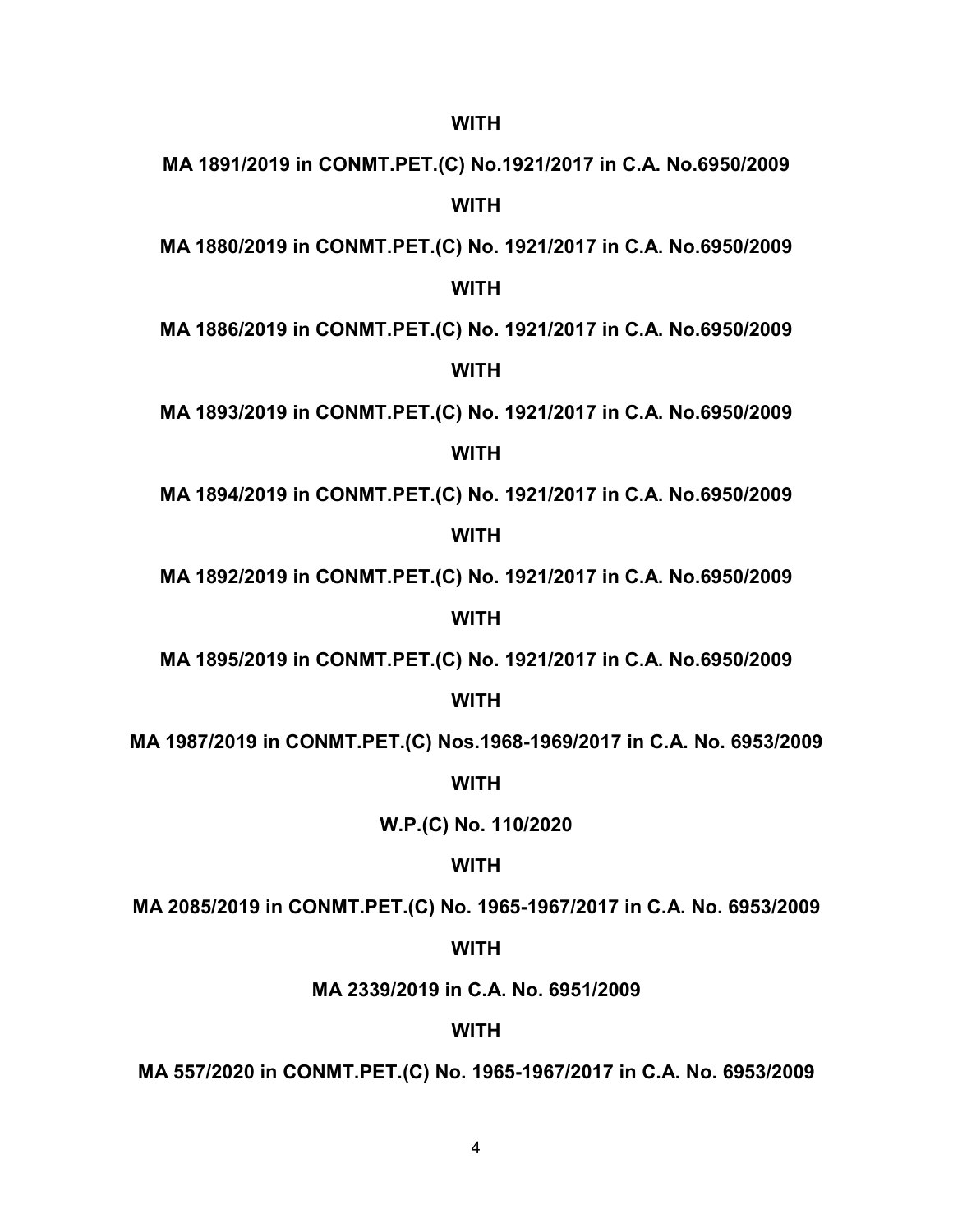**MA 858/2020 in CONMT.PET.(C) No. 1965-1967/2017 in C.A. No. 6953/2009 WITH**

**MA 412/2021 in CONMT.PET.(C) No. 1968-1969/2017 in C.A. No. 6953/2009**

## **WITH**

**MA 1865/2019 in CONMT.PET.(C) No.1921/2017 in C.A. No.6950/2009**

## **WITH**

**MA 1879/2019 in CONMT.PET.(C) No. 1921/2017 in C.A. No. 6950/2009**

#### **WITH**

**MA 1881/2019 in CONMT.PET.(C) No. 1921/2017 in C.A. No. 6950/2009**

#### **WITH**

**MA 1890/2019 in CONMT.PET.(C) No. 1921/2017 in C.A. No. 6950/2009**

## **WITH**

**MA 1885/2019 in CONMT.PET.(C) No. 1921/2017 in C.A. No. 6950/2009**

#### **AND WITH**

**MA 1877/2019 in CONMT.PET.(C) No. 1921/2017 in C.A. No. 6950/2009**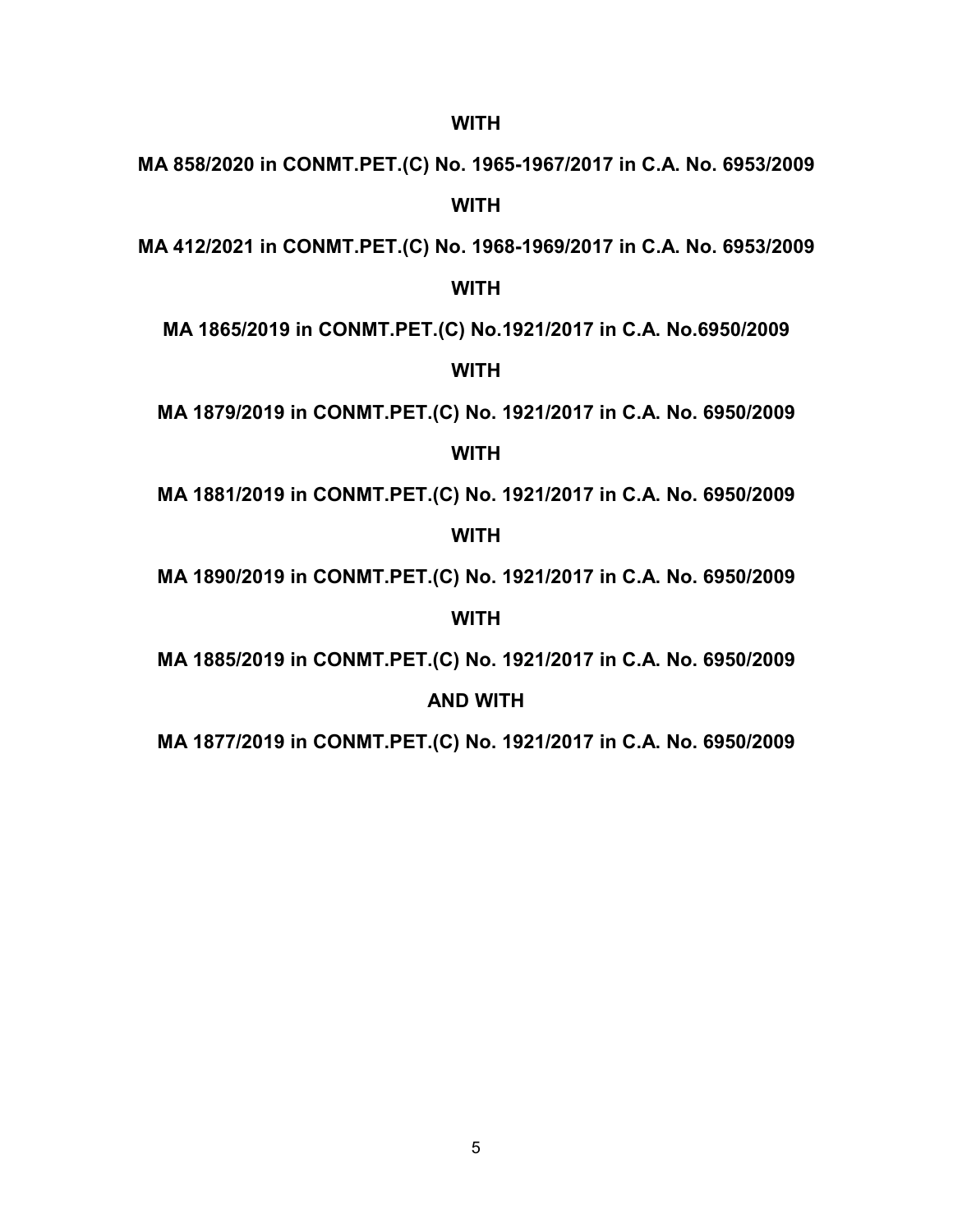# **J U D G M E N T**

# **Dr Dhananjaya Y Chandrachud, J**

This judgment has been divided into sections to facilitate analysis. They are:

| B            |                                                                              |
|--------------|------------------------------------------------------------------------------|
|              |                                                                              |
| D            |                                                                              |
| E.           |                                                                              |
| F.           |                                                                              |
| G            | Prelude - Tulpule and Jamdar Awards, and their Aftermath  52                 |
|              |                                                                              |
| $\mathbf{L}$ |                                                                              |
| J            | The Interplay between the Industrial Disputes Act 1947 and Section 48 of the |
|              |                                                                              |
|              |                                                                              |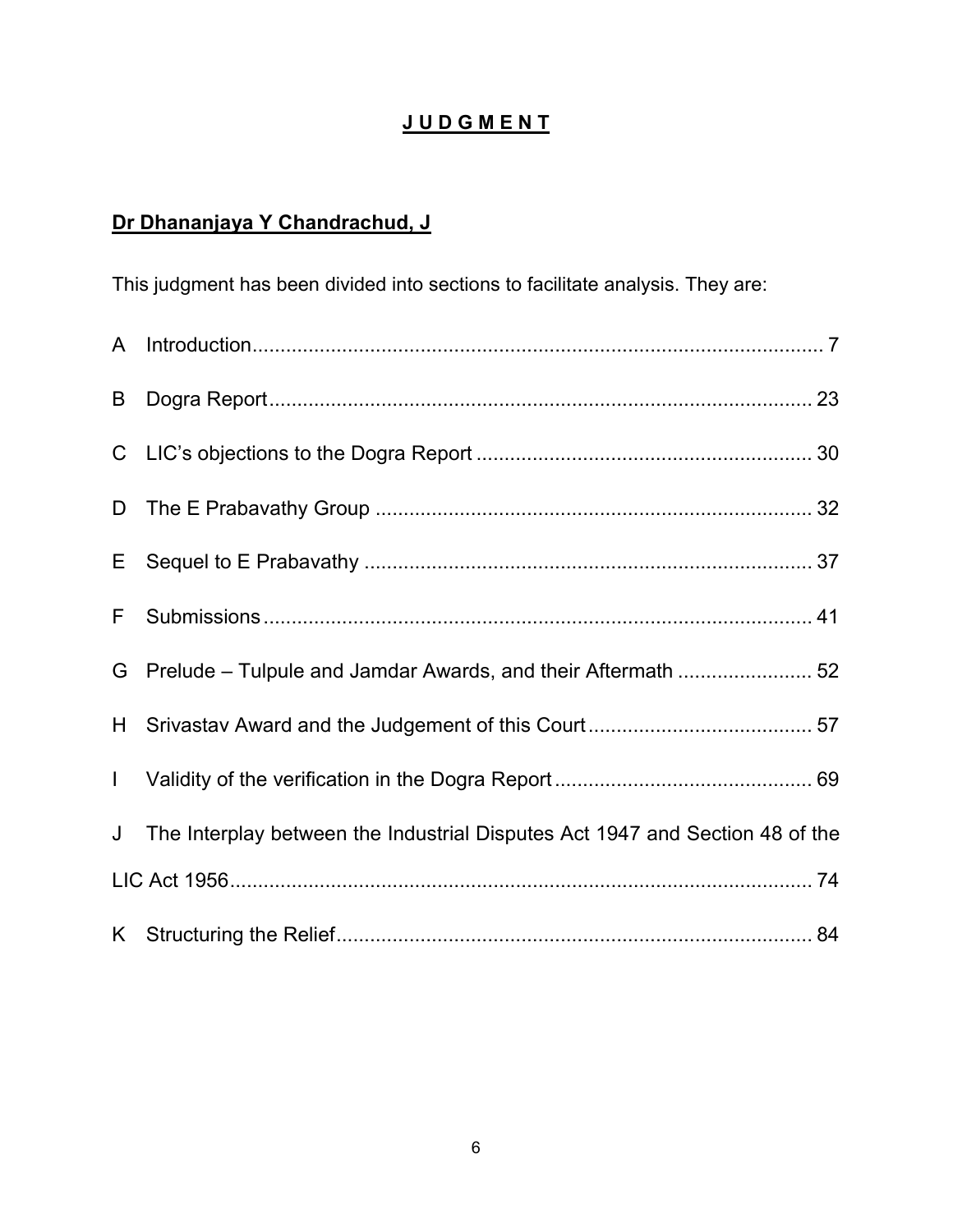# <span id="page-6-0"></span>**A Introduction**

1 This litigation has a long and chequered history. The dispute, a familiar terrain in service jurisprudence, pertains to the claim for absorption of persons who were engaged by the Life Insurance Corporation of India<sup>[1](#page-6-1)</sup> as temporary/*badli*/part-time workers. Section [2](#page-6-2)3(1) of the Life Insurance Corporation Act  $1956<sup>2</sup>$  enables LIC to employ such number of persons as it thinks fit to discharge its functions. Pursuant to clauses (b) and (d) of Section 49(2), LIC has framed the Life Insurance Corporation of India (Staff Regulations) 1960 $^3$  $^3$ . Regulation 8 empowers LIC to appoint persons on a temporary basis in Class III and Class IV posts. After an amendment which was notified on 7 August 1971, Regulation 8 provides as follows:

"8. Temporary Staff:-

(1) Notwithstanding anything contained in these Regulations the Managing Director or Executive Director (Personnel), a Zonal Manager or a Divisional Manager may employ staff in classes III and IV on a temporary basis, subject to such general or special directions as may be issued by the Chairman from time to time.

(2) No person appointed under sub-regulation (1) shall only by reason of such appointment be entitled to absorption in the services of the Corporation or claim preference for recruitment to any post."

2 On 31 January 1981, Sections 48 and 49 were amended to impart statutory force to the Staff Regulations. According to LIC, its staff and employees are governed by the parent enactment and fall outside the purview of the Industrial

<span id="page-6-3"></span><span id="page-6-2"></span><span id="page-6-1"></span><sup>1</sup> "**LIC**" <sup>2</sup> "**LIC Act**" <sup>3</sup> "**Staff Regulations**"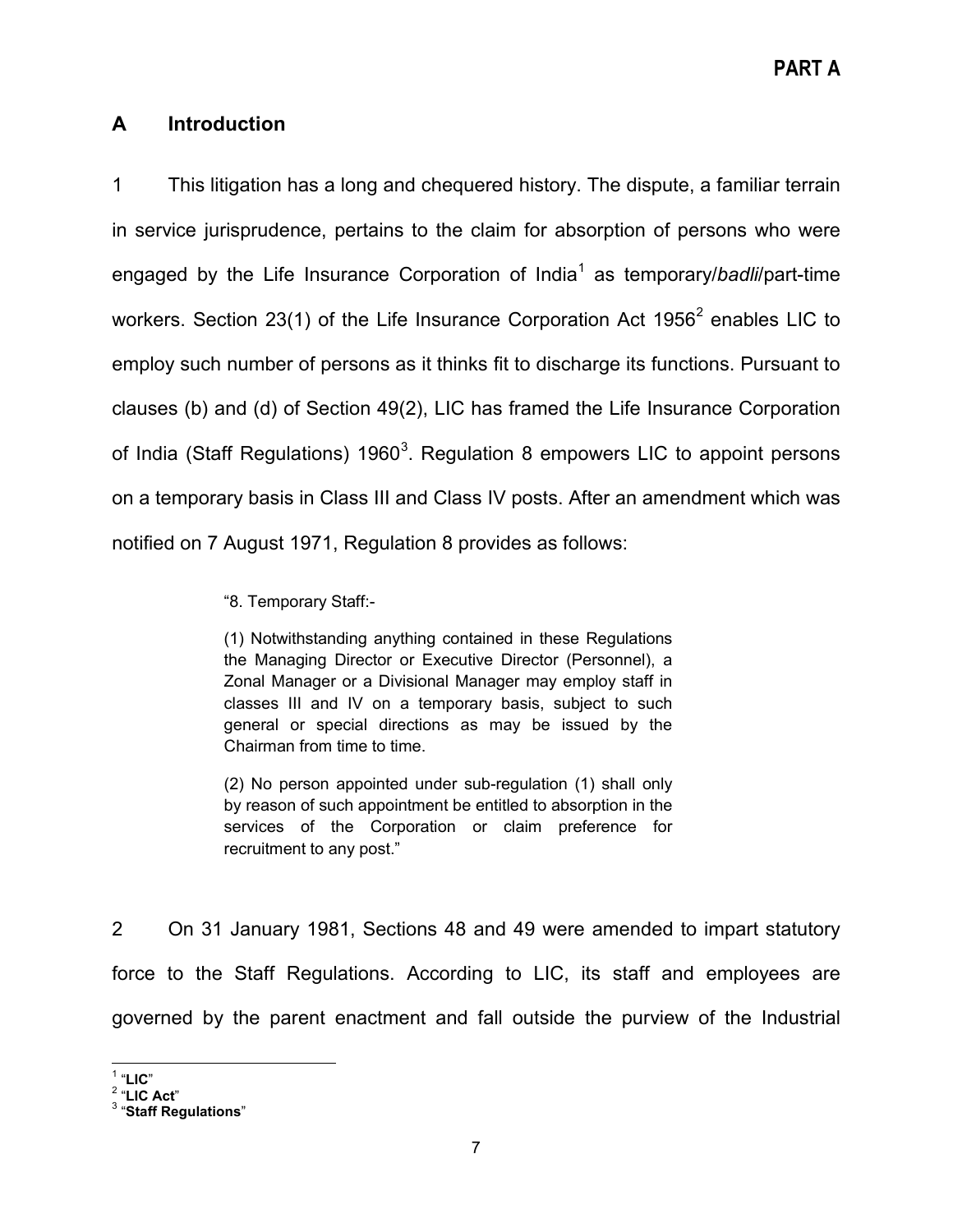Disputes Act 19[4](#page-7-0)7<sup>4</sup>. The validity of the amendment to Sections 48 and 49 has been upheld by this Court in **A V Nachane** v. **Union of India**[5](#page-7-1) .

3 On 13 August 1982, an industrial dispute was raised by the Western Zonal Insurance Employees Association alleging that LIC had been engaging in unfair labour practices by employing temporary, *badli* and part-time workers and was restricting their employment to short tenures to deprive them of the claim for permanency.

4 On 20 May 1985, the dispute was referred for adjudication by the Central Government to the National Industrial Tribunal<sup>[6](#page-7-2)</sup>, Bombay presided over by Justice R D Tulpule<sup>[7](#page-7-3)</sup>, a former Judge of the Bombay High Court. The terms of reference were as follows:

> "What should be the wages and other conditions of service of badli, temporary and part-time workmen of the Life Insurance Corporation of India as well as the conditions of their absorption into regular cadre?"

5 On 15 January 1986, the Tulpule Tribunal issued an interim order restraining LIC from recruiting regular employees and from terminating the services of the *ad hoc* workers working with LIC.

<span id="page-7-1"></span><span id="page-7-0"></span><sup>4</sup> "**ID Act**" <sup>5</sup> (1982) 1 SCC 205 ("**<sup>A</sup> V Nachane**"). *See also*: **M. Venugopal** v. **Divisional Manager, LIC, Machilipatnam**, (1994) 2 SCC 323; and Life Insurance Corporation of India v. Raghavendra Seshagirirao Kulkarni, (1997) 8 SCC 461<br><sup>6</sup> "NIT"<br><sup>7</sup> "Tulpule Tribunal"

<span id="page-7-3"></span><span id="page-7-2"></span>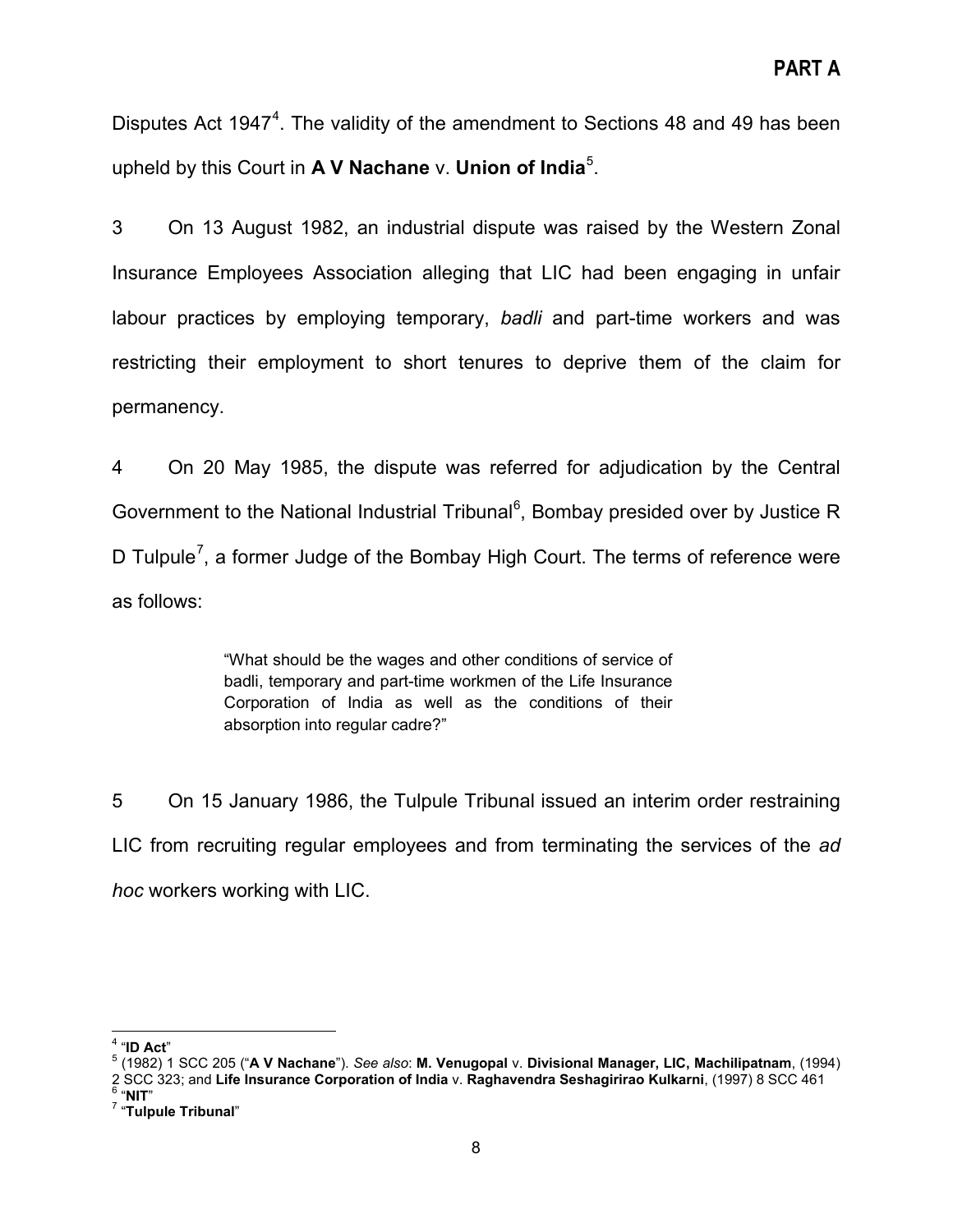6 On 1[8](#page-8-0) April 1986, the Tulpule Tribunal passed an award $8$  which was gazetted on 7 June 1986 stipulating that those *ad hoc* workers who were in employment between 1 January 1982 and 20 May 1985 will be entitled for absorption. The award, *inter alia,* stipulated that:

- (i) Workers claiming absorption in Class III posts should have worked for 85 days in a period of two years; and
- (ii) Workers in Class IV posts should have worked for 70 days in a period of three years.

The calculation of the number of days worked was to be up to the date of the reference. The award contemplated that in the future there would be no occasion for LIC to employ workers in temporary and *badli* categories, save and except for occasional and temporary work.

7 On 1 June 1987, LIC issued circulars for implementing the Tulpule Award. These circulars were disputed by the Unions and Associations representing the workers. Following this dispute over the LIC circulars, the Central Government referred the Tulpule Award for interpretation under Section 36-A of the ID Act to another NIT presided over by Justice M S Jamdar<sup>[9](#page-8-1)</sup>, a former Judge of the Bombay High Court. The terms of reference were:

> "Can the Award dated 17/4/1986 special reference to paragraph 44,45,46, 48, 49, 51,52,54,56,57,60,64 and 66 and the interim order dated 14/3/1986 be interpreted to mean that the central office of the Life Insurance Corporation of India is

<span id="page-8-1"></span><span id="page-8-0"></span><sup>8</sup> "**Tulpule Award**" <sup>9</sup> "**Jamdar Tribunal**"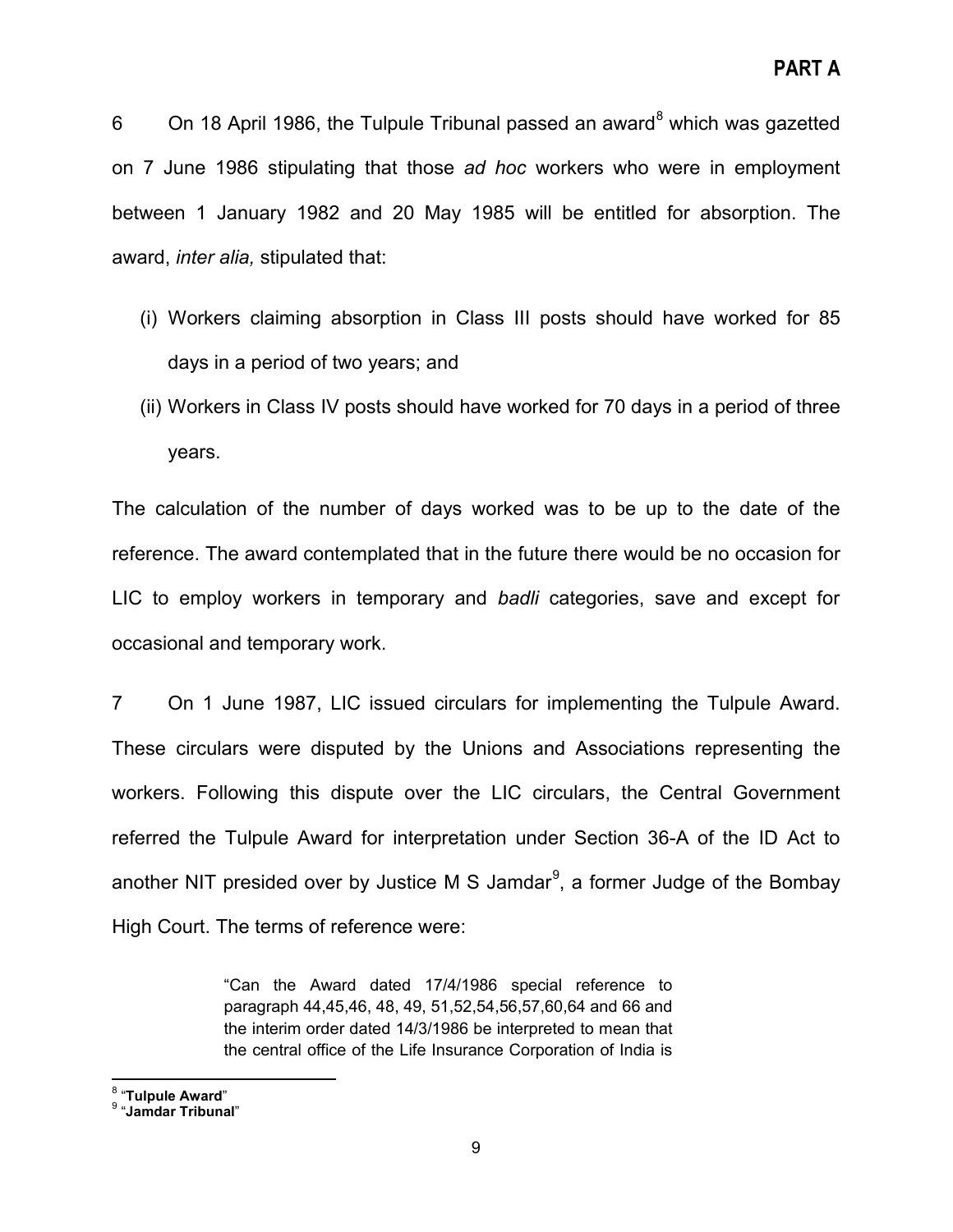empowered to issue instructions/ guidelines, as contained in their circulars issued in this behalf to implement the directions of the Award. If not what could be the correct interpretation of various directions covered by the said paragraphs in the circumstances of the case? Whether the term 'absorption' referred to at various places in the Award can be interpreted to mean 'recruitment'?"

8 By an interim order dated 29 June 1987, the Jamdar Tribunal prohibited LIC from recruiting persons to Class III and Class IV posts from the 'open market' during the pendency of the proceedings. LIC has argued before this Court that on account of the restraint imposed on it from recruiting regular employees (through the interim orders dated 15 January 1986 of the Tulpule Tribunal and 29 June 1987 of the Jamdar Tribunal), a large number of *ad hoc* workers were appointed to carry out the day-to-day administration of LIC all over India.

9 The Jamdar Tribunal rendered its award on 26 August 1988<sup>[10](#page-9-0)</sup> and it was notified in the gazette on 1 October 1988. It held that the absorption contemplated in the Tulpule Award did not imply recruitment. LIC challenged the interpretation rendered by the Jamdar Award under Article 136 of the Constitution. This Court granted leave in the proceedings<sup>11</sup>. During the pendency of the proceedings, terms of compromise were arrived at between LIC and all the Unions representing the workers, save and except the Akhil Bharatiya Jeevan Bima Nigam Chathurthi Sreni Karmachari Sangh<sup>[12](#page-9-2)</sup>. The terms of compromise envisaged that the Jamdar and Tulpule Awards should be substituted by the terms and conditions of the

<span id="page-9-2"></span><span id="page-9-1"></span><span id="page-9-0"></span><sup>&</sup>lt;sup>10</sup> "**Jamdar Award**"<br><sup>11</sup> SLP (Civil) No 14906 of 1988, which was numbered as Civil Appeal No 1790 of 1989 on the grant of leave<br><sup>12</sup> "**Karmachari Sangh**"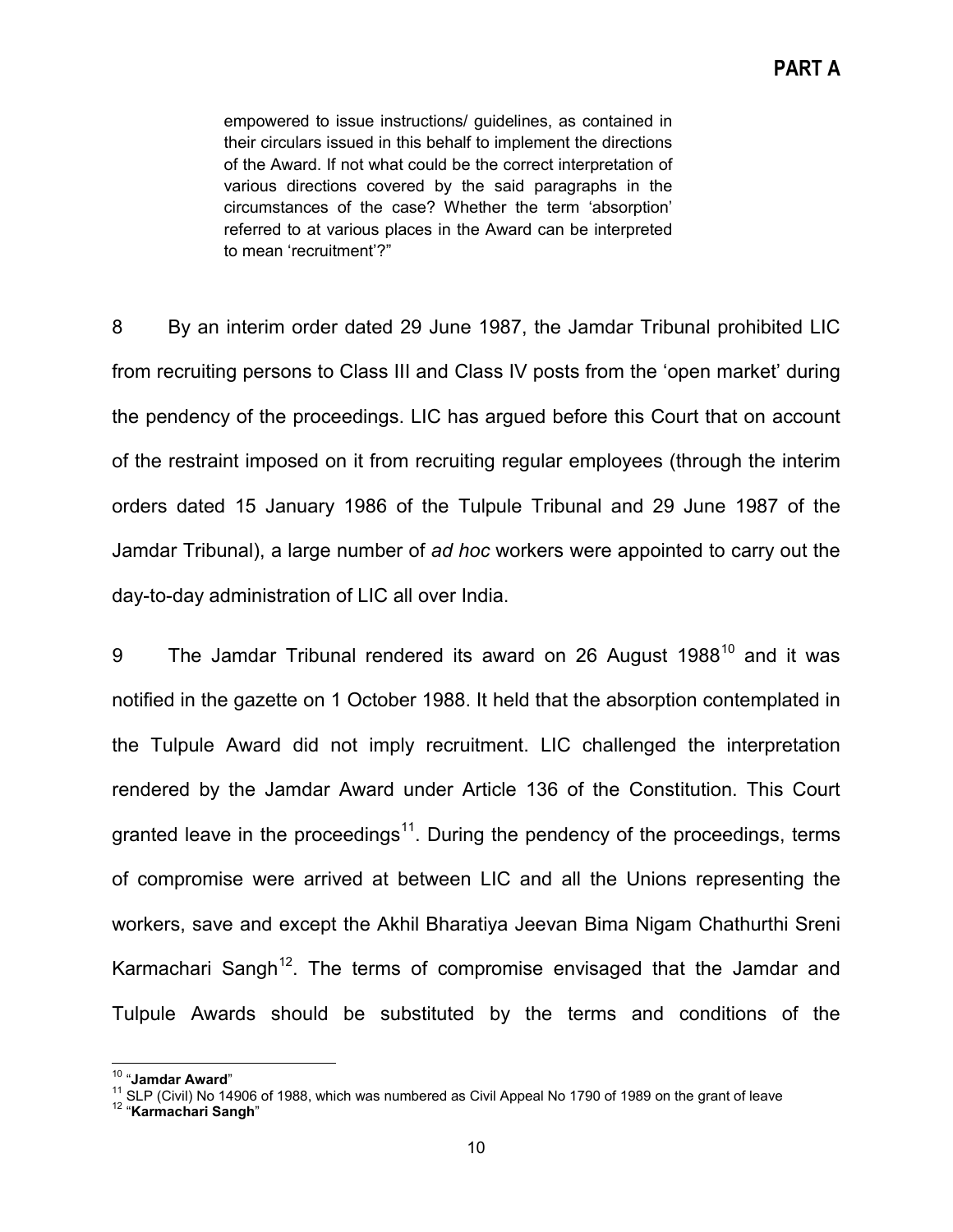compromise "in relation to the question of regular employment of the workmen concerned in the said references". The terms of compromise which were filed before this Court are extracted below:

#### "TERMS OF COMPROMISE

- 1. The Management and the workmen agree that the Award of the National Industrial Tribunal presided over by Mr. Justice R.D. Tulpule, in Reference No.NTB-1 of 1988, published on  $7<sup>th</sup>$  June 1986, and the Award of the National Industrial Tribunal presided over by Mr. Justice M.S. Jandar, dated  $26<sup>th</sup>$  August 1988 in Reference No. NTB-1 of 1987, published on 1<sup>st</sup> October 1988, be substituted by the Terms and Conditions of Compromise set out hereinafter in relation to the question of regular employment of the workmen concerned in the said Reference.
- 2. **The Management agrees to consider the temporary/part-time/badli workmen employed by the petitioner for 85 days in any two years in a Class III post and for 70 days in any three years in a Class IV post in any of its establishments during the period 1.1.82 to 20.5.85, for regular employment on the basis and in the manner stated hereinbelow.** The temporary/part-time/badli workmen who had made applications for regular employment on or before 7.7.86 or those temporary/part-time/badli workmen whose applications had been received after 7.7.86 but before 6.3.87 and had been rejected on account of late submission, shall be eligible for consideration for regular employment. **The selection of the candidate shall be made on the basis of the following qualifications, age test, interview and also having regard to the number of days worked by the candidates. A panel of selected candidates shall be made and the selected candidates shall be appointed in regular employment from the panel in the order of merit prospectively from the dates to be notified as and when vacancies in sanctioned posts for regular employment are filled in from time to time** :-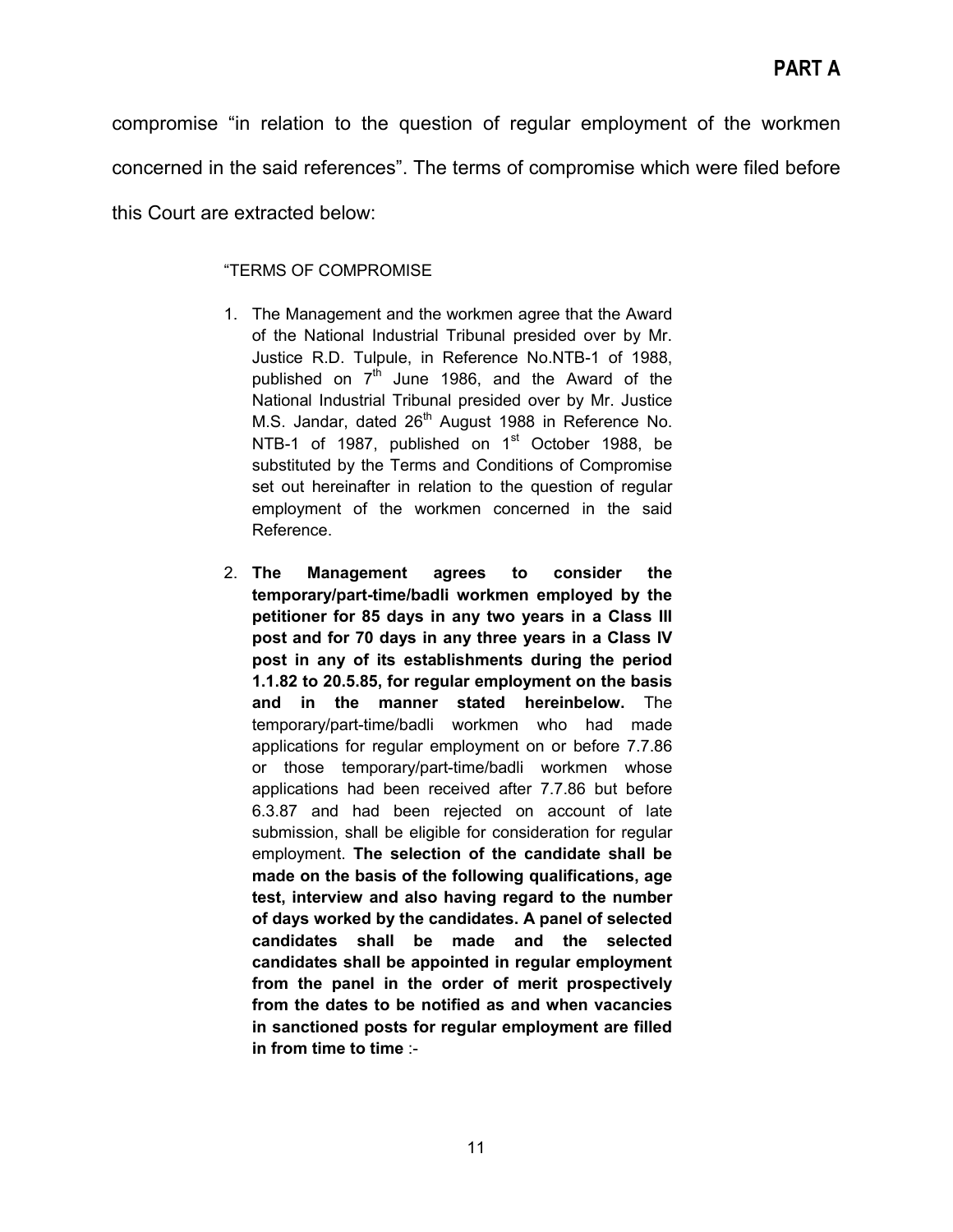(i) QUALIFICATIONS – As per Circular No.Per/A/2D/492/ASP/79, dated 27.11.79, prescribed for Class III employee subject to relaxation only in regard to percentage of marks, required as per the qualifications as may be decided by the Managing Director of the Petitioner-Corporation.

Per/A/2D/526/ASP/81, dated 24.6.1981 subject to relaxation in the matter of basic qualifications as may be decided by the Managing Director of the Petitioner-Corporation.

- (ii) AGE As per Regulation No. 18 of (Staff) Regulations, 1960, made by the Petitioner.
- (iii) TEST As per Circular dated 27.11.1979, for Class III as well as Class IV workmen and, in addition, as per Circular dated 4.6.1981 for Class IV workmen only.
- (iv) INTERVIEW As per Circular dated 27.11.79 for both Class III and Class IV workmen.
- 3. The temporary/part-time/badli workmen who had already qualified in the written test held earlier for consideration for eligible workmen for regular employment, will not be required to appear again for test and they shall be considered for interview on the basis of the test already held.
- 4. The test and interview for regular employment to be held for the purpose of selection of the temporary/parttime/badli workmen aforementioned, shall be commenced within one month of the order of this Hon'ble Court in terms of this Compromise. The selected candidates shall be appointed in regular employment in accordance with the panel of selected candidates till it is exhausted. The petitioner shall, however, be entitled to made recruitment straightway wherever vacancies are more than the candidates in any Division in view of the necessity or expediency for such recruitment.
- 5. The recruitment of the temporary/part-time/badli workmen in the categories of Scheduled Caste/Scheduled Tribe, shall be considered first and if any vacancy may remain unfulfilled in that category, the petitioner shall be entitled to made recruitment in accordance with its usual procedure according to its requirements.
- 6. In view of the abovementioned Terms of Compromise no dispute in relation to the workmen concerned, as referred in Clause 1 hereinabove, survives in regard to the matter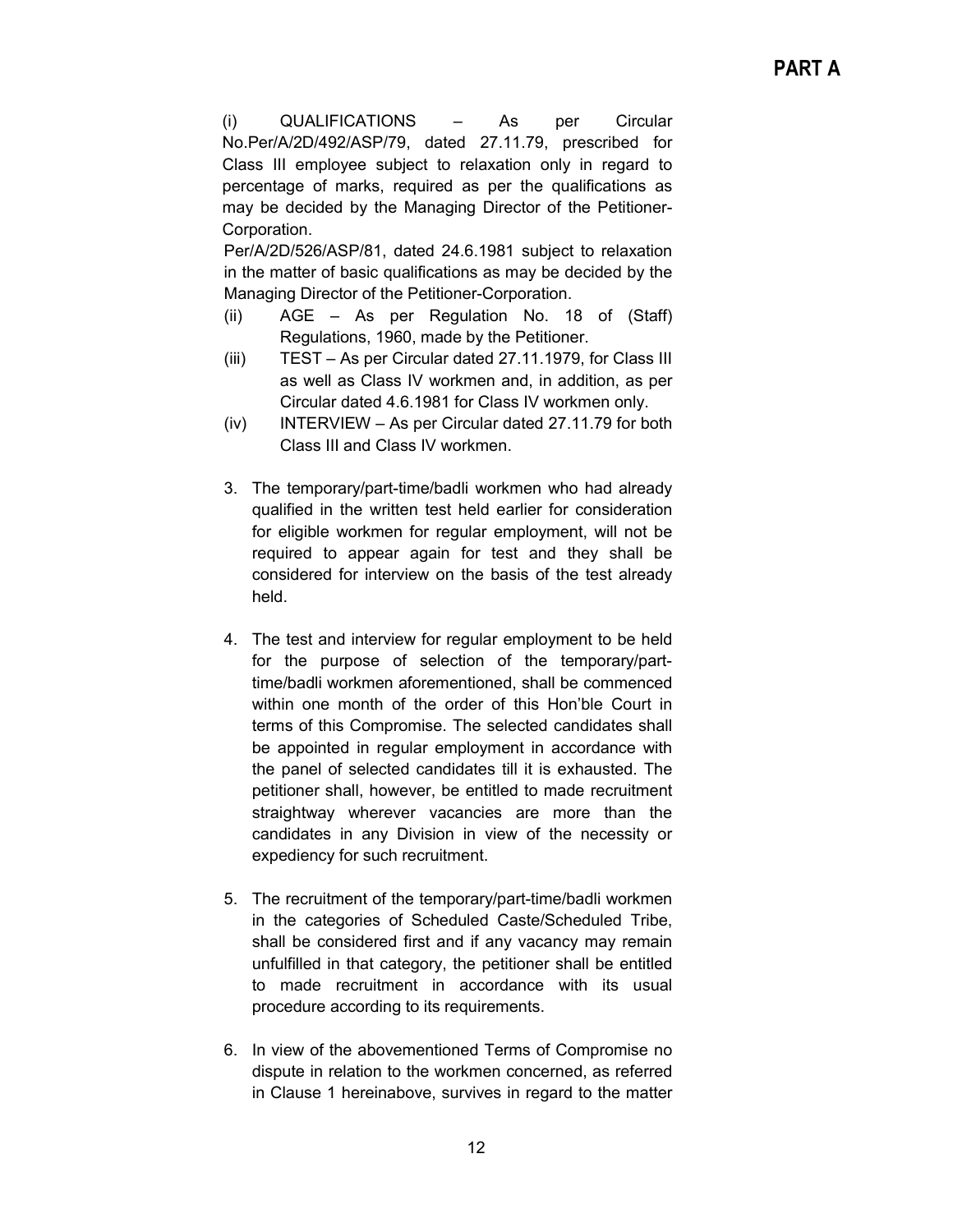covered by this Compromise between the parties and the respective rights and obligations of the parties in relation to regular employment of the said workman concerned shall be determined and given effect accordingly, if any controversy may arise."

#### (**emphasis supplied**)

The terms of compromise were accepted by an interim order of a two-judge Bench of this Court in **LIC** v. **Their Workmen**[13](#page-12-0) on 1 March 1989. The order is extracted below:

> "Special leave is granted. It appears that out of nine Unions eight Unions said to be representing about 99% of the workers have entered into a compromise with the Management. In the circumstances pending the final disposal of the appeal, we permit the Management and the members of the said eight Unions to implement the terms of compromise by way of interim measure without however, any prejudice to the rights and contentions of the members of the other Union, who have not entered into such compromise with the management."

10 On 7 February 1996, the above civil appeal in **LIC** v. **Their Workmen** (supra) was disposed of. This Court accepted the contention of LIC that since eight unions had already accepted the compromise, the ninth union (Karamchari Sangh) should fall in line and act on the terms and conditions of the compromise in the interest of industrial peace. Since the litigating workers in Class IV posts were unable to take the test during the pendency of the proceedings, LIC was directed to exempt Class IV workers from appearing for the test and interview, if the management had power to do so under the regulations or the instructions governing their conditions of

<span id="page-12-0"></span><sup>13</sup> Civil Appeal No 1790 of 1989 (1 March 1989) ("**LIC** v. **Their Workmen**")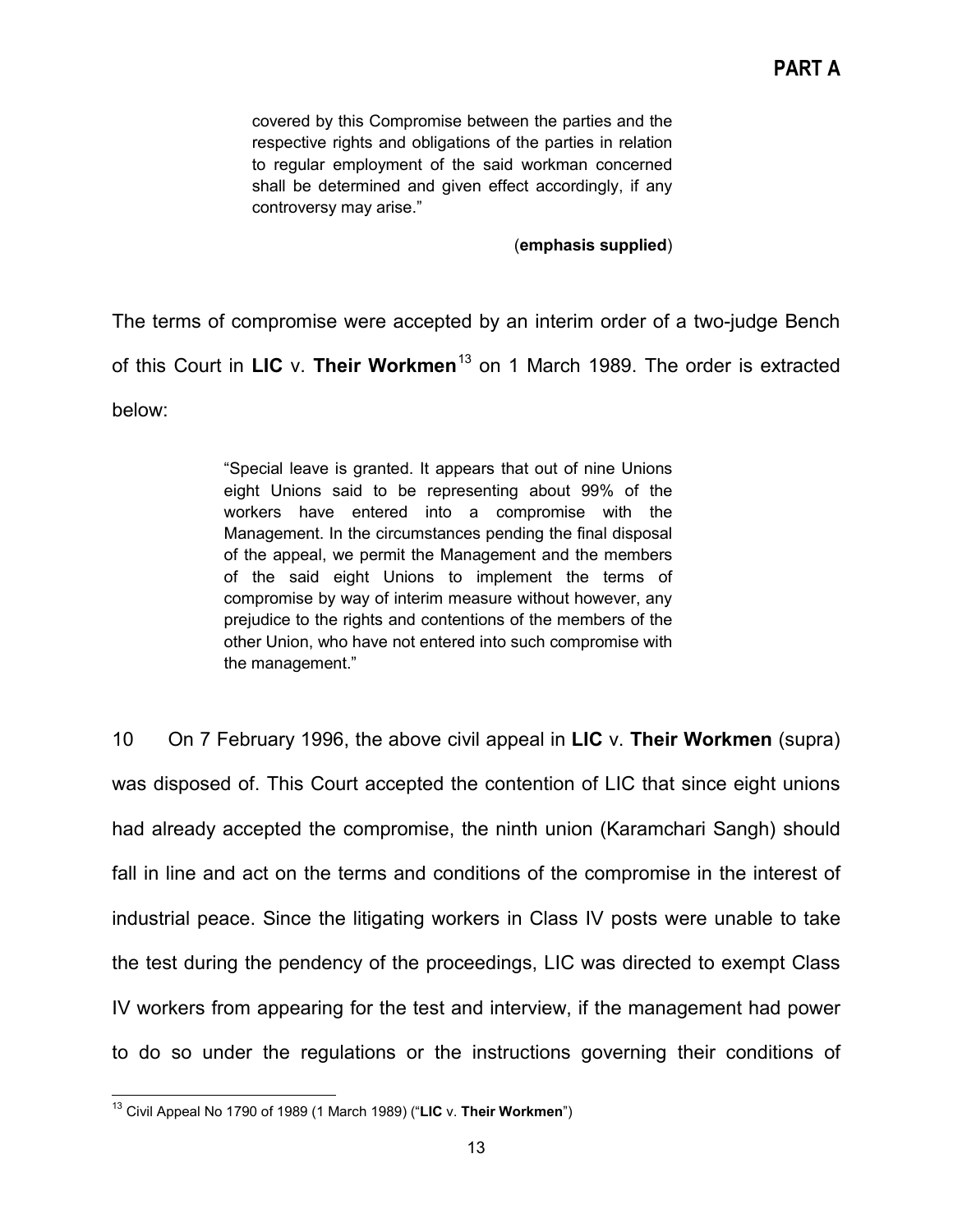service. The Court observed that in the event that the management had no such power, it had "no doubt" that the test prescribed for the workers would be of a lower standard than what had been prescribed under the two circulars mentioned in the compromise. Pursuant to the compromise, LIC appointed 1875 persons to Class III posts and 1324 persons to Class IV posts in various divisions.

11 The genesis of the present dispute relates to a demand raised by the Unions on 4 March 1991, pertaining to the claim for regularisation of those workers who were employed from 20 May 1985 till the date of reference on 4 March 1991. Acting on the demand, the Central Government made the following reference to the Central Government Industrial Tribunal<sup>[14](#page-13-0)</sup> under Sections  $10(1)(d)$  and 2A of the ID Act:

> "Whether the action of the Management of Life Insurance Corporation of India in not absorbing badli/temporary and part-time workmen employed in the establishment of LIC after 20.05.1985 is justified? If not, to what relief the workmen are entitled?*"*

12 On 18 June 2001, the CGIT which was presided over by Shri K S Srivastav, pronounced the award[15](#page-13-1) by directing the absorption of the temporary/*badli* workers on the same terms as the Tulpule and Jamdar Awards, with some modifications. The Srivastav Award held that:

> "88. In view of the fact I am of the definite view that such type of workmen belonging to temporary/badly/ part time categories in class III and Class IV service of the corporation who were employed after following the procedure and were allowed to continue service beyond the qualifying period and

<span id="page-13-1"></span><span id="page-13-0"></span><sup>14</sup> "**CGIT**" <sup>15</sup> "**Srivastav Award**"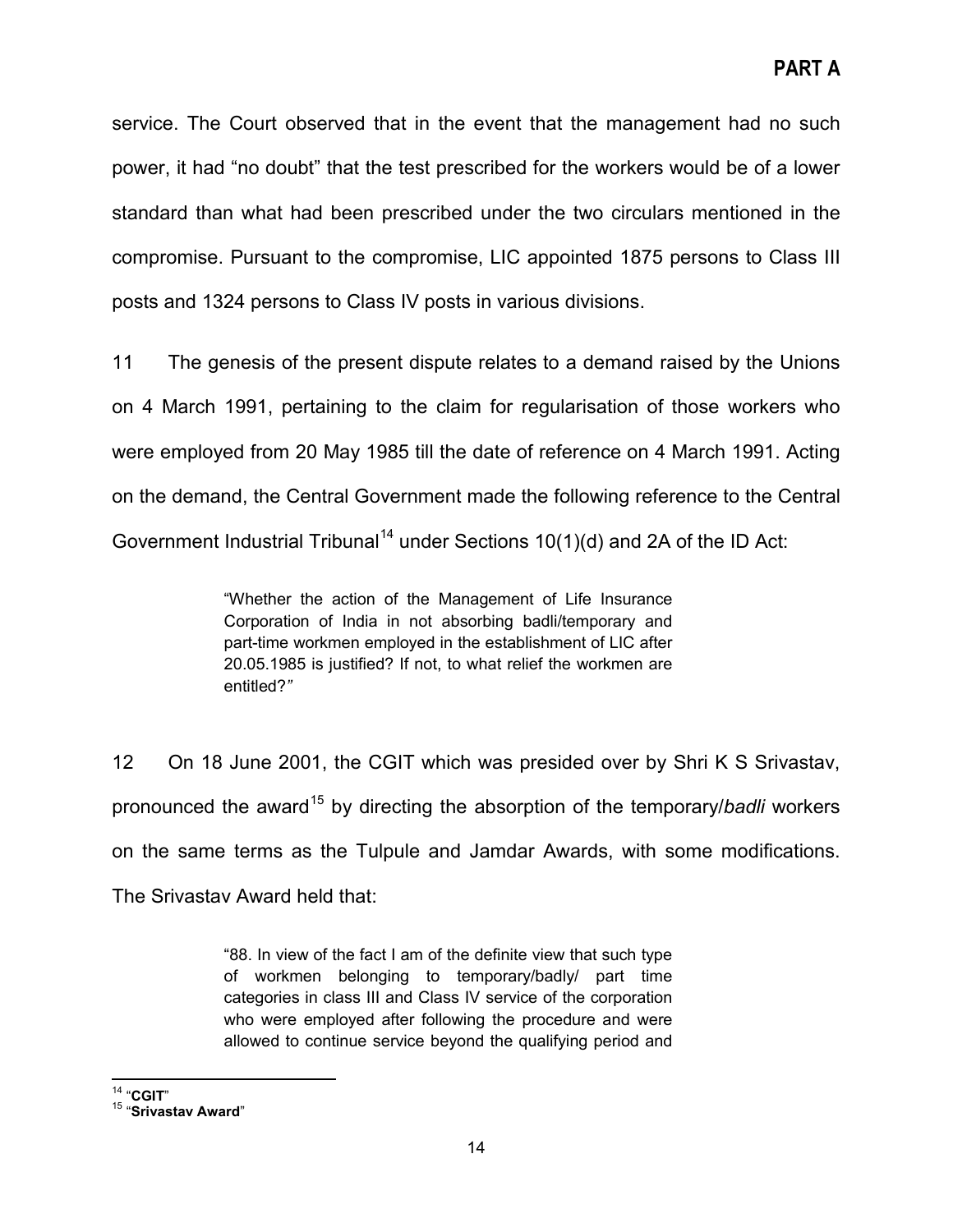were eligible and suitable to every respect should be given absorption in the service from date of the vacancy in the service in which they could have been absorbed. It will also apply to these employees whose service were terminated by the corporation."

13 In its ultimate directions, the Srivastav Award directed that the temporary, *badli* and part-time workers who were employed after 20 May 1985 should be granted absorption on the same terms and conditions as was stipulated in the Tulpule and Jamdar Awards (in respect of workers who were employed from 1 January 1982 to 20 May 1985). LIC was directed to publish a notice in the newspapers for inviting applications from individual workers for absorption. If no regular vacancy was available, the award directed supernumerary posts to be created. Paragraph 94 of the Srivastav Award is extracted below:

> "94. In view of the matter I find and conclude that the action of corporation denying the absorption of these temporary/badli/part time workmen as dealt with above in the body of this award and employed after 20-05-85 is not justified. I further find that these workmen employed after 20- 5-85 should be given absorption in their job on the same terms and conditions as laid down in the aforesaid two awards namely Hon'ble Mr Justice R.D. Tulpule and of Hon'ble Mr Justice M.S. Jamdar in respect of the workmen employed with effect from 1-1-82 to 20-05-85 and dealt with by me as above. It is directed that the corporation shall take into consideration for the absorption of the workmen, on their eligibility and suitability as dealt with above in the award. The case of those workmen belonging to the category of temporary, badli, part-time who had become eligible for their absorption in their job after completing the qualified period of working and were suitable in every respect but their services were terminated and they were turned out of the job by the corporation should also considered for the absorption of such terminated workmen of the corporation shall publish a notice in the daily newspaper having wide circulation throughout India and if in compliance of the notice the workman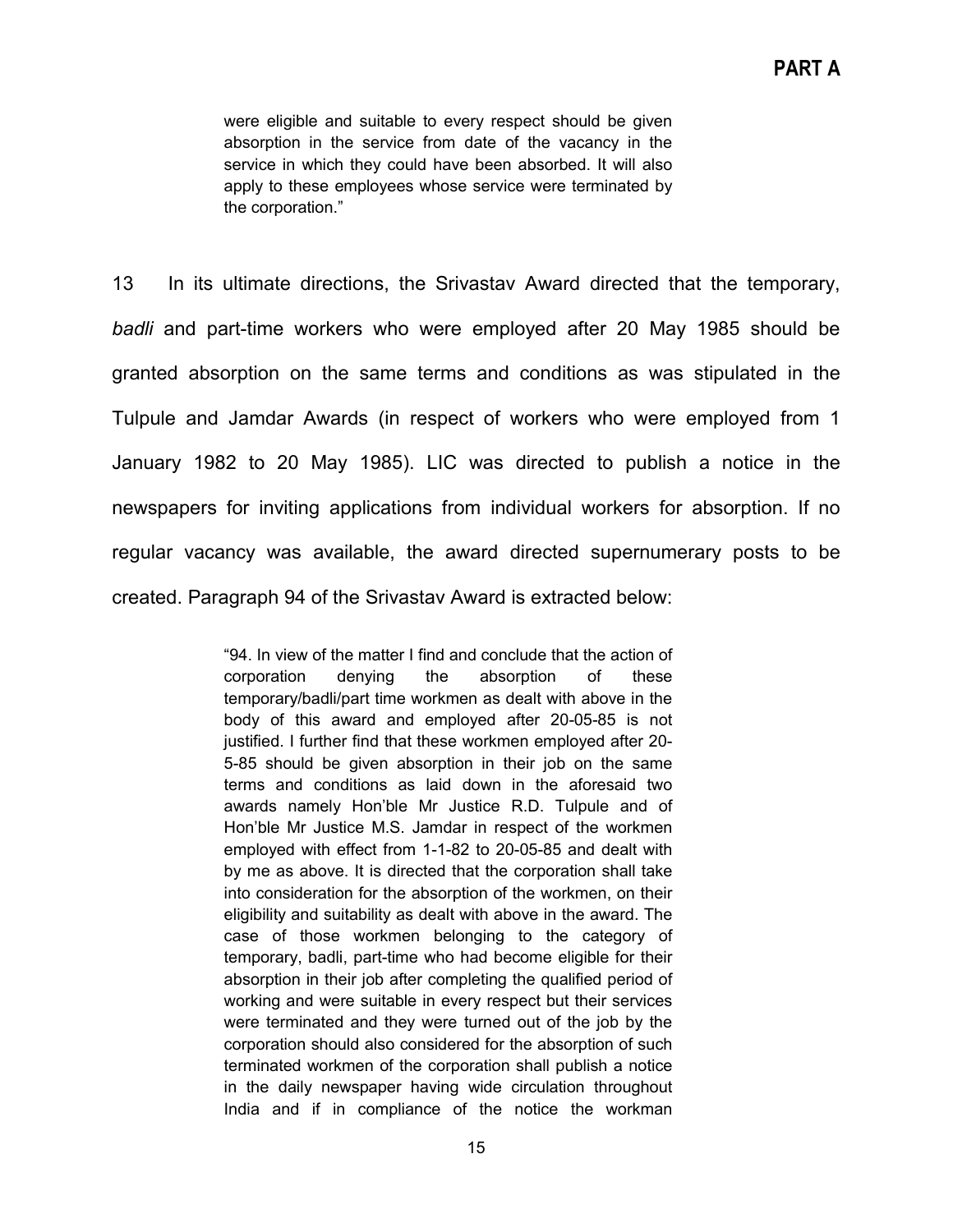concerned consent in writing within stipulated period which could be given in the said notice the case of such workman should also be considered for their absorption in the regular vacancy then existing. At the time of the consideration of absorption of such workmen if it is found that no regular vacancy is available to such workmen, supernumerary posts should also be created and such workmen should be given absorption in it. It is also directed that the cases of these workmen for absorption in existing vacancies should be taken for consideration first irrespective of the regular recruitment if taken. The case of the contractual workmen for absorption shall be taken into consideration as per observation made in the body of the award and on the basis on conditions as stated above."

14 The Srivastav Award was challenged by LIC in a writ petition<sup>[16](#page-15-0)</sup> before the Delhi High Court. By a judgment dated 15 April 2004, a Single Judge of the Delhi High Court set aside the award and held that the decisions of this Court in **E Prabavathy** v. Life Insurance Corporation of India<sup>[17](#page-15-1)</sup> and LIC of India v. G **Sudhakar**[18](#page-15-2) directing LIC to formulate a scheme for regularisation were binding on the CGIT. The judgment of the Single Judge of the Delhi High Court was the subject matter of a batch of Letters Patent Appeals<sup>[19](#page-15-3)</sup> preferred by six Unions/Associations. The appeals were dismissed on 21 March 2007 by the Division Bench. The Division Bench also issued directions for age relaxation and weightage of past service to the workers:

> "20. In that view of the matter, while dismissing the appeals filed by the appellants, we issue directions in the following manner:

<span id="page-15-3"></span><span id="page-15-2"></span>

<span id="page-15-1"></span><span id="page-15-0"></span><sup>&</sup>lt;sup>16</sup> W P No 4346 of 2001 (High Court of Delhi)<br><sup>17</sup> SLP (Civil) No 10393 of 1992 ("**E Prabavathy**")<br><sup>18</sup> Civil Appeal No 2104 of 2000 ("**G Sudhakar**")<br><sup>19</sup> LPA 678 of 2004 with LPA 690 of 2004, LPA 710 of 2004, LPA 722 of 2004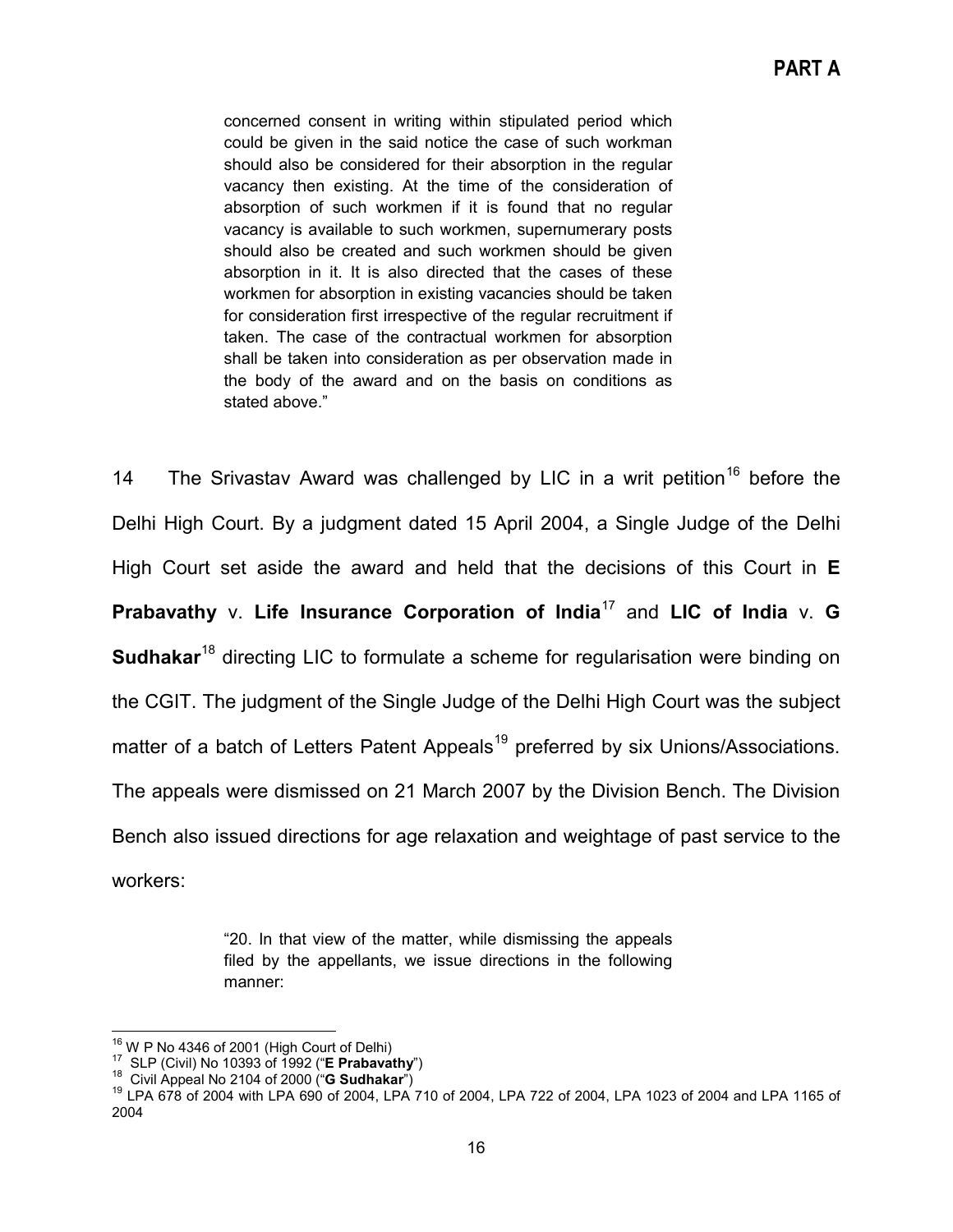(a) for the next three years whenever an advertisement is made by the respondent corporation for filling up vacancies in Class III and Class IV posts, an opportunity shall be given to the appellants to submit their applications, which, if submitted, shall be considered along with all other candidates but giving age relaxation to the appellants and also giving due weightage to the past services rendered by the appellants.

21. In terms of the aforesaid order, the appeals stand disposed of."

15 The judgment of the Division Bench of the Delhi High Court was assailed in a batch of Special Leave Petitions<sup>[20](#page-16-0)</sup> filed by six Unions and Associations representing the workers. In the meantime, LIC began the process of implementing the judgment of the Division Bench of the Delhi High Court on 21 March 2007 by issuing an advertisement for recruitment of Assistants, by allowing age relaxations and weightage for temporary workers to compete with candidates from the open market. On 11 February 2008, this Court directed the maintenance of *status quo*. The civil appeals were eventually disposed of by a two-judge Bench of this Court on 18 March 2015 in **Tamil Nadu Terminated Full Time Temporary LIC Employees Association** v. **Life Insurance Corporation of India**[21](#page-16-1) which concluded that the Srivastav Award was binding. While restoring the Srivastav Award, the judgment of this Court directed LIC to implement its directions and set aside the judgment of the Delhi High Court.

<span id="page-16-0"></span> $^{20}$  Special Leave to Appeal (Civil) No 15269 of 2007 with SLP (Civil) No 18943 of 2007, SLP (Civil) No 19958 of 2007, SLP (Civil) No 20058 of 2007, SLP (Civil) No 22712 of 2007 and SLP (Civil) No 23623 of 2007 21 (2015) 9 SCC 62 ("**TN Terminated Employees Association**")

<span id="page-16-1"></span>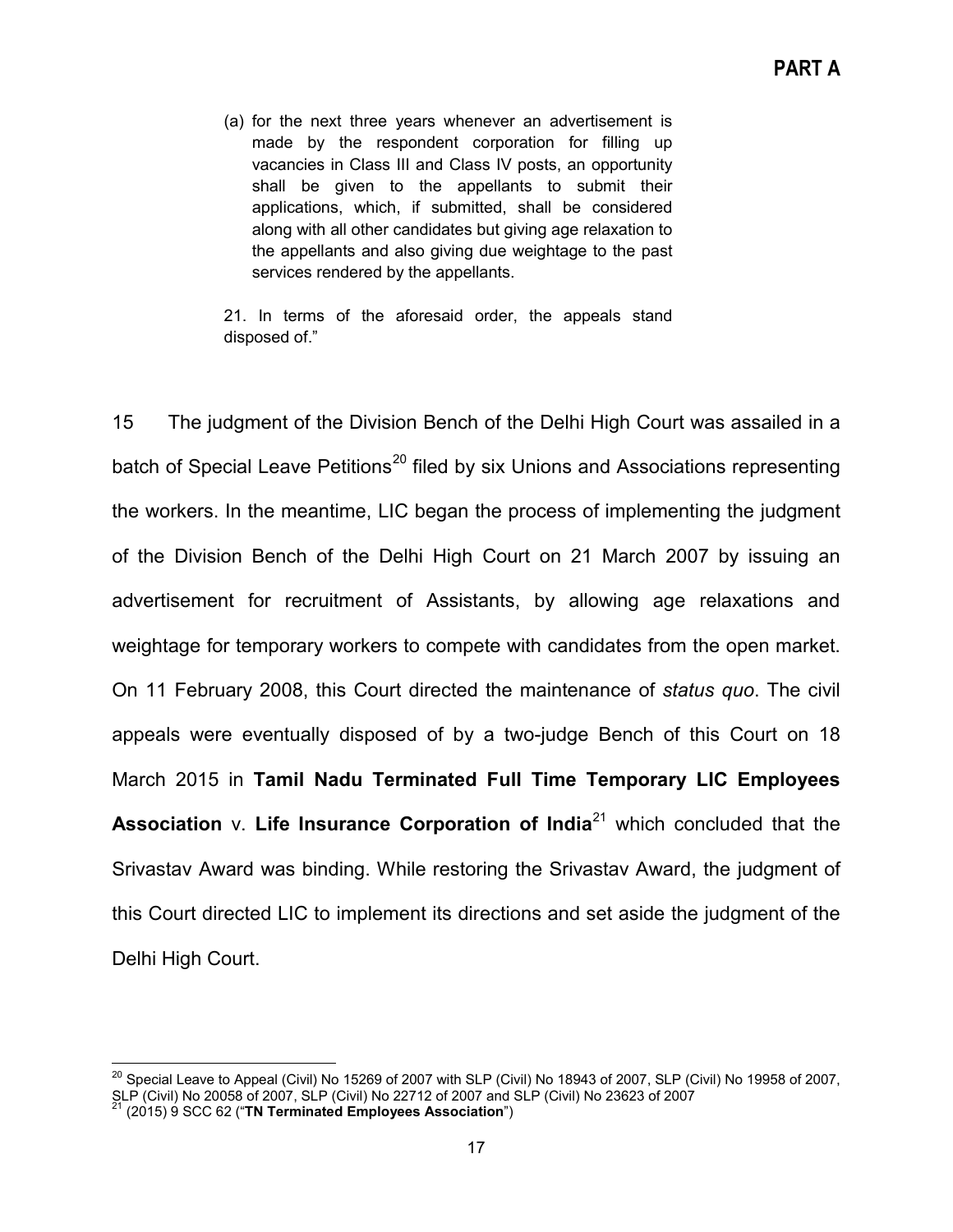16 Following the judgment of this Court, LIC issued an advertisement on 21 July 2015 calling for applications from workers who were employed as *badli*/temporary/part-time workers in its establishment from 20 May 1985 to 4 March 1991, in terms of the eligibility criteria determined by the award. This led to the institution of contempt proceedings before this Court on the ground that by restricting the eligibility for recruitment to workers who were engaged between 20 May 1985 and 4 March 1991, LIC was in breach of the directions of this Court in **TN Terminated Employees Association** (supra). LIC also instituted review petitions against the judgment in **TN Terminated Employees Association** (supra). The review petitions and the contempt petitions were directed to be heard together. On 9 August 2016, the review sought by LIC was partially allowed<sup>[22](#page-17-0)</sup> by restricting the award of back-wages to 50 per cent. The relevant part of the directions of this Court is reproduced below:

> "The temporary and badli workers of LIC, who are entitled for regularisation as permanent workmen in terms of the impugned judgment and order dated 18.03.2015 passed by this Court, by applying the terms and conditions of the modified award dated 26.08.1988 passed by Justice Jamdar, are held to be entitled to full back wages as well. However, keeping in mind the immense financial burden this would cause to LIC, we deem it fit to modify the relief only with regard to the back wages payable and therefore, we award 50% of the back wages with consequential benefits. The back wages must be calculated on the basis of the gross salary of the workmen, applicable as on the date as per the periodical revisions of pay scale as stated supra. **The computation must be made from the date of entitlement of the workmen involved in these cases, that is, their absorption**, till the age of superannuation, if any concerned workman has attained the age of superannuation as per the

<span id="page-17-0"></span><sup>22</sup> (2016) 9 SCC 366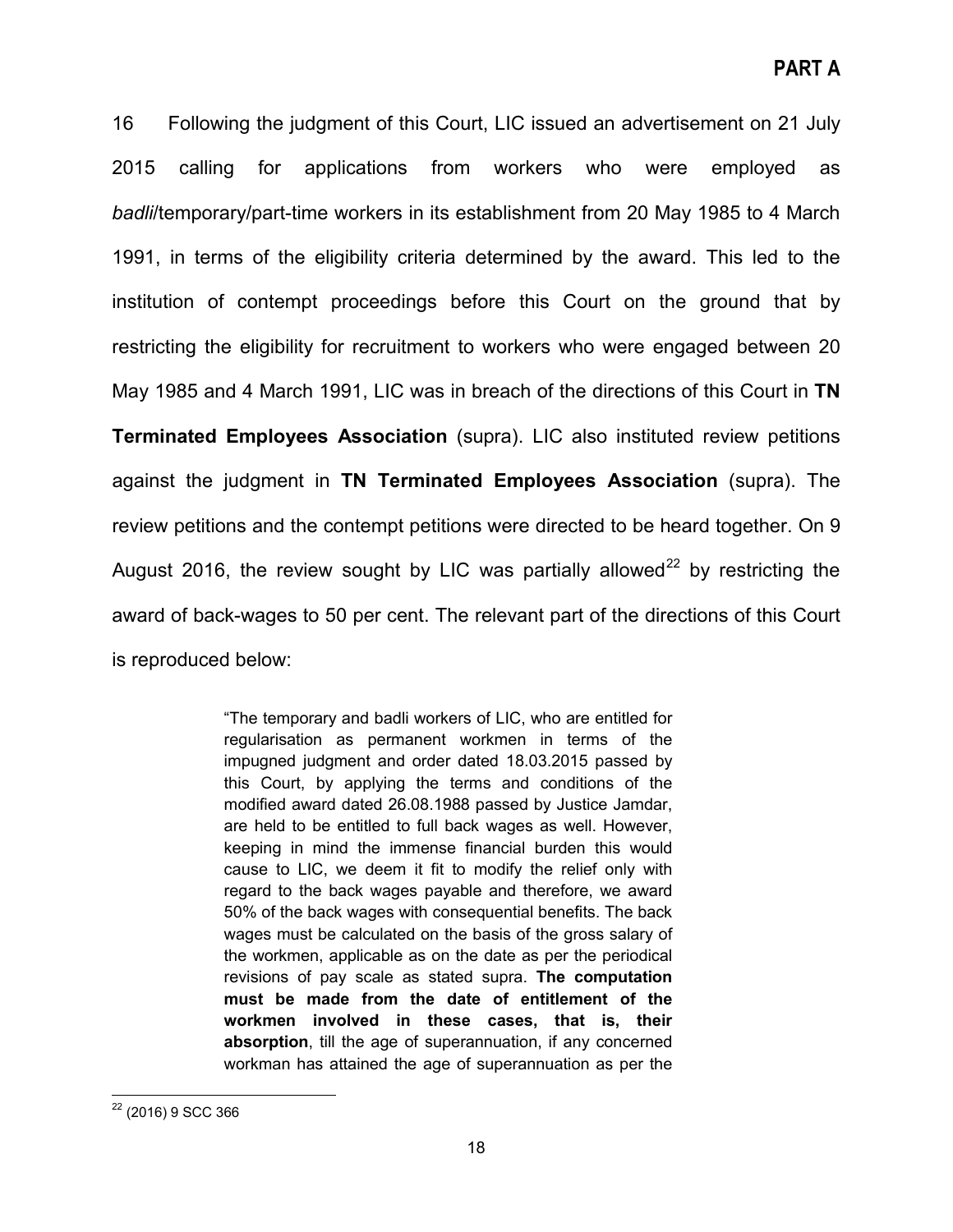regulations of the review petitioner-LIC, as applicable to the concerned workman."

#### (**emphasis supplied**)

17 The curative petitions instituted by LIC challenging the judgment in review were rejected on 22 February 2017. In March 2017, LIC sorted out and distributed the applications which had been received in pursuance of its notice dated 21 July 2017 through its zonal offices for implementation of the decision in **TN Terminated Employees Association** (supra). On 16 May 2017, LIC issued directions to the Zonal Managers to implement the Srivastav Award and the order of this Court in the review of **TN Terminated Employees Association** (supra). The circular prescribed the following norms of eligibility for absorption:

- (i) The worker should have been engaged between 20 May 1985 and 4 March 1991;
- (ii) The name of the worker should figure in the list submitted by the Unions to the CGIT in the industrial reference;
- (iii)Class III workers ought to have been engaged for at least 85 days in two calendar years while Class IV workers should have been engaged for at least 70 days in three calendar years;
- (iv)The Union or the Association should have been an appellant before the Supreme Court;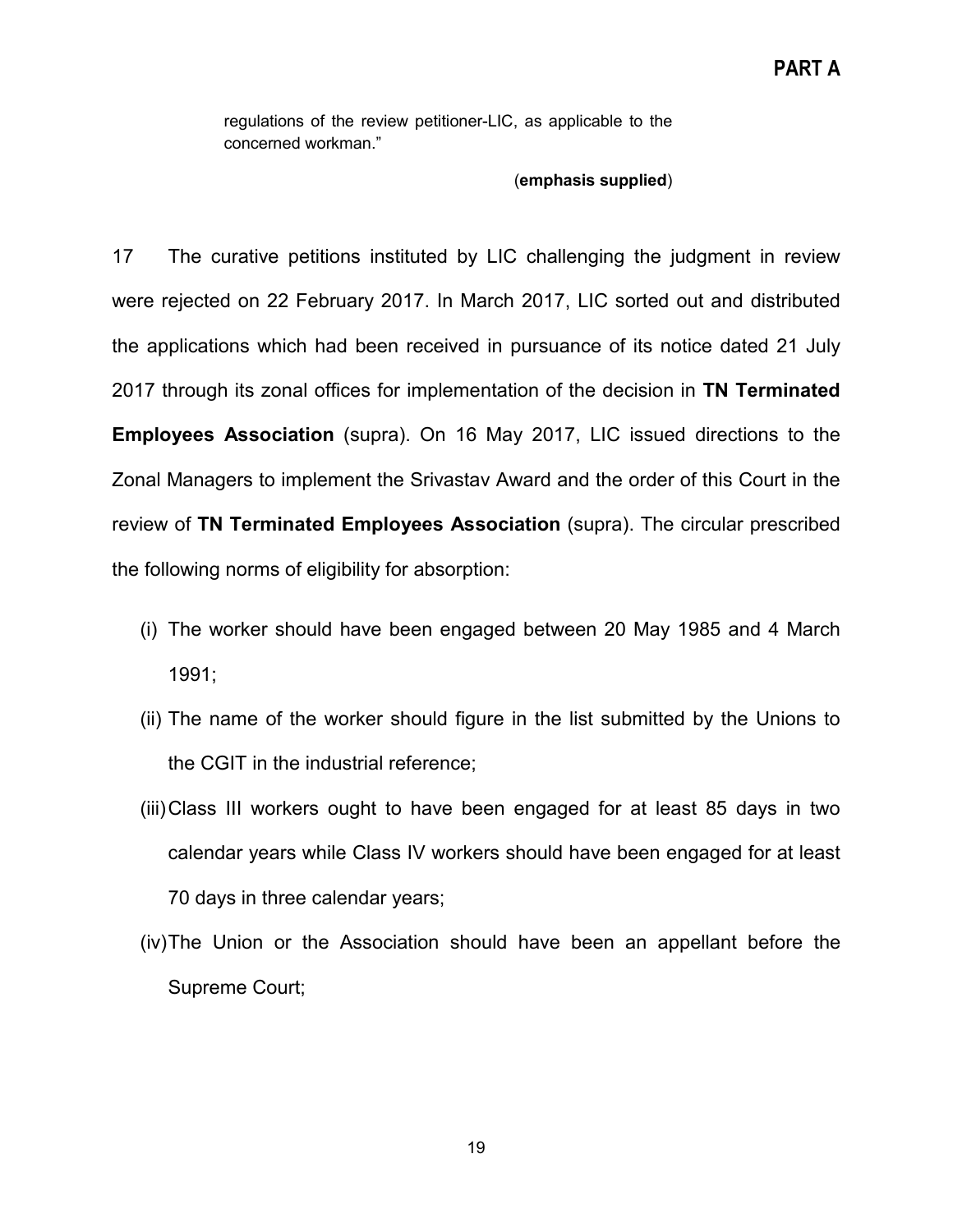- (v) The claimant worker should have submitted a biodata in pursuance of the notice issued by the LIC on 21 July 2015 for recruitment in regularised positions; and
- (vi)The worker should have been engaged in accordance with the rules prevalent in LIC.

18 In 2017, various divisions of LIC found 245 workmen to be eligible and they were offered absorption by the Zonal Offices. This led to the initiation of contempt proceedings<sup>[23](#page-19-0)</sup> by the Unions who sought the absorption of  $all$  temporary, part-time and *badli* workers and daily wagers who were engaged after 20 May 1985 till date.

19 On 11 May 2018, a two-judge Bench of this Court<sup>[24](#page-19-1)</sup> directed the petitioning Unions in the contempt proceedings to submit material documents to show the engagement of the workers between 20 May 1985 and 4 March 1991. This Court also directed LIC to nominate a senior official to scrutinise the documents and to take a final decision in accordance with the prescribed conditions. Consequently, LIC received about eighty-three thousand representations. Upon scrutiny, LIC found seventy-six workers to be eligible for absorption. By an order dated 7 September 2018, a two-judge Bench of this Court<sup>[25](#page-19-2)</sup> directed the CGIT at New Delhi to decide upon the eligibility of the claims made by the Unions, Associations and individual workers within a period of three months. However, the Court found that there was no

<span id="page-19-1"></span><span id="page-19-0"></span><sup>&</sup>lt;sup>23</sup> Contempt Petition (Civil) 1921 of 2017 in Civil Appeal 6950 of 2009<br><sup>24</sup> **Ranbir Singh** v. **S K Roy, Chairman, LIC**, Contempt Petition (Civil) No 1921 of 2017 in Civil Appeal No 6950 of<br>2009 (11 May 2018)

<span id="page-19-2"></span>Ranbir Singh v. S K Roy, Chairman, LIC, Contempt Petition (Civil) No 1921 of 2017 in Civil Appeal No 6950 of 2009 (7 September 2018)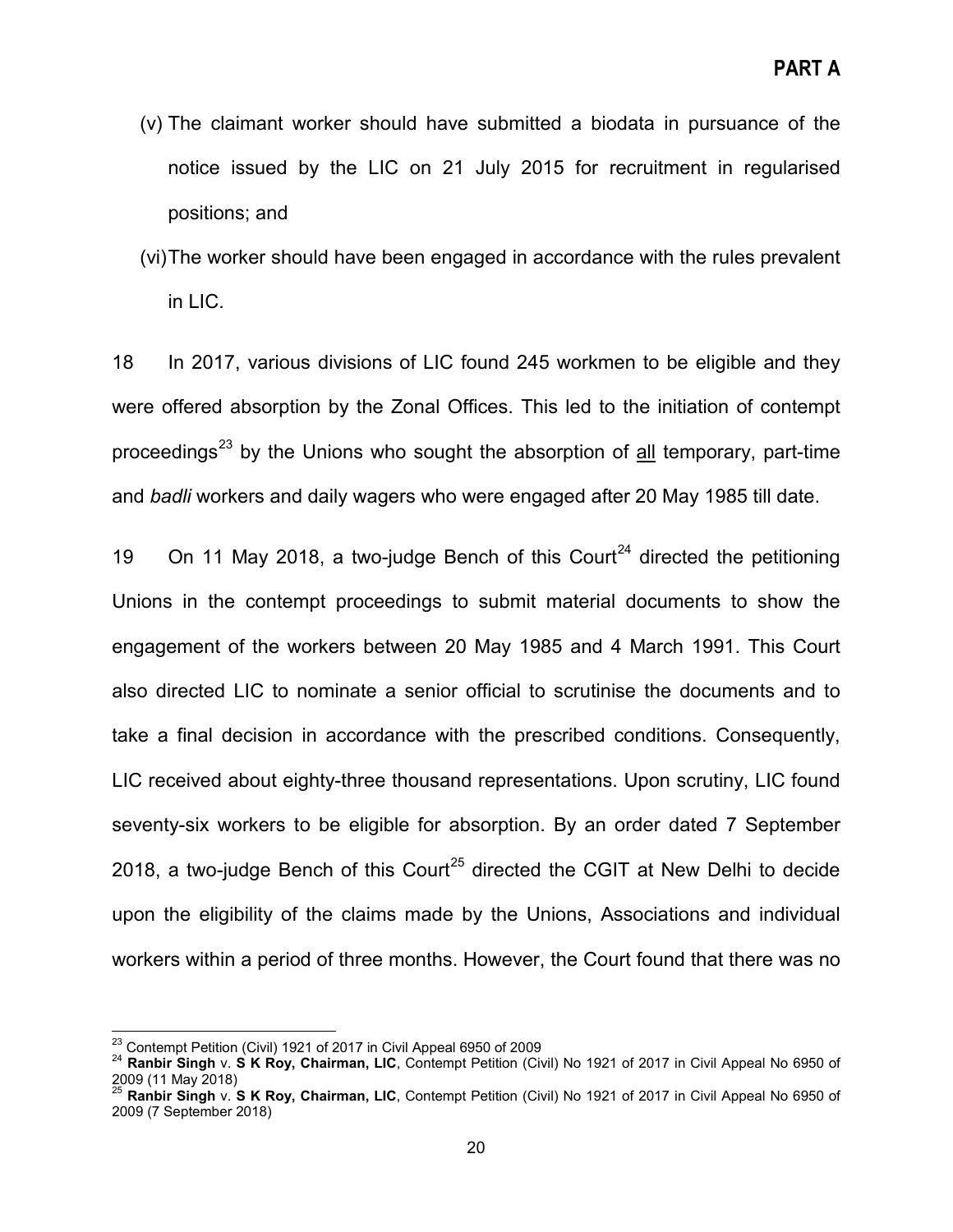## breach of the judgment dated 18 March 2015 in **TN Terminated Employees**

**Association** (supra). The order of this Court is extracted below:

"The crucial dispute in these proceedings is regarding the beneficiaries of the Award dated 18.06.2001 in I.D. No.27 of 1991 of the Central Government Industrial Tribunal (CGIT), New Delhi.

The Award has been finally upheld by this Court in the judgment rendered in Tamil Nadu Terminated Full Time Temporary LIC Employees Association v. Life Insurance Corporation of India and Others, reported in (2015) 9 SCC 62.

Mr. K.K. Venugopal, learned Attorney General for India appearing for the respondents/LIC, submits that for want of documents/materials, the LIC is not in a position to verify as to who are the actual beneficiaries of the Award. Learned counsel appearing for the Union(s) and the individual workers, however, would submit that despite producing the records and despite availability of the original records with the LIC, no positive decision is taken by it.

Faced with such a situation, we are of the view that the CGIT, New Delhi should look into the matter with regard to the claims made by the Union(s)/individual workmen, regarding entitlement to the benefits under the Award and submit a report to this Court. Accordingly, we direct the CGIT, New Delhi to look into the claims made by the Union(s)/individual Workmen and submit a report to this Court within three months.

There is also a dispute raised by some of the respondents that the benefit of Award should be made available to those who have been engaged as Badli workers after 4.3.1991. That is a matter for interpretation by this Court. For the time being, CGIT, New Delhi would limit its enquiry only to the claims of the Badli workers between 20.05.1989 and 04.03.1991, as already indicated by this Court in the order dated 11.05.2018.

We do not find that it is a case of contempt. Therefore, the contempt notices are discharged. However, the applications/petitions be kept pending for the purpose of necessary assistance to the Court."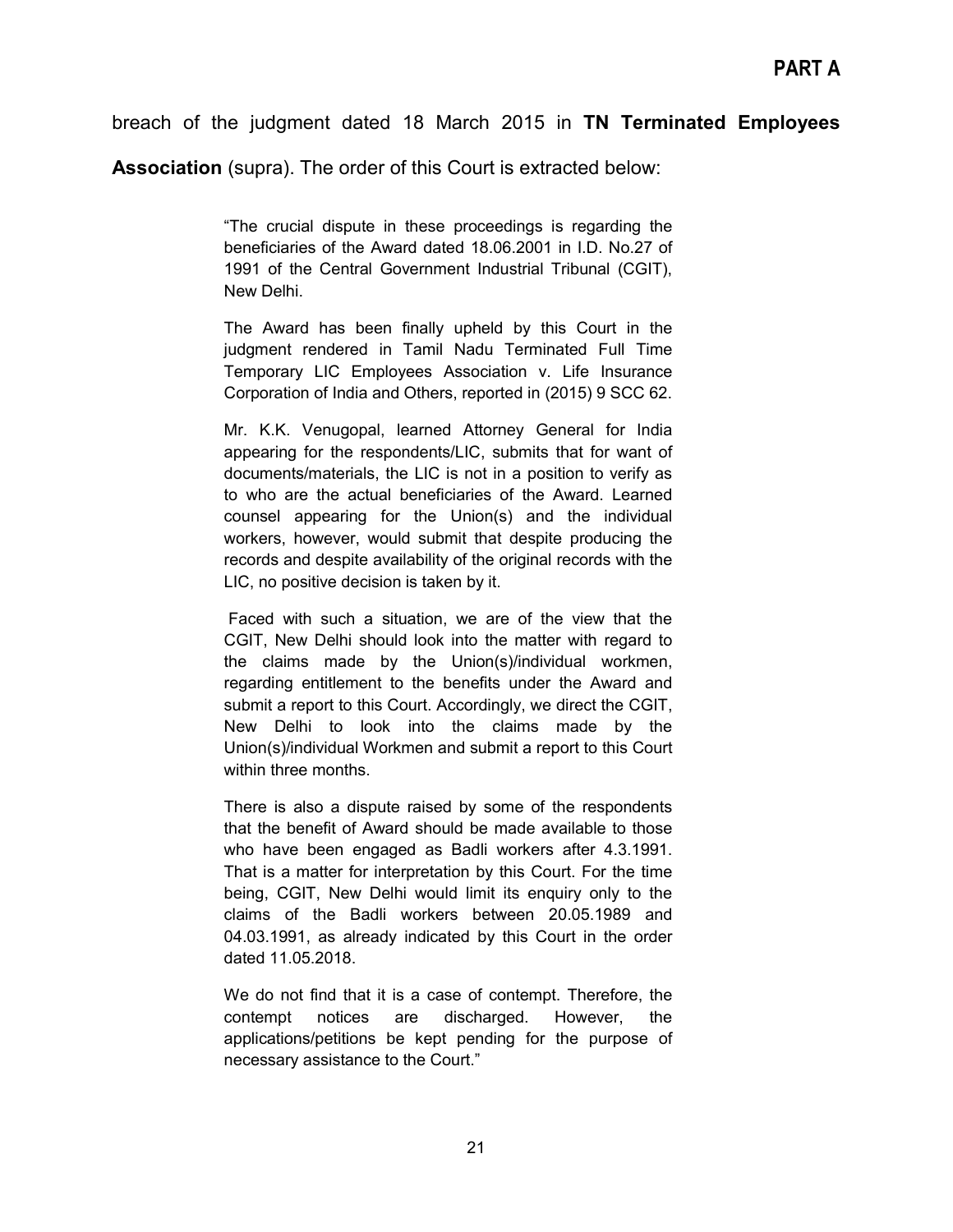On 10 September  $2018^{26}$ , the above order was modified by the same two-judge Bench in the following terms:

> "There is also a dispute raised by some of the respondents that the benefit of Award should be made available to those who have been engaged as **Badli/Part-time/Temporary workers** after 4.3.1991. That is a matter for interpretation by this Court. For the time being, CGIT, New Delhi would limit its enquiry only to the claims of the Badli workers between **20.05.1985 and 04.03.1991**, as already indicated by this Court in the order dated 11.05.2018."

#### (**emphasis supplied**)

20 Thereafter, on 12 December 2018<sup>27</sup>, while dealing with the batch of contempt petitions, a two-judge Bench of this Court directed the CGIT, in terms of this Court's previous directions dated 7 September 2018 in the same contempt proceedings, to "look into the matter with regard to the claims made by the Union(s) individual workmen". The CGIT was directed to submit its report within four months, as contemplated by the order dated 7 September 2018 and modified on 10 September 2018 in the contempt proceedings. Between October 2018 and 16 May 2018, the CGIT issued notice to the Unions and individuals in the earlier industrial reference to submit their claims. As many as 15,500 claims were submitted on behalf of the Unions, Associations and individual workers claiming absorption and the benefit of the Srivastav Award dated 18 June 2001. LIC submitted its responses before the CGIT. The CGIT submitted its report on 31 May 2019<sup>[28](#page-21-2)</sup> to this Court. The report of

<span id="page-21-0"></span><sup>&</sup>lt;sup>26</sup> **Ranbir Singh** v. **S K Roy, Chairman, LIC**, Contempt Petition (Civil) No 1921 of 2017 in Civil Appeal No 6950 of<br>2009 (10 September 2018)<br><sup>27</sup> Papkin Singh v. **S K Roy, Chairman, LIC**, Contempt Petition (Civil) No 192

<span id="page-21-1"></span><sup>2009 (10</sup> September 2018) <sup>27</sup> **Ranbir Singh** v. **S K Roy, Chairman, LIC**, Contempt Petition (Civil) No 1921 of 2017 in Civil Appeal No 6950 of 2009 (12 September 2018) <sup>28</sup> "**Dogra Report**"

<span id="page-21-2"></span>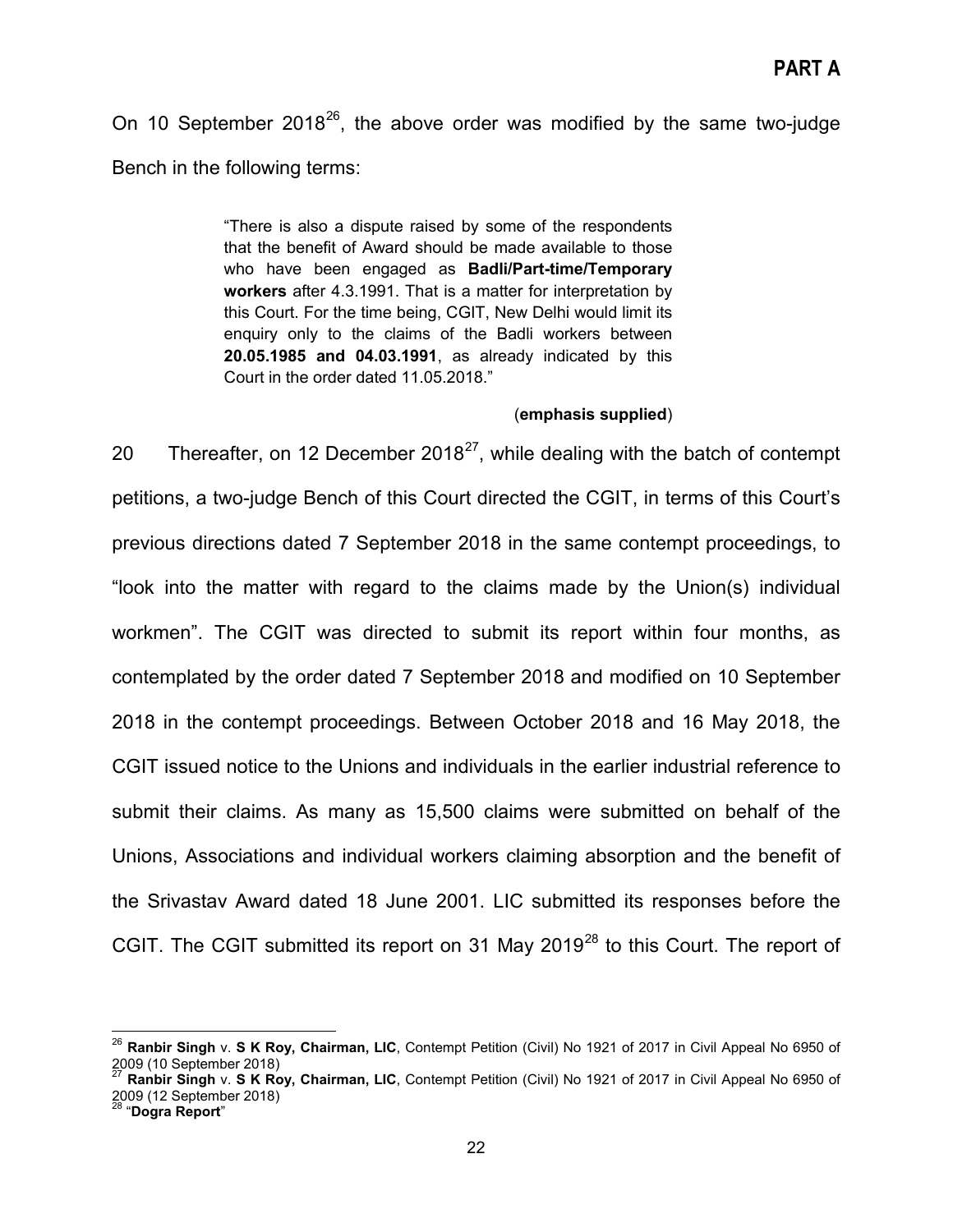the CGIT will be referred to as the Dogra Report, adopting the name of the presiding officer.

## <span id="page-22-0"></span>**B Dogra Report**

21 Before the presiding officer of the CGIT, LIC set up the plea that only those workers whose names were mentioned in the original certified list in the industrial reference were entitled to the benefit of the Srivastav Award. LIC argued that this was also the direction issued by the Supreme Court in the contempt proceedings arising out of a review of **TN Terminated Employees Association** (supra) on 10 September 2018 and reiterated on 12 December 2018. On the other hand, the Unions representing the workers, as well as the individual workers, claimed that they were entitled to the benefit of the award irrespective of whether their claim found place in the original list as certified before the CGIT in the industrial reference. Dealing with this aspect, the Dogra Report concluded that though the order dated 10 September 2018 required the CGIT to verify the list which was already on the record, this did not imply that only those workers whose names figured in the certified list were entitled to absorption, to the exclusion of others. Paragraphs 24 and 25 of the Dogra Report have a bearing on the present proceedings and are hence extracted below:

> "24. To my mind, answer to this question has to be given in the light of backdrop of the circumstances which culminated into passing of the Award in ID case No.27 of 1991 which was admittedly upheld by Hon'ble Supreme Court in its judgment dated 18/3/2015 reported as (2015) 9 SCC 62 – Tamil Nadu Terminated Full Time Temporary LIC Employees Vs. Life Insurance Corporation of India. No doubt,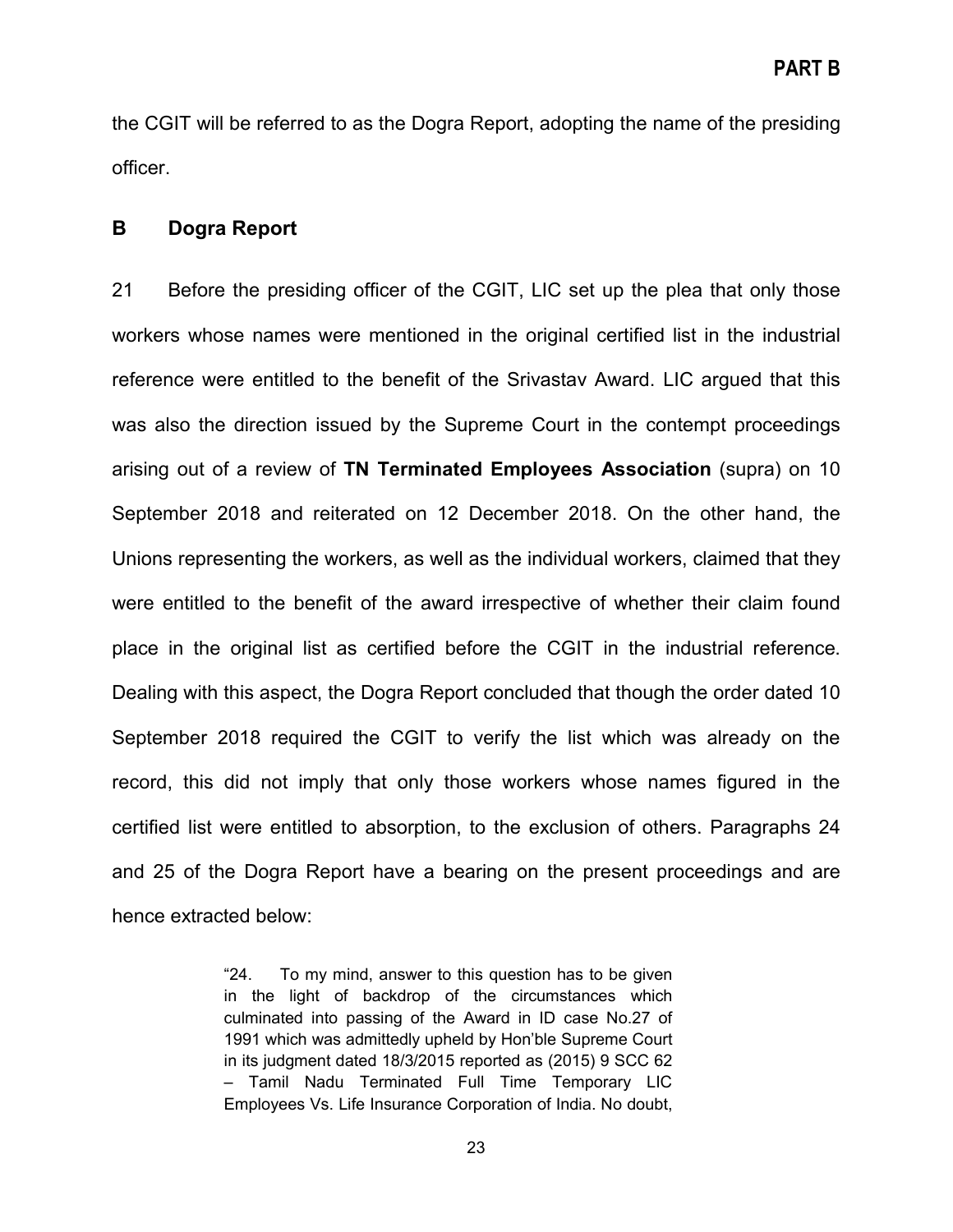Hon'ble Apex Court in its order dated 10/9/2018 has observed that this Tribunal will verify the list which is available on record. But this does not mean that only such workmen whose names are mentioned in the original/certified list attached with the reference, are liable to be considered for absorption, to the exclusion of other workmen. This Tribunal has to keep in mind that contempt petitions were earlier filed by members of Various Unions before Hon'ble Supreme Court and LIC had also filed contempt petitions in High Court of Delhi against Regional Labour Commissioner. During pendency of said petition, E. Prabhavati and others were impleaded as party at the instance of LIC vide order dated 25/9/2008. Thereafter, memo of parties was filed by LIC by adding Terminated Full Time Temporary LIC Employees Welfare Association as Respondent No.47. In view of this, the contention of the LIC that members of E. Prabhavati & others or Terminated Full Time Temporary LIC Employees Welfare Association are not entitled to any relief, is not tenable, when the said Association has been held to be necessary party. There is not even a whisper in any of the judgment/order of Hon'ble High Court or Hon'ble Supreme Court that only workmen whose names are mentioned in the certified/original list of CGIT Award are to be granted relief. An overall examination of the order dated 10/9/2018 of the Hon'ble Supreme Court shows that this Tribunal is required to verify the list available on record but there is no direction to exclude members of other Union/workmen inasmuch as Hon'ble the Apex Court while considering the claims of contempt petitioners has ordered this Tribunal to consider the claims of those workers who were employed as Badli workers with the Management of LIC during the period from 20/5/1985 to 4/3/1991 subject to fulfilment of number of days as mentioned in the Award.

25. It is settled principle of law that while considering the order/judgment of Constitutional Court, this Tribunal is required to keep in mind entire spectrum of the orders as well as background of the case. It is not proper to cull out a single para or a sentence from the order/judgment so as to defeat the very purpose of the order so passed by Hon'ble Supreme Court. If the orders dated 11/5/2018, 7/9/2018 and 10/9/2018 are taken into consideration, it is crystal clear that claims of all such workmen and Union/s who worked as Badli workers during the period from 20/5/1985 to 4/3/1991 are required to be considered by this Tribunal. Although I am in full agreement with the submission made on behalf of the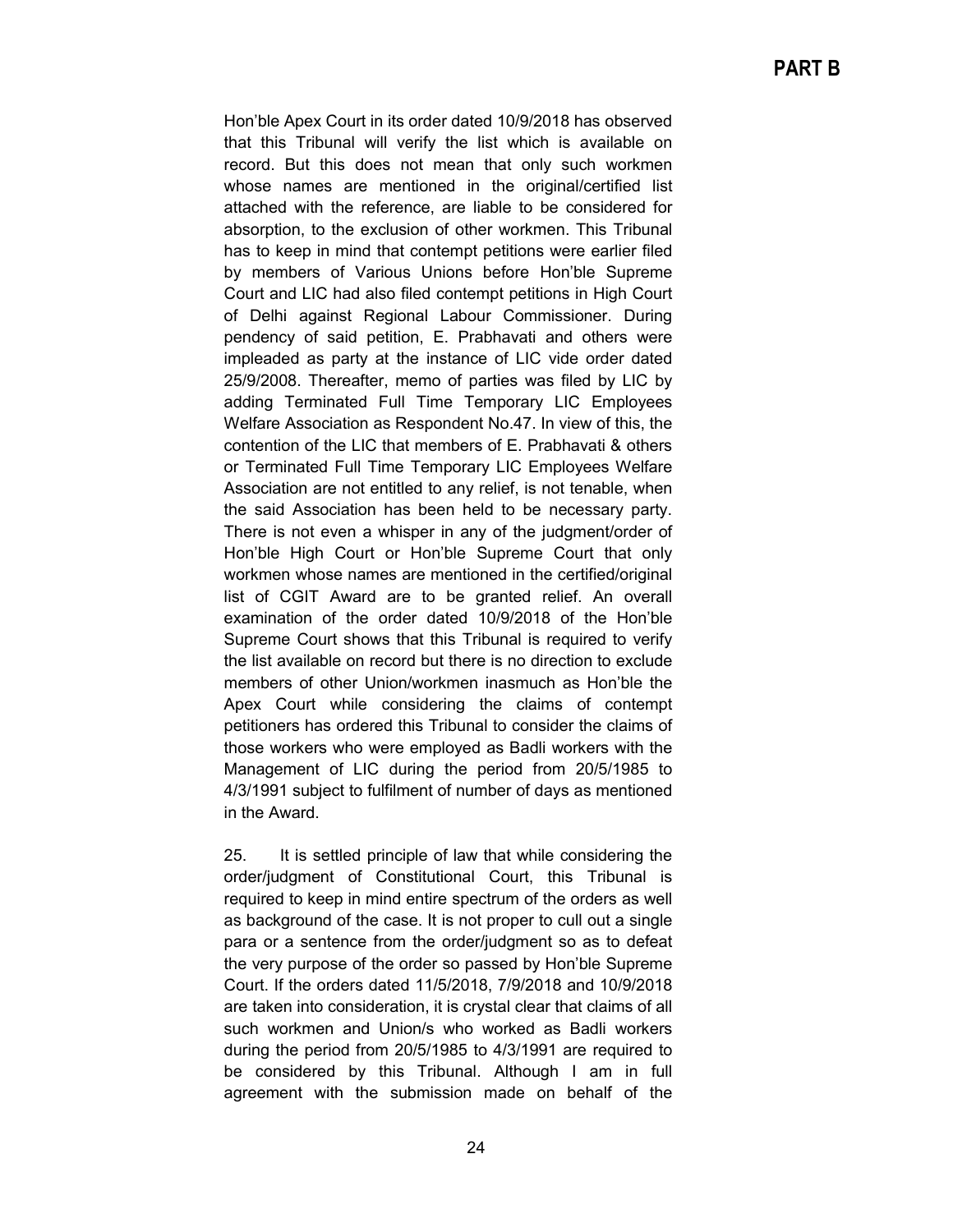Management/LIC that initial onus is always upon the workmen concerned to prove that they were in the employment of the Management at the relevant time, however this Tribunal cannot ignore the fact that UC has not filed on record any document/record relating to employment of various workmen rather has simply taken a plea that same being old record is not traceable."

22 The Dogra Report noted that LIC had admitted that 321 workers were found to be eligible for absorption in terms of the Srivastav Award. The report found fault with LIC for making contradictory claims that 321 workers were eligible for absorption when the records of workers were allegedly old and not traceable. The Dogra Report drew an adverse inference against LIC for having failed to maintain the records in pursuance of the burden cast upon it by Section 25-D of the ID Act, particularly when the reference was pending since 1991. Paragraph 29 of the report is extracted below:

> "29) During the course of arguments as well as in the reply filed on behalf of the Management/LIC, it is clear that Management has admitted that till date 321 Nos. of employees were found to be eligible in terms of the Award and they were considered eligible for absorption. It is not understandable to this Tribunal as to what were the basis for the Management/LIC for coming to the conclusion that only 321 Nos. of workmen/employees were found to be eligible and covered by the Award of CGIT in ID case No.27/1991, when the Management has come up with a plea that record relating to the workmen being old record is not traceable. It is worthwhile to mention here that Section 25-D of the ID Act specifically provides that it is the duty of every Employer to maintain a muster roll and to provide for the making of entries therein by the workmen who may present themselves for work at the establishment. This Tribunal has to keep in mind a vital fact that since the reference bearing ID No.27/1991 is pending before various Courts since 1991, the Management/LIC was/is required to keep the record in safe custody when the case of such a huge magnitude was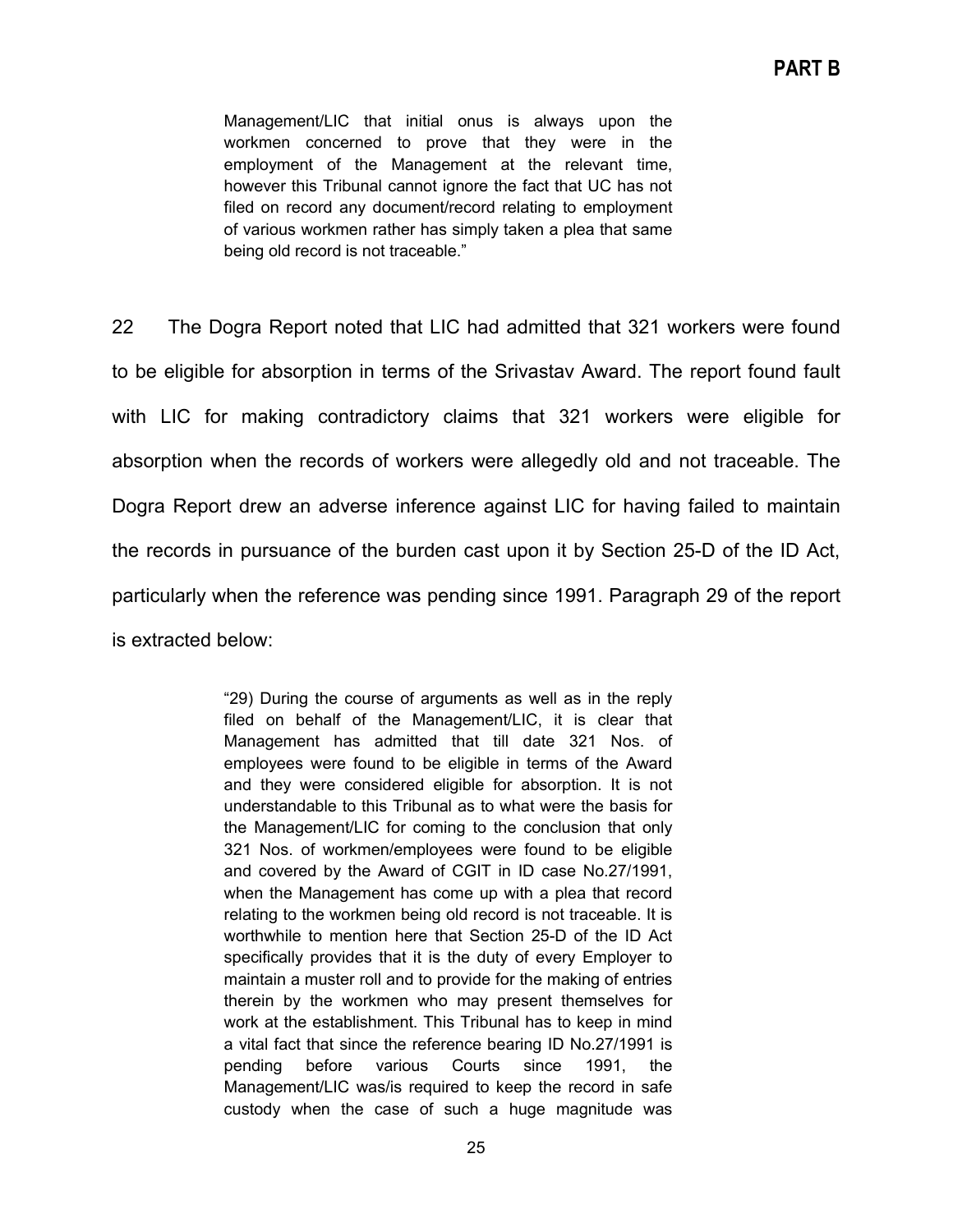pending before the Courts. In such circumstances, this Tribunal is constrained to draw adverse inference against the management."

23 Based on the above hypothesis, the report proceeded to decide "*prima facie*" the claims of the Unions and individual workers. While taking up the claims made by the All India Life Insurance Employees Association and its affiliate, Life Insurance Employees Association, Delhi, the report notes that 6998 claims had been filed (as contained in Annexure A). Upon scrutiny, LIC drew the attention of the CGIT to the fact that 3592 duplicate entries were found in the claims which were submitted (as contained in Annexure A-1). Noting that the "Unions have not seriously disputed the same", the Dogra Report concludes that "such claimants are to be given benefit of absorption only once". The Dogra Report also notes that workers who had started working beyond the cut-off date of 4 March 1991 would not be covered in the enquiry. This observation in the Dogra Report was in view of the order of this Court in the contempt proceedings arising out of the review of **TN Terminated Employees Association** (supra) on 7 September 2018, which had specifically observed that whether the benefit of the Srivastav Award should be given to those who had been engaged as *badli* workers after 4 March 1991 was a matter for interpretation by this Court. Hence, for the time being, CGIT had been directed to limit its enquiry only to the claims for the period between 20 May 1985 and 4 March 1991 (as contained in Annexure A-2). In this context, the Dogra Report held that those workers who had commenced work after 4 March 1991 would not be covered by its enquiry.

26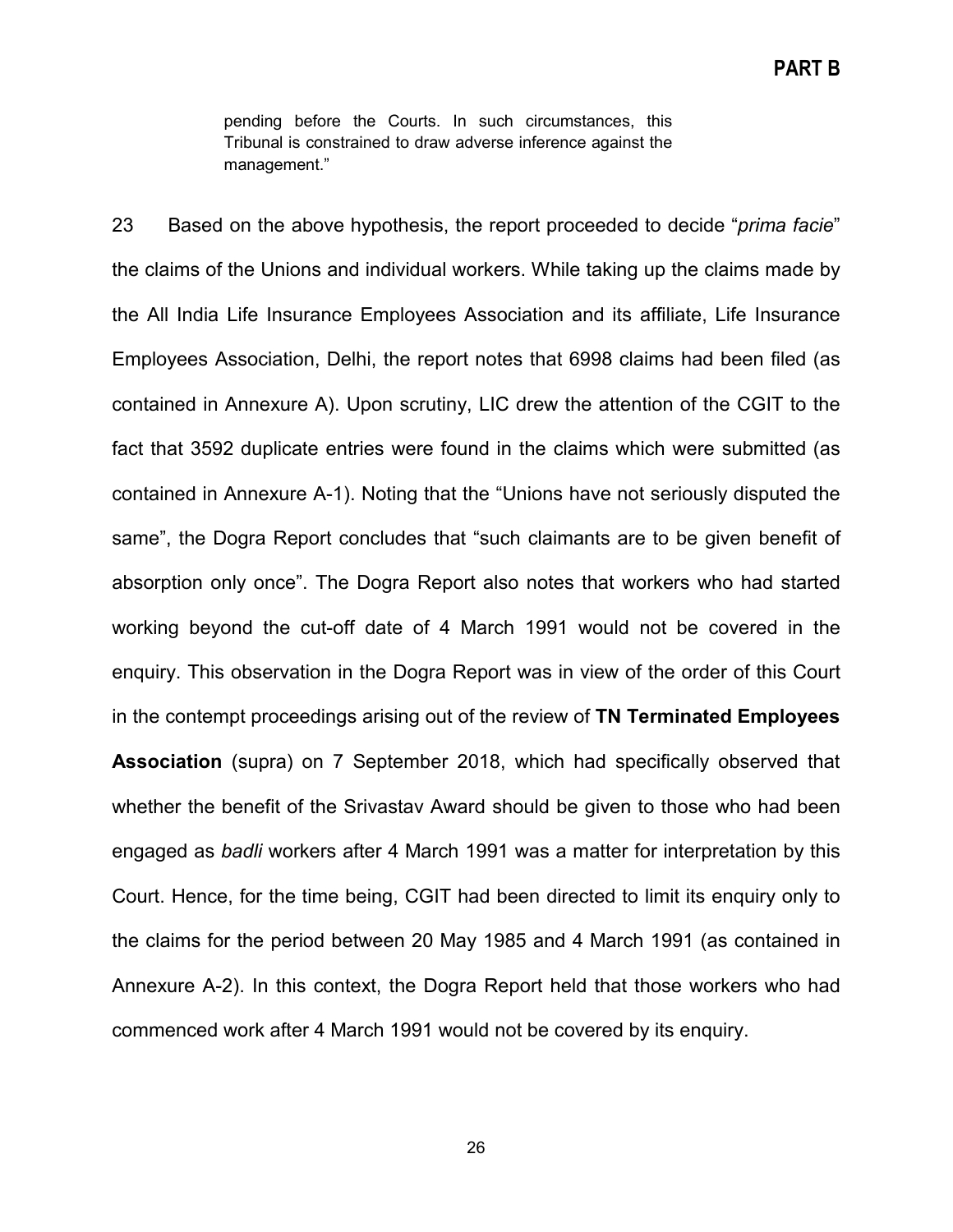24 The Dogra Report accordingly found the following workers to be entitled to absorption:

- a) The All India Insurance Employees Association Calcutta and Western Zone Insurance Employees Association had filed a claim on behalf of 3337 workers as part of the list contained in Annexure B. LIC argued that in this list of 3337 workers, 3332 workers did not find mention in the original certified list. The Dogra Report perused the documents and found that all 3337 workers were entitled to the benefit of absorption;
- b) All India LIC Employees Association had filed claims on behalf of 97 workers as a list contained in Annexure C. The Dogra Report found that all 97 workers (except one who commenced work post 4 March 1991) were entitled to absorption and LIC's argument of fabrication of documents was baseless when considered against the general practice of the Branch Managers at LIC;
- c) National Organization of Insurance Workers filed a claim on behalf of workers as a part of Annexure D. The Dogra Report found that all 401 workers in accordance with Annexure D were eligible for absorption;
- d) The All India National Life Insurance Federation Bombay filed two claims on behalf of 1674 workers of the Nagpur Association (Annexure E) and 371 workers of the Hyderabad Association (Annexure F). The Nagpur Association conceded that approximately 84 entries were blank, and 38 workers who had worked after 4 March 1991 and three who worked prior to 1 January 1982 would not be entitled to any benefit. Thus, the 1590 remaining workers of the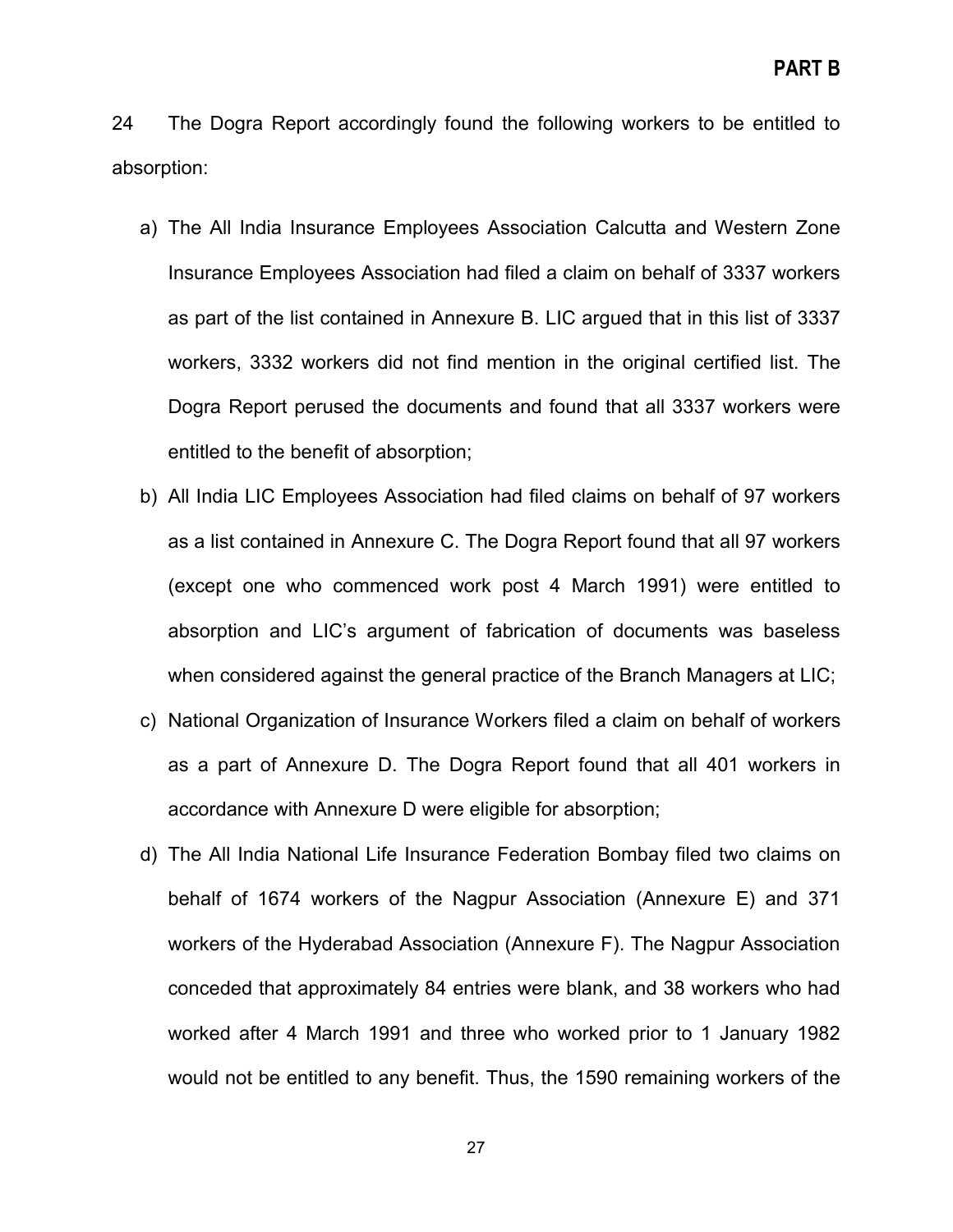Nagpur Association were found to eligible for absorption (contained in Annexure E-1). The legal heirs of two deceased workers were held to be entitled to monetary benefit in lieu of service. As regards the 371 workers of the Hyderabad Association, the Dogra Report excludes those who had either worked prior to 20 May 1985 or after 4 March 1991 and those eligible for absorption were detailed out in Annexure F-1;

- e) The Akhil Bhartiya Jivan Nigam filed claims on behalf of 890 workers as a part of a list contained in Annexure G. It was admitted that of the 890 workers, 692 were engaged after 4 March 1991, there were 8 repeat entries and 2 workers were engaged prior to 1985. Consequently, after carrying out the exclusions, Annexure G-1 represented the list of eligible workers identified by the Dogra Report for absorption;
- f) The Tamil Nadu Terminated Full Time Temporary LIC Employees Welfare Association filed claims on behalf of 376 workers in Annexure H. After excluding those who had worked prior to or after the cut-off date, a list of eligible employees was tabulated by the Dogra Report in Annexure H-1. Workers who had reached the age of superannuation were held entitled to receive all consequential benefits from LIC; and
- g) Annexure I contained the names of a group of workers, described as the "E-Prabhavati workmen<sup>"[29](#page-27-0)</sup> containing 1333 workers. After excluding those who had worked less than the requisite number of days for absorption and those who had been engaged after 4 March 1991, the Dogra Report found the

<span id="page-27-0"></span><sup>29</sup> Interchangeably referred as "**<sup>E</sup> Prabavathy**"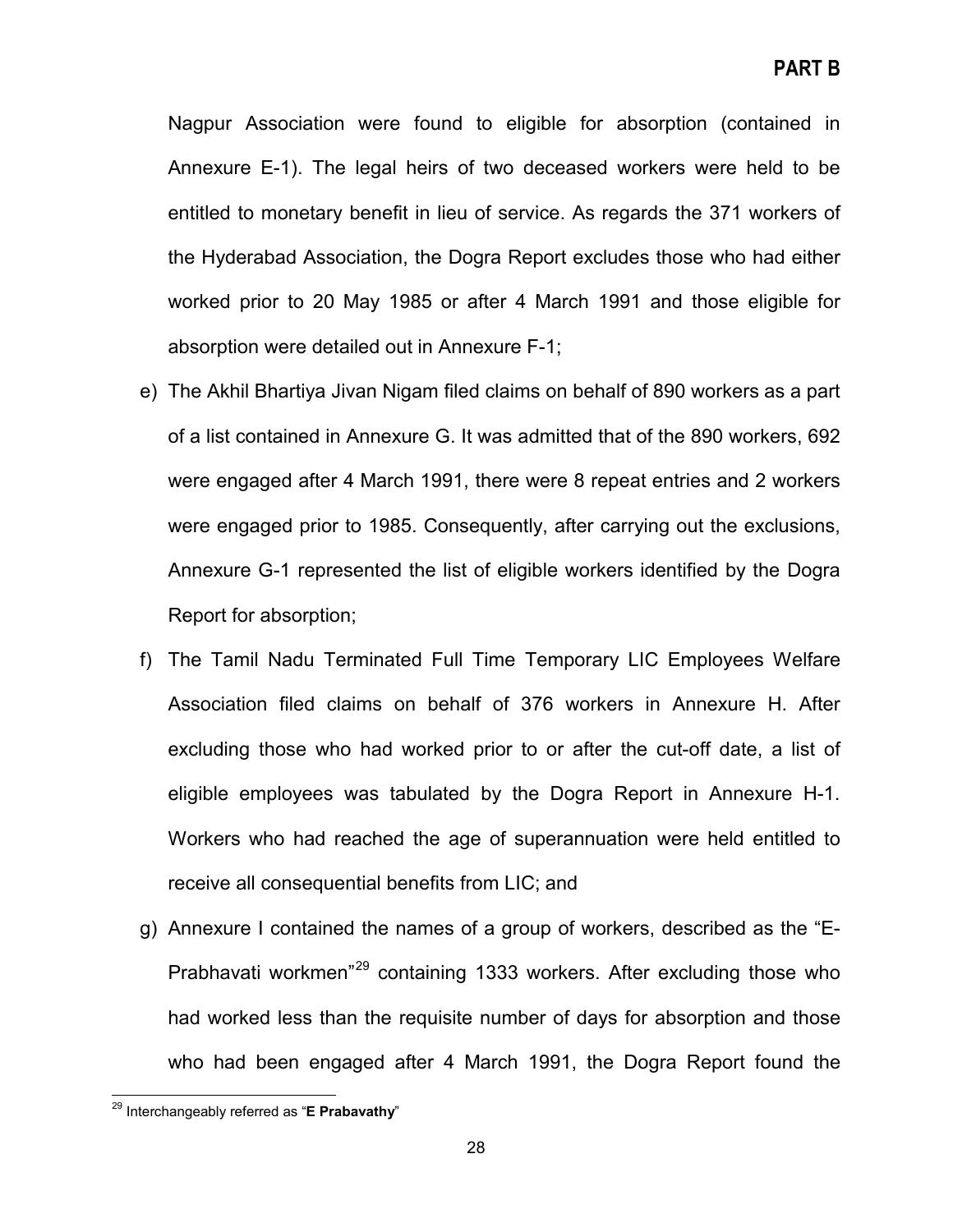remaining workers to be eligible for absorption and their claims were tabulated in Annexure I (A). The specific case of the E Prabhavati group of workers will be dealt with in the course of the present judgment. At this stage, it is be material to note that LIC had contended that this batch of workers had been specifically excluded by paragraph 75 of the Srivastav Award. Notwithstanding this, the Dogra Report has held that this batch of workers would also be entitled to absorption.

25 Apart from the persons named in the annexures mentioned above, the Dogra Report has concluded that the following claims by the Union for absorption would have to be allowed:

- (i) Annexure J filed on behalf of 36 workers by the LIC Workers Union Kanpur where 35 workers were allowed absorption (except 1 worker recruited after the cut-off date);
- (ii) Annexure K filed on behalf of 17 workers by the LIC Workers Union, Gujarat Unit – where 4 out of the 17 workers were held eligible;
- (iii)Annexure L filed on behalf of 119 workers from the Jodhpur Division of LIC where all were held eligible for absorption (while it was noted that 1 worker's name appeared twice);
- (iv)Annexure M 22 workers were held entitled to absorption;
- (v) Annexure  $N 2$  workers out of the 54 were held entitled to absorption since only these two worked during the relevant period;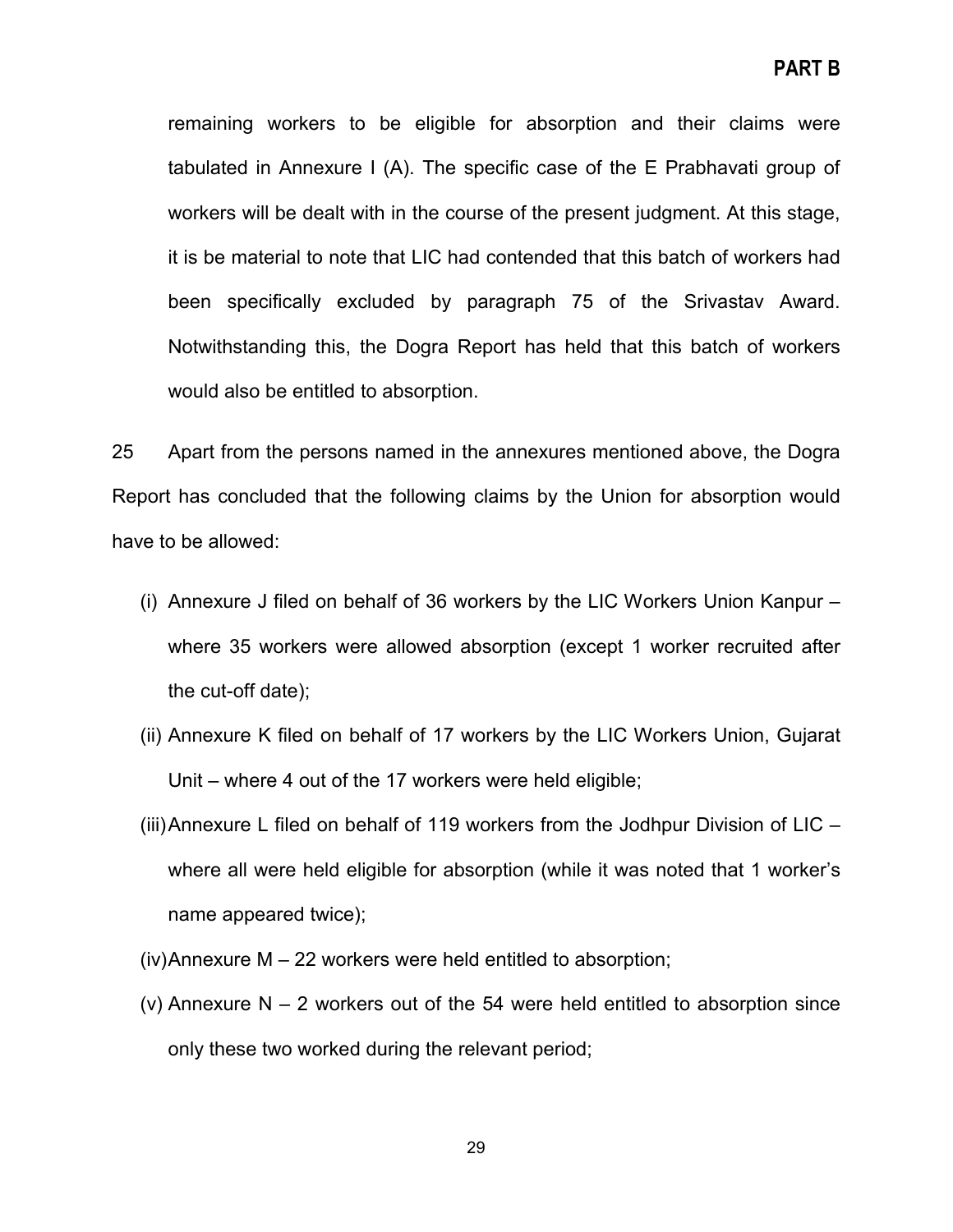- (vi) Annexure  $O 1$  out of 9 workers was held entitled to absorption, since the others had been employed after the cut-off date of 4 March 1991;
- (vii) Annexure  $P 4$  workers were held entitled to absorption;
- (viii) Annexure Q workers in this list were held not entitled to the benefit of absorption as they had worked after the cut-off date of 4 March 1991; and
- (ix)Apart from the above annexures, the Dogra Report scrutinized the claim of several individual workers and determined whether they were entitled to absorption.

# <span id="page-29-0"></span>**C LIC's objections to the Dogra Report**

- 26 Broadly speaking, LIC has urged the following objections to the Dogra Report:
	- (i) The CGIT was not entrusted with the task of adjudication but of verification;
	- (ii) The orders passed by this court in the contempt proceedings arising out of the review of the decision in **TN Terminated Employees Association** (supra) on 11 May 2018, 7 September 2018 and 10 September 2018 indicate that:
		- (a) In the course of verification, CGIT was not entitled to travel beyond the Srivastav Award dated 18 June 2001;
		- (b) The CGIT had to verify only those claims where the workers were engaged between 20 May 1985 and 4 March 1991; and
		- (c) The verification by CGIT was to be confined only to those *badli*, temporary and part-time workers whose names were contained in the original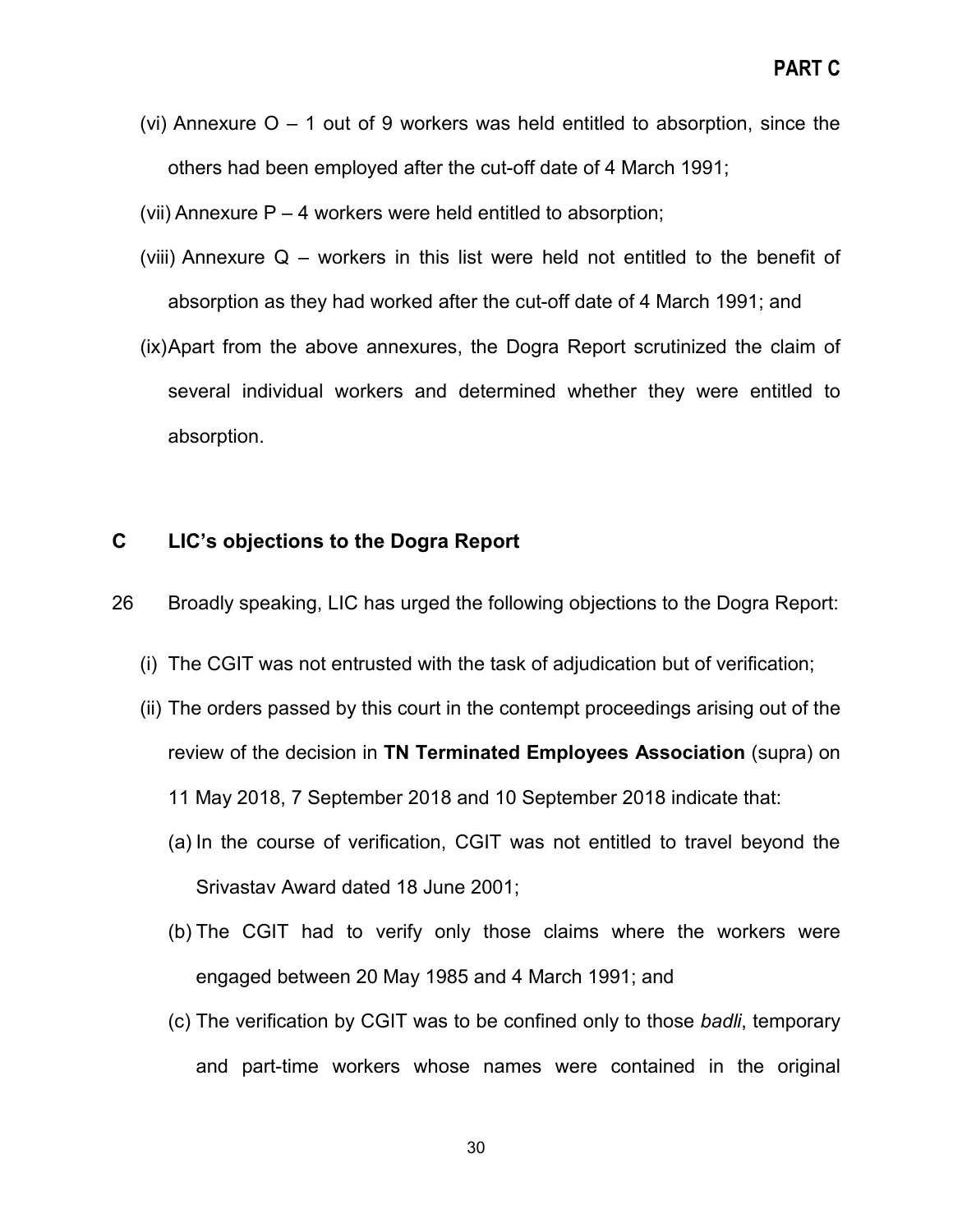certified list in the reference leading to the Srivastav Award dated 18 June 2001;

- (iii)The CGIT was duty-bound to verify only the documents produced by LIC to determine whether the workers were working during the specified period. The Dogra Report has found that almost all the names of workers submitted by the Union were eligible without due verification;
- (iv)A total of 15,465 claims were submitted, which include:
	- (a) Persons who were engaged beyond the stipulated period between 20 May 1985 and 4 March 1991;
	- (b) Persons whose names were not in the certified list before the CGIT in the industrial reference; and
	- (c) Persons from the E Prabhavati group who were not covered by the Srivastav Award, as expressly set out in paragraph 75 of the award;
- (v) During the course of the verification by LIC, it was found that the documents/material produced by several workers were fabricated and there was a duplication of names; and
- (vi)Though paragraph 75 of the Srivastav Award had categorically held that the group of workers described as the "E Prabhavati" group were not entitled to relief, the Dogra Report held them to be entitled for absorption. LIC has also submitted objections to the certification which has been carried out in respect of certain workers whose names are set out in the annexures to the Dogra Report.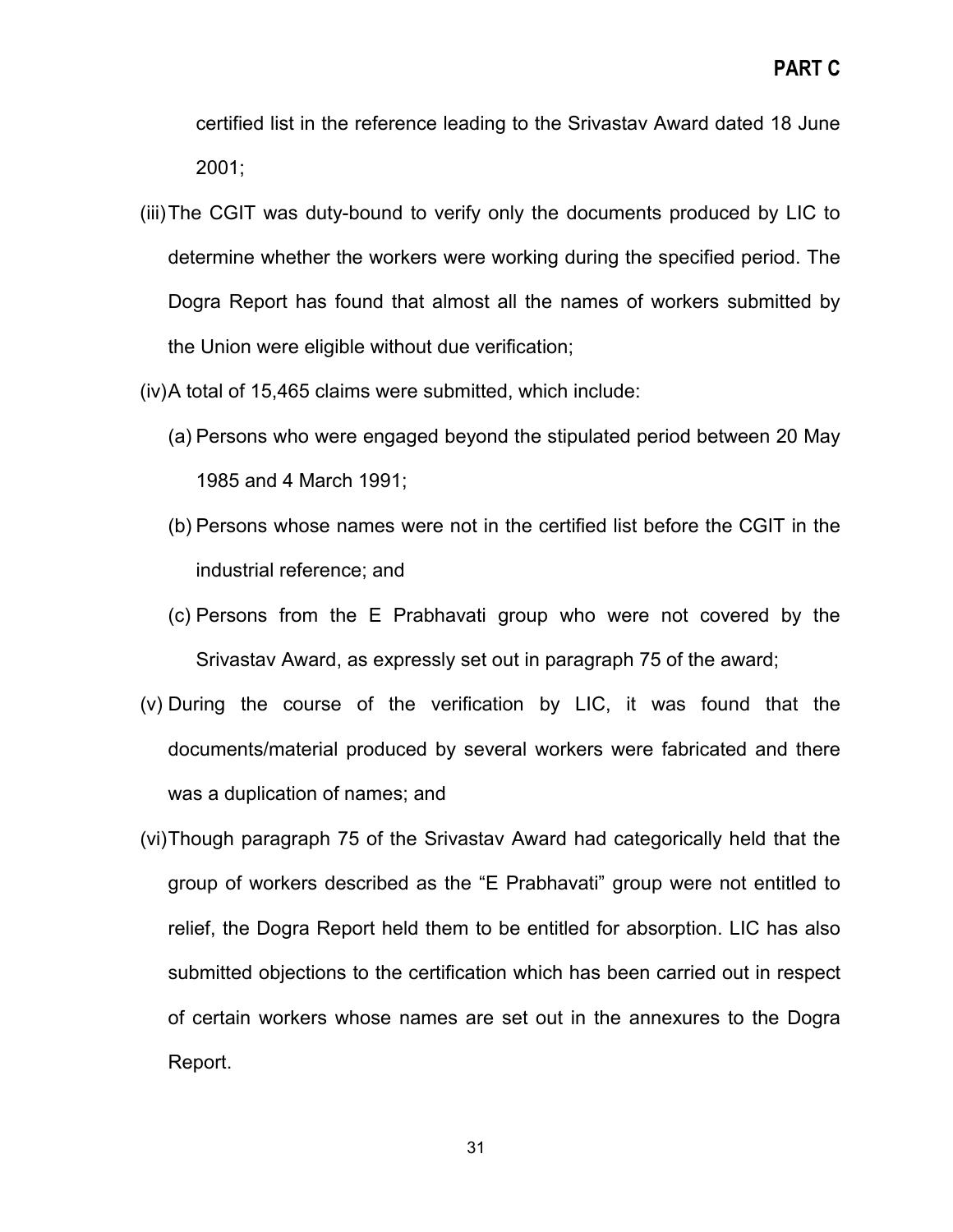27 At this stage, it would be material to note that the original certified list of workers in the reference contained the names of 4024 workers. According to LIC, if the certification exercise carried out in the Dogra Report were to be accepted, about 11,780 workers would be entitled to absorption.

# <span id="page-31-0"></span>**D The E Prabavathy Group**

28 The Srivastav Award dated 18 June 2001 details the history pertaining to this group of workers. Paragraphs 19-20 and 75 of the Award are extracted below:

> "19. Thereafter the employees employed as temporary, badli and part time after  $20<sup>th</sup>$  May 1985 raised demand for their absorption regularising too in the regular service. When their demands were not accepted by the corporation several writ petitions in this respect were filed before the Hon'ble High Court of Madras. These writ petitions were filed before the Hon'ble High Court of Madras between the years 1989 to 1991. The writ petition No.10367/89 filed was between the terminated full time temporary LIC Welfare Association and Senior Divisional Manager, LIC, Khanjawar. This writ petition alongwith other writ petitions total 18 writ petitions were listed for hearing before the full bench of Hon'ble High Court of Madras. After hearing the parties of all the writ petitions the Hon'ble High Court of Madras gave judgment which is reported as 1993(1) LLJ 1030 between terminated full temporary employees welfare association and Senior Divisional Manager, LIC, Khanjawar. All the writ petitions were dismissed by the Hon'ble High Court of Madras.

> 20. Parties had then preferred civil appeal before the Hon'ble Supreme Court of India against judgment of the Hon'ble High Court of Madras. These civil appeals were numbered as SLP (C) 10393 to 10413/92 E. Prabhawati and others Vs. LIC of India and others. It appears that in the said civil appeal on the directions of the Hon'ble Supreme Court Corporation had framed a scheme for the regularization of the employees who were granted ad hoc appointments for 85 days at intervals from time to time was placed before the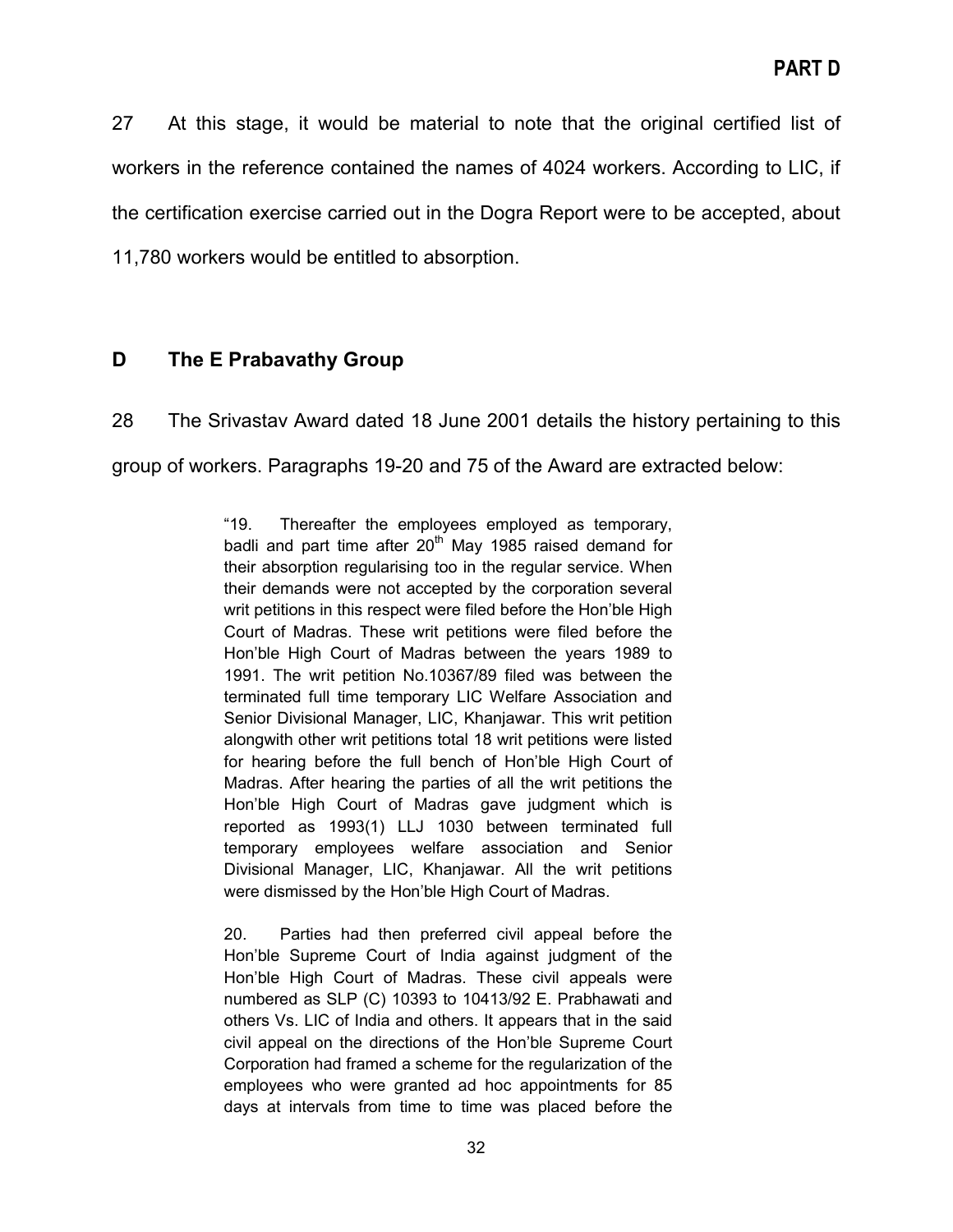Hon'ble Supreme Court. After hearing the parties by means of interim order dated 23-10-92 found the scheme as reasonable and was approved to the existence of the scheme contained in clauses (a) and (d) of paragraph 1 and the corporation was directed to proceed to regularise the employees eligible in accordance with the scheme. The clauses of (a) and (d) of the scheme have been reproduced in the order by the Hon'ble Supreme Court of India. With the aforesaid direction all the civil appeals were disposed of by the Hon'ble Supreme Court.

#### $[...]$

75. Now as regard the binding effect of the order dated 23- 10-92 passed by Hon'ble Supreme Court of India in SLP No. 10393-10411/92 E. Prabhawathy and others Vs. Life Insurance Corporation of India and another confirming the scheme of absorption/regularisation as argued on behalf of the corporation in my view can be well accepted. The order passed I find is between the same parties. E. Prabhawathy and other is the party in this proceeding being impleaded at the subsequent stage of the proceeding. Statement of claim has been filed in the present case by the aforesaid workmen. The said order dated 23-10-92 of Hon'ble Supreme Court is thus between same parties of the case and in view of the circumstances. I find that workmen has no ground to challenge the legality of the said order dated 23.10.92. The conditions of the workmen made in this regard are not accepted."

29 At this stage, it would be material to note that on 23 October 1992, a three-

judge Bench of this Court specifically dealt with the above group of workmen in **E**

**Prabavathy** (supra). The judgment of this Court is extracted below in its entirety:

#### **"ORDER**

Special Leave granted.

In State of Haryana & Ors. etc. etc. v. Piara Singh & Ors. etc. etc., (JT 1992(5) S.C. 179), this court indicated how regularization of adhoc/temporary employees in Government and Public Sector Undertakings should be effected. While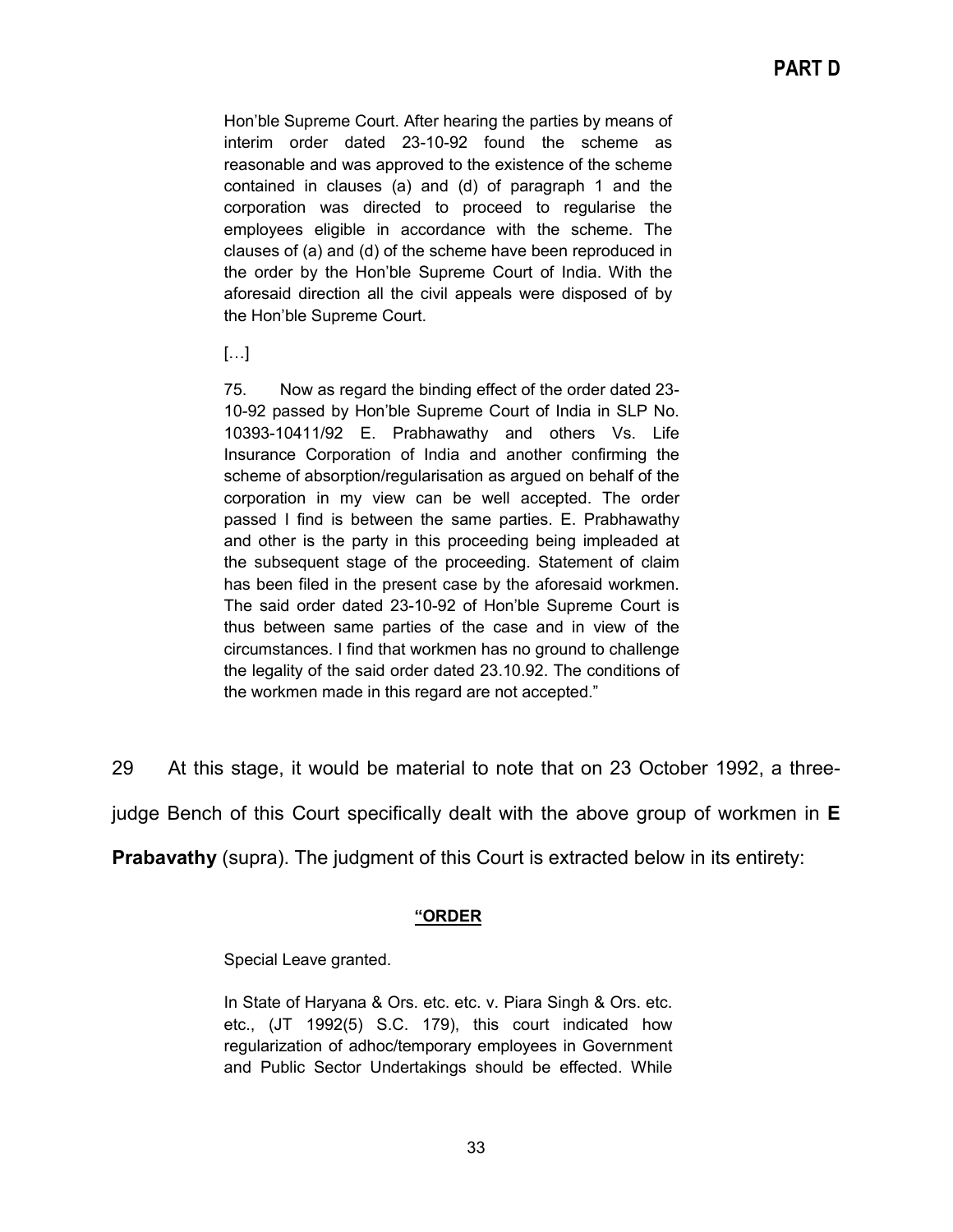laying down the guidelines in this behalf, this court observe in paragraph 43 as under:-

> "The normal rule, of course, is regular recruitment through the prescribed agency but exigencies of administration may sometimes call for an adhoc or temporary appointment to be made. In such a situation, effort should always be to replace such an adhoc/temporary employee by a regularly selected employee as early as possible. Such a temporary employee may also compete along with others for such regular selection/appointment. If he gets selected, well and good, but if he does not, he must give way to the regularly selected candidate. The appointment of the regularly selected candidate cannot be withheld or kept in abeyance for the sake of such an adhoc/temporary employee."

The LIC was asked to work out a scheme for the purpose of regularization of employees who were granted adhoc appointments for 85 days at intervals from time to time. The learned counsel for the LIC has placed before us a Scheme for regularization of such adhoc employees. We have given our anxious consideration to the Scheme proposed by the LIC and have also heard both Mr. Ramamurthy and Mr. Salve at length and we are of the opinion that the Scheme proposed by LIC is a reasonable one and commands acceptance, save and except the fact that the recruitment scheduled for November, 1992 will be postponed by not less than six weeks to enable the eligible adhoc employees to compete with others for selection at the said recruitment. We are of the opinion that the relaxation granted to these adhoc employees for having worked with the LIC in the past in the matter of age and qualification suffices. The further provision that if such an adhoc employee has worked between 20th May, 1985 and till date for 85 days in any two consecutive calendar years, is a reasonable stipulation for eligibility for regularization. We are of the opinion, the scheme is in consonance with the guidelines which we have laid down in paragraphs 43 to 49 of Piara Singh's judgment. Mr. Salve, the learned counsel for the LIC, also informed us that in regard to future adhoc appointments/regularization the LIC is in the process of making a scheme consistent with the guidelines laid down in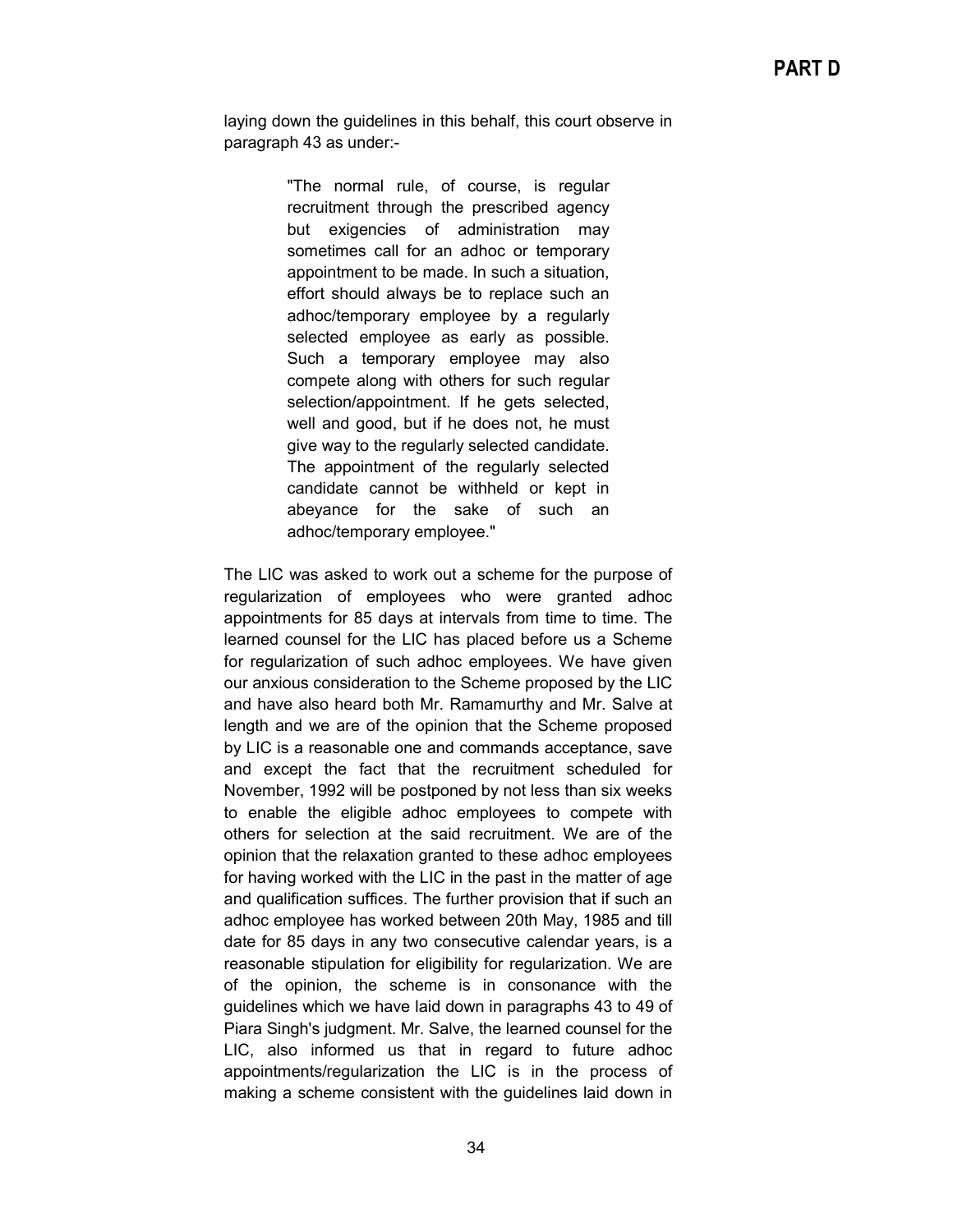Piara Singh's case so that this device of employment for 85 days which has not been approved may not be resorted to in future. The Scheme contained in Clauses (a) to (d) of paragraph 1, which is as under, is approved subject to the postponement of the recruitment scheduled in November, 1992 by at least six weeks and the LIC will proceed to regularize the employees eligible under the Scheme;

> (a) All those temporary employees who have worked for 85 days in any two consecutive calendar years with the Life Insurance Corporation between 20th May, 1985 uptill date and who confirmed to the required eligibility criteria for regular recruitment on the dates of their initial temporary, appointment will be permitted to compete for the next regular recruitment to be made by the Life Insurance Corporation after the regular recruitment for these posts currently scheduled for November, 1992.

> (b) These candidates will be considered on their merits with all other candidates who may apply for such appointments, including those from the open market.

> (c) These candidates will be given an age relaxation for applying for regular recruitment provided that they were eligible on the date of their first temporary appointment for securing regular appointment with the Life Insurance Corporation.

> (d) If these candidates are otherwise eligible, they can apply for regular recruitment in the normal course.

This regularization will, in the circumstances, be by selection for appointment. We make the above clauses of the Scheme as part of our order.

Mr. Ramamurthy, the learned counsel for the petitioners, further submitted that certain questions of law in regard to the interpretation of section 84 of the LIC Act, 1956, as amended by the LIC Amendment Act, 1981, and Section 2(oo) (bb) of the Industrial Disputes Act, 1947, arise for consideration in the present case in view of the judgment of the Madras High Court. We may state that we express no opinion on the said questions of law as they do not survive in view of the scheme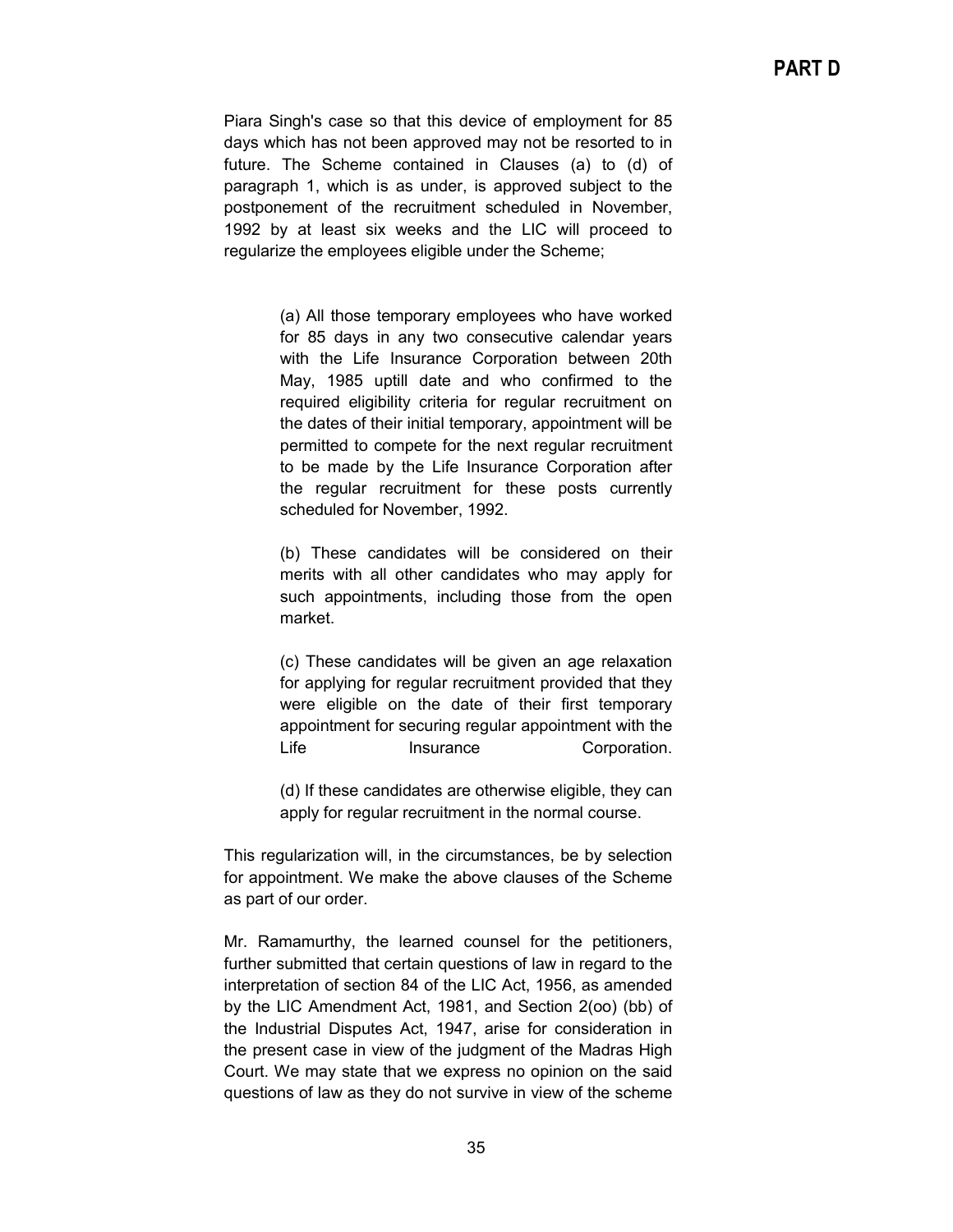which LIC has worked out and which we have approved. It is not necessary for us to go into those questions and we leave them open for decision in an appropriate case in future.

The Civil Appeals will stand disposed of accordingly with no order as to costs."

30 The above order of the three-judge Bench in **E Prabavathy** (supra) indicates that LIC had been directed by the Court to work out a scheme for the purpose of regularising workers who were granted *ad hoc* appointment for a period of 85 days from time to time. A scheme was prepared by LIC. The three-judge Bench had given "its anxious consideration to the scheme proposed by the LIC" and having heard both counsel for the workers and for LIC, held that it was "of the opinion that the scheme proposed by LIC is reasonable one and commands acceptance". The only modification was a postponing of the recruitment which was scheduled on 1 November 1992 to allow eligible *ad hoc* workers to compete with others for selection at the recruitment. This Court affirmed the relaxation of age and qualifications granted by the scheme to eligible *ad hoc* workers who had worked between 20 May 1985 "till date" in any two calendar years. This Court accepted the scheme which was proposed by LIC, subject to the modification noted above. This Court held that regularisation would be by selection for appointment. The clauses of the scheme were incorporated as a part of the order dated 23 October 1992 in **E Prabavathy**  (supra). In this backdrop, paragraph 75 of the Srivastav Award specifically excluded the claims of the E Prabavathy workers who were governed by the order of this Court dated 23 October 1992 in **E Prabavathy** (supra). The grievance of the LIC is

36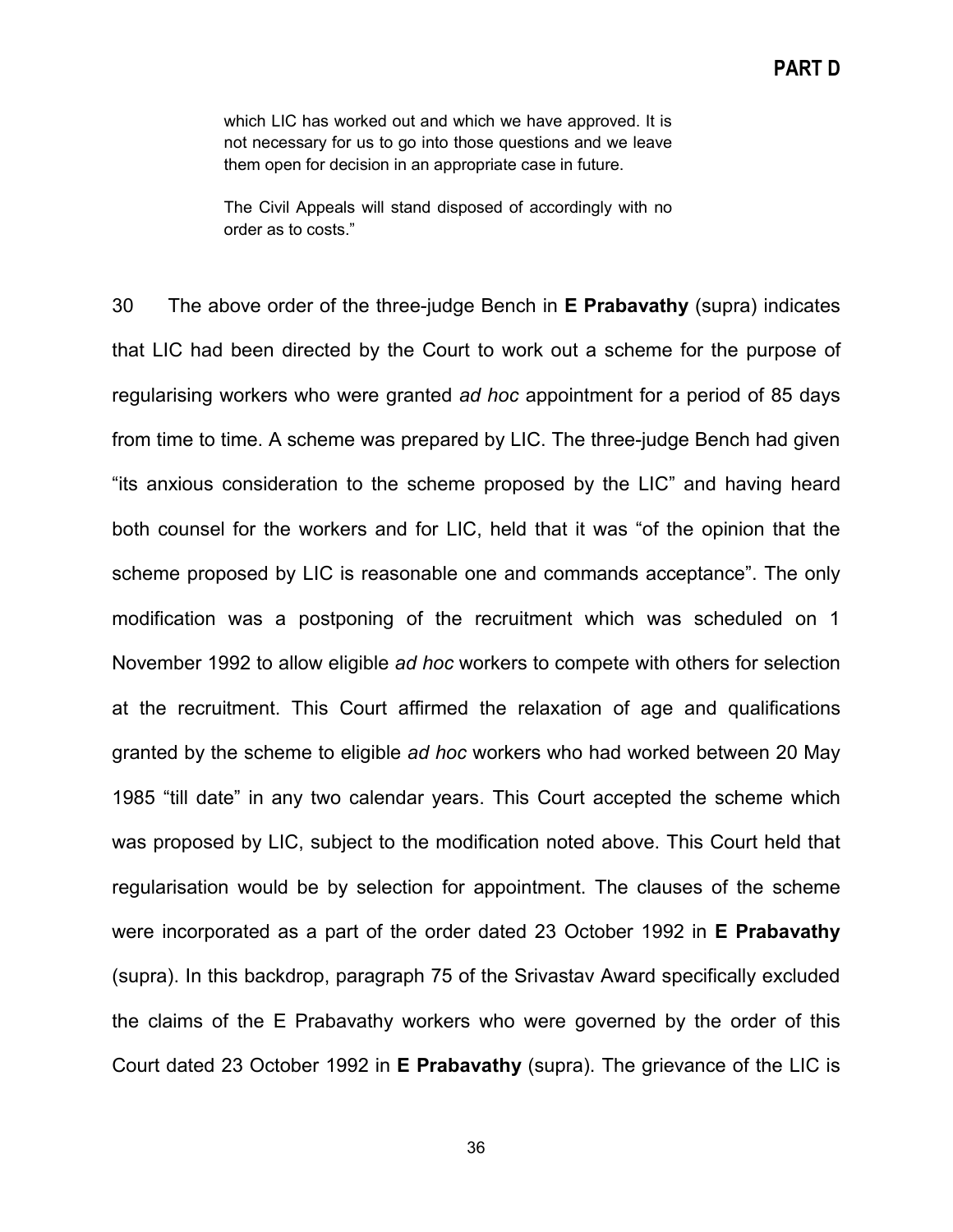that despite this, the Dogra Report concludes that this group of workers would be eligible for absorption in terms of the Srivastav Award.

## **E Sequel to E Prabavathy**

31 Following the order of this Court dated 23 October 1992 in **E Prabavathy** (supra), LIC framed the Life Insurance Corporation of India (Employment of Temporary Staff) Instructions 1993. A contempt petition was moved before this Court alleging that the scheme which was notified by LIC on 28 June 1993 was not in accordance with the order in **E Prabhavathy** (supra). The contempt petition was dismissed by this Court on 12 July 1993.

32 In 1998, a batch of writ petitions was filed in the High Court of Andhra Pradesh seeking the relief of absorption on a permanent basis. Among the petitions was a petition instituted by G Sudhakar and others. A Single Judge of the High Court of Andhra Pradesh dismissed the petition, placing reliance on the decision in **E Prabavathy** (supra). On 3 November 1998, the Division Bench of the High Court directed LIC to frame a scheme for regularisation. LIC preferred a Special Leave Petition against the judgment of the Division Bench in **G Sudhakar** (supra) which was allowed by this Court<sup>[30](#page-36-0)</sup> on 22 November 2001. A two-judge Bench of this Court held in **G Sudhakar** (supra) that the scheme approved in **E Prabavathy** (supra) shall govern the absorption of all *ad hoc* workers in the country. This Court's order dated 22 November 2001 in **G Sudhakar** (supra) is extracted below:

<span id="page-36-0"></span><sup>30</sup> Civil Appeal No 2104 of 2000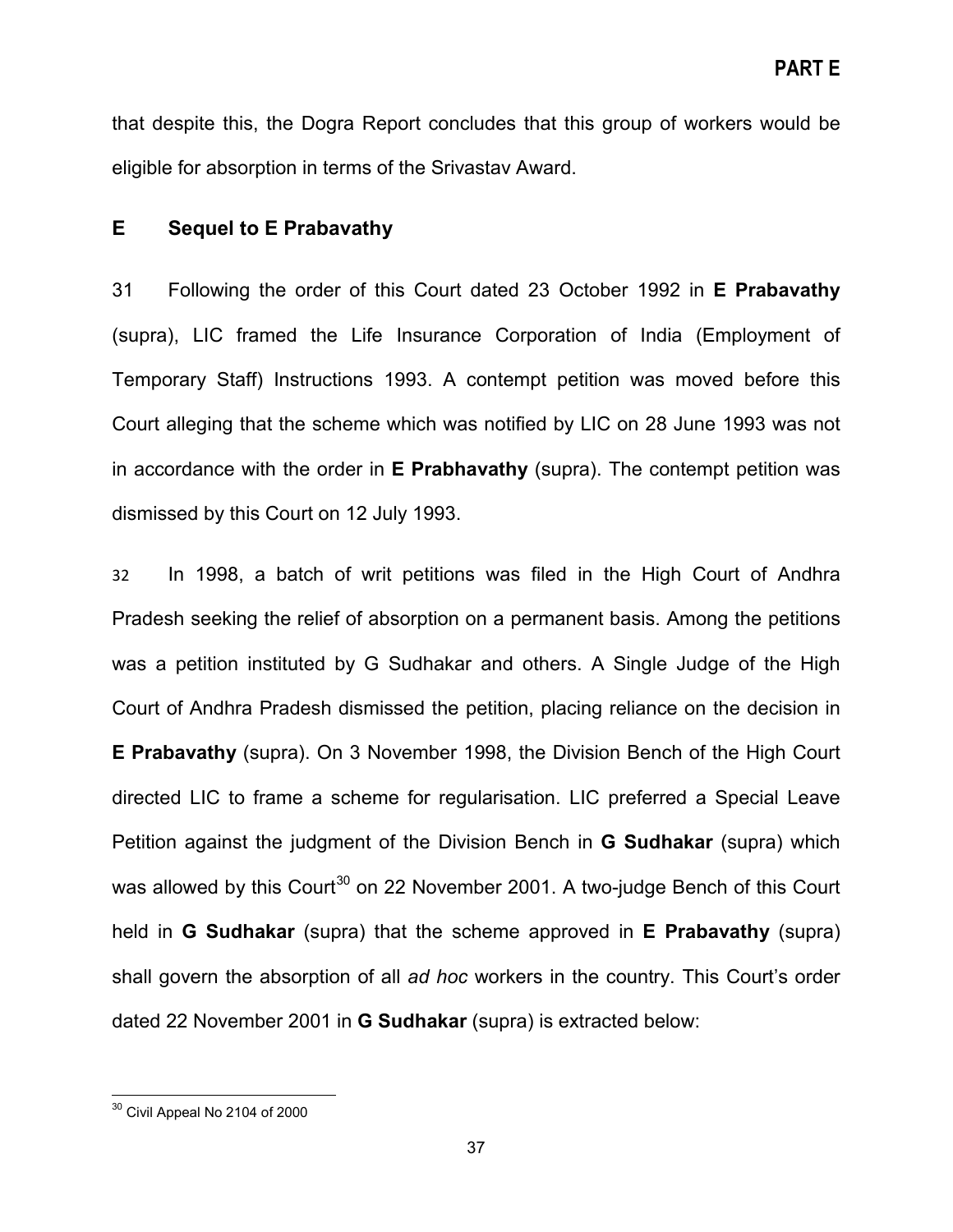"This appeal is by the Life Insurance Corporation of India (for short "the Corporation") against the Division Bench Judgment of the Andhra Pradesh High Court. The Respondents filed a Writ Petition praying for a mandamus to the corporation for their absorption on permanent basis which stood dismissed.

On an appeal being carried, the Division Bench of the High Court disposed of the appeal with a direction to the corporation to frame a scheme for regularisation of the employees and regularise their services in accordance with such scheme. It is this direction of the High Court which is the subject matter of challenge in this Appeal.

Mr. Salve, the learned Solicitor General appearing for the Corporation stated that, in fact, in the case of E. Prabhavathy & Ors. v. The Life Insurance Corporation of India & Anr. (Civil Appeals arising out of SLPs Nos. 1039-10413/1992), this Court was in seisin of a similar problem and during the hearing of that appeal, a tentative scheme was produced before this Court and the Court framed the terms of those schemes as a part of the order and disposed of the appeal in terms of the said scheme on 23rd October, 1992. The four clauses of the said scheme which formed a part of the order are quoted hereinbelow in extenso :-

#### "Scheme :

(a) All those temporary employees who have worked for 85 days in any two consecutive calendar years with the Life Insurance Corporation between 20th May, 1985 uptill date and who conformed to the required eligibility criteria for regular recruitment on the dates of their initial temporary appointment will be permitted to compete for the next regular recruitment to be made by the Life Insurance Corporation after the regular recruitment for these posts currently scheduled for November, 1992;

(b) These candidates will be considered on their merits with all other candidates who may apply for such appointments, including those from the open market.

(c) These candidates will be given an age relaxation for applying for regular recruitment provided that they were eligible on the date of their first temporary appointment for securing regular appointment with the Life Insurance Corporation;

(d) If these candidates are otherwise eligible, they can apply for regular recruitment in the normal course.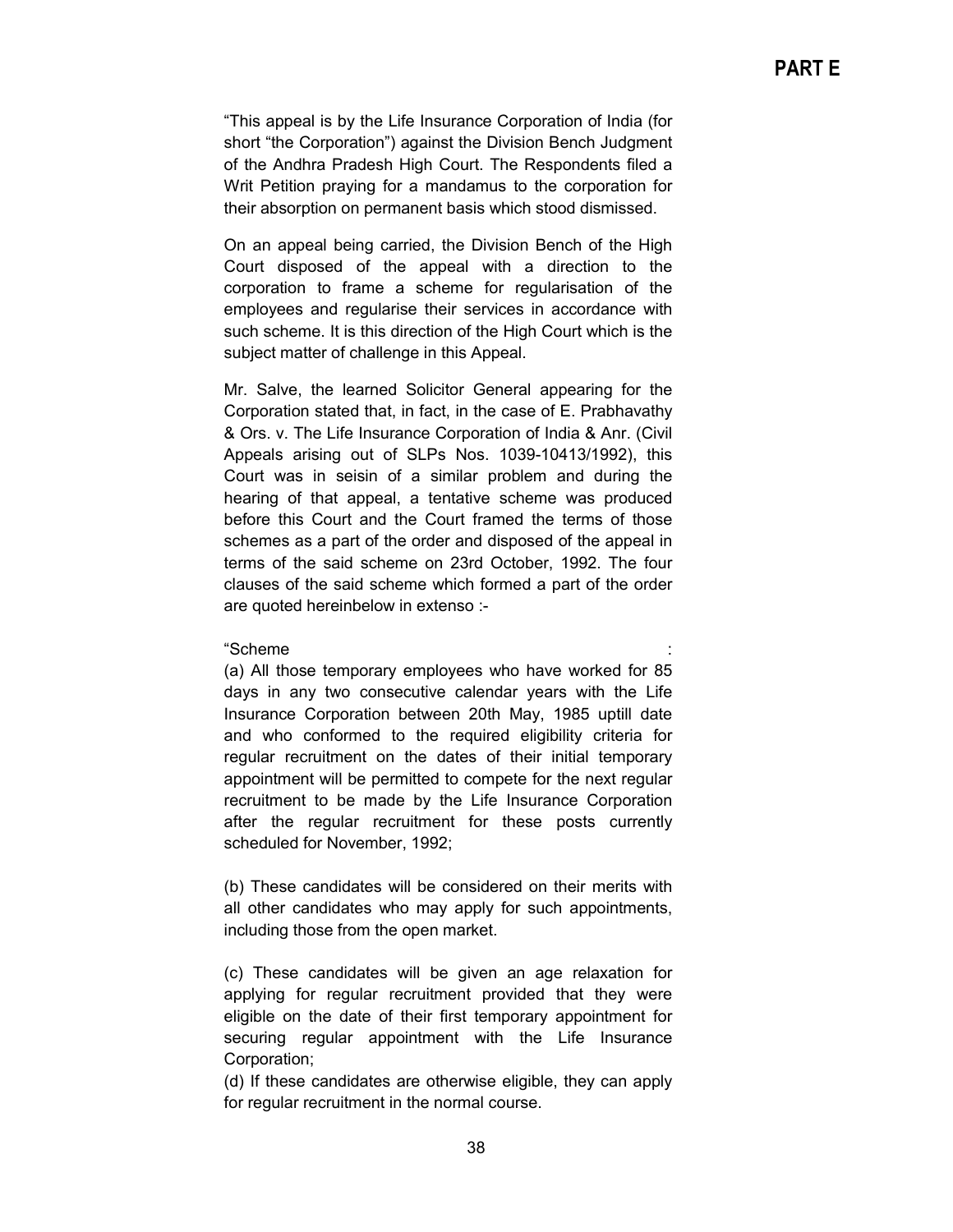According to the learned Solicitor General, since a scheme is in existence, it is no longer necessary to evolve a fresh scheme for these employees who were the parties before the Andhra Pradesh High Court. He also stated that in the meantime, a set of instructions have been framed called the "Life Insurance Corporation of India (Employment of Temporary Staff) Instructions, 1993" which takes care of such employees who were continuing for a fairly long period without being regularised.

Mr. Krishnamurthy, the learned Senior Counsel, on the other hand, contended that the aforesaid instructions will not govern the case of the employees who were there before the High Court, as they were the appointees between 1986 and 1993. He further contended that a similar matter, in the case of The Management of the LIC of India v. Their Workmen (C.A. Nos. 1790/89) a Bench of this Court has disposed of with a direction to consider the case of regularisation considering the suitability at a lesser standard by its judgment dated 7th February, 1996 and, therefore, there is no infirmity with the impugned direction of the High Court.

Having examined the judgment dated 7th February, 1996 of this Court in C.A. Nos. 1790/89, we find that the earlier 3 judge bench decision dated 23rd October, 1992 has not been noticed. The aforesaid three-judge bench decision unequivocally makes the provisions of the scheme as a part of the order. Necessarily, therefore, the case of regularisation of the employees of the corporation could be dealt with in accordance with the said scheme and it would not be necessary to evolve a fresh scheme for a group of employees. Mr. Krishnamurthy further contended that the E. Prabhavathy's case (supra) relates to the employees of Tamil Nadu division. But, it is not disputed that they are the employees of the Corporation. If the Corporation has evolved a scheme assuming for the Tamil Nadu division, then the same could be equally applicable to the employees of all Divisions in the country. That being the position, the scheme which has been approved and formed a part of the order of this Court dated 23-10-1992 should govern the case of these respondents who were writ petitioners before the High Court of Andhra Pradesh

Needless to mention, in the earlier decision of this Court dated 23-10-1992 this Court has not limited the applicability of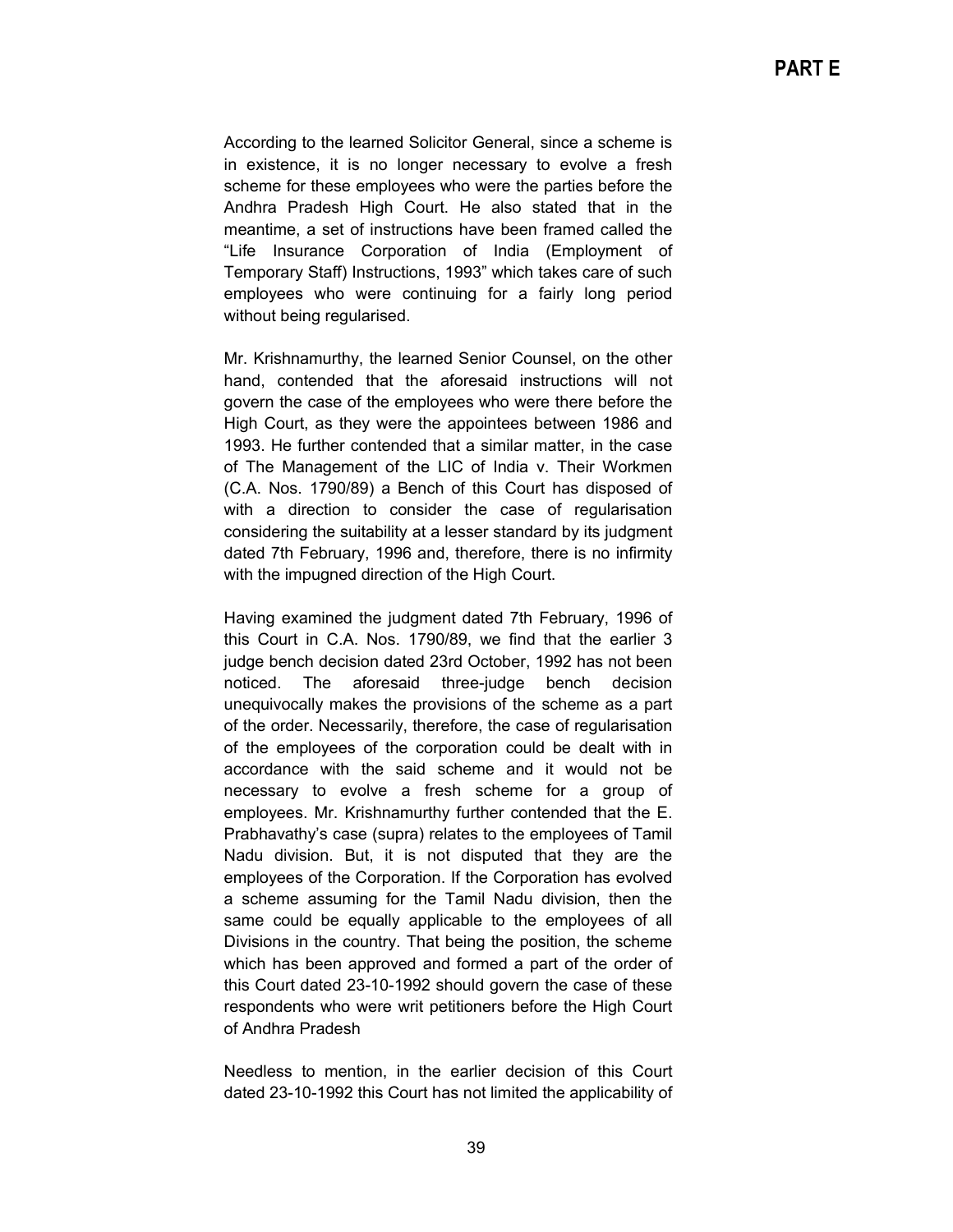the scheme only to the employees of the Tamil Nadu Division. In the aforesaid circumstances, the High Court of Andhra Pradesh was not justified in issuing the impugned direction to the Corporation to evolve a new set of scheme to govern the case of the employees who had filed writ petitions in the High Court. We, therefore, set aside the impugned direction of the Division Bench of the High Court and substitute the same with the direction that the case of regularisation of these respondents shall be considered in accordance with the scheme which formed a part of the order of this Court dated 23-10-1992, if not already considered. This appeal accordingly stands disposed of."

- 33 The above judgment of this Court in **G Sudhakar** (supra) lays down that:
	- (i) The order dated 23 October 1992 in **E Prabavathy** (supra) made the scheme as a part of its order. Necessarily, the case for the regularisation of the workers of LIC would be dealt with in accordance with the scheme. Hence, it was not necessary to evolve a fresh scheme for a different group of workers;
	- (ii) Though **E Prabavathy** (supra) dealt with workers of the Tamil Nadu Division, the scheme which was evolved by LIC would equally be applicable to workers of all divisions in the country;
	- (iii)The decision in **E Prabavathy** (supra) has not limited the applicability of the scheme only to the workers of the Tamil Nadu division; and
	- (iv)The Division Bench of the High Court of Andhra Pradesh was not justified in evolving a new scheme to govern the workers who had filed a Writ Petition and its judgment accordingly stands set aside.

34 The decision of a two-judge Bench of this Court dated 7 February 1996 in **LIC**  v. **Their Workmen** (supra) arising out the Jamdar and Tulpule Awards has not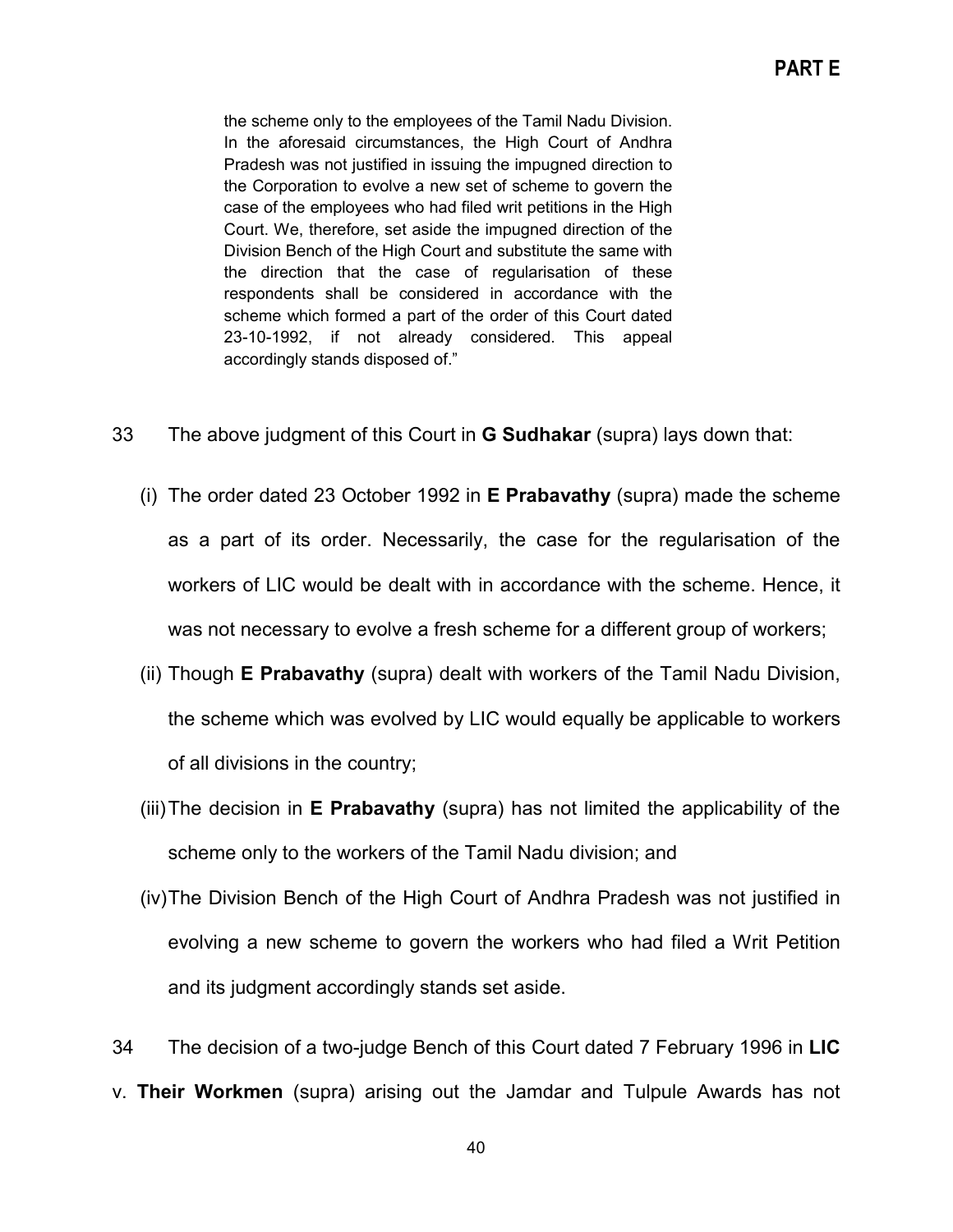noticed the earlier decision dated 23 October 1992 of a three-judge Bench in **E Prabavathy** (supra). Subsequently, on 18 January 2011 in **LIC** v. **D V Anil Kumar**[31,](#page-40-0) a two-judge Bench of this Court disposed of the appeal by accepting the terms of the scheme framed by LIC for the absorption of Class IV workers. The attention of this Court has also been drawn to an order dated 20 October 2016 of this Court in **Hashmuddin** v. LIC<sup>[32](#page-40-1)</sup> followed by an order dated 15 January 2020, which accepted a scheme formulated by LIC for workers who had rendered service for more than sixteen years.

# **F Submissions**

35 On behalf of LIC, Mr ANS Nadkarni, Senior Counsel, made the following submissions:

(i) As a consequence of the Dogra Report, LIC would be required to regularise about 11,780 workers who claim to have worked for a limited number of days. No verification of these claims has been done either by the LIC or by the CGIT in the Dogra Report. This would amount to an illegal backdoor entry, which would be contrary to the statutory regulations framed by the LIC. Further, LIC would also face the issue of a lack of sanctioned posts for these workers;

<span id="page-40-1"></span><span id="page-40-0"></span><sup>31</sup> Civil Appeal Nos 953-968 of 2005 ("**LIC** v. **D V Anil Kumar**") <sup>32</sup> Civil Appeal No 2268 of 2011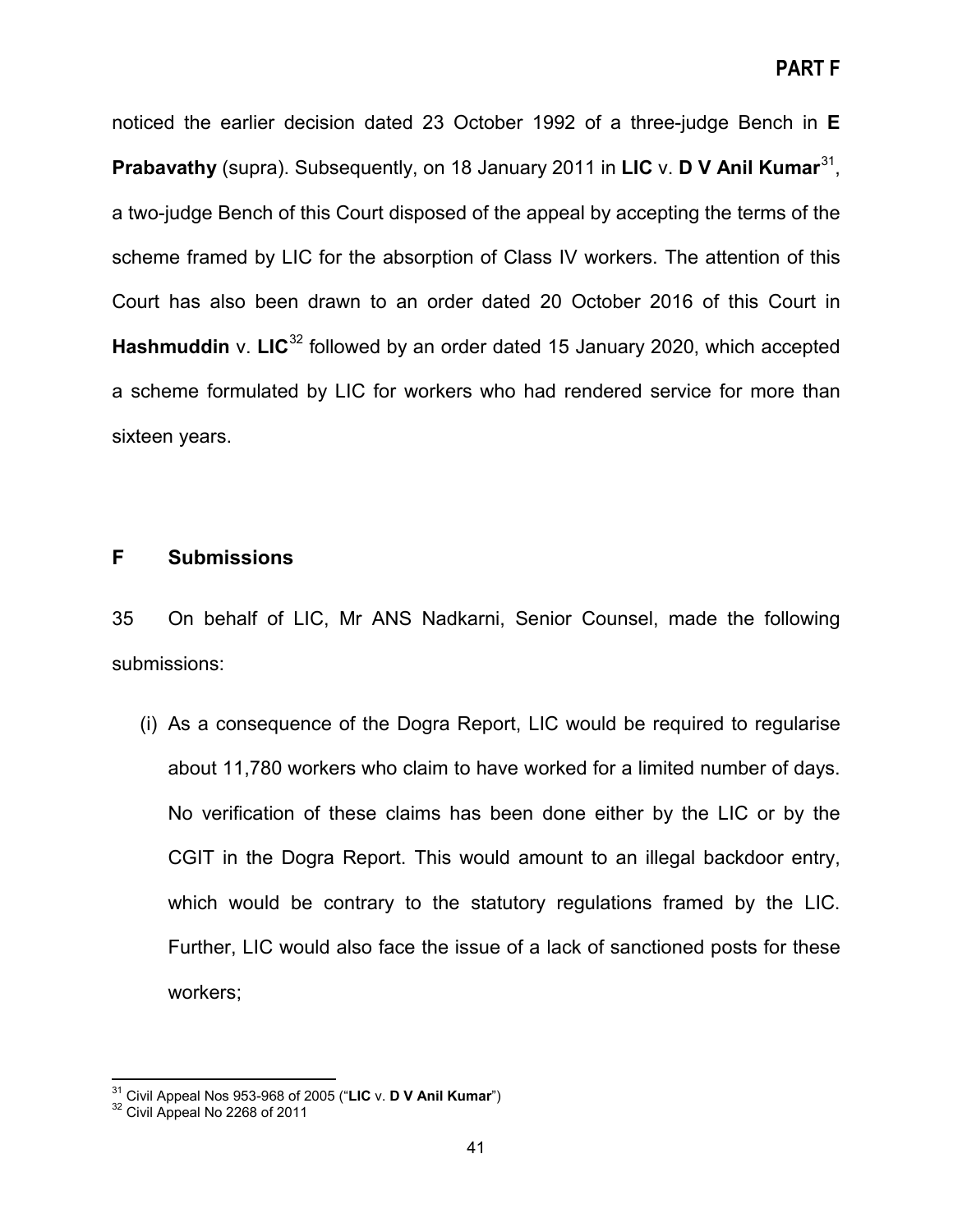- (ii) The Tulpule Award dated 17 April 1986 and the Jamdar Award dated 26 August 1988 directed the regularisation of persons working between 1 January 1982 and 20 May 1985 who: *(a)* had worked as Class IV workers for a minimum period of 70 days in any three calendar years; or *(b)* had worked as Class III workers for a minimum period of 85 days in any two calendar years. However, these awards were substituted by a settlement which was arrived at in the civil appeals before this Court in **LIC** v. **Their Workmen** (supra), which were finally adjudicated upon by an order dated 7 February 1996;
- (iii)Both the Tulpule and Jamdar Awards directed regularisation and absorption without verifying the existence of sanctioned posts. During the pendency of the litigation, LIC was injuncted from making fresh recruitment till the awards were pronounced. As a result of the interim orders dated 15 January 1986 and 29 June 1987, LIC could not pursue an open, competitive and transparent process for selection on the basis of an advertisement followed by a written examination and interview. The last recruitment process took place in 1984, and till 1993 there was no fresh recruitment. This necessitated the making of temporary appointments between 1985 and 1991 to operate LIC's 2048 branches across India;
- (iv)The Srivastav Award dated 18 June 2001 arose out of a reference dated 4 March 1991, which required the tribunal to adjudicate whether LIC's action of not absorbing *badli*/temporary/part-time workers employed after 20 May 1985 was justified. The award directed the absorption of "the concerned workmen",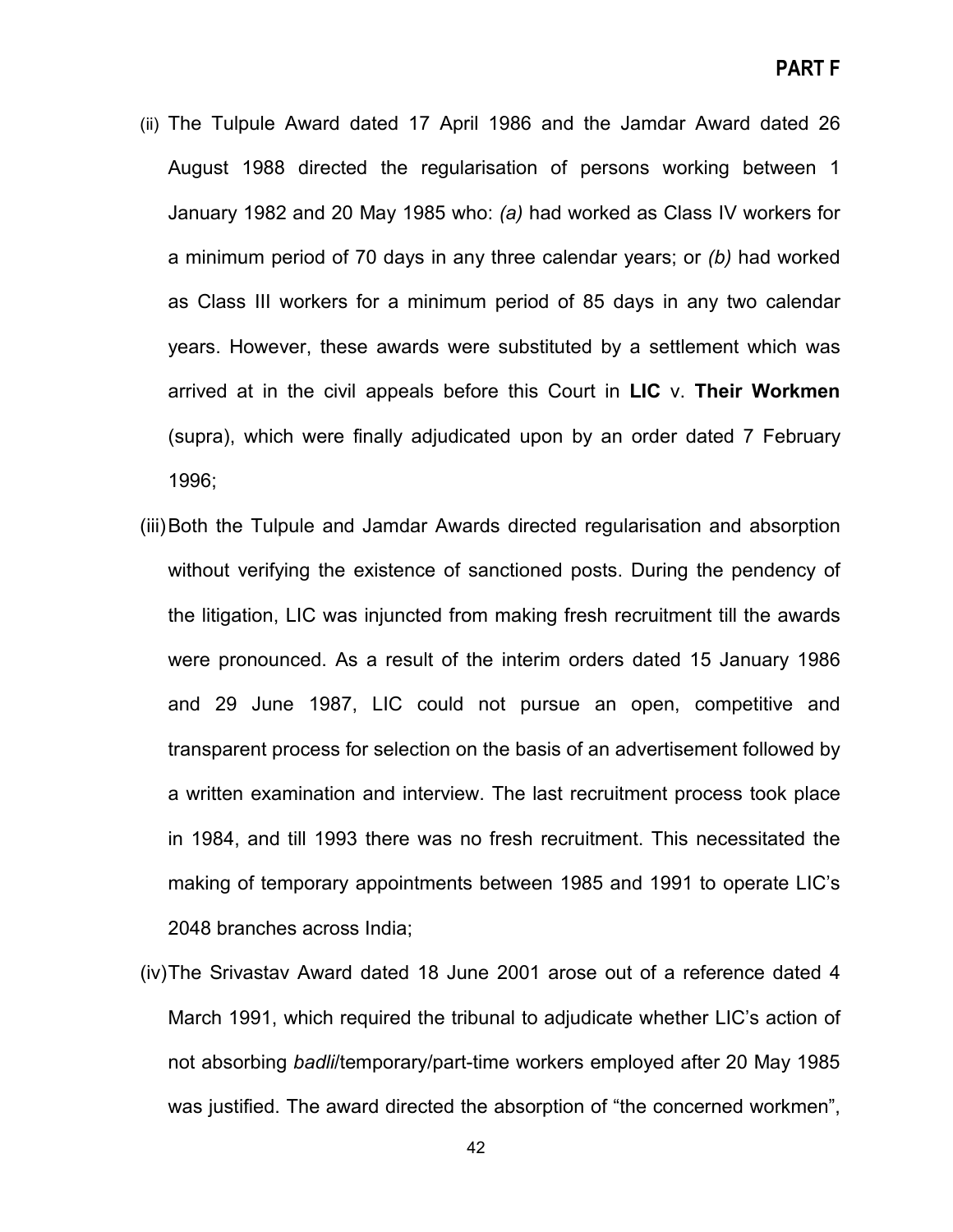*i.e.*, those employed after 20 May 1985 (and thus not covered by the Tulpule and Jamdar Awards) who had worked as Class III workers for a minimum of 85 days in two calendar years or who had worked as Class IV workers for a minimum of 70 days in three calendar years. The award directed that if regular vacancies did not exist to accommodate these persons, supernumerary posts would have to be created by LIC. Such a direction would be contrary to the principles which have been enunciated in the decision of this Court in **ONGC** v. **Krishan Gopal**[33](#page-42-0). LIC as a statutory corporation is governed by its regulations, and no appointment beyond the vacancies in sanctioned posts can be made;

- (v) The LIC Act was amended by Act 1 of 1981. The amendment to Section 48(2A) stipulates that the regulations which have been framed prior to 1981 are deemed to be rules framed under Section 48(2)(cc). Further, Section 48(2C) stipulates that the rules framed under Section 48(2)(cc) would override the provisions of the ID Act. The provision has been held to be constitutionally valid by this Court in **M. Venugopal** v. **LIC**[34](#page-42-1);
- (vi)Though LIC is bound by the judgment of this Court in **TN Terminated Employees Association** (supra) which has restored the Srivastav Award (subject to its modification in the review petition in regards the quantum of back wages), it is also bound by:

<span id="page-42-1"></span><span id="page-42-0"></span><sup>&</sup>lt;sup>33</sup> 2020 SCC OnLine SC 150<br><sup>34</sup> (1994) 2 SCC 323 ("**M. Venugopal**")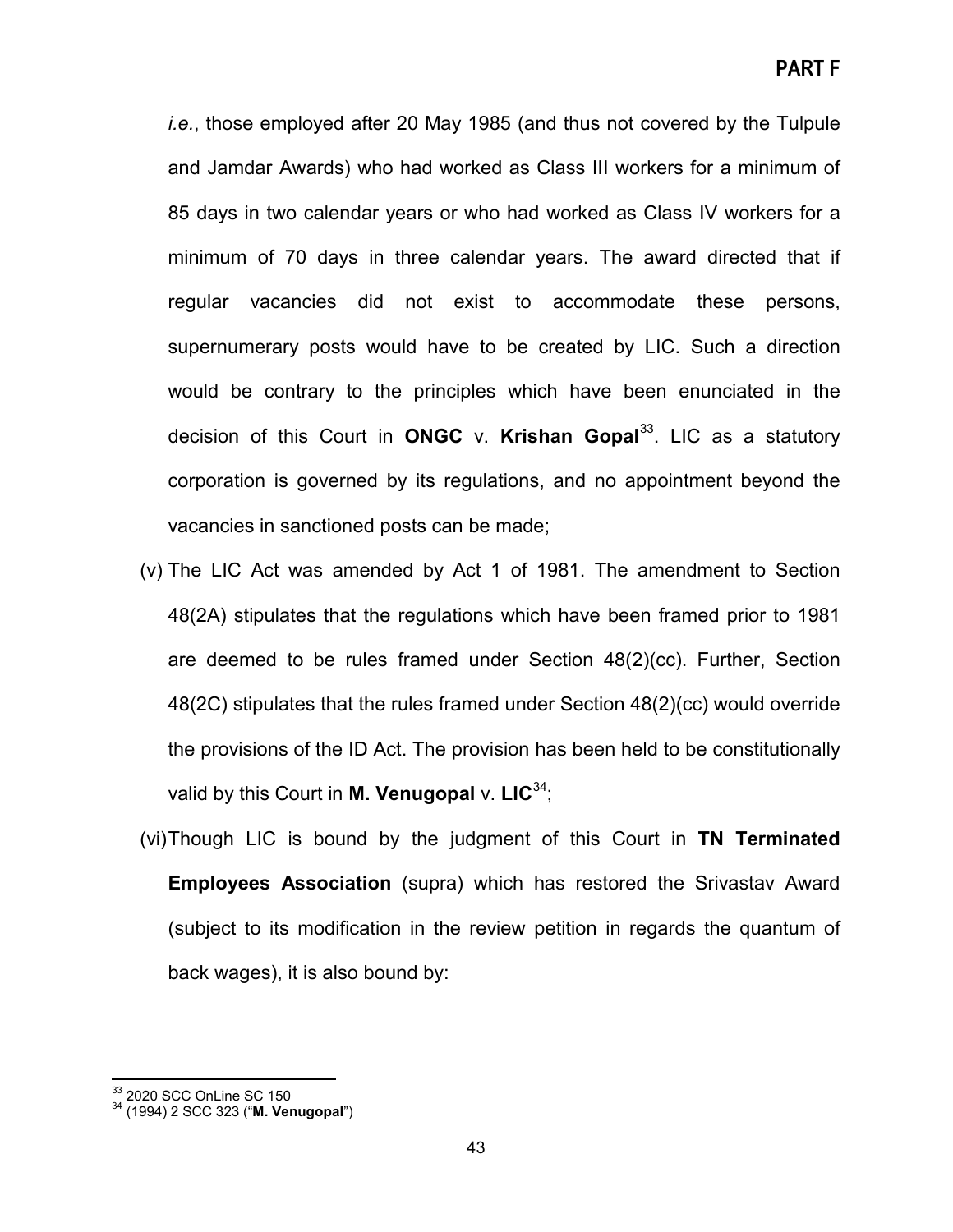- (a) The order dated 23 October 1992 of a three-judge Bench of this Court in **E Prabavathy** (supra) which upheld the scheme formed by LIC for absorption of *ad hoc* workers;
- (b) The order dated 22 November 2001 of a two-judge Bench of this Court in **G Sudhakar** (supra) which held that the scheme which was accepted in **E Prabavathy** (supra) would not be limited only to the workers in that case but would be applicable to all the workers of LIC in all its divisions across India; and
- (c) The settlement which substituted the Tulpule and Jamdar Awards, which was recorded by this Court while disposing of the civil appeals by its final order dated 7 February 1996 in **LIC** v. **Their Workmen** (supra);
- (vii) On 16 May 2017, LIC issued instructions under Regulation 4 of its Staff Regulations to all Zonal Managers to implement the Srivastav Award and this Court's orders. Consequently, 245 workers were offered absorption after being found eligible;
- (viii) In terms of the order of this Court dated 18 January 2011 in **LIC of India** v. **D V Anil Kumar** (supra), LIC framed a scheme to regularise Class IV workers who were engaged for 5 years or more and consequently, 4770 persons were appointed on regular posts;
- (v) Following the order of this Court dated 11 May 2018 in the contempt proceedings<sup>35</sup>, LIC received 8300 representations from individuals claiming to be covered by the Srivastav Award, which were then scrutinised by a senior

<span id="page-43-0"></span><sup>&</sup>lt;sup>35</sup> Contempt Petition (Civil) No 1921 of 2017 in Civil Appeal No 6950 of 2009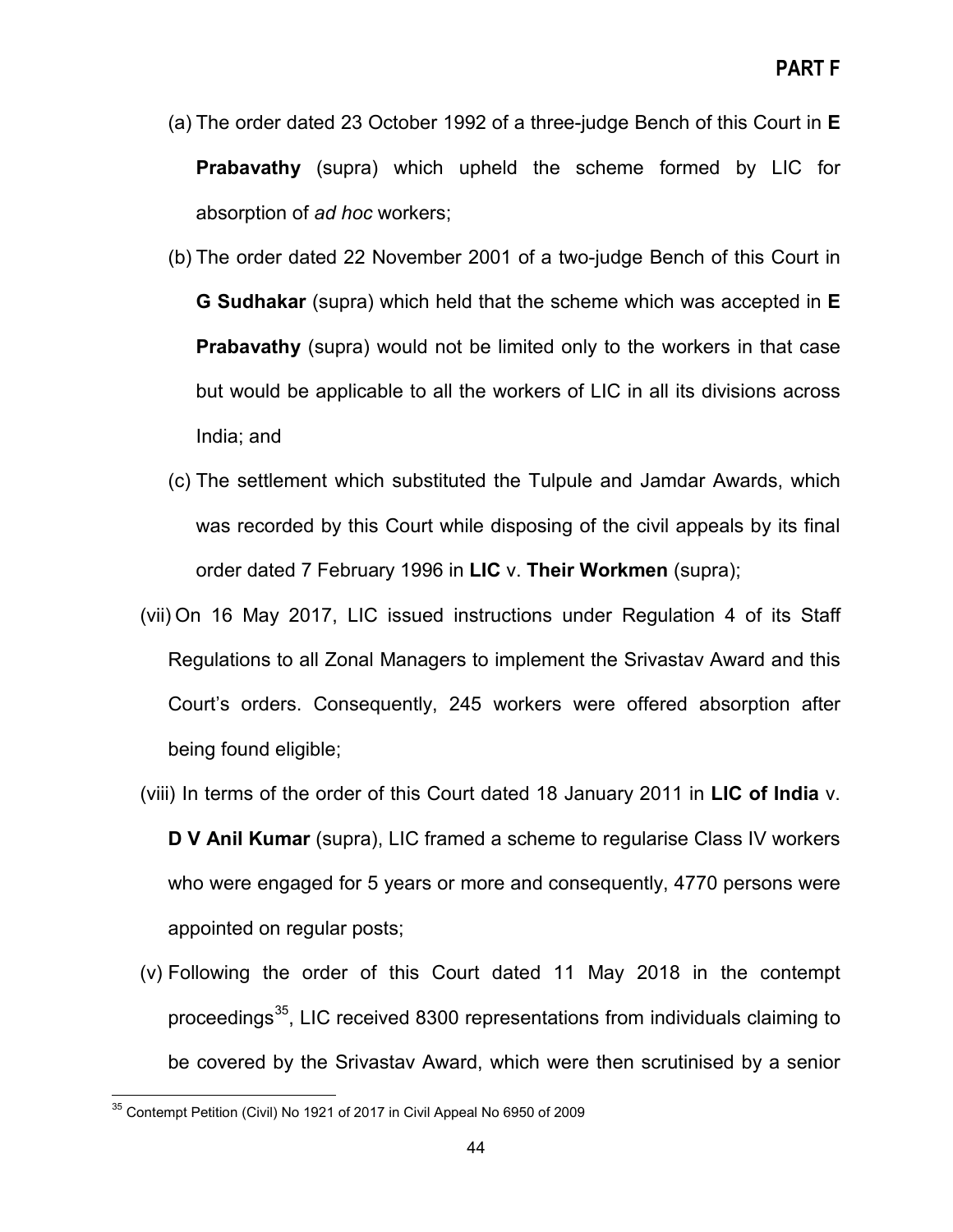officer. Subsequently, 76 claimants were found to be eligible for absorption in addition to the 245 individual claimants who had been absorbed earlier;

- (vi)By the order of this Court dated 7 September 2018 in the contempt proceedings arising out a review of **TN Terminated Employees Association**  (supra), it was expressly made clear that:
	- (a) The question whether the benefit of the Srivastav Award should be made available to those who were engaged as *badli* and temporary workers after 4 March 1991 is a matter for interpretation before this Court;
	- (b) The CGIT would limit its inquiry only to the claims of the workers who were employed between 20 May 1985 and 4 March 1991; and
	- (c) No case in contempt had been established;
- (vii) The above position is further clarified by this Court's order dated 10 September 2018 in the contempt proceedings arising out the review of **TN Terminated Employees Association** (supra), in terms of which CGIT was directed to verify the list which was available on its record. Thus, the CGIT was required to scrutinise the applications claiming the benefit of the award against the list of workers who were before the CGIT in the Srivastav Award. Hence, LIC scrutinized the claims of only those who were part of the certified list before the CGIT in the Srivastav Award and had worked between 20 May 1985 and 4 March 1991;
- (viii) All India Life Insurance Employees Association and Life Insurance Employees Association (R6 and R2 in the Dogra Report), All India Insurance Employees Association and Western Zone Insurance Employees Association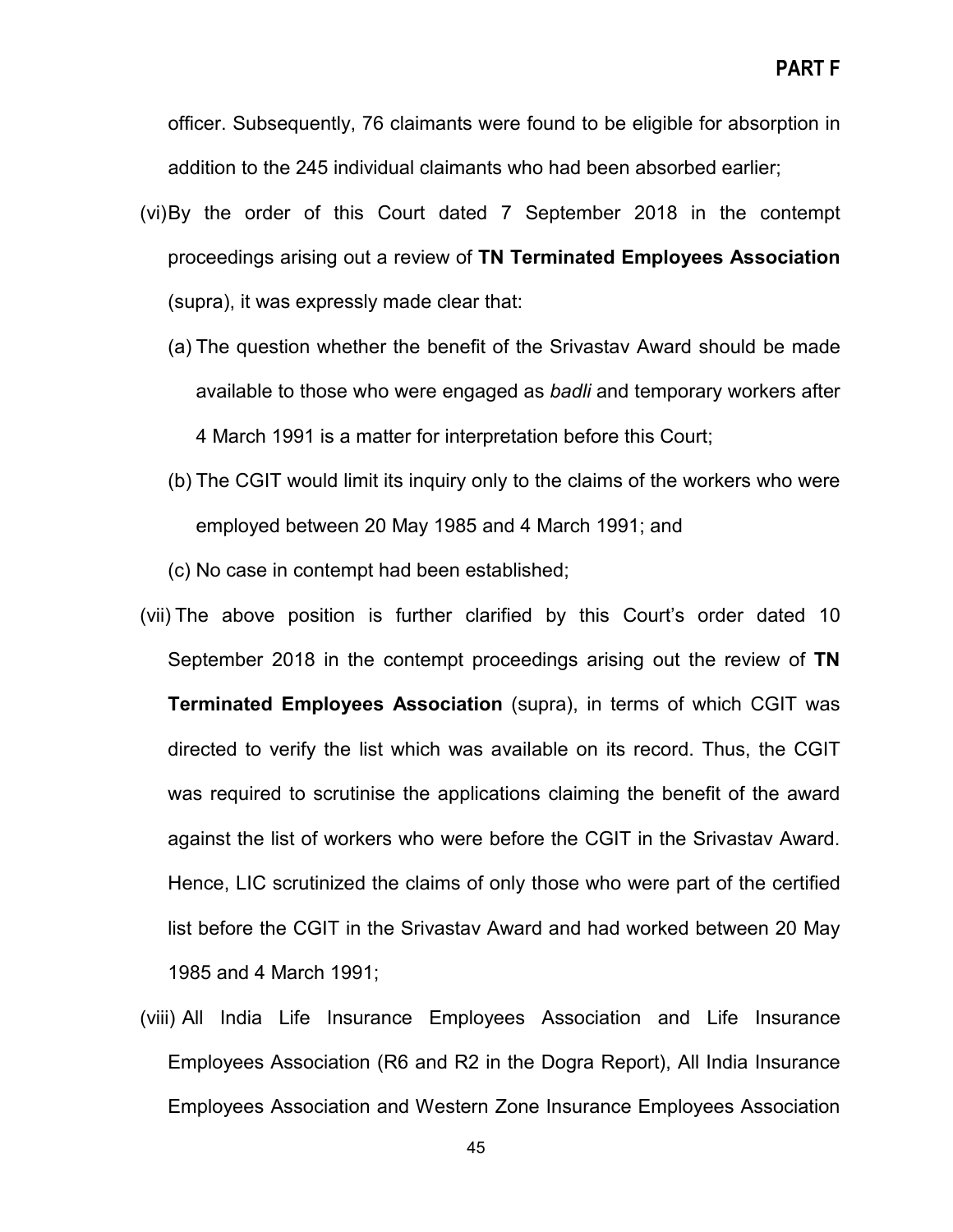**PART F**

(R3 and R4 in the Dogra Report), National Organisation of Insurance Workers (R7 in the Dogra Report) and All India National Life Insurance Employees Federation (R9 in the Dogra Report) were all signatories to the compromise which substituted the Tulpule and Jamdar Awards and was noted in this Court's interim order dated 1 March 1989 in **LIC** v. **Their Workmen** (supra). Further, by the order of this Court dated 7 February 1996 in **LIC** v. **Their Workmen** (supra), the Karamchari Sangh (R10 in the Dogra Report) was also directed to follow the terms of compromise. Hence, these Unions and Associations who had entered into the compromise substituting the Tulpule and Jamdar Awards are governed by its terms;

- (ix)The scrutiny which was envisaged by the order of this Court required the CGIT to: *firstly*, check the presence of the names of the claimants in the CGIT list in the Srivastav Award; and *secondly*, conduct a verification of documents such as appointment letters, extension letters and relieving letters to scrutinise whether the claimants were actually employed for 70/85 days for three/two years respectively. Based on this scrutiny, the 321 eligible workers (245+76) who were beneficiaries of the Srivastav Award have already been absorbed, and any other claims by the workers individually or through the ten Unions are not maintainable;
- (x) The Dogra Report has erroneously held that the compromise which was arrived at between the parties was in addition to the rights declared in the Tulpule and Jamdar Awards. To support its reasoning, the Report relies on the findings of this Court at paragraph 39 to 41 of its judgment dated 18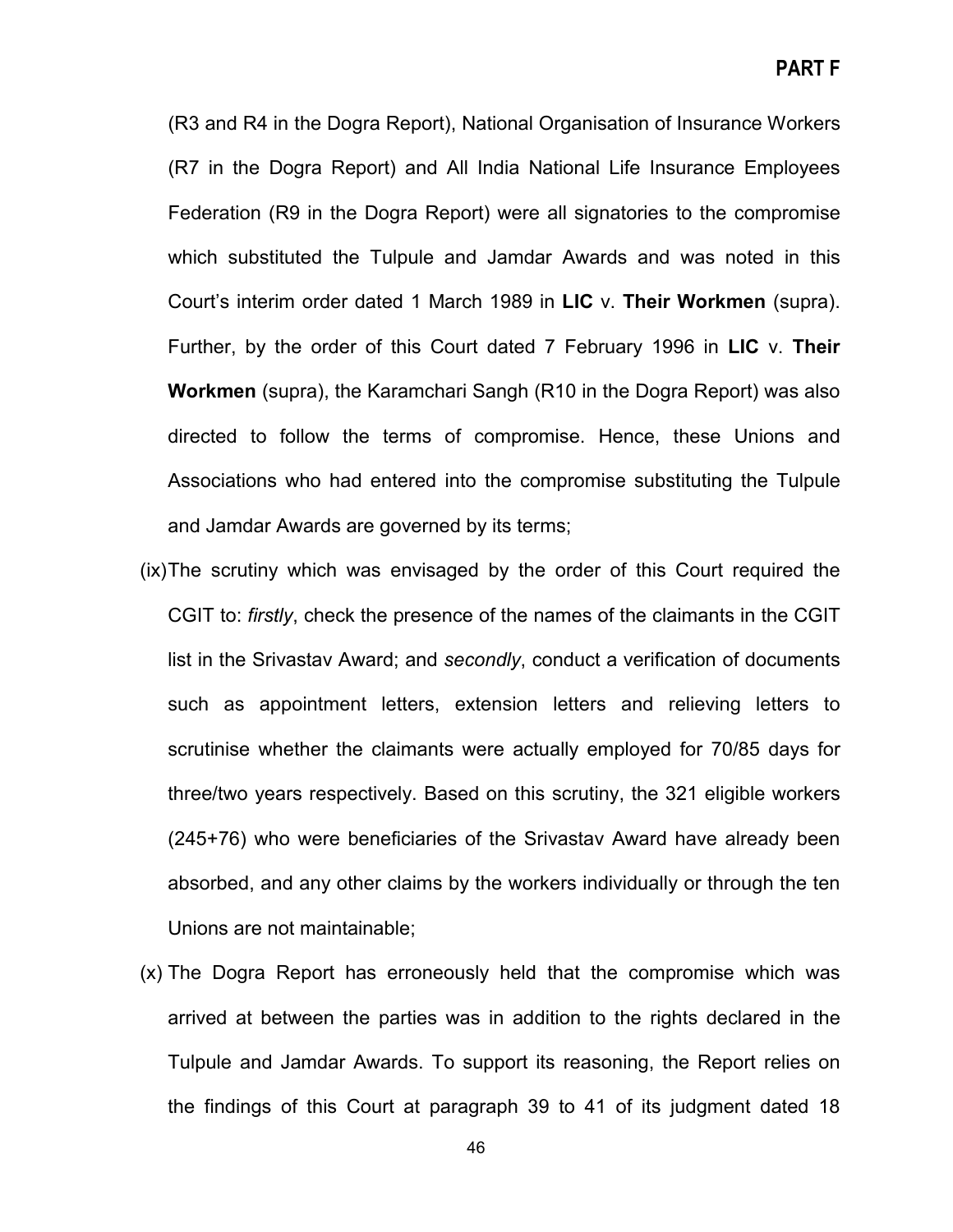March 2015 in **TN Terminated Employees Association** (supra). However, those observations have only adverted to the interim order dated 1 March 1989 of this Court in **LIC** v. **Their Workmen** (supra), and not its final order dated 7 February 1996;

- (xi)Instead of carrying out the task of verification, the Dogra Report only takes a *prima facie* view and has merely stated that the majority of the workers were eligible for absorption without carrying out the process of verification;
- (xii) Though the Unions have admitted that they do not possess either the residential addresses or other particulars of the claimants situated in various regions, the Dogra Report has found 1452 workmen to be eligible across the country; and

(xiii) In summary, the Dogra Report is flawed because it:

- (a) Does not consider the CGIT certified list of the Srivastav Award, as directed in the order of this Court dated 10 September 2018;
- (b) Ignores that it was not carrying out an adjudicatory function but only a verification exercise;
- (c) Initially states that the claimants who had joined after 4 March 1991 are not being scrutinised, yet the final directions consider many such claims; and
- (d) Ignores paragraph 75 of the Srivastav Award and gives benefit to persons who are governed by the scheme accepted by this Court in **E Prabavathy**  (supra).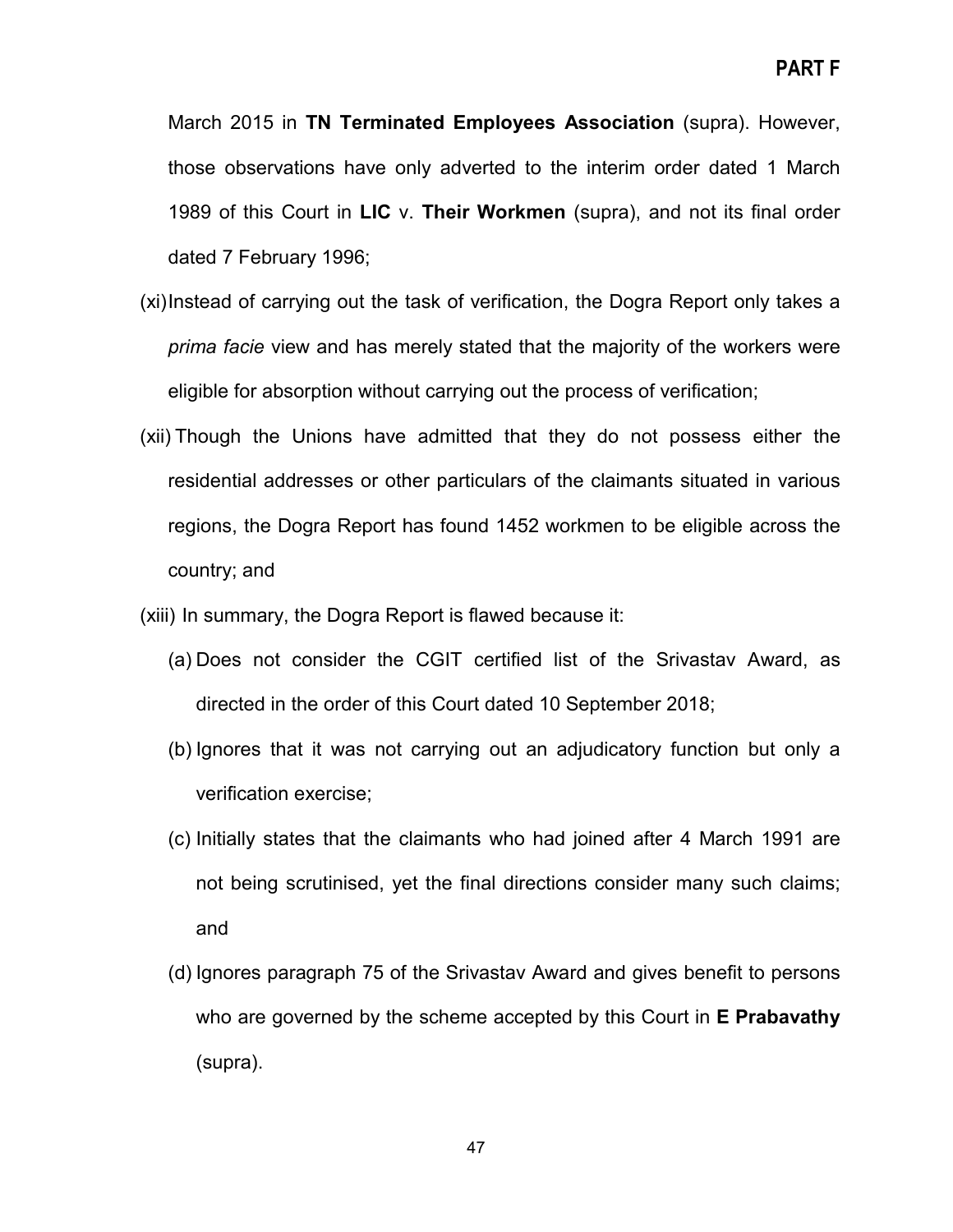36 On behalf of the Unions, Associations and workers, arguments have been addressed by Dr Manish Singhvi, Mr Pallav Sishodia, Mr R Singaravelan, Mr V Prakash and Mr Salman Khurshid, Senior Counsel. In addition to the submissions of Senior Counsel, we have heard Mr Nandakumar, Mr Rakesh Shukla and Mr Shailesh Madiyal. In addition, Counsel appearing on behalf of the workers in various Miscellaneous Applications have been furnished with an opportunity of being heard *in seriatim*. The submissions which have been urged on behalf of the workers are summarised below:

- (i) The present proceedings in the Miscellaneous Applications pertain to the implementation of the Srivastav Award dated 22 June 2001. The Srivastav Award has been upheld in the decision of this Court in **TN Terminated Employees Association** (supra);
- (ii) The review petitions arising from the decision in **TN Terminated Employees Association** (supra) were dismissed by the judgment in **T N Terminated Full Time Temporary LIC Employees Assn.** v. LIC<sup>[36](#page-47-0)</sup> and the curative petition was also dismissed on 22 February 2017. Thus, the Srivastav Award has attained finality subject to the modification that the quantum of back-wages has been reduced to fifty per cent. The doctrine of *res judicata* applies between the parties and at this stage, it would not be open to set aside or alter the contents of the award;

<span id="page-47-0"></span><sup>36</sup> (2016) 9 SCC 366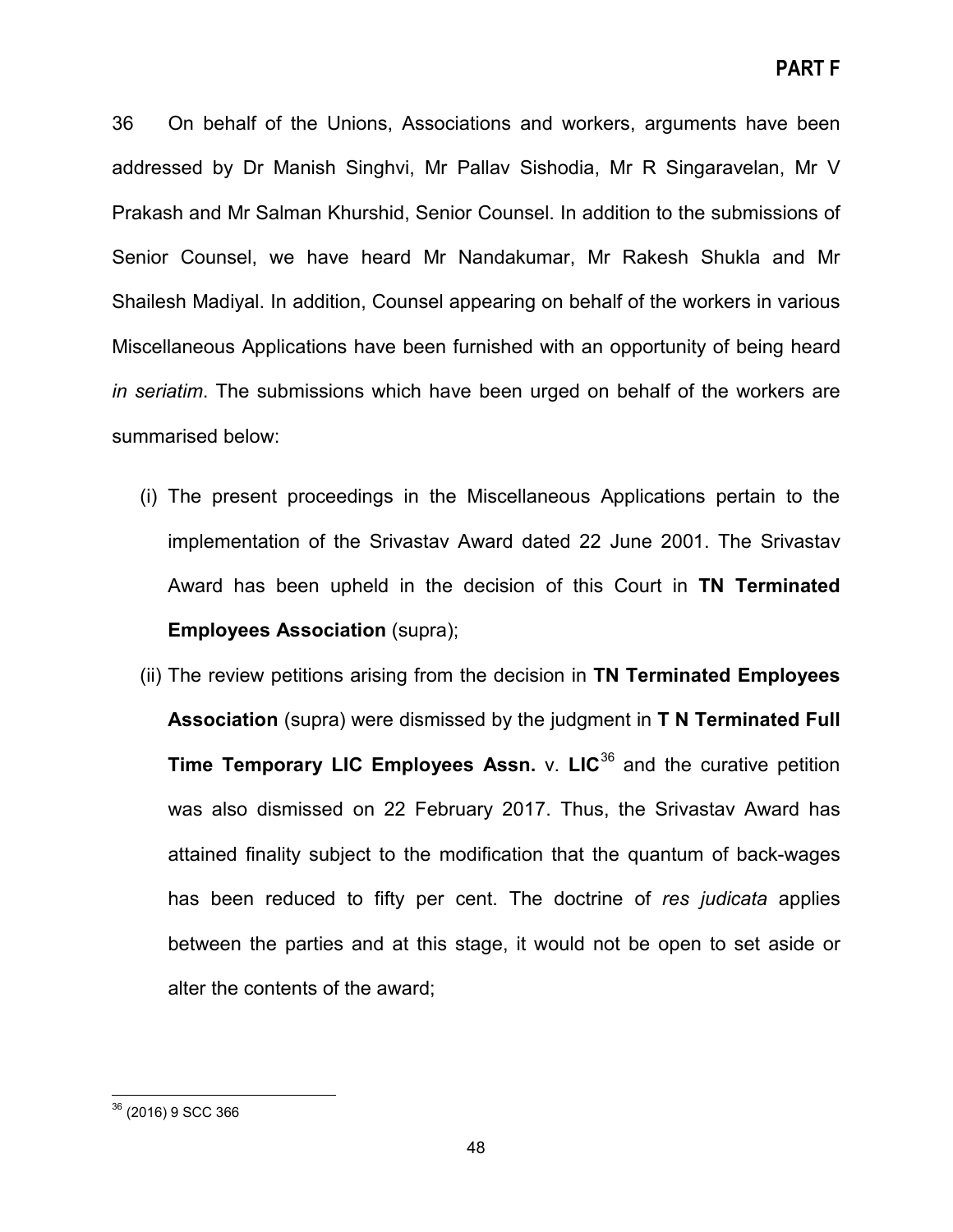- (iii)Though the contempt petitions were disposed of, the CGIT was directed to look into the implementation of the Srivastav Award. The Dogra Report dated 31 May 2019 has been prepared by the CGIT in pursuance of the mandate of this Court;
- (iv) Four grounds have been advanced on behalf of LIC to assail the Dogra report:
	- (a) No documents were produced to establish that the workers had worked for 85 days and 70 days across a period of two and three years respectively;
	- (b) The Dogra Report had to consider only the CGIT certified list which was part of the reference proceedings;
	- (c) The Srivastav Award would not apply to workers who commenced work after 4 March 1991; and
	- (d) The Dogra Report also permits the absorption of the workers governed by the judgment of this Court in **E Prabavathy** (supra);
- (v) In response to the above grounds, it is submitted that the Dogra Report has correctly drawn an adverse inference against LIC for not producing the records which were in their possession, while approving the lists. Further, the report duly notes that a majority of the workers had produced documents, which have been accepted after verification;
- (vi)In the event, however, that this Court is inclined to remit the proceedings back for proper verification of the workers who are covered by the Srivastav Award, the following methodology should be adopted: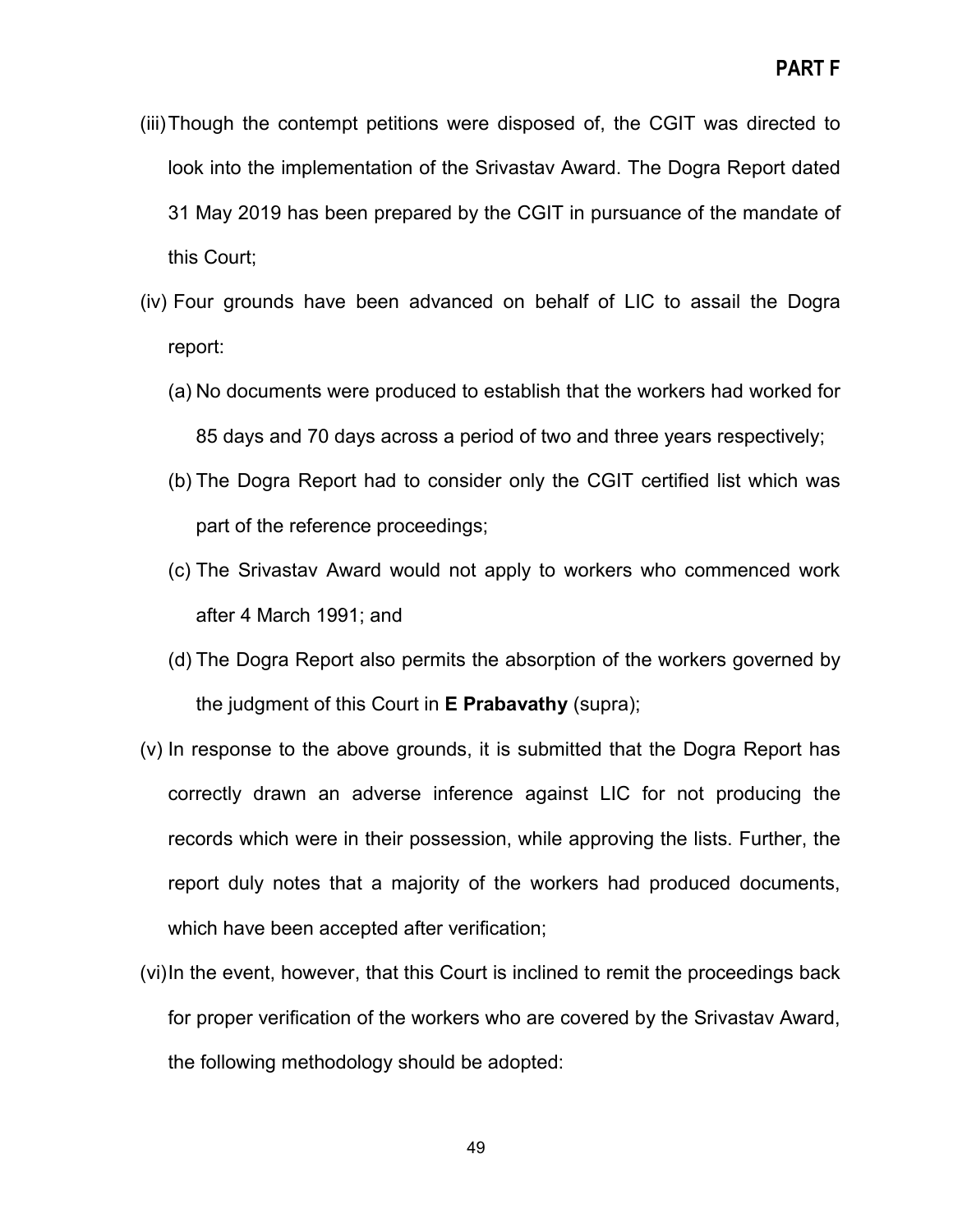- (a) LIC has now stated before this Court that its divisional offices are in possession of the records. LIC must produce in the first instance the records available with it for the purpose of verification; and
- (b) The verification to be carried out under the directions of this Court should not be confined to any particular document and the primary onus must lie on LIC to show whether the workers have actually worked during the relevant period;
- (vii) The Srivastav Award did not only deal with the cases of workers who had actually filed cases in the industrial reference. The award specifies that it would apply to all workers, and consequently directed that an advertisement be issued for that purpose. If the award was intended to be limited to the CGIT certified list, there was no occasion to direct a verification to be carried out by the CGIT since the certified list was already available with LIC. Hence, the direction in the order of this Court dated 10 September 2018 in the contempt proceedings arising out of the review of **TN Terminated Employees Association** (supra), that the verification would be carried out of the CGIT list, cannot be read out of context. Consistent with the principles of collective bargaining under the ID Act, all workers who were beneficiaries of the Srivastav Award should be granted absorption;
- (viii) The plea that workers employed after 4 March 1991 are not entitled to relief under the Srivastav Award is contrary to the provisions of Section 18(3)(d) of the ID Act. The purpose of Section 18(3)(d) is to ensure that an award governs not only those who are in service when it is made but to subsequent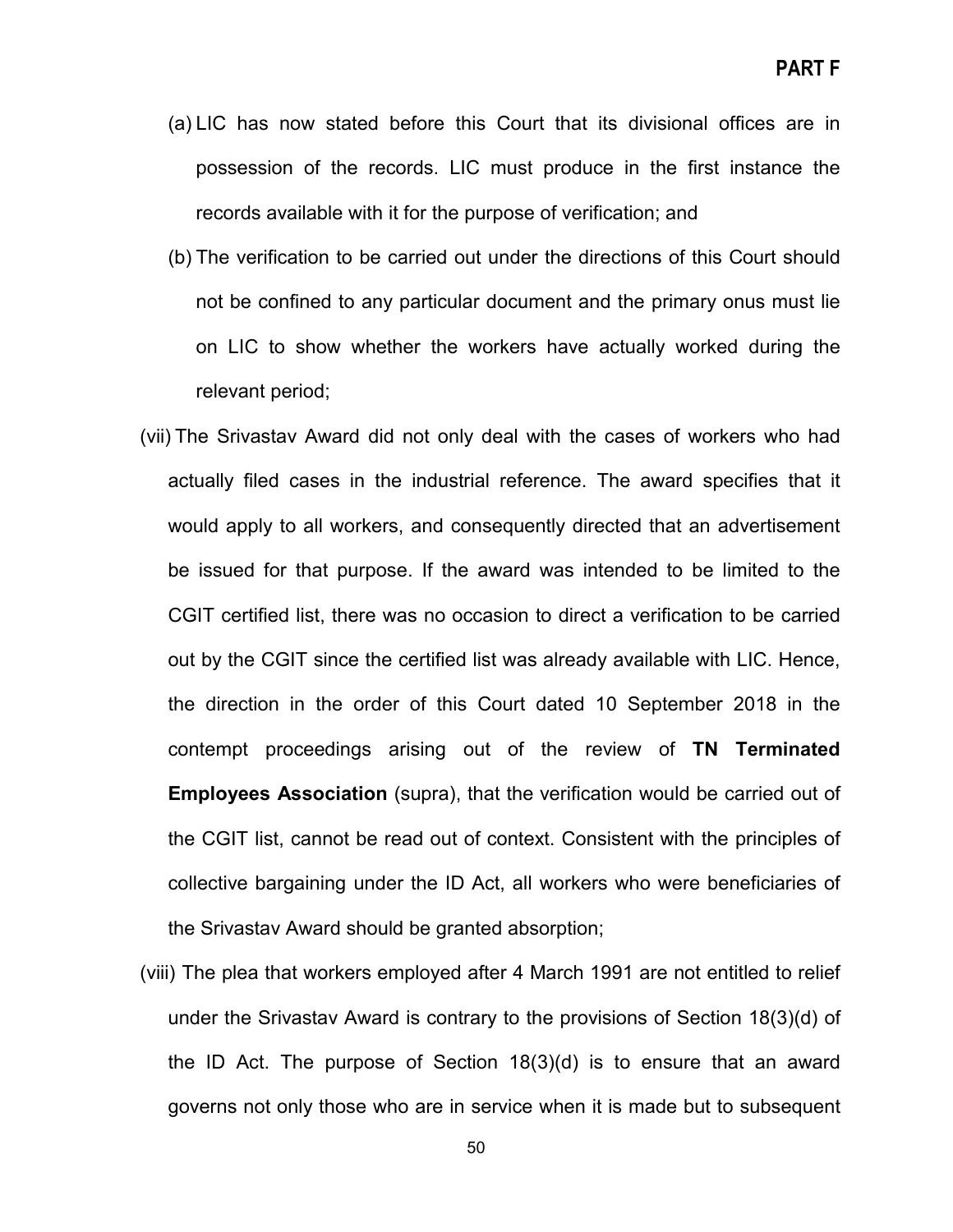workers as well. In any event, at least those workers who were in employment on 18 June 2001, when the award was made, should be granted relief;

- (ix)The applicability of the orders of this Court in **E Prabavathy** (supra) and **G Sudhakar** (supra) has been considered in the judgment of this Court in **TN Terminated Employees Association** (supra), and that interpretation has attained finality. Hence, those orders ought not to become the basis to reopen the present proceedings;
- (x) As a matter of fact, the Dogra Report suffers from under-inclusion since the claims of workers who were engaged after 4 March 1991 have not been considered, though they may have applied in pursuance of the advertisement issued by the LIC to implement the Srivastav Award;
- (xi)The compromise which was arrived at before this Court, as noted in its orders dated 1 March 1989 and 7 February 1996, indicates that it was confined to persons who worked from 1 January 1982 to 20 May 1985. Hence, it has no relevance to the Srivastav Award dated 18 June 2001, which relates to persons who were engaged after 20 May 1985;
- (xii) The terms of reference which resulted in the Srivastav Award related to the employment of *badli*, temporary and part-time workers after 20 May 1985. Consequently, there is no warrant for restricting the operation of the award to the period up to 4 March 1991 (which was the date of reference). The benefit of the award must enure not only to the workers who were engaged as temporaries or *badlis* after 20 May 1985 till the date of reference but the same principle must also apply to workers who have been engaged thereafter; and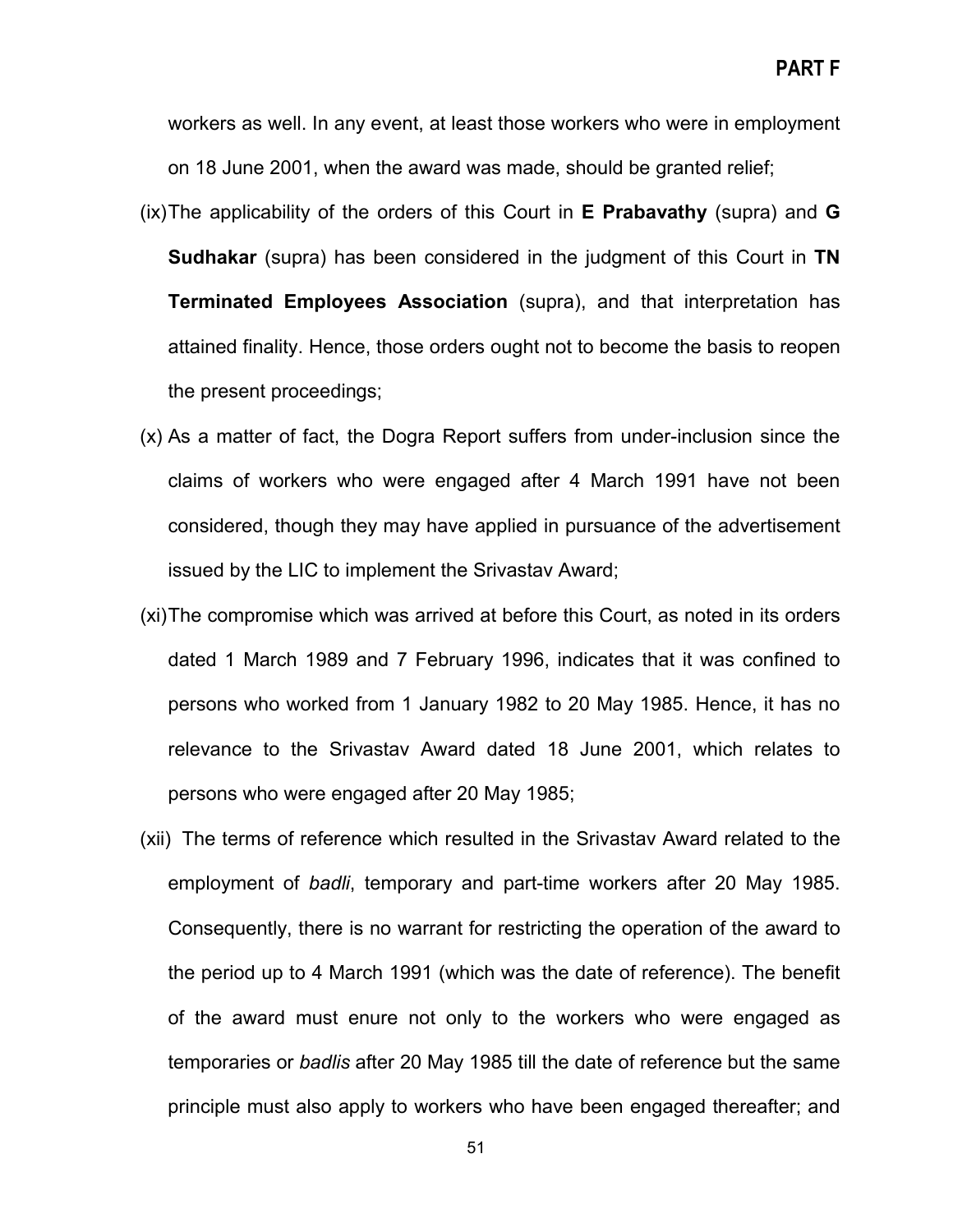- (xiii) The judgment of this Court has directed the payment of fifty per cent backwages. For the period after the date of the Srivastav Award, full back-wages should be granted to those who have been absorbed. Back-wages cannot be granted only for the period of 70/85 days, and at the rates which were made applicable to the *badli* workers.
- 37 The rival submissions would now fall for analysis.

### **G Prelude – Tulpule and Jamdar Awards, and their Aftermath**

38 The Tulpule Award dated 17 April 1986 was made in the context of a reference to the NIT pertaining to the absorption of *badli*/temporary/part-time workers as regular employees of LIC. The award held that all workers who had worked in any capacity, temporary, *badli* or part-time, between 1 January 1982 till 20 May 1985, should be considered as eligible for absorption provided that: *(a)* Class IV workers ought to have worked for 70 days in any three calendar years; and *(b)* Class III workers ought to have worked for 85 days in any two calendar years.

39 The Jamdar Award dated 26 August 1998 clarified the meaning of the Tulpule Award dated 17 April 1986. The award discussed the object of the earlier reference, and indicated that LIC had engaged *badli*/temporary/part-time workers on a largescale and restricted their employment to a particular number of days in order to prevent them from gaining the status of permanency on the basis of the number of days worked. Hence, it held that the object of the reference was to put an end to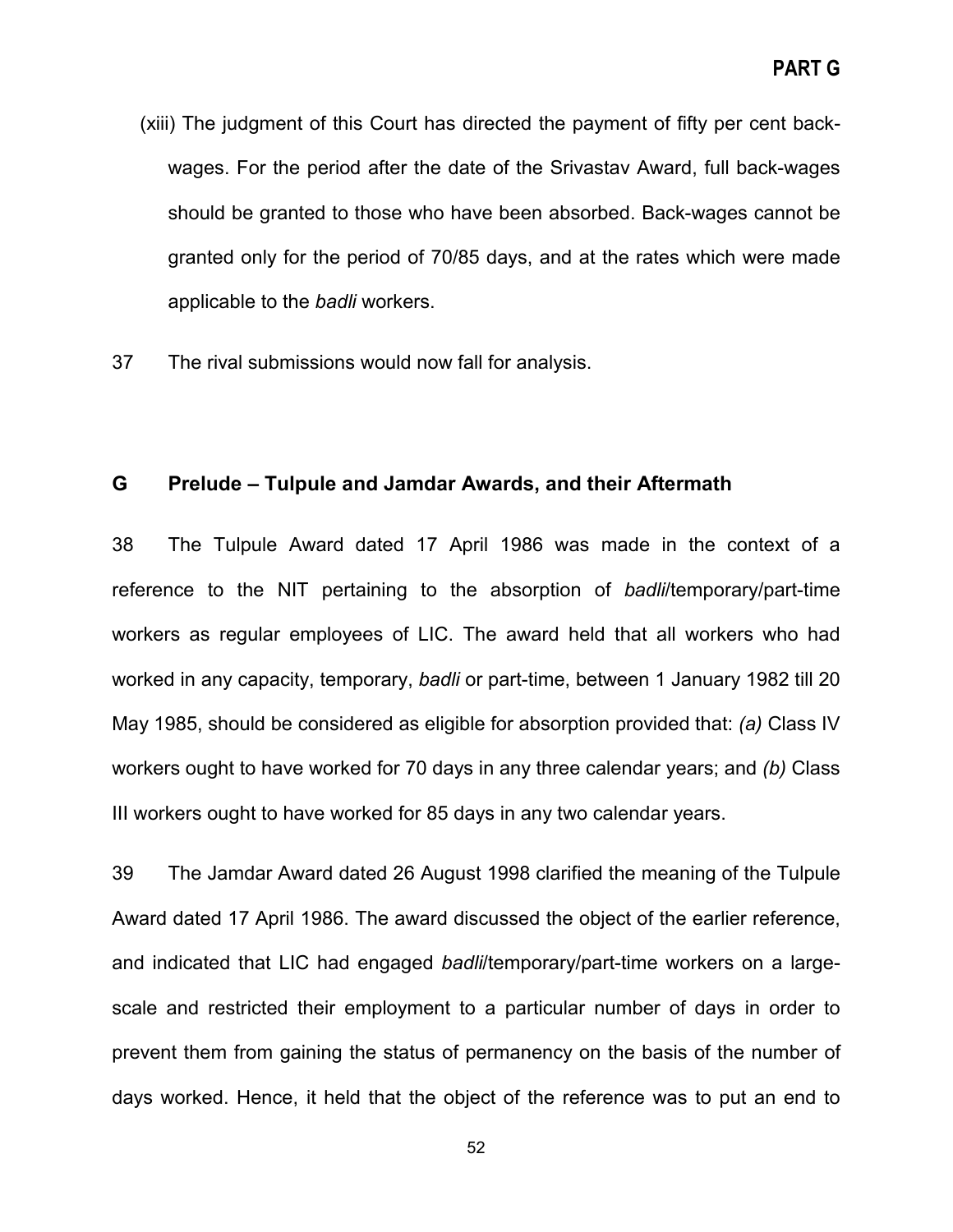**PART G**

such unfair legal practices, to regularise the employment of persons who would have been ordinarily absorbed but for such practices and to reduce to a minimum the disproportionately large contingent of such employees who had been deprived of security of service. The Jamdar Award noted that the Tulpule Award did not contemplate that in computing the number of work days only the days worked in two/three consecutive calendars year should be taken into consideration. Further, it noted that when the Tulpule Award spoke of "absorption", it did not mean "recruitment".

40 The Tulpule and Jamdar Awards were the subject matter of a challenge before this Court under Article 136 of the Constitution in **LIC** v. **Their Workmen**  (supra). On 1 March 1989, this Court while granting leave to appeal recorded that eight out of the nine Unions, representing about 99 per cent of the workers, had entered into a compromise with LIC. It was in this backdrop that, pending the disposal of the civil appeals, this Court permitted LIC and these eight Unions to implement the terms of compromise, without prejudice to the rights of the ninth Union. The terms of compromise envisaged that it would operate in substitution of the Tulpule and Jamdar Awards on the question of the regular employment of the workers concerned in those references. The terms of the compromise adopted the norm of employment for 85 days in any two years for Class III workers and employment for 70 days in any three calendar years for Class IV workers between 1 January 1982 and 20 May 1985. Temporary, part-time and *badli* workers who had made applications before a stipulated date were held eligible to be considered for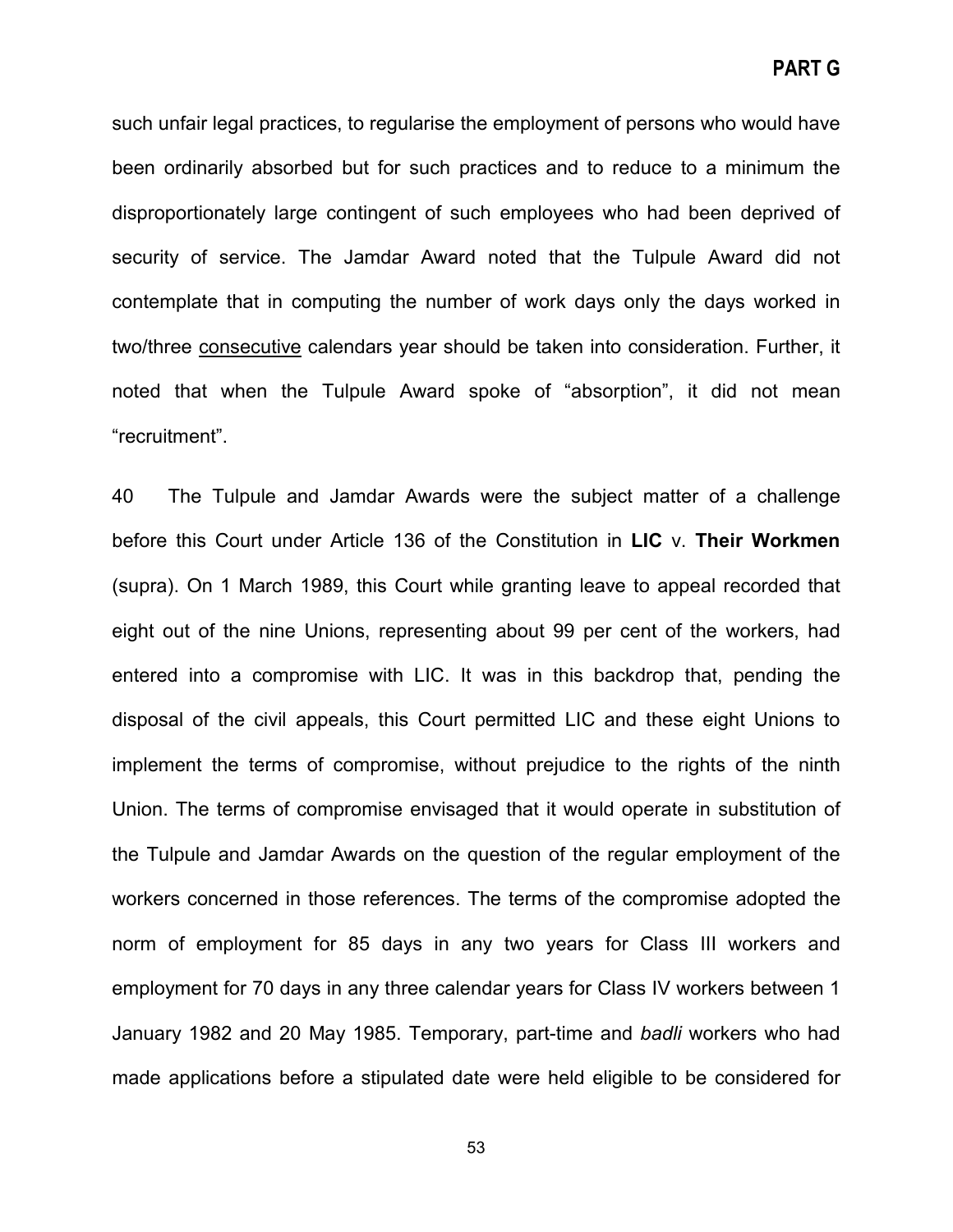**PART G**

regular employment. The compromise envisaged that the selection of candidates shall be made on the basis of qualifications, age, written test and interview, and also having regard to the number of days worked. According to the compromise, initially a list of selected candidates was to be drawn up, from which regular employment would be offered in order of merit prospectively from the dates notified, as and when vacancies in sanctioned posts for regular employment were filled up from time to time. Further, as a result of the compromise, the process of recruitment for these candidates would be subject to certain relaxations. Finally, it was envisaged that the dispute in relation to the workers concerned, which had resulted in the Tulpule and Jamdar Awards, would no longer survive, and the rights and obligations of the parties in relation to regular employment would be governed only by the compromise.

41 The compromise was ultimately adopted in the final order of this Court dated 7 February 1996 in **LIC** v. **Their Workmen** (supra), which disposed of the civil appeals. In the order, this Court accepted the submission of LIC that since eight out of nine Unions (representing an overwhelming majority of workmen) had accepted the compromise, the ninth Union must also act on the basis of its terms and conditions. The Court, however, directed that LIC shall exempt Class IV workers (whom the ninth Union was representing) from a test and interview, if it had the power to do so under the regulations and instructions governing their conditions of service. In the alternative, if there was no such power, it directed that the test which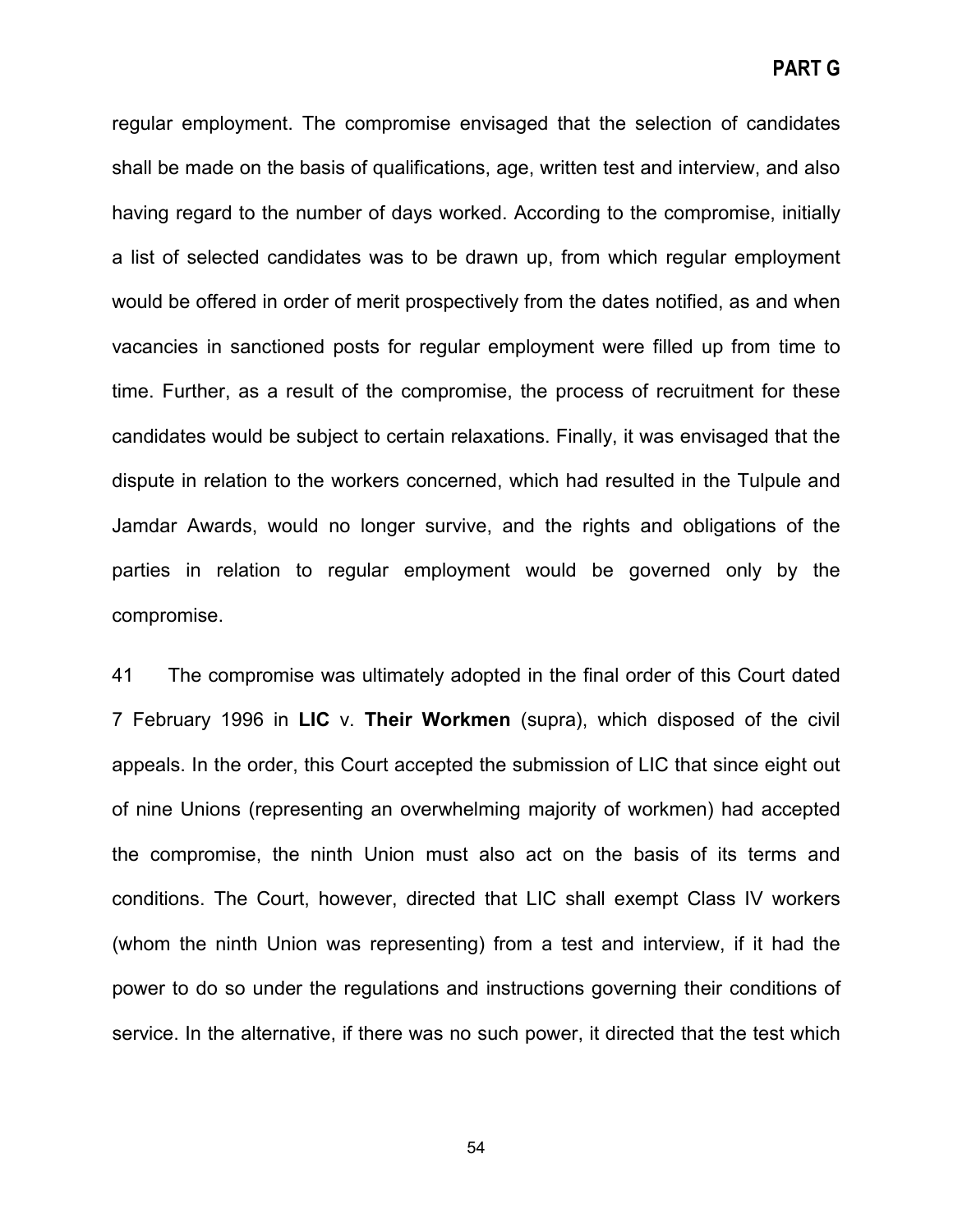was prescribed for these workers should be of a lower standard than the test prescribed in the two circulars mentioned in the compromise.

42 There is absolutely no manner of doubt that the compromise which was arrived at by eight out of nine Unions indicated that the Tulpule and Jamdar Awards would stand substituted by the terms of the compromise. The compromise clearly stipulated that the workers who fulfilled the requisite days of work in Class III or, as the case may be, Class IV posts would be eligible. As and when vacancies would arise, they would be offered regular appointment.

43 Prior to the final order of this Court in the civil appeals arising from the Tulpule and Jamdar Awards, the litigation in the E Prabavathy batch was settled by the order dated 23 October 1992. In the order, the Court found that the scheme for absorption which was propounded by LIC was reasonable. The scheme envisaged that all temporary workers who had worked for 85 days in any two consecutive calendar years with LIC between 20 May 1985 and 23 October 1992 and who conformed to the required eligibility criteria for regular appointment on the date of their initial appointment, would be permitted to compete at the next regular recruitment to be made by LIC. These candidates would be considered on their merit as against the other candidates who applied for these posts, including from the open market. They would also be given an age relaxation while applying for a post, if they were eligible for it on the date of their first temporary appointment. This scheme was approved, subject to the postponement by at least six weeks of a recruitment scheduled for November 1992, in order to enable all eligible *ad hoc* workers to compete with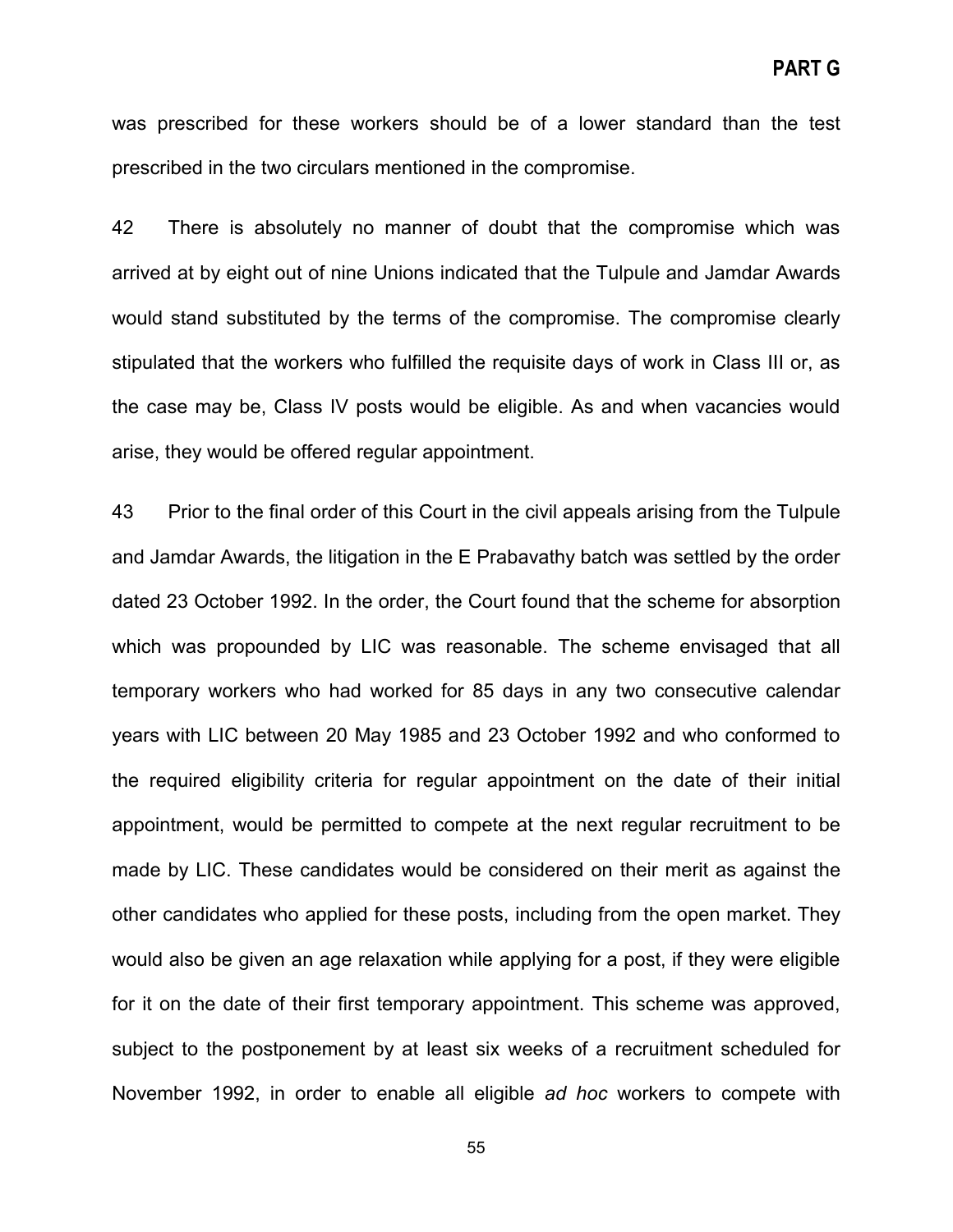others for selection at that recruitment. The decision in **E Prabavathy** (supra) was evidently not noticed in this Court's order dated 7 February 1996 in **LIC** v. **Their Workmen** (supra).

44 The order of a two-judge Bench of this Court dated 22 November 2001 in **G Sudhakar** (supra) noted that in **E Prabavathy** (supra), a Bench of three-judges had embodied the clauses of the scheme as a part of their order. Hence, the order in **G Sudhakar** (supra) expressly clarified that though the scheme before this Court in **E Prabavathy** (supra) was evolved in relation to a case from the Tamil Nadu Division of the LIC, it would be equally applicable to the workers of all divisions of LIC in the country. Consequently, in **G Sudhakar** (supra), it was held that the scheme would apply to workers who were before the High Court of Andhra Pradesh as well, and there was no occasion for the High Court to direct that a new scheme should be framed by LIC.

45 It is important to note that the orders of this Court dated 23 October 1992 (in **E Prabavathy** (supra)) and 7 February 1996 (disposing the civil appeals challenging the Tulpule and Jamdar Awards) pre-date the Srivastav Award dated 18 June 2001. On the other hand, the order in **G Sudhakar** (supra), which was dated 22 November 2001, was evidently passed after the Srivastav Award.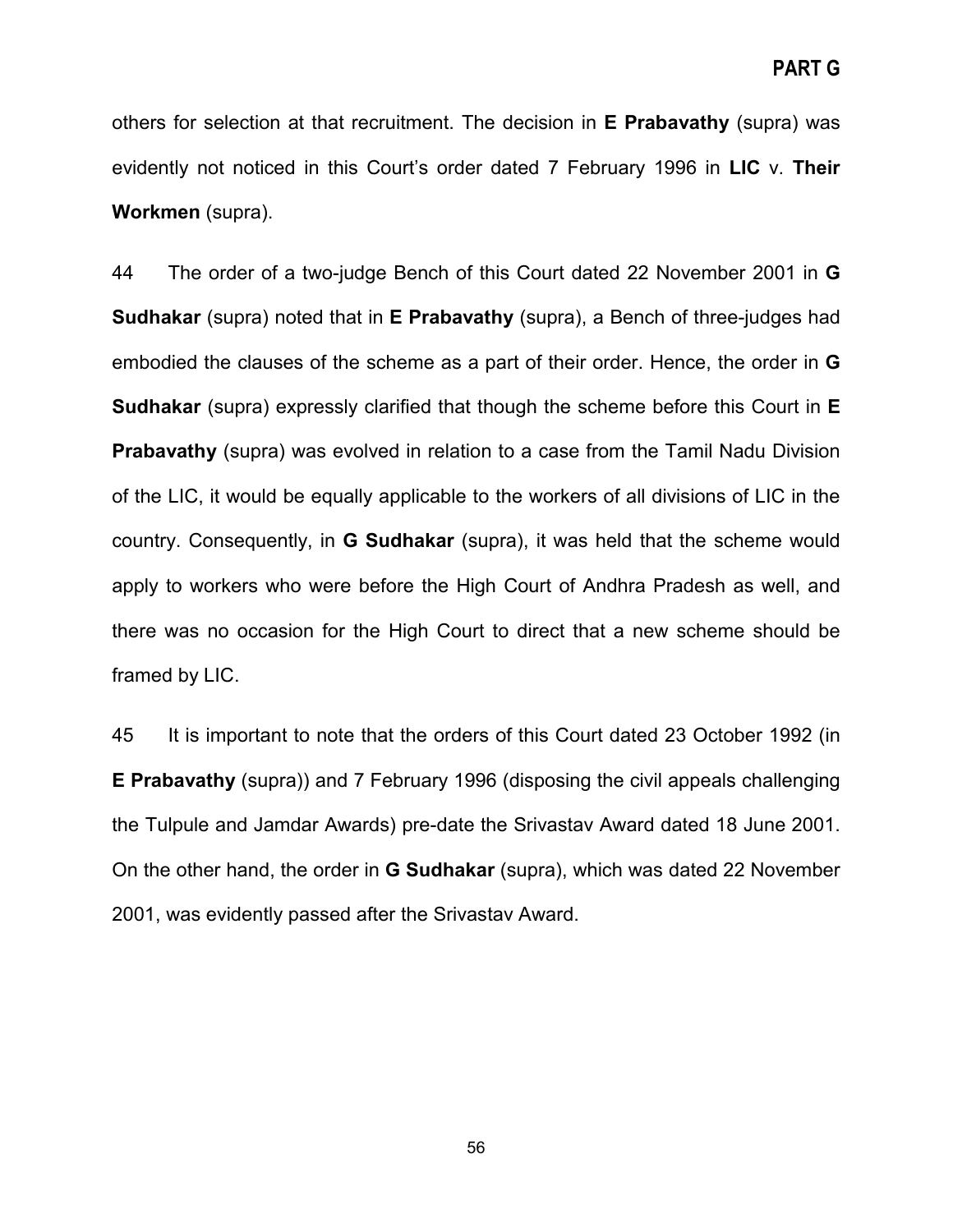**PART H**

### **H Srivastav Award and the Judgement of this Court**

46 The reference before the tribunal leading up to the Srivastav Award was made on 4 March 1991. The reference was in relation to the justification of LIC's non-absorption of persons recruited as temporary, *badli* and part-time workers after 20 May 1985. The Srivastav Award contains an observation that LIC was not guilty of unfair labour practices by continuing persons recruited as temporary, *badli* and part-time workers as non-regular employees. The above observation in the award was in view of the submission of LIC (which was not refuted by the workers) that the workers were continuing in their positions on the basis of injunction orders issued by tribunals and the court, and due to the pressure of the Unions. However, the award also noted that the terms of the reference did not encompass this aspect and the tribunal was not recording a finding.

47 Paragraph 75 of the Srivastav Award referred to the order of this Court dated 23 October 1992 in **E Prabavathy** (supra) which governed the scheme of absorption/regularisation for that batch of workers. It noted that the E Prabavathy group of workers were impleaded to the proceedings leading to the award, and had filed a statement of claim. However, the award concluded that since the order dated 23 October 1992 in **E Prabavathy** (supra) was between the same parties, the legality of the order of this Court could not be challenged by the workers before the tribunal. Hence, the contention of the workers in that regard was not accepted.

48 In paragraph 88, the Srivastav Award concluded: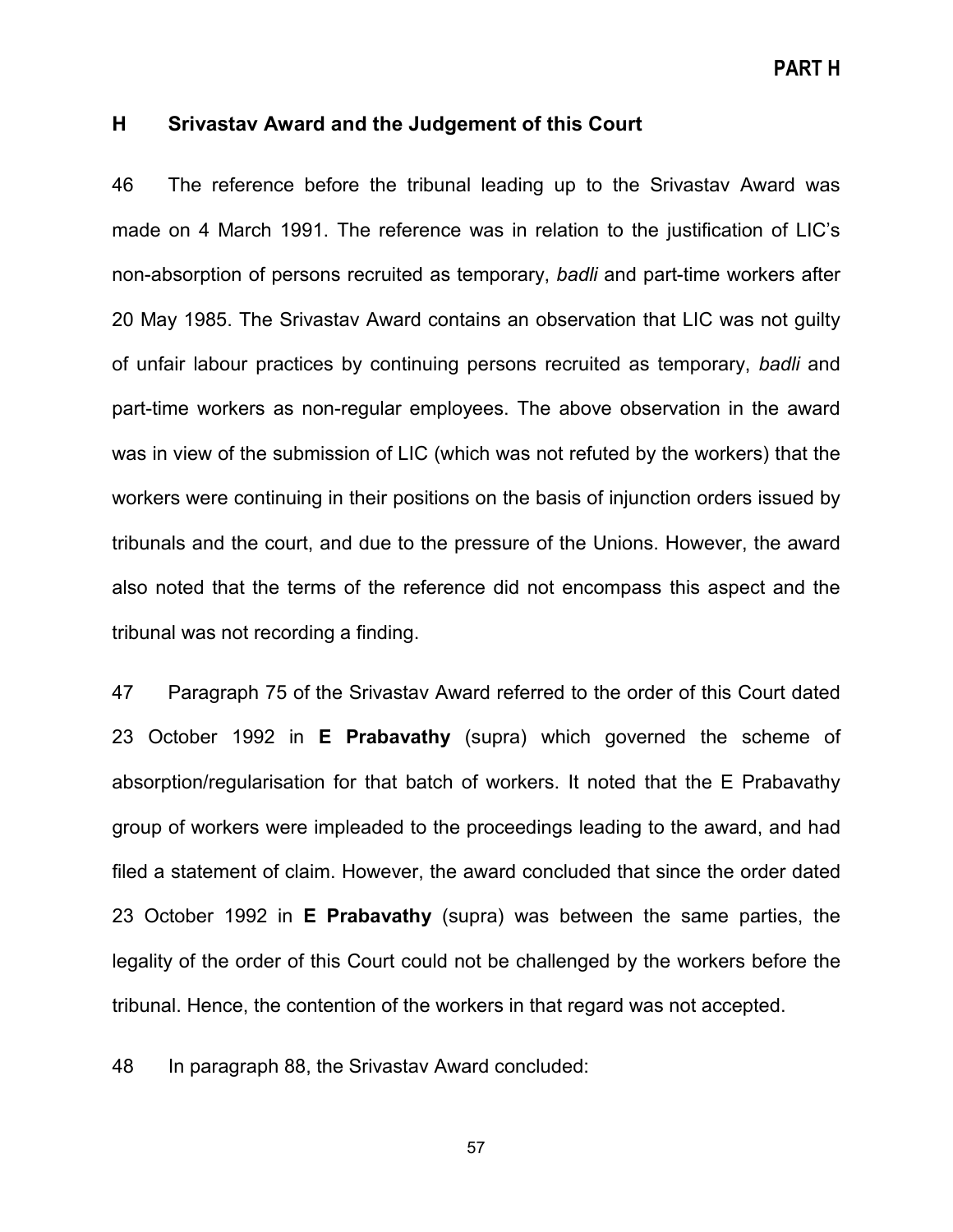"88. In view of the fact, I am of definite view that such type of workmen belonging to temporary and part time categories in class III and class IV service of corporation who were employed after following the procedure and were allowed to continue service beyond the qualifying period and were eligible and suitable in every respect should be given absorption in the service from date of the vacancy in the service in which they could have been absorbed. It will also apply to those such employees whose services were terminated by the corporation"

The award finds that LIC was not justified in denying absorption to those temporary/*badli*/part-time workers who were employed after 20 May 1985, and that they should be given absorption on the terms and conditions which were stipulated in the Tulpule and Jamdar Awards (which were in respect of workers employed between 1 January 1982 to 20 May 1985). LIC was directed to take into consideration their claim for absorption on the basis of their eligibility and suitability, as dealt with in the Srivastav Award. Thus, all the *badli*, part-time and temporary workers who have rendered the qualifying period of service and were suitable would also have to be considered for absorption by LIC by publishing a notice in the newspaper. The Srivastav Award directed that in case no regular vacancy was available, supernumerary posts shall be created by LIC for the purpose of absorption and that the case for absorption against existing vacancies would be considered first, irrespective of regular recruitment.

49 The Srivastav Award was set aside by the Single Judge of the Delhi High Court. The Division Bench affirmed the judgment of the Single Judge. Eventually,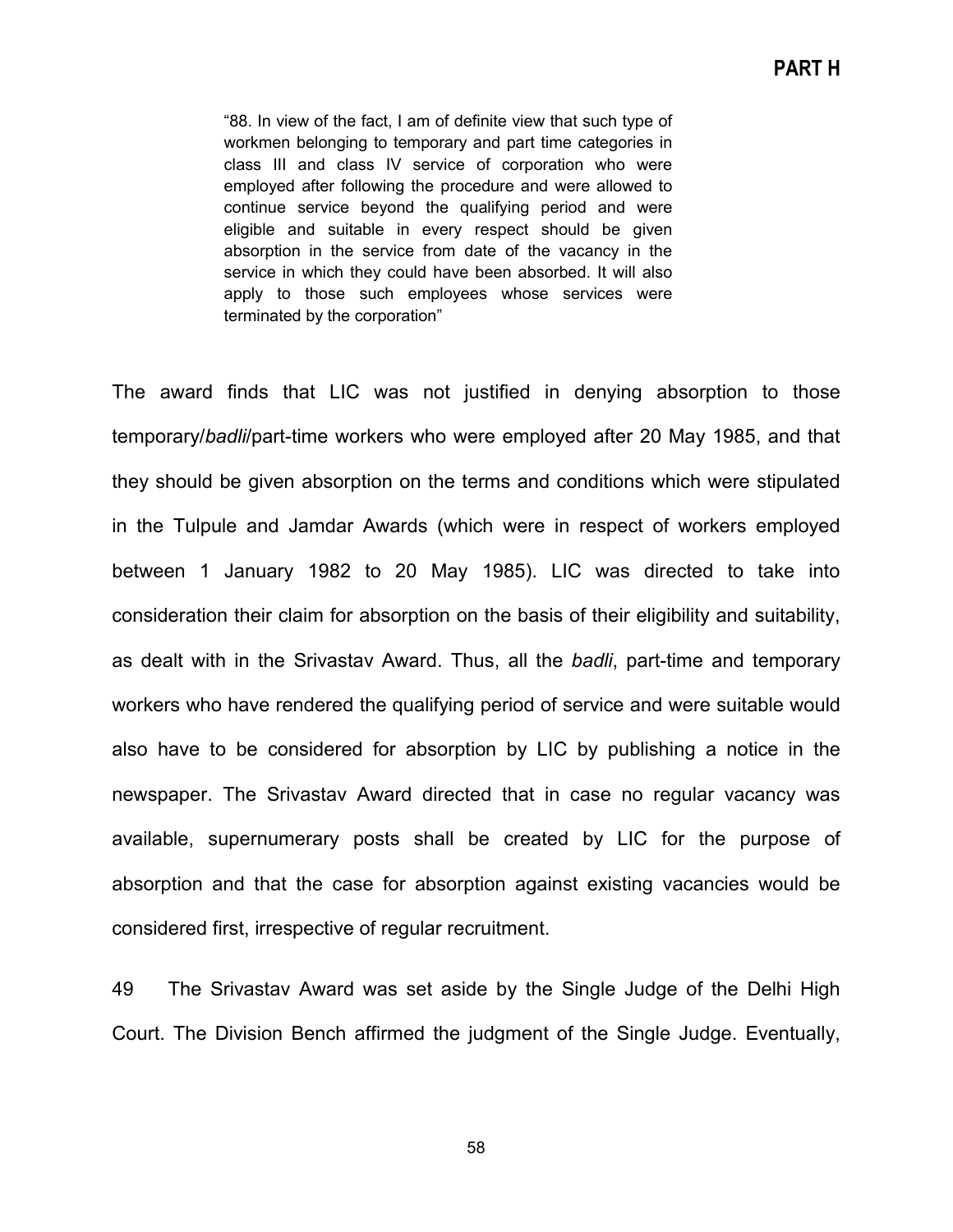the dispute travelled to and resulted in the decision of this Court in **TN Terminated Employees Association** (supra).

50 The judgment in **TN Terminated Employees Association** (supra), dated 18 March 2015, arose from concurring judgments of a Single Judge and of the Division Bench of the Delhi High Court by which the Srivastav Award had been set aside. In appeal, the principal issue which came for consideration before this Court was:

> "34.1. (i) Whether the setting aside of the award passed by CGIT dated 18-6-2001 by the learned Single Judge by placing reliance upon compromise reached between the parties in SLP No. 14906 of 1988, which was filed against the award of Justice Tulpule, which award was clarified and affirmed by Justice SM Jamdar, legal and valid?"

The next issue, in relation to the workers' claim for relief, was consequential in nature. After noticing the interim order dated 1 March 1989 passed by this Court in the proceedings arising out of the Tulpule and Jamdar Awards in **LIC** v. **Their Workmen** (supra), Justice Gopala Gowda, speaking for the two-judge Bench, observed:

> **"**40. From the perusal of the above order of this Court in *LIC* v. *Workmen* [ SLP (C) No. 14906 of 1988, order dated 1-3-1989 (SC)] , nowhere has it been stated in the terms of the compromise between the parties that the award of Justice R.D. Tulpule dated 17-4-1986 which was clarified upon reference made by the Central Government under Section 36-A of the Act by Justice Jamdar, is either set aside by this Court or substituted the compromise terms in the place of the award except the order referred to supra passed in the above SLP No. 14906 of 1988. In fact, on the other hand it is clearly stated that the compromise terms are between the parties to the said SLP and that it shall not prejudice the respective rights and obligations in relation to the members of the other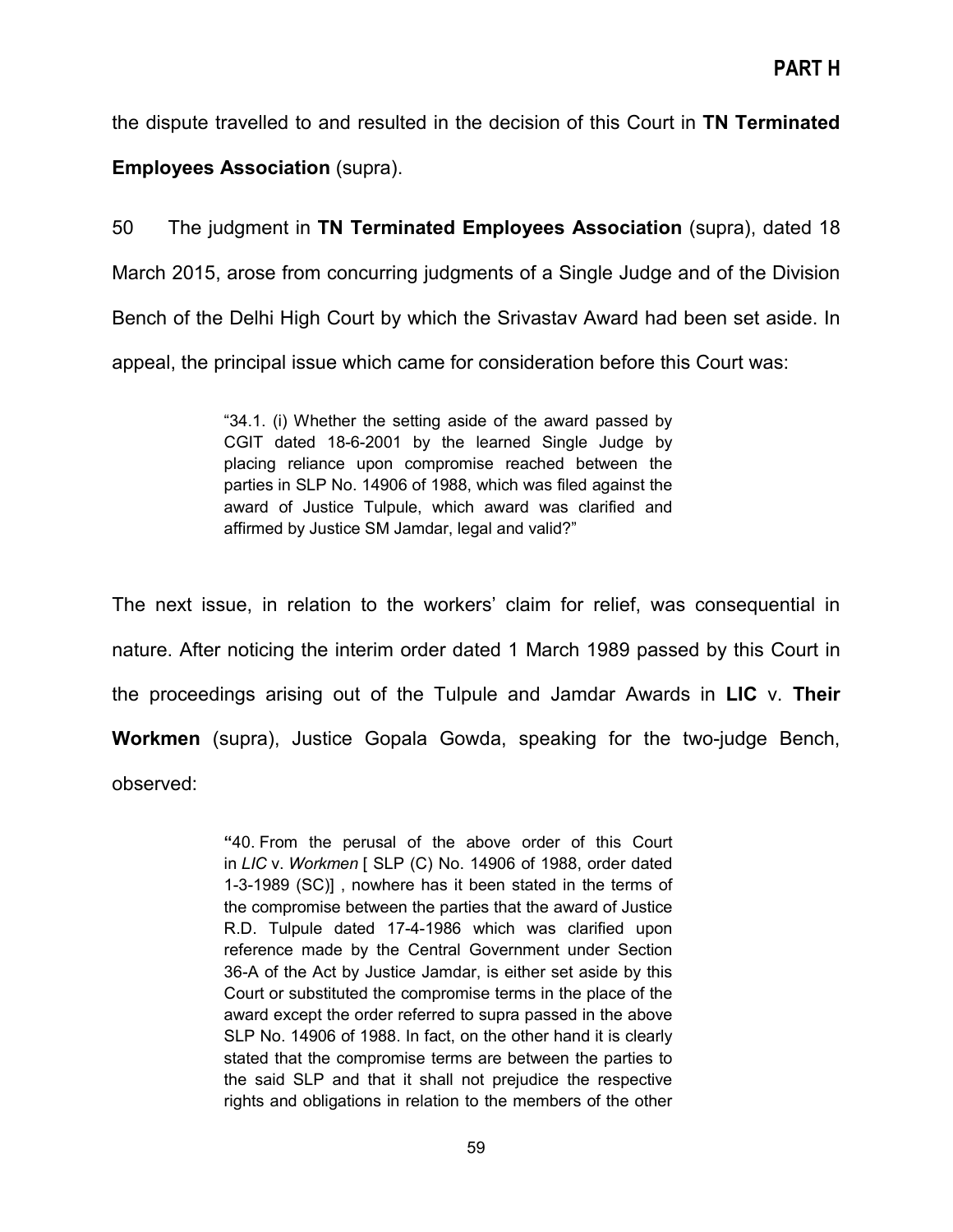union. Therefore, the effect of the award of Justice R.D. Tulpule with regard to the direction given to the Corporation regarding absorption of badli, temporary employees as permanent employees has not been substituted by terms and conditions of the compromise."

In the above extract, the Court referred to the interim order of this Court dated 1 March 1989 in **LIC** v. **Their Workmen** (supra) by which, pending the disposal of the appeals, eight out of the nine Unions who had entered into terms of compromise with LIC were permitted to implement it as an interim measure, without prejudice to the rights and contentions of the remaining Union which had not entered into a compromise. Relying exclusively on the interim order of this Court, it was held:

> **"**41. The award of Justice R.D. Tulpule dated 17-4-1986 reiterated by way of clarification in the award passed by Justice Jamdar dated 26-8-1988, in the dispute subsequently has been operative even after the compromise arrived at between the parties to the compromise in *LIC* v. *Workmen* [ SLP (C) No. 14906 of 1988, order dated 1-3-1989 (SC)] before this Court. Therefore, the contention of the learned Senior Counsel on behalf of the Corporation that the said awards are not in operation and that only the terms and conditions of compromise and orders of this Court are binding upon the workmen concerned in these appeals is both not factually and legally correct. This abovesaid argument of the learned Senior Counsel on behalf of the Corporation is not tenable in view of the categorical statement made by this Court in its orders passed in SLP referred to supra, wherein, this Court has permitted the management and members of the said 8 unions to implement the terms of compromise by way of interim measure without any prejudice to the rights and contentions of the members of other union who have not entered into compromise with the management of the Corporation. It is not the case of the Corporation in these appeals either before CGIT or before the High Court or in these proceedings the workmen concerned have also accepted the said terms and conditions of the compromise arrived at between the parties in SLP No. 14906 of 1988. This Court in the order passed in the abovesaid SLP which is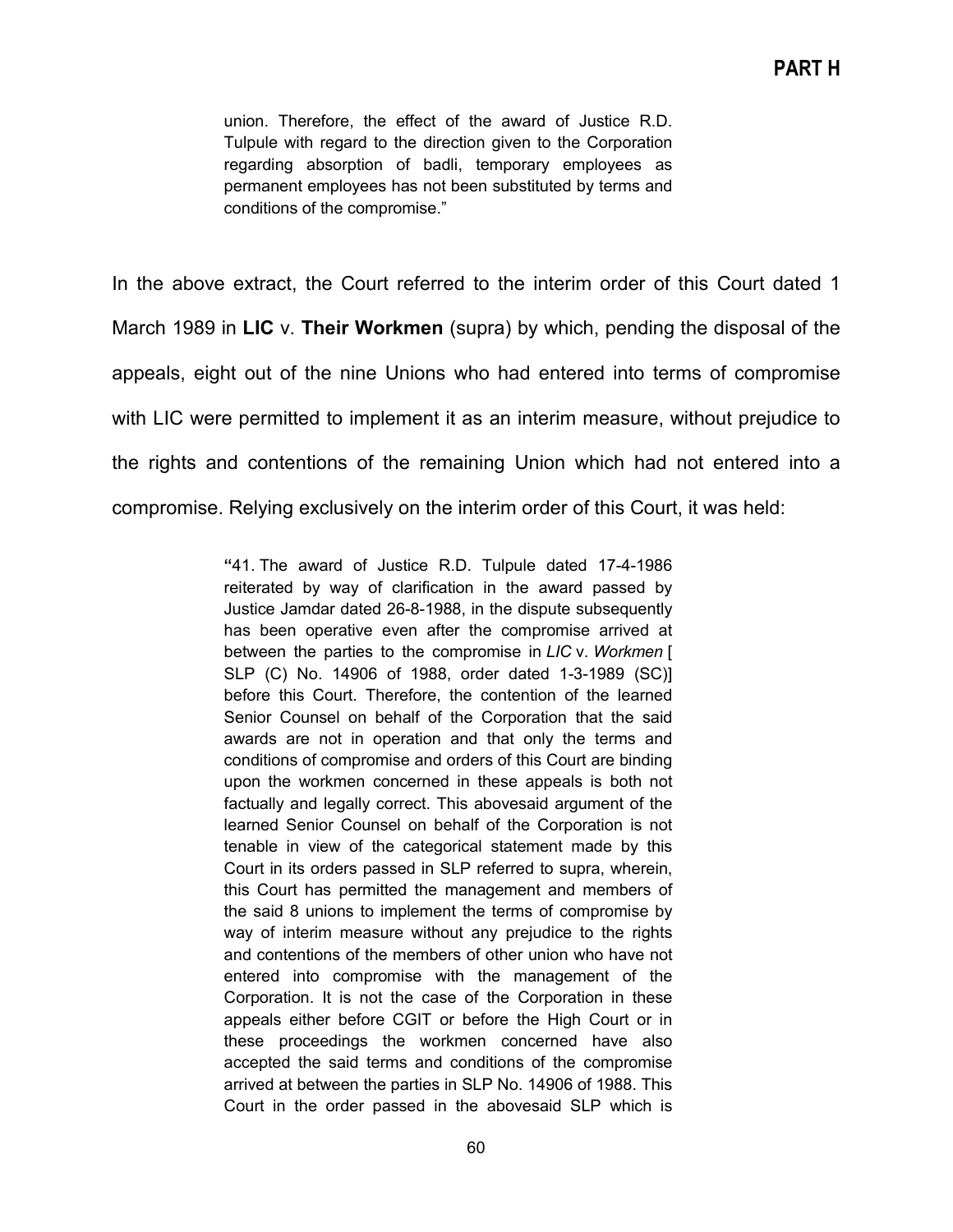extracted hereinabove has made it very clear that the said compromise was entered into between unions therein, but it does not prejudice the rights and contentions of the workmen concerned whose disputes are in relation to their absorption in their respective posts who were appointed after 20-5-1985. Further, even if some of the workmen are bound under the said compromise that arose out of SLP No. 14906 of 1988, this in no way deters their right to raise an industrial dispute and get the same adjudicated vide order of reference by the appropriate Government to CGIT. The award of CGIT was concluded after rightly examining the facts, circumstances of the case and the legal principles laid down in the awards passed by Justice Tulpule and Justice Jamdar. More importantly CGIT award was passed after rightly appreciating the points of dispute referred to it and on the merits of the case."

The interpretation of the interim order which has been placed by the Court emerges

from the following extract:

**"**46. Further, by a careful reading of the said order in *LIC* v. *Workmen* [ SLP (C) No. 14906 of 1988, order dated 1-3-1989 (SC)] , it has been made clear that the awards passed by NIT (by Justice Jamdar and Justice Tulpule) after adjudicating the points of dispute in the industrial dispute raised by similarly placed workmen is not disturbed by substituting the terms and conditions of compromise between the parties therein in SLP No. 14906 of 1988. Therefore, the awards in relation to the absorption of the workmen as permanent workmen in the Corporation have got statutory force. This is what is stated by CGIT in its award dated 18-6- 2001 on the basis of pleadings and evidence on record, which was erroneously set aside by the High Court by assigning erroneous reasons which is sought to be justified by the Senior Counsel on behalf of the Corporation by placing reliance upon the orders and the Scheme framed in *E. Prabavathy* [*E. Prabavathy* v. *LIC*, SLP (C) No. 10393 of 1992, order dated 23-10-1992 (SC)] and *G. Sudhakar* [ Civil Appeal No. 2104 of 2000, order dated 22-11-2001 (SC)] cases which Scheme has no application to the case of the workmen concerned involved in these appeals referred to supra."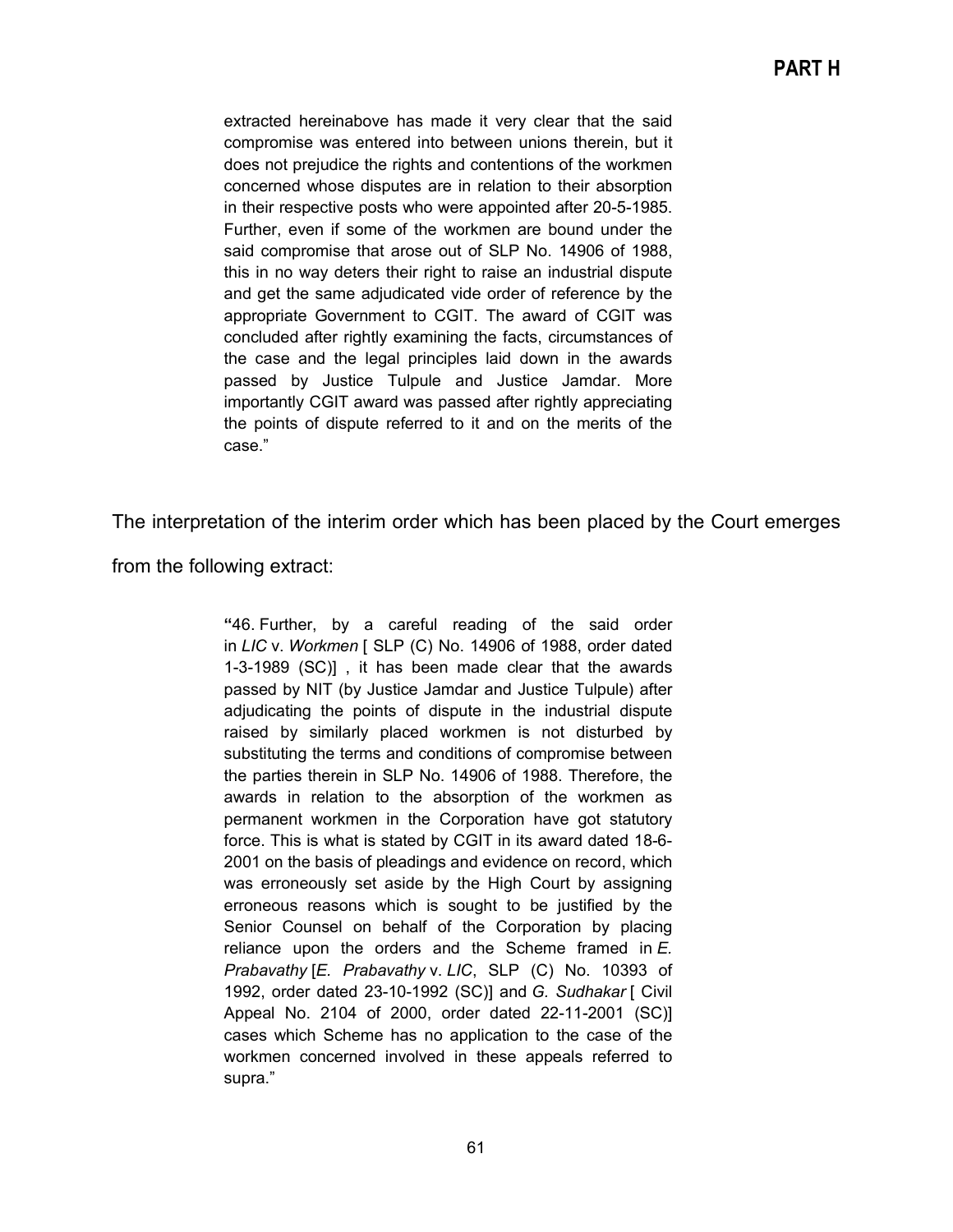**PART H**

51 The Court proceeded to hold that both the award of Justice Tulpule, reiterated by way of the clarificatory award of Justice Jamdar, are operative and they have not been terminated by either of the parties as provided by Section 19(6) of the ID Act. The Court held that the terms of compromise and the scheme formulated in **E Prabavathy** (supra) and **G Sudhakar** (supra) do not result in the substitution of the awards made by Justice Tulpule and Justice Jamdar. The Court held that the Srivastav Award would have to be observed by LIC until it was replaced by another settlement in relation to the service conditions of the workers under Section 12 read with Section 18(3) of the ID Act or by another award following the termination of the awards which are in operation. The judgment of this Court concluded that:

- (i) The Tulpule and Jamdar Awards continue to remain operative;
- (ii) The Awards do not stand substituted by the interim order of this court dated 1 March 1989 in **LIC** v. **Their Workmen** (supra);
- (iii)The orders of this Court in **E Prabavathy** (supra) and **G Sudhakar** (supra) would not stand in the way of an adjudication by the Industrial Tribunal; and
- (iv)Unless the awards are substituted either by another award or settlement, the Tulpule and Jamdar Awards continue to remain operative and binding.

52 On this basis, the Court concluded that the Srivastav Award was legal and valid and shall be implemented by LIC by absorption of the workers concerned in permanent posts. The operative direction which was issued by this Court is extracted below: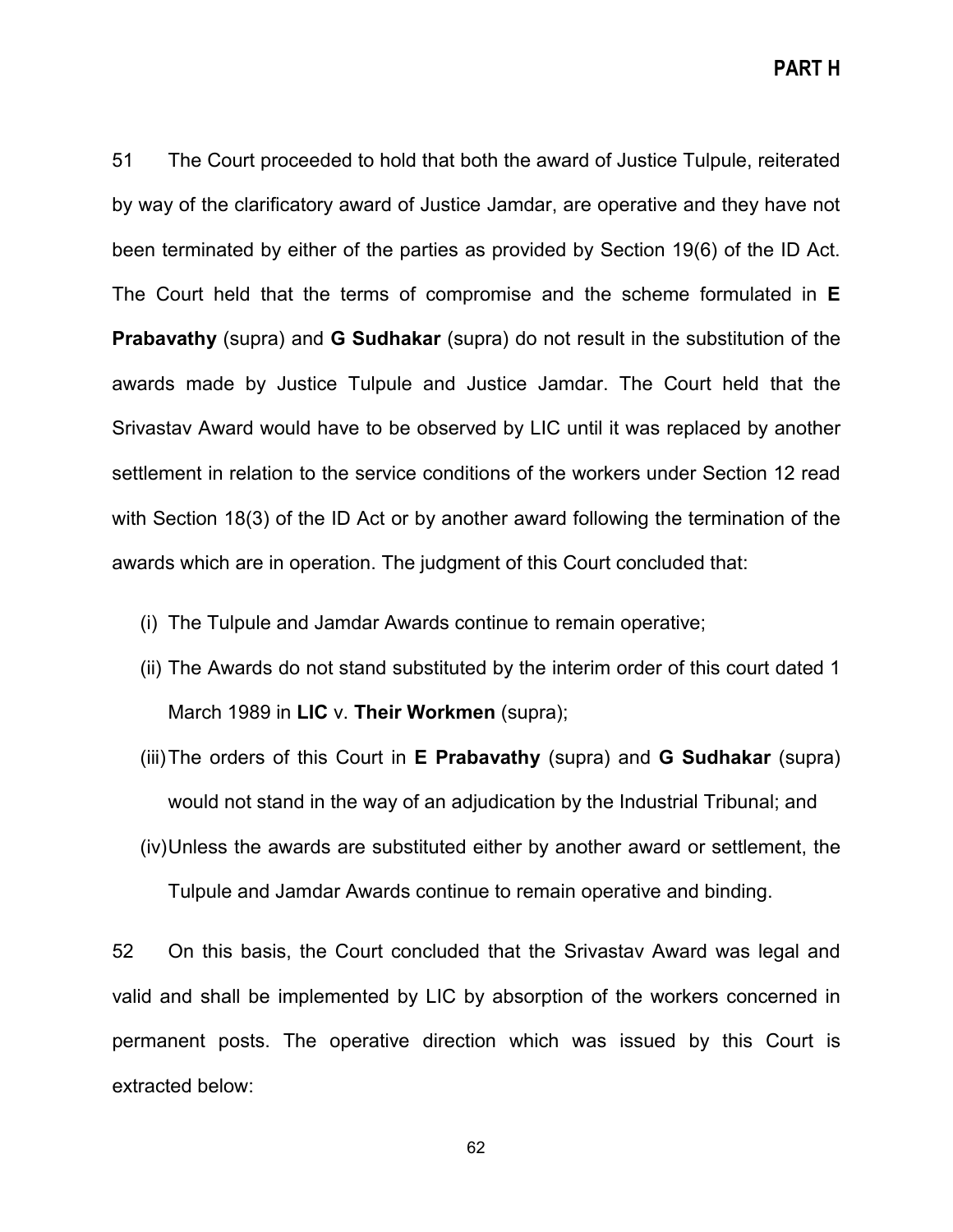**"**54. It is needless to mention that since we are of the view that the award passed by CGIT in ID No. 27 of 1991 is legal and valid, it shall be restored and implemented by the Corporation by absorbing the workmen concerned in the permanent posts and if they have attained the age of superannuation, the Corporation will be liable to pay all consequential benefits including the monetary benefits taking into consideration the pay scale and revised pay scale from time to time by the Corporation."

53 None of the Counsel appearing on behalf of the workers in the present batch of cases disputed the factual position, asserted on behalf of LIC, that the judgment of the two-judge Bench in **TN Terminated Employees Association** (supra) affirming the validity of the Srivastav Award contains no reference whatsoever to the final order dated 7 February 1996 in the batch of civil appeals arising from the Tulpule and Jamdar Awards in **LIC** v. **Their Workmen** (supra). The interim order dated 1 March 1989 in **LIC** v. **Their Workmen** (supra), which forms the basis of the judgment in **TN Terminated Employees Association** (supra), was passed in the backdrop of a compromise which was arrived between LIC and eight out of the nine Unions and Associations representing the workers. Since the appeals were pending at that stage, the Court granted liberty to the parties to the compromise to implement its terms as an interim measure, without prejudice to the contentions of the ninth Union which had not entered into the compromise. But noticeably, there is a clear omission on the part of the Court in **TN Terminated Employees Association** (supra) to refer to the admitted position that subsequently on 7 February 1996, this Court in **LIC** v. **Their Workmen** (supra) accepted the submission of LIC that since eight out of the nine unions (representing nearly 99 per cent of the workers in Class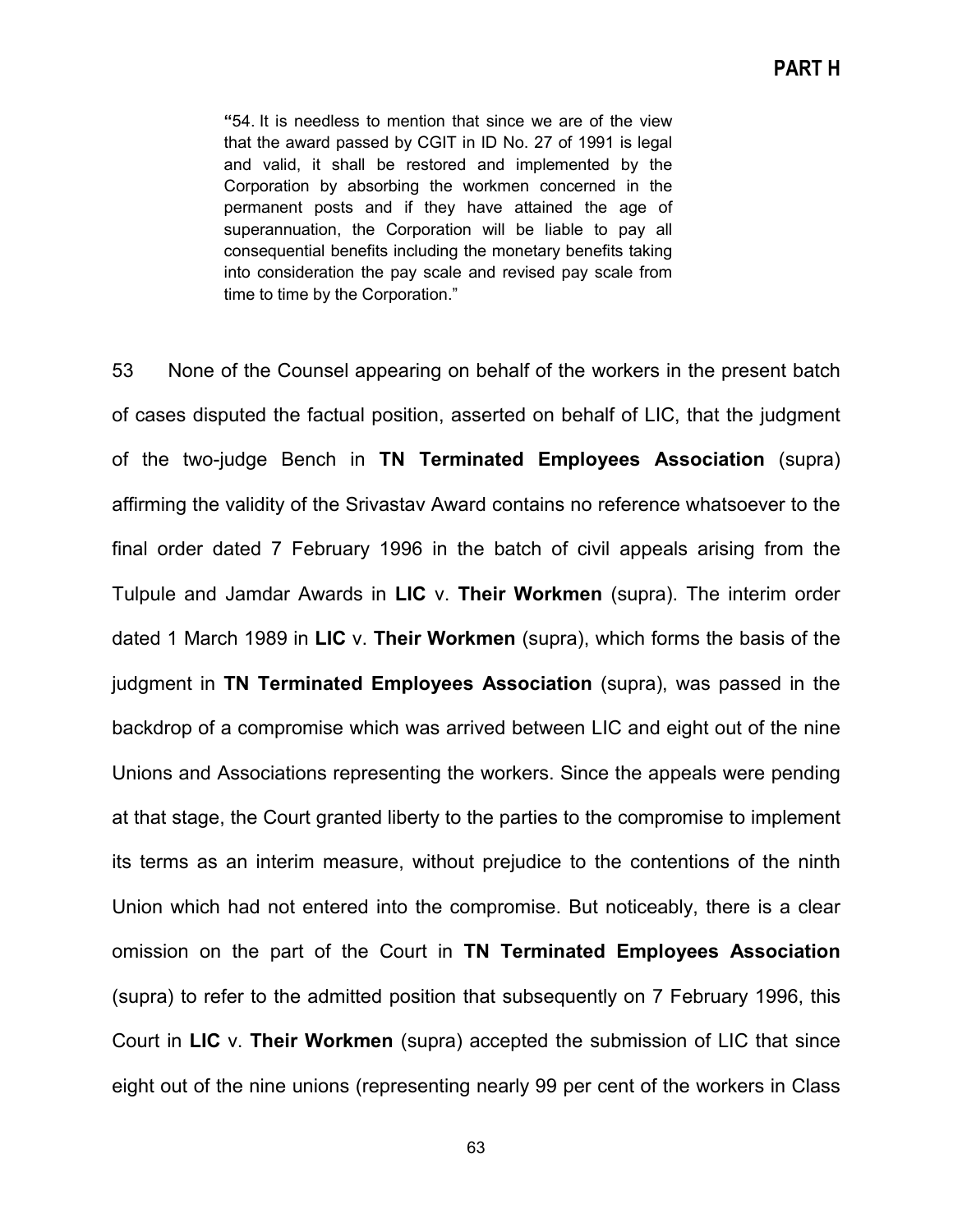III and Class IV posts) had accepted the compromise, there was no justification for the ninth Union to object. The Court held that it would be in the interest of industrial peace that the ninth Union should also fall in line and act on the terms of the compromise. The civil appeals in **LIC** v. **Their Workmen** (supra) were disposed of in terms of the above order dated 7 February 1996. The terms of compromise clearly envisaged that the management and the workers had agreed that the awards of the NIT dated 17 April 1986 (Tulpule Award) and 26 August 1988 (Jamdar Award) "be substituted by the terms and conditions of compromise in relation to the question of regular employment of the workmen concerned in the said references". Once the awards were substituted by the terms of compromise, it would be an impermissible interpretation of law to hold that the awards continued to be operative and binding, notwithstanding the final order of this Court dated 7 February 1996 in **LIC** v. **Their Workmen** (supra). The final order dated 7 February 1996 has not been adverted to by the two-judge Bench in **TN Terminated Employees Association** (supra). The factual finding is based only on the interim order dated 1 March 1989. The final order dated 7 February 1996 in **LIC** v. **Their Workmen** (supra) had a crucial bearing on the special leave petitions arising from the judgment of the Delhi High Court setting aside the Srivastav Award.

54 That having been said, it is necessary to also advert to the interpretation which was placed on the decisions of this Court in **E Prabavathy** (supra) and **G Sudhakar** (supra). The two-judge Bench in **TN Terminated Employees Association** (supra) opined that the scheme which was framed in **E Prabavathy**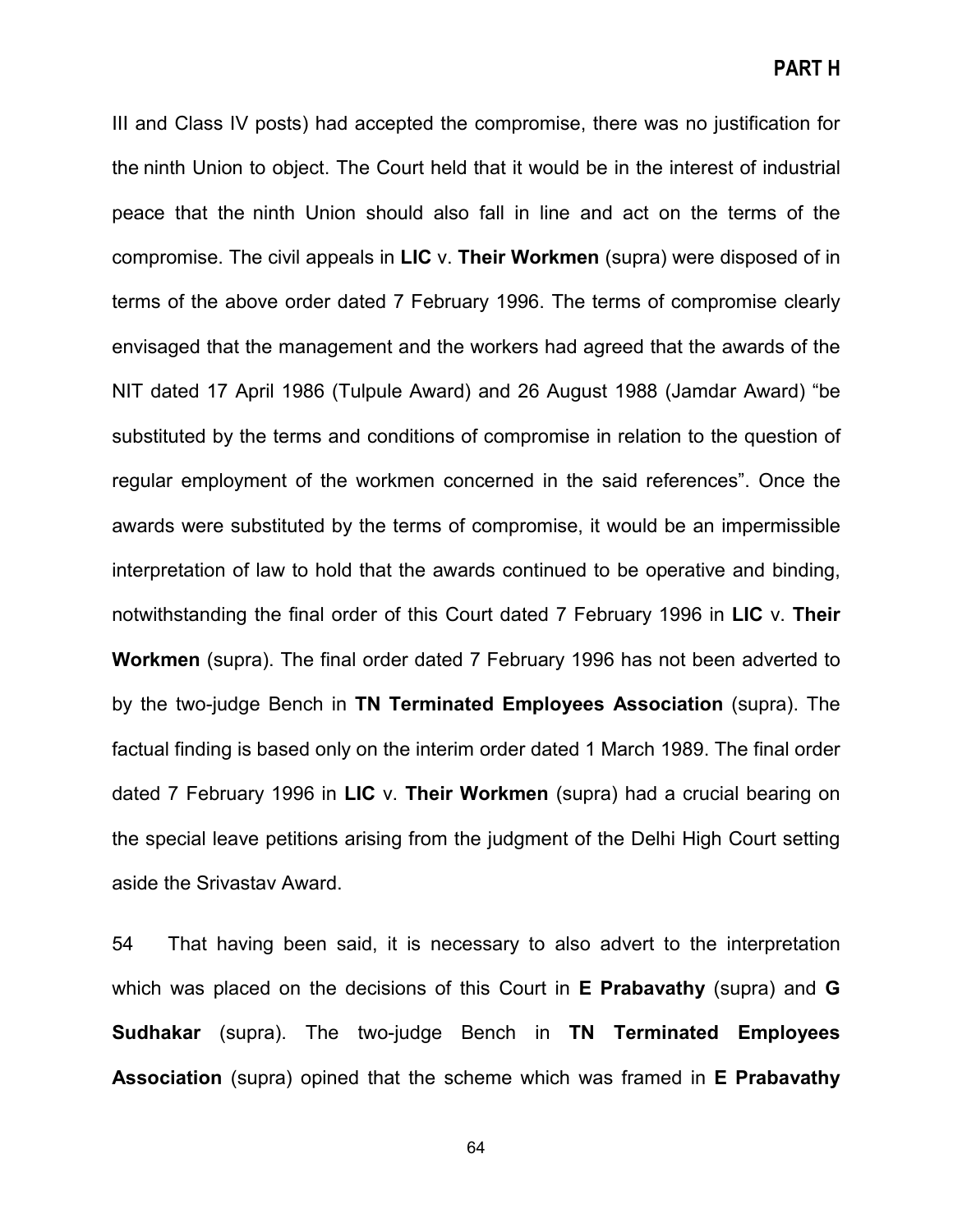**PART H**

(supra) was the outcome of an order which was passed in writ petitions filed by the workers and not in the course of the adjudication of an industrial dispute. On this ground, the Court held that the decision in **E Prabavathy** (supra) would not come in the way of an adjudication by the CGIT or NIT while deciding a reference under Section 10 of the ID Act. The background of the decision in **E Prabavathy** (supra) has already been noticed earlier. The decision was rendered on 23 October 1992 in a batch of civil appeals which was being considered by a three-judge Bench. During the pendency of the civil appeals, the Court called upon LIC to formulate a scheme for the regularisation of workers who had been granted *ad hoc* employment for at least 85 days from time to time. The three-judge Bench held, after assessing the terms of the scheme proposed by LIC, that it was reasonable and commended itself for acceptance. The scheme proposed by LIC was approved by this Court with a specific observation that the clauses of the scheme extracted in the order would form a part of the order of this Court. The decision of three Judges in **E Prabavathy** (supra) was thereafter interpreted by a two-judge Bench in its order dated 22 November 2001 in **G Sudhakar** (supra). Noticing that the scheme which has been accepted in **E Prabavathy** (supra) governed workers of the Tamil Nadu Division of LIC, the Court held that the scheme would be equally applicable to the workers of all divisions of LIC in the country. The Court therefore held that it was not necessary to evolve a fresh scheme for a different group of workers, in that case under the directions of the Andhra Pradesh High Court. As a matter of fact, it is also material to note that in paragraph 75 of the Srivastav Award itself there was a specific finding that though the E Prabavathy group of workers had been impleaded in the reference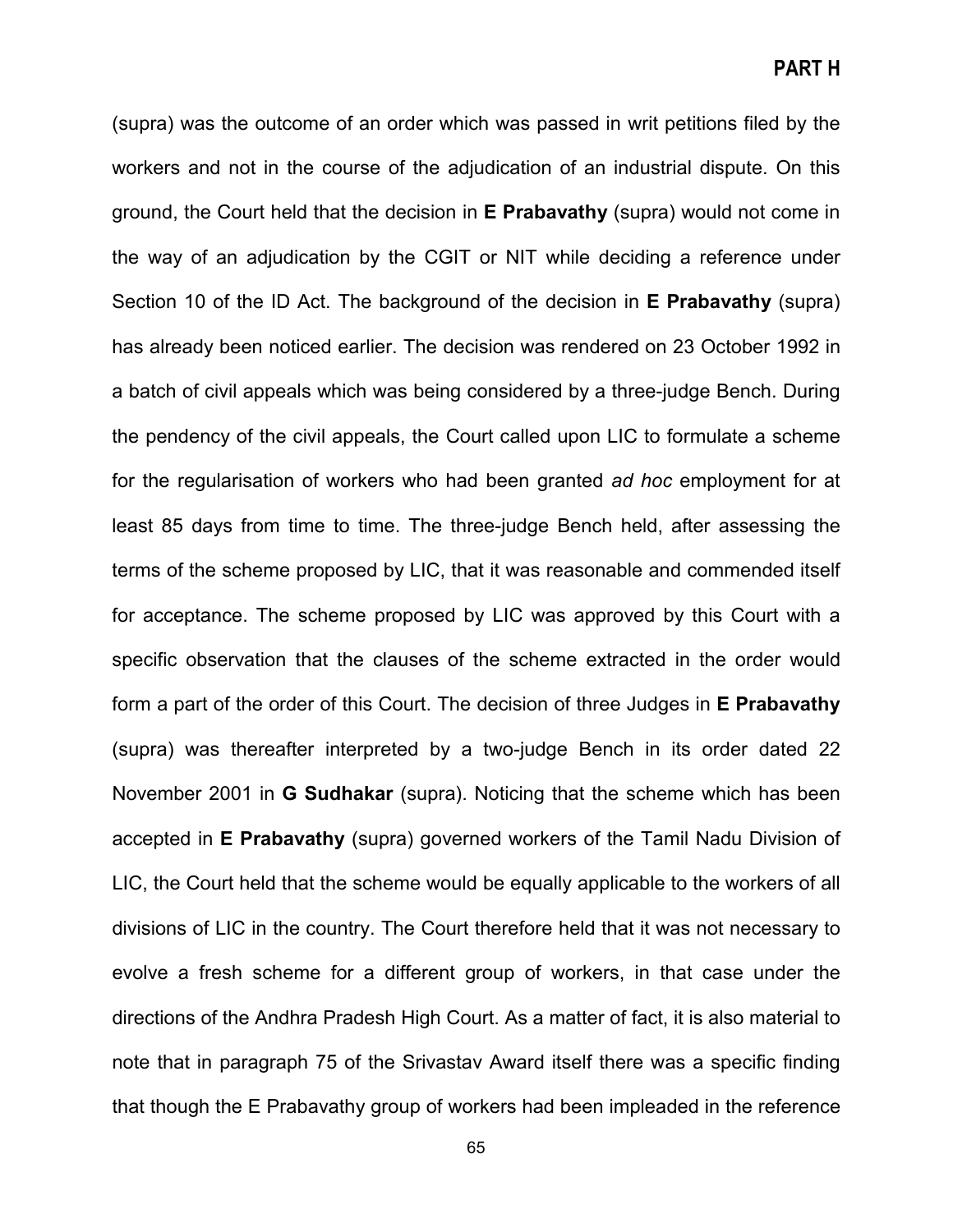and had filed a statement of the claim, having regard to the fact that the order of this Court dated 23 October 1992 was between the same parties, the workers had no valid ground to challenge the legality of this Court's order before the tribunal. Despite the clear observations in the Srivastav Award, the judgment of the two-judge Bench in **TN Terminated Employees Association** (supra) has come to the conclusion that the order of the three-judge Bench in **E Prabavathy** (supra) would not preclude an industrial adjudication by the tribunal. The two-judge Bench which delivered the judgment in **TN Terminated Employees Association** (supra) was bound by the order in **E Prabavathy** (supra), which was of a larger Bench of three judges, and the interpretation which was placed on it by another two-judge Bench in **G Sudhakar** (supra). If the two-judge Bench differed, it had to refer the matter to a larger Bench but it was not at liberty to take a final view at variance with binding decisions of a larger Bench and of a co-ordinate Bench.

55 A plea has been urged on behalf of the workers that the judgment in **TN Terminated Employees Association** (supra) has attained finality following the dismissal of the review petition on 9 August 2016 (save for the modification by which the quantum of back-wages was reduced to fifty per cent) and the subsequent dismissal of a curative petition. We are cognizant that the ground, submitting that the decision ignored the final order dated 7 February 1996 in **LIC** v. **Their Workmen**  (supra), was specifically pleaded in review. The only observation in the judgment in review is that LIC has not submitted anything on record to indicate that the judgment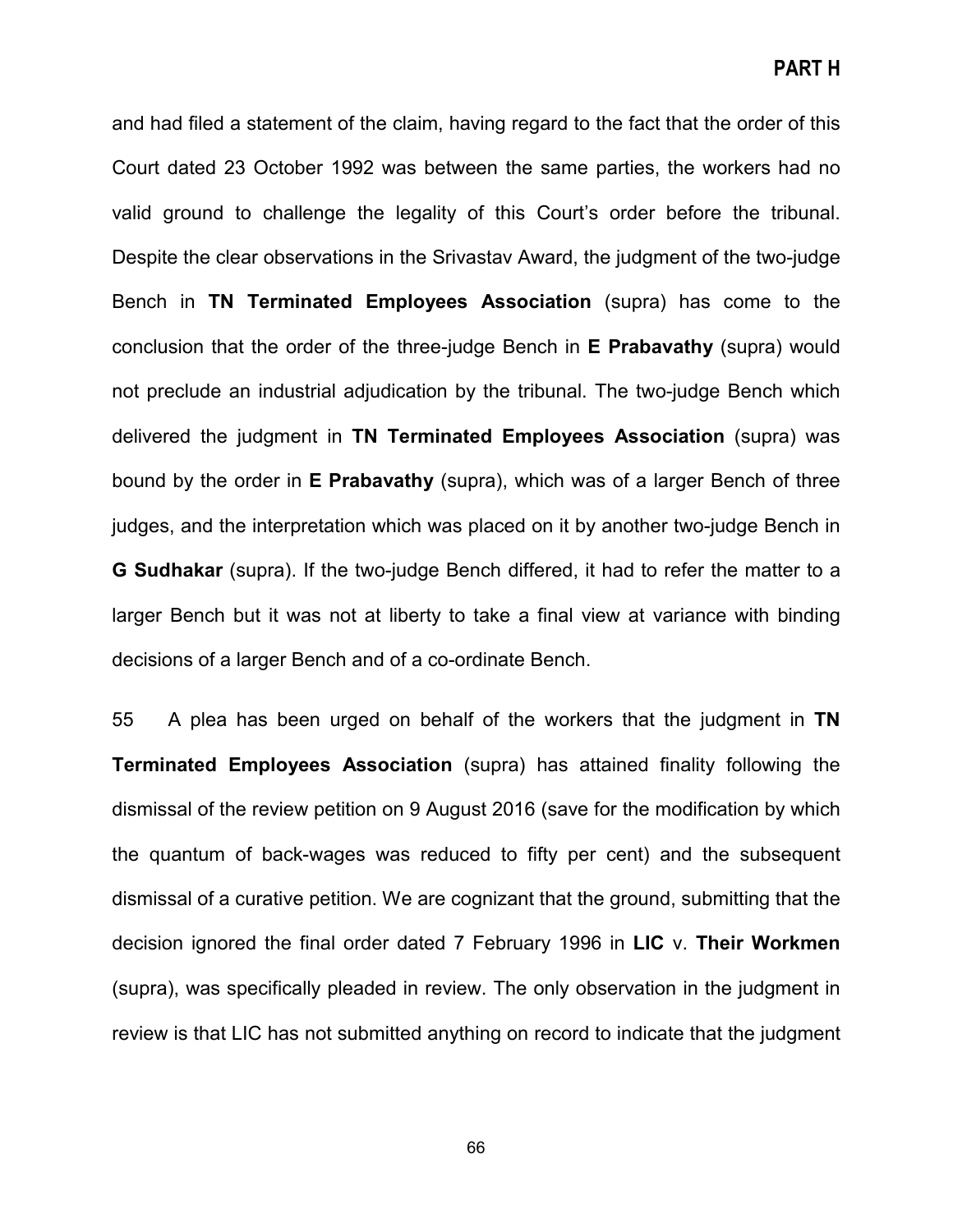suffers from an error apparent in law. However, having regard to the immense financial burden, the quantum of back-wages would be reduced to fifty per cent.

56 Now, there cannot be any dispute over the principle that the judgment in **TN Terminated Employees Association** (supra), followed by the order in review dated 9 August 2016, are between the present parties and finality has attached to them. LIC is, however, before this Court urging that as a statutory entity with a nationwide presence, it is faced with a situation involving conflicting directions of this Court. LIC has submitted that while on the one hand, the Tulpule and Jamdar Awards were substituted by the terms of compromise on 7 February 1996 in **LIC** v. **Their Workmen** (supra), this was preceded by the order dated 23 October 1992 of a three-judge Bench in **E Prabavathy** (supra) which accepted the scheme of absorption proposed by LIC and followed by the order dated 28 November 2001 of a two-judge Bench in **G Sudhakar** (supra) which interpreted the decision in **E Prabavathy** (supra) as being applicable to all divisions of LIC. The impact of the judgment in **TN Terminated Employees Association** (supra) is to substitute and supplant the schemes which were evolved before this Court for providing absorption on specified terms. The essence of the schemes which were accepted by this Court was that those temporary, *badli* and part-time workers who fulfilled the requirement of the threshold period of service would be eligible to be considered for the grant of the permanency, subject to certain conditions. The orders passed by this Court envisage that these workers would be considered for the grant of permanency in the course of a recruitment process. The impact of the judgment of the two-judge Bench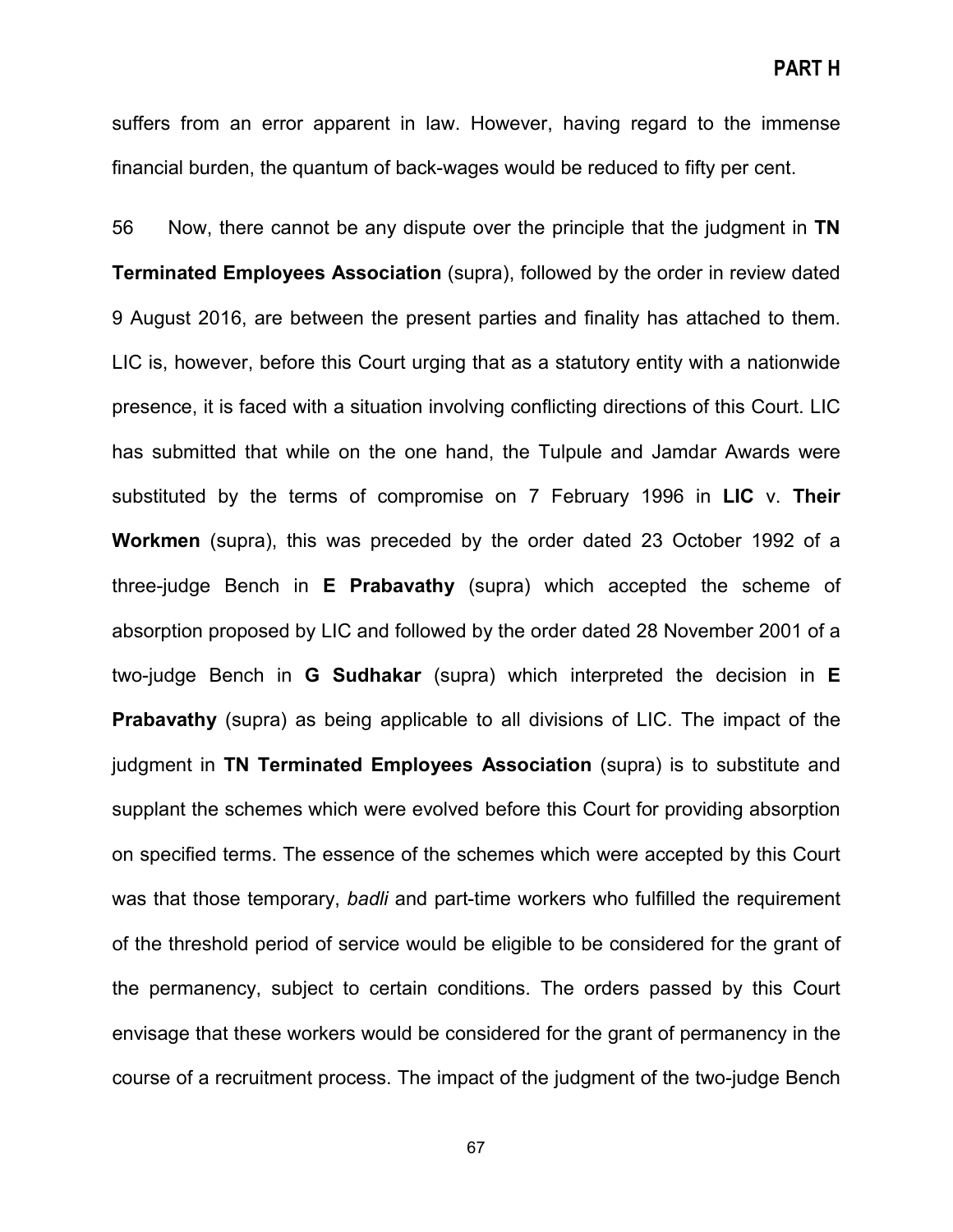in **TN Terminated Employees Association** (supra) is that while on the one hand the Court's orders dated 23 October 1992, 7 February 1996 and 22 November 2001 continued to hold the field, on the other hand the restoration of the Srivastav Award brings in place a regime in conflict with what has been accepted by this Court in these orders. Faced with this predicament, it is necessary for this Court to step in and to correct a manifest miscarriage of justice caused by the decision in **TN Terminated Employees Association** (supra) which has been urged to be *per incuriam*. The consequence of not doing so is serious.

57 The Court is now confronted with claims on behalf of the workers that the principle which has been enunciated in the Srivastav Award and which has been restored by the two-judge Bench in **TN Terminated Employees Association** (supra) must apply to all workers subsequently engaged by applying Section 18(3)(d) read with Section 17A of the ID Act. Hence, a balance will now have to be drawn by this Court, in the exercise of its jurisdiction under Article 142 of the Constitution, which while on the one hand factors in the finality which has attached to the judgment in **TN Terminated Employees Association** (supra) but on the other hand also factors in the essential concerns which have been expressed before this Court by LIC. The formula of providing absorption to part-time, *badli* or temporary workers who have put in 85 days in any two calendar years in a Class III post or 70 days in any three calendar years in a Class IV post will, unless a balance were to be drawn, become an avenue for disregarding the need for an open and transparent process of recruitment by a public sector corporation governed by the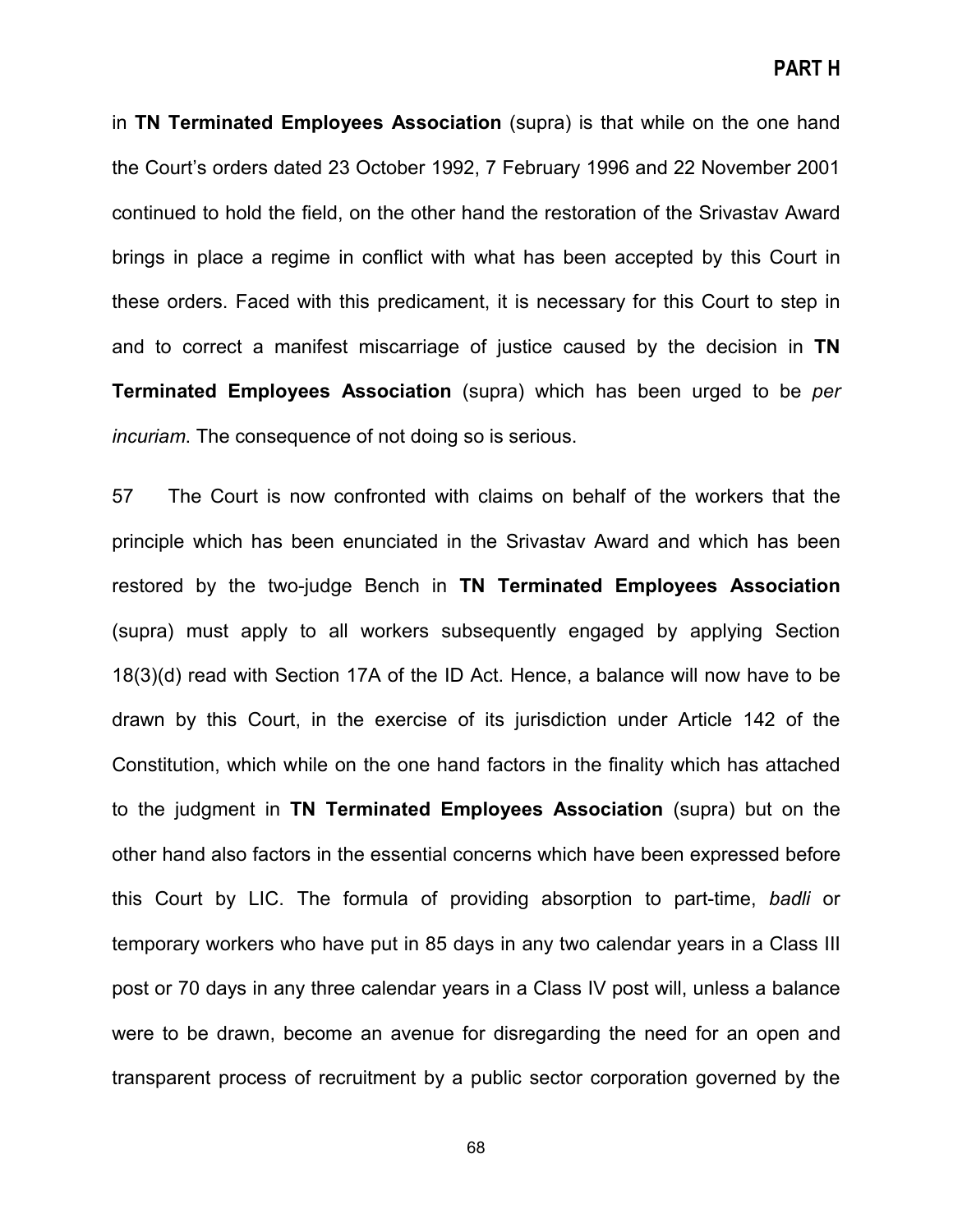**PART I**

rule of law and the mandate of Articles 14 and 16 of the Constitution. The judgments of this Court, in the context of public employment, lay stress on providing equality of opportunity. As we have recorded earlier in the course of the statements of facts, LIC had been restrained, due to the interim orders which were passed in the course of the various proceedings, from taking recourse to recruitment through the open market. LIC having been restrained by judicial orders from pursuing an open recruitment process, the situation which has now arisen is that unless a balance were to be drawn, absorption of part-time and *badli* workers would become a substitute for a recruitment process based on sanctioned posts, consistent with the principles of reservation and pursued on the basis of a structured recruitment which gives equal opportunities to all applicants. Such a consequence is a serious detriment to constitutional parameters and to the duty of LIC as a public employer to follow a process which is fair and in consonance with Articles 14 and 16 of the Constitution. An open and competitive process for recruitment will enable LIC to recruit the best among the available talent. Substituting this by a back-door entry will be detrimental to the interests of the corporation which is governed by statute.

#### **I Validity of the verification in the Dogra Report**

58 Mr ANS Nadkarni, Senior Counsel appearing on behalf of LIC, assailed the Dogra Report on the ground that the remit before the CGIT was only to verify and not to adjudicate. There is no doubt about the premise that the task which was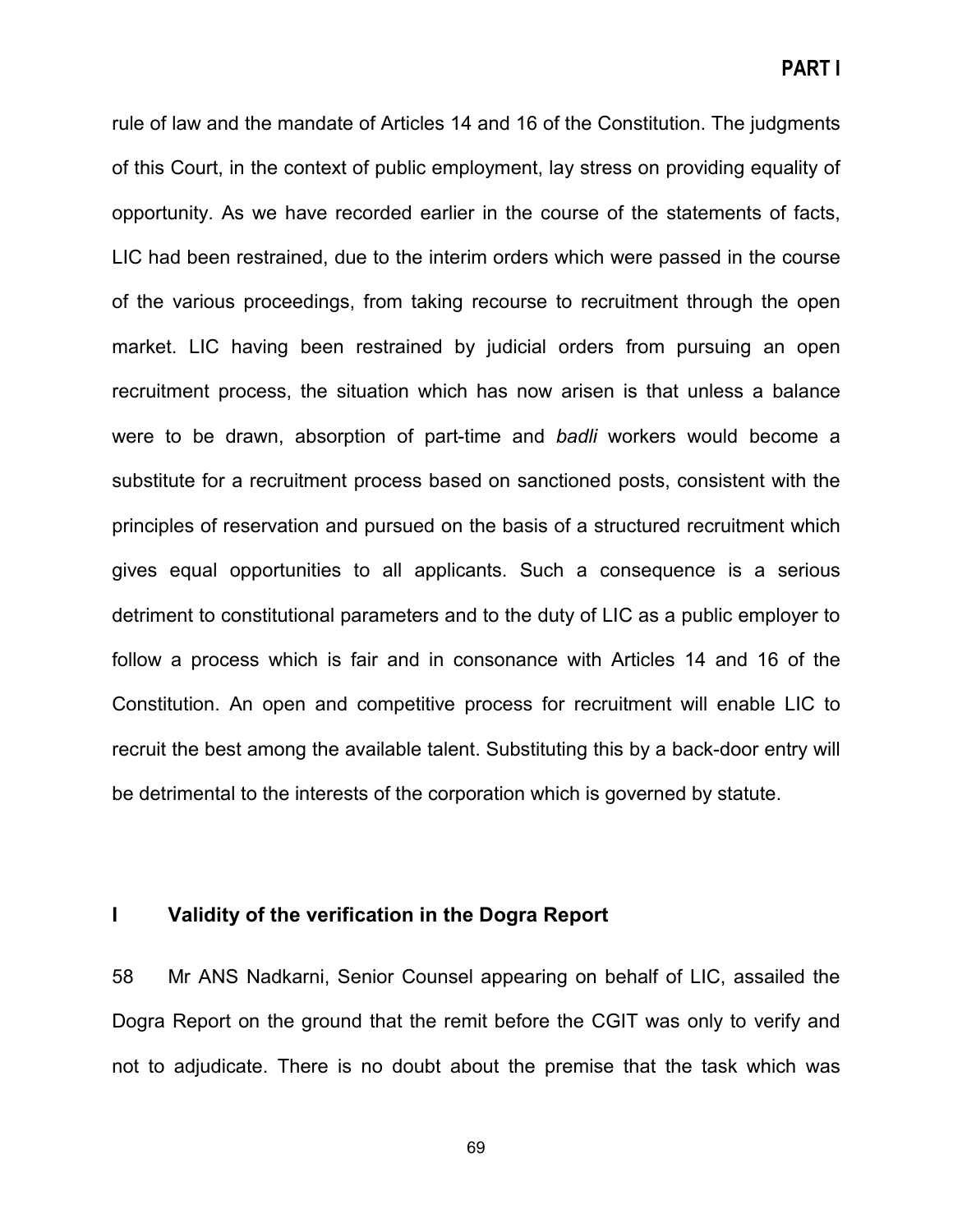entrusted to CGIT by the order of this Court dated 7 September 2018 in the contempt proceedings arising out of the review of **TN Terminated Employees Association** (supra) was of verification. But it becomes necessary to consider whether the remit to the CGIT was only confined to the certified list of workers in the industrial reference. It is true that by the order of this Court dated 10 September 2018, the CGIT was directed to verify the list on the record. However, an isolated sentence in the order of this Court cannot be read torn from its context. Paragraph 94 of the Srivastav Award required LIC to also consider the case of those workers who belonged to the temporary, *badli* and part-time category, who had completed the qualified period of working and were suitable in every respect but whose services had been terminated. LIC was directed to publish a notice in the daily newspapers so as to enable such workers to lodge their claims for absorption. LIC issued a public notice in the newspapers on 21 July 2015. Each applicant was required to submit a form for being considered for absorption, of which item 10(b) required a disclosure of the details of the petition before the CGIT including whether the applicant was a petitioner in the industrial reference. The crucial aspect, however, is that the verification which was carried out by the CGIT was not specifically restricted to the certified list of workers. The judgment of this Court in the course of the proceedings in review, records the following submissions being made on behalf of LIC:

> **"**6. The learned Attorney General further submits that as on 31-3-2015, LIC had 55, 427 Class III employees and 5190 Class IV employees. If LIC is directed to consider the absorption of the workmen to the advertisement, then the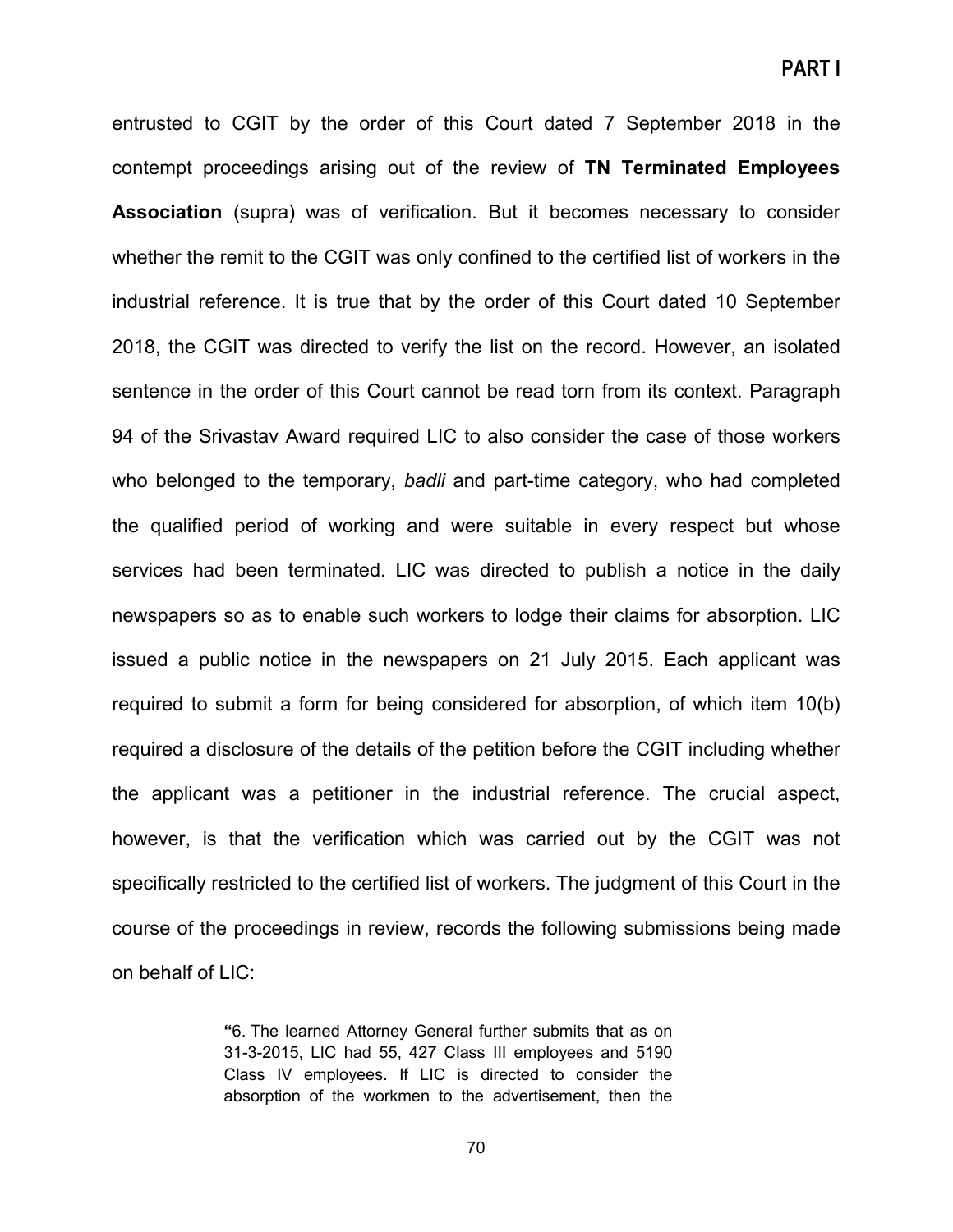number of Class III employees will increase by 11.14% and Class IV employees by 56.65% and the same will affect the employee's ratio in addition to the increase in its financial burden and that the same will be contrary to the interests of the policy-holders. The learned Attorney General estimates the financial liability for implementing the order of this Court at approximately Rs 7087 crores, with the annual liability at around Rs 728 crores per year and that this will be a huge financial burden for LIC to bear."

The above submission indicates that if LIC were directed to consider the absorption of the workers pursuant to the advertisement, the strength of the Class III employees would increase by 11.1 per cent and Class IV employees by 56.65 per cent, resulting in an annual financial liability of Rs 728 crores. Hence, there is merit in the contention of the Counsel for the workers that the above submission, which is recorded in paragraph 6 of the judgment in review, does not comport with LIC's present stance that the verification was to be confined only to the certified list.

59 This having been said, it is evident that the Dogra Report suffers from clear and manifest errors. As we have already noted earlier, LIC had drawn the attention of the Presiding Officer to the fact that the claims which had been submitted by the Unions, Associations and individual workers during the course of the verification contained duplicate entries. LIC has produced a chart containing details of various workers and claimants. For convenience of reference, the chart is extracted below:

| Chart containing details of various Workmen/Claimants from various Associations before the Ld. CGIT Court, New |                |       |            |       |       |       |            |                       |             |      |           |                 |       |
|----------------------------------------------------------------------------------------------------------------|----------------|-------|------------|-------|-------|-------|------------|-----------------------|-------------|------|-----------|-----------------|-------|
| Delhi in I.D. No. 27/1991.                                                                                     |                |       |            |       |       |       |            |                       |             |      |           |                 |       |
|                                                                                                                |                | All   | All        | All   | All   | All   | EP&        | $\mathsf{\tau}$ amil  | Akhil       | LIC  | GU        | <b>IND</b>      |       |
|                                                                                                                |                | India | India      | India | India | India | Ors        | Nadu                  | <b>Bhar</b> | Work | <b>JA</b> | <b>IVID</b>     |       |
|                                                                                                                | <b>NAME OF</b> | Insur | <b>LIC</b> | Life  | Natio | Natio | (TFTT      | Termi                 | ativa       | ers' | <b>RA</b> | <b>UAL</b><br>S | TOTAL |
|                                                                                                                | UNION/ASSO     | ance  | Empl       | Insur | nal   | nal   | <b>UCE</b> | nated                 | Jeev        | Jnio |           |                 |       |
|                                                                                                                | <b>CIATION</b> | Empl  | ovee       | ance  | Life  | Life  | WA)        | $\tau_{\mathsf{emp}}$ | an          | n.   | TЕ        |                 |       |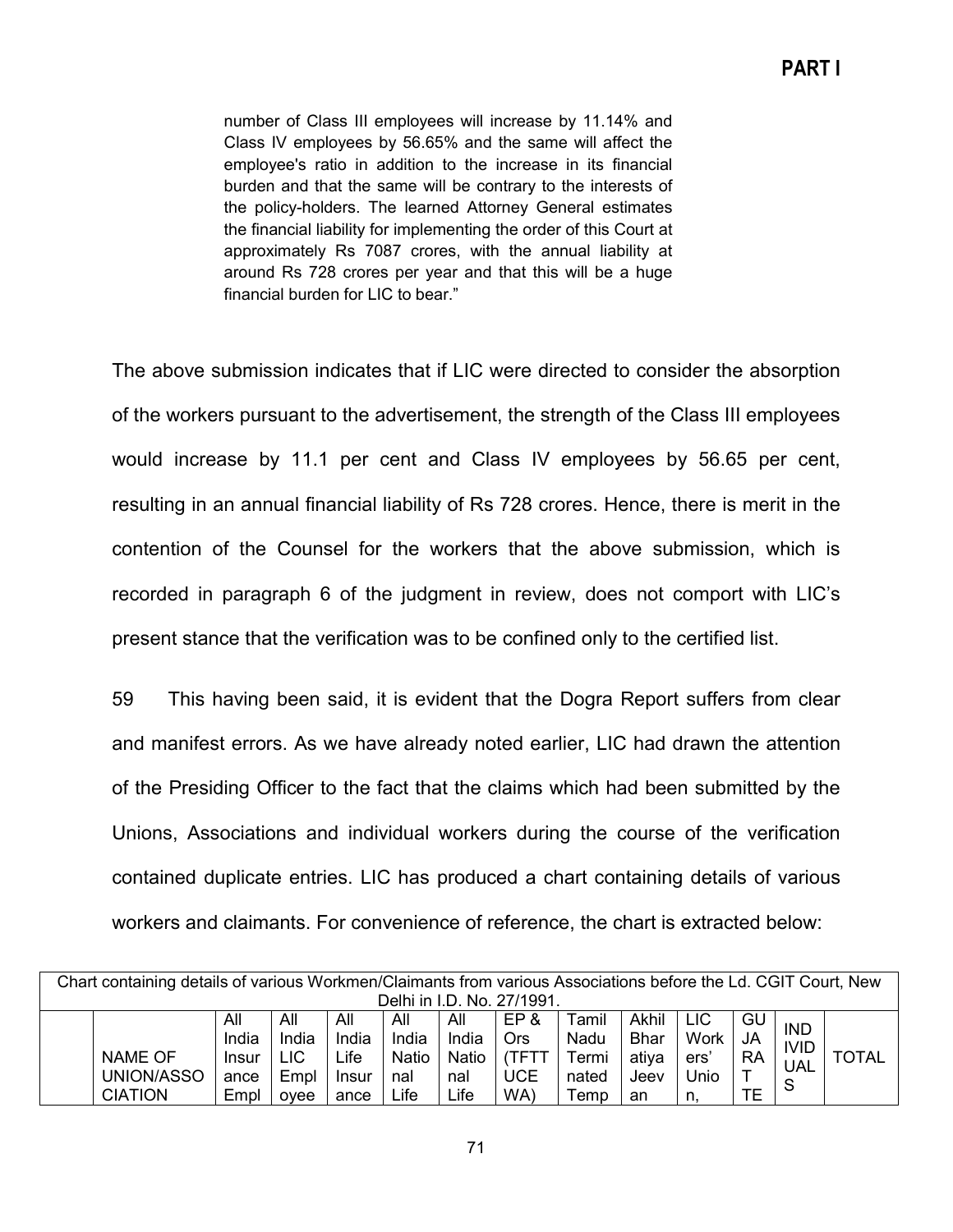# **PART I**

|                         |                                                                                                                         | oyee<br>s<br>Asso<br>ciatio<br>n | $\mathbf S$<br>Fede<br>ratio<br>n. | Empl<br>oyee<br>s<br>Asso<br>ciatio<br>n. | Insur<br>ance<br>Empl<br>oyee<br>s<br>Fede<br>ratio<br>$n-$<br><b>BNP</b> | Insur<br>ance<br>Empl<br>oyee<br>s<br>Fede<br>ratio<br>n-VN |                | orary<br>Full<br>Time<br><b>LIC</b><br>Empl<br>oyees<br>Asson | <b>Bima</b><br>Niga<br>m<br>Chat<br>hurth<br>$\mathsf{a}$<br>Sreni<br>Kara<br>mch<br>ari<br>Sang<br>h | Kanp<br>ur     | <b>MP</b><br><b>RA</b><br><b>RY</b><br>$\mathsf{L}\mathsf{I}$<br>CE<br>A |                |       |
|-------------------------|-------------------------------------------------------------------------------------------------------------------------|----------------------------------|------------------------------------|-------------------------------------------|---------------------------------------------------------------------------|-------------------------------------------------------------|----------------|---------------------------------------------------------------|-------------------------------------------------------------------------------------------------------|----------------|--------------------------------------------------------------------------|----------------|-------|
| $\mathsf{A}$            | Claimants as<br>per their list                                                                                          | 3337                             | 97                                 | 6996                                      | 1674                                                                      | 371                                                         | 1333           | 376                                                           | 890                                                                                                   | 35             | 10<br>5                                                                  | 252            | 15465 |
| Less                    | <b>DUPLICATE</b><br><b>ENTRIES</b>                                                                                      | $\mathbf 0$                      | $\pmb{0}$                          | 3582                                      | $\pmb{0}$                                                                 | $\mathbf 0$                                                 | $\mathbf 0$    | 1                                                             | 9                                                                                                     | $\mathbf 0$    | $\pmb{0}$                                                                | $\pmb{0}$      | 3592  |
| Less                    | <b>BLANK</b><br><b>ENTRIES</b>                                                                                          | $\pmb{0}$                        | $\pmb{0}$                          | $\boldsymbol{9}$                          | 84                                                                        | $\pmb{0}$                                                   | 0              | $\pmb{0}$                                                     | $\mathbf 0$                                                                                           | $\mathbf 0$    | $\pmb{0}$                                                                | $\pmb{0}$      | 93    |
| B                       | <b>Net</b>                                                                                                              | 3337                             | 97                                 | 3404                                      | 1590                                                                      | 371                                                         | 1333           | 375                                                           | 881                                                                                                   | 35             | 10<br>5                                                                  | 252            | 11780 |
| Less                    | <b>ENGAGED</b><br><b>AFTER</b><br>04.03.1991,<br>not reckoned<br>as<br>per<br><b>SC</b><br>Hon'ble<br>order<br>07.09.18 | 5                                | $\mathbf 1$                        | 2109                                      | 38                                                                        | 22                                                          | 477            | 102                                                           | 692                                                                                                   | $\mathbf{1}$   | 10<br>$\mathbf 0$                                                        | 33             | 3580  |
| Less                    | <b>ENGAGED</b><br><b>BEFORE</b><br>20.05.1985,<br>not reckoned<br>as<br>per<br>SC<br>Hon'ble<br>order<br>07.09.18       | $\mathbf 0$                      | $\pmb{0}$                          | $\overline{2}$                            | $\mathbf{3}$                                                              | $\overline{2}$                                              | $\mathbf 0$    | $\mathbf{1}$                                                  | $\overline{2}$                                                                                        | $\mathbf 0$    | $\mathbf 0$                                                              | $\mathbf 0$    | 10    |
| $\mathsf{C}$            | Net                                                                                                                     | 3332                             | 96                                 | 1293                                      | 1549                                                                      | 347                                                         | 856            | 272                                                           | 187                                                                                                   | 34             | 5                                                                        | 219            | 8190  |
| Less                    | Name<br>not<br>in<br>found<br>certified<br>lists<br>received from<br><b>CGIT</b>                                        | 3332                             | 94                                 | 1184                                      | 1543                                                                      | 339                                                         | $\mathbf 0$    | 61                                                            | 186                                                                                                   | 34             | 5                                                                        | 219            | 6997  |
| Less                    | Engaged less<br>than 85 days<br>(CIII)                                                                                  | $\mathbf 0$                      | $\mathbf 0$                        | 9                                         | 1                                                                         | $\mathbf 0$                                                 | 11             | 90                                                            | $\mathbf 0$                                                                                           | $\mathbf 0$    | $\mathbf 0$                                                              | $\mathbf 0$    | 111   |
| Less                    | Engaged less<br>than 70 days<br>(CIV)                                                                                   | $\mathbf 0$                      | $\pmb{0}$                          | $\overline{7}$                            | $\mathbf 1$                                                               | 6                                                           | 6              | 36                                                            | $\mathbf 0$                                                                                           | $\mathbf 0$    | $\mathbf 0$                                                              | 0              | 56    |
| D                       | Net                                                                                                                     | $\overline{0}$                   | $\overline{2}$                     | 93                                        | $\overline{4}$                                                            | $\overline{2}$                                              | 839            | 85                                                            | $\mathbf{1}$                                                                                          | $\overline{0}$ | $\overline{0}$                                                           | $\overline{0}$ | 1026  |
| Less                    | Party in E.P &<br><b>Ors</b>                                                                                            | $\mathbf 0$                      | $\pmb{0}$                          | $\mathbf 0$                               | $\pmb{0}$                                                                 | $\mathbf 0$                                                 | 839            | 83                                                            | $\pmb{0}$                                                                                             | $\pmb{0}$      | $\mathbf 0$                                                              | 0              | 922   |
| $\overline{\mathsf{E}}$ | Net                                                                                                                     | $\overline{0}$                   | $\overline{2}$                     | 93                                        | $\overline{4}$                                                            | $\overline{2}$                                              | $\overline{0}$ | $\overline{2}$                                                | $\overline{1}$                                                                                        | $\overline{0}$ | $\overline{0}$                                                           | $\overline{0}$ | 104   |
| Less                    | Documents                                                                                                               | $\pmb{0}$                        | $\pmb{0}$                          | 26                                        | $\overline{3}$                                                            | $\pmb{0}$                                                   | $\pmb{0}$      | $\overline{2}$                                                | $\mathbf 1$                                                                                           | $\pmb{0}$      | $\pmb{0}$                                                                | $\pmb{0}$      | 32    |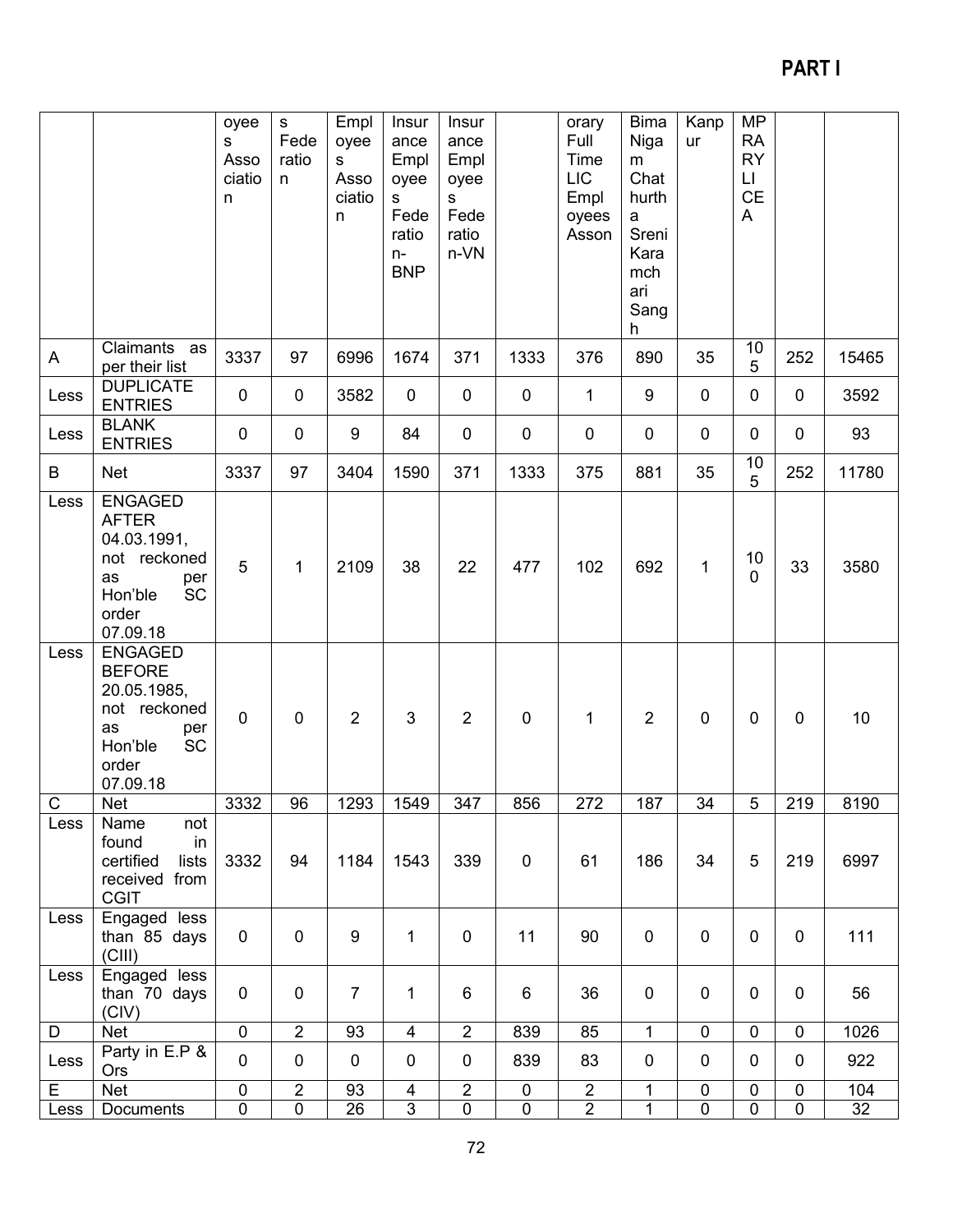|      | not submitted<br>to<br>prove   |   |   |    |   |   |   |   |   |   |   |    |
|------|--------------------------------|---|---|----|---|---|---|---|---|---|---|----|
|      | eligibility                    |   |   |    |   |   |   |   |   |   |   |    |
| Less | Criminal Case<br>pending       | 0 | 0 |    | 0 | 0 | 0 | 0 | 0 | 0 | 0 |    |
| Less | Fabricated<br>Documents        | 0 | റ |    |   | າ | 0 | 0 | 0 | 0 | 0 | 6  |
| G    | Found<br>eligible,<br>Absorbed | 0 | 0 | 65 | 0 | 0 | 0 | 0 | 0 | 0 | 0 | 65 |

Note:- 2 Individual Petitioners Sl.no. 29 & 31 have now submitted their claim through INTUC-BNP, however no substantiating documents have been submitted"

60 The Dogra Report eventually concludes that the group of workers, who are governed by the order of this Court in **E Prabavathy** (supra), would also be eligible for absorption. By considering the workers who are governed by the order in **E Prabavathy** (supra) to be eligible for absorption, the Dogra Report has fallen into a clear error. The report has considered those workers who were clearly outside the ambit of its remit since they were governed by a specific order of this Court. That apart, it is evident that the Dogra Report has proceeded on a generalised assumption that a majority of workers had produced documents are eligible for absorption (having drawn a negative inference from LIC's non-production of documents). In this backdrop, it would be necessary to bring about a proper verification before the claims of the workers can be truly considered. The deficiency of the Dogra Report in carrying out a proper verification stands clearly established.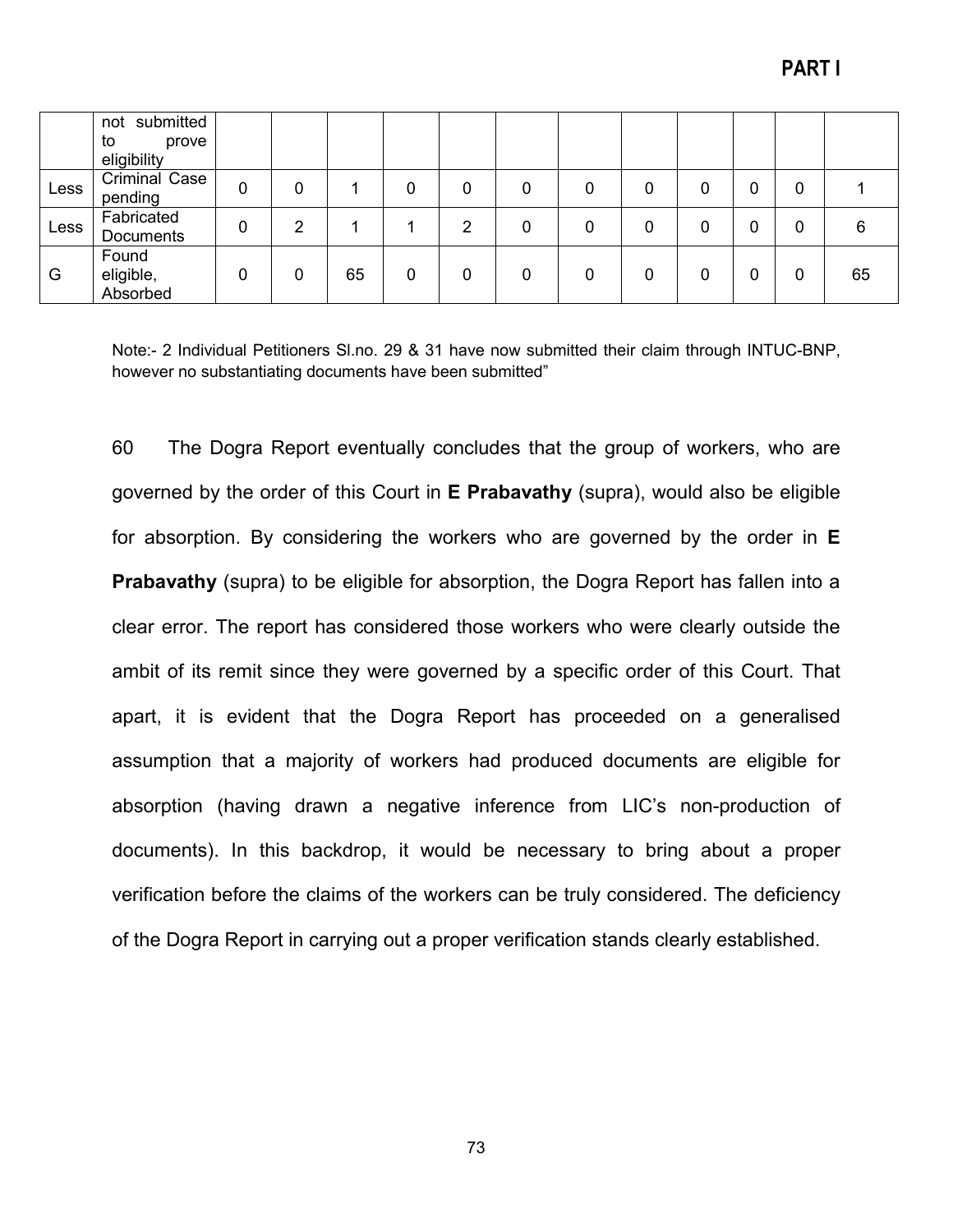## **J The Interplay between the Industrial Disputes Act 1947 and Section 48 of the LIC Act 1956**

61 Section 48 of the LIC Act confers a rule making power on the Central Government. Clause (cc) of sub-Section (2) of Section 48 was introduced by Act 1 of 1981 with effect from 31 January 1981. Under clause (cc), the Central Government is empowered to frame rules dealing with the following matters:

> "(cc) the terms and conditions of service of the employees of the Corporation, including those who became employees of the Corporation on the appointed day under this Act;"

62 Simultaneously by the Amending Act, sub-Sections (2A), (2B) and (2C) were

introduced into Section 48. These Sections provide as follows:

"(2A) The regulations and other provisions as in force immediately before the commencement of the Life Insurance Corporation (Amendment) Act, 1981, with respect to the terms and conditions of service of employees and agents of the Corporation including those who became employees and agents of the Corporation on the appointed day under this Act, shall be deemed to be rules made under clause (cc) of sub-section (2) and shall, subject to the other provisions of this section, have effect accordingly.

(2B) The power to make rules conferred by clause (cc) of sub-section (2) shall include-

(i) The power to give retrospective effect to such rules; and

(ii) The power to amend by way of addition, variation or repeal, the regulations and other provisions referred to in subsection (2A), with retrospective effect, from a date not earlier than the twentieth day of June, 1979.

(2C) The provisions of clause (cc) of sub-section (2) and subsection (2B) and any rules made under the said clause (cc)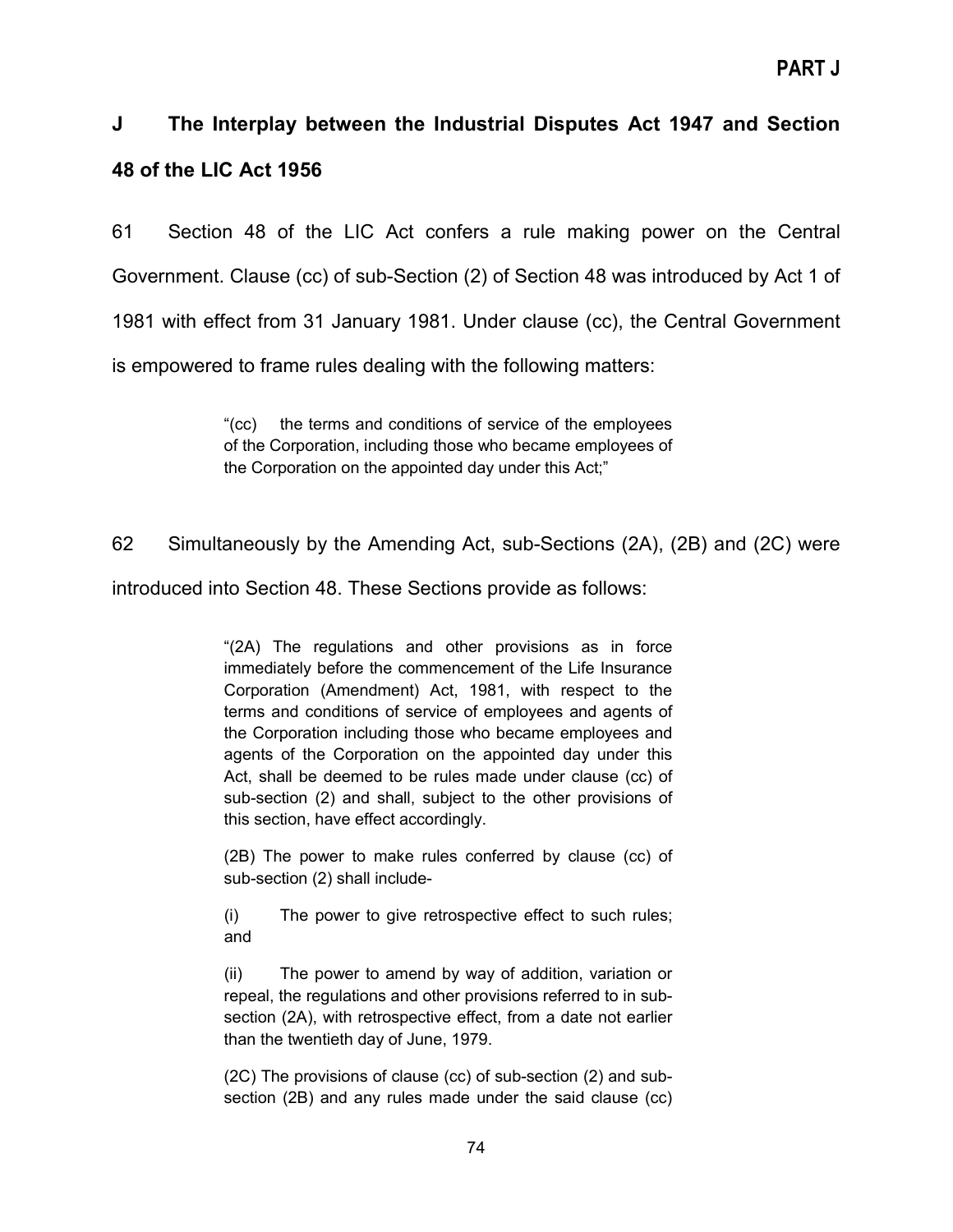shall have effect, and any such rule made with retrospective effect from any date shall also be deemed to have had effect from that date, notwithstanding any judgment, decree or order of any court, tribunal or other authority and notwithstanding anything contained in the Industrial Disputes Act, 1947 (14 of 1947), or any other law or any agreement, settlement, award or other instrument for the time being in force."

63 By virtue of sub-Section (2A), the regulations governing the terms and conditions of service of the employees and agents of LIC which were in force immediately before Amending Act 1 of 1981, are deemed to be rules made under clause (cc) of sub-Section (2) and have effect subject to the other provisions of the Section. By a deeming fiction of law, the regulations which were in existence on the date of the Amending Act in relation to the terms and conditions of service are given the status of rules framed under clause (cc) of sub-Section (2) of Section 48. The effect of sub-Section (2C) is that the provision of clause (cc) of sub-Section (2) and any rules made under it with retrospective effect, shall also be deemed to have had effect from that date notwithstanding any judgment, decree or order of any Court, tribunal or other authority and notwithstanding anything contained in the ID Act, or in any other law or any agreement, settlement, award or other instrument for the time being in force. The rules which are framed under Section 48(2)(cc) operate with a non-obstante clause which prevails, *inter alia*, notwithstanding anything contained in the ID Act. The vires of the Amending Act was upheld in a judgment of a three-judge Bench of this Court in **A V Nachane** (supra). Justice A C Gupta, speaking for himself and Justice R S Pathak (as the learned Chief Justice then was), repelled the challenge to the validity of the Amending Act based on Article 14 of the Constitution.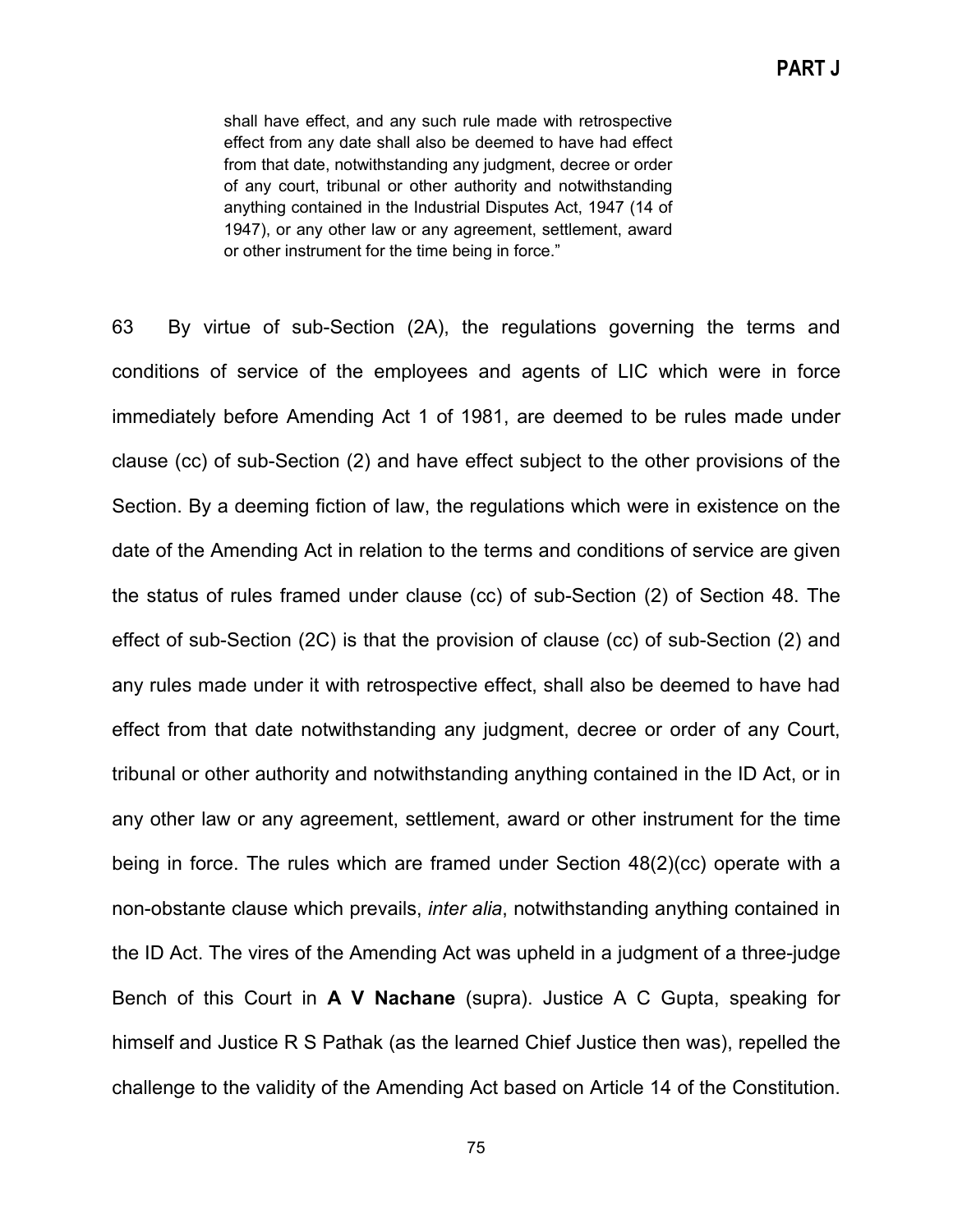The Court also rejected the submission that sub-Section (2C), which was introduced into Section 48 by the Amending Act, suffered from the vice of excessive delegation.

While upholding the Amending Act, the Court held:

"8. The contention that Article 14 is infringed arises on the provision of sub-section (2-C) of Section 48 that any rule made under clause (*cc*) of sub-section (2) of that section touching the terms and conditions of service of the employees of the Corporation shall have effect notwithstanding anything contained in the Industrial Disputes Act, 1947. It is true that after rules are made regarding the terms and conditions of service, the right to raise an industrial dispute in respect of matters dealt with by the rules will be taken away and to that extent the provisions of the Industrial Disputes Act will cease to be applicable. It was argued that there was no basis on which the employees of the Corporation could be said to form a separate class for denying to them the protection of the Industrial Disputes Act. The reply on behalf of the Union of India and the Life Insurance Corporation was that the remuneration that was being paid to Class III and Class IV employees of the Corporation was far in excess of what was paid to similarly situated employees in other establishments in the public sector. Some material was also furnished to support this claim though that were certainly not conclusive. The need for amending the Life Insurance Corporation Act, 1956 as appearing from the preamble of the Amendment Act and the Ordinance is as follows: "... for securing the interests of the Life Insurance Corporation of India and its policyholders and to control the cost of administration, it is necessary that revision of the terms and conditions of service applicable to the employees and agents of the Corporation should be undertaken expeditiously." Referring to the preamble of the Act the Attorney-General appearing for the Union of India and the Corporation submitted that the problem of mounting cost of administration led to the making of the impugned law. He added that it was felt that no improvement in the situation was possible by the process of adjudication and a policy decision was taken that in the circumstances the proper course was legislation and that is why the Amendment Act was passed and the impugned Rules were framed. The learned Attorney-General submitted that it was for Parliament to decide whether the situation was remediable by adjudication or required legislation. According to him the Life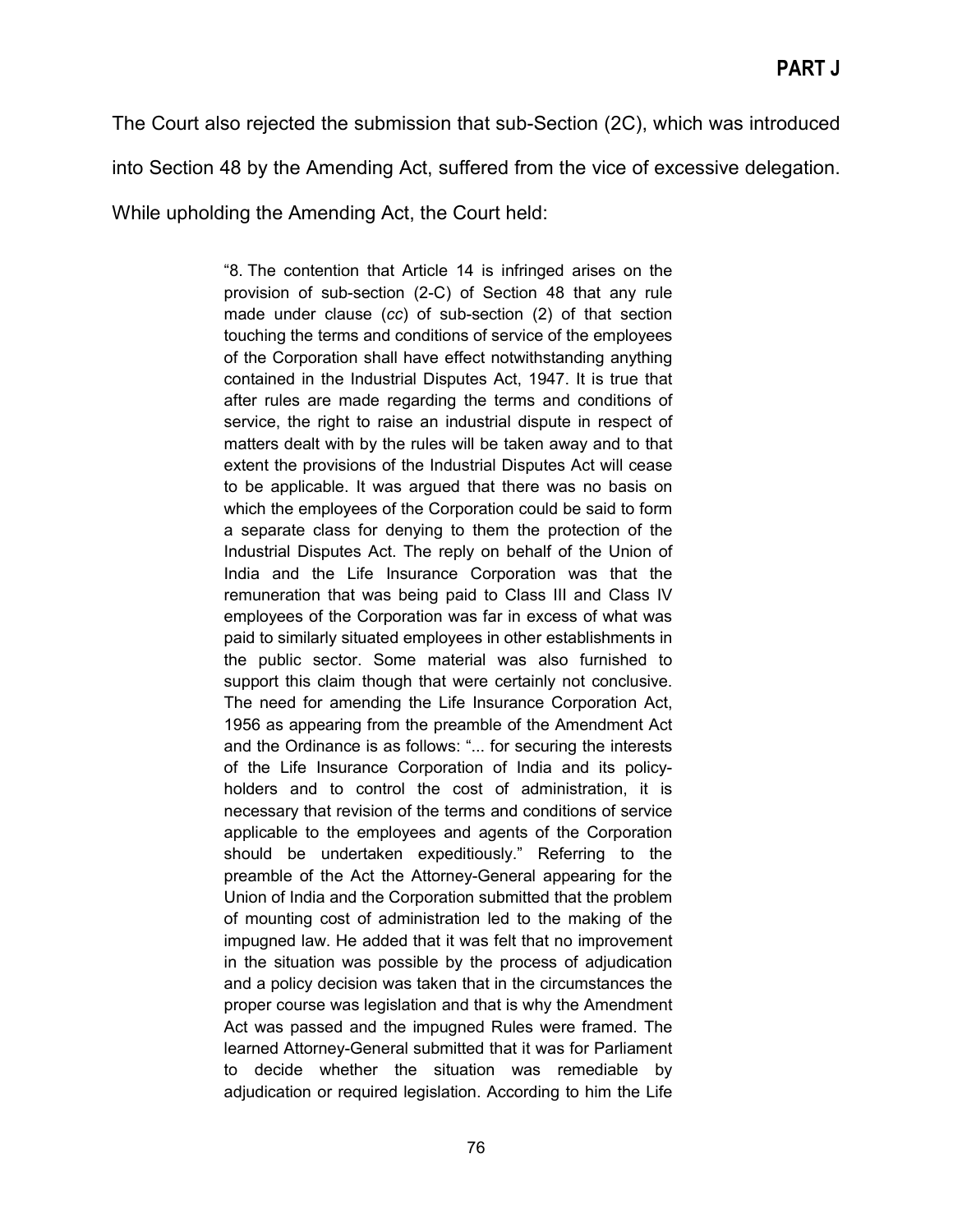Insurance Corporation Act as amended and the Rules made after amendment placed the Corporation in the same position as other undertakings, that the advantages being enjoyed by the employees of the Corporation which were not available to similarly situated employees of other undertakings have been taken away removing what he described as discrimination in favour of the employees of the Life Insurance Corporation. We have already said that the material produced on behalf of the Union of India and the Corporation to show that the terms and conditions of service of the employees in several other undertakings in the public sector compared unfavourably to those of the Corporation employees was not conclusive. But the burden of establishing hostile discrimination was on the petitioners who challenged the Amendment Act and the Rules. It was for them to show that the employees of the Life Insurance Corporation and the employees of the other establishments to whom the provisions of the Industrial Disputes Act were applicable were similarly circumstanced to justify the contention that by excluding the employees of the Corporation from the purview of the Industrial Disputes Act they had been discriminated against. There is no material before us on the basis of which we can hold that the Amendment Act of 1981 and the Rules made on February 2, 1981 infringe Article 14. We do not think that on the facts of this case *Express Newspapers* (*Private*) *Ltd.* v. *Union of India* [AIR 1958 SC 578 : 1959 SCR 12 : (1961) 1 LLJ 339] , and *Moti Ram Deka* v. *General Manager* [AIR 1964 SC 600 : (1964) 5 SCR 683 : (1964) 2 LLJ 467] relied on by the petitioners, have any application."

64 The Court, however, held that Rule 3 of the Life Insurance Corporation of India Class III and Class IV Employees (Bonus and Dearness Allowance) Rules 1981 $37$  could not nullify the effect of a writ issued by this Court in its earlier decision in **LIC** v. **D.J. Bahadur**[38,](#page-76-1) which directed LIC to give effect to the industrial settlement relating to bonus until superseded by a fresh settlement, award or legislation. Holding that the Amending Act of 1981 and the Bonus Rules were

<span id="page-76-1"></span><span id="page-76-0"></span><sup>37</sup> "**Bonus Rules**" <sup>38</sup> (1981) 1 SCC 315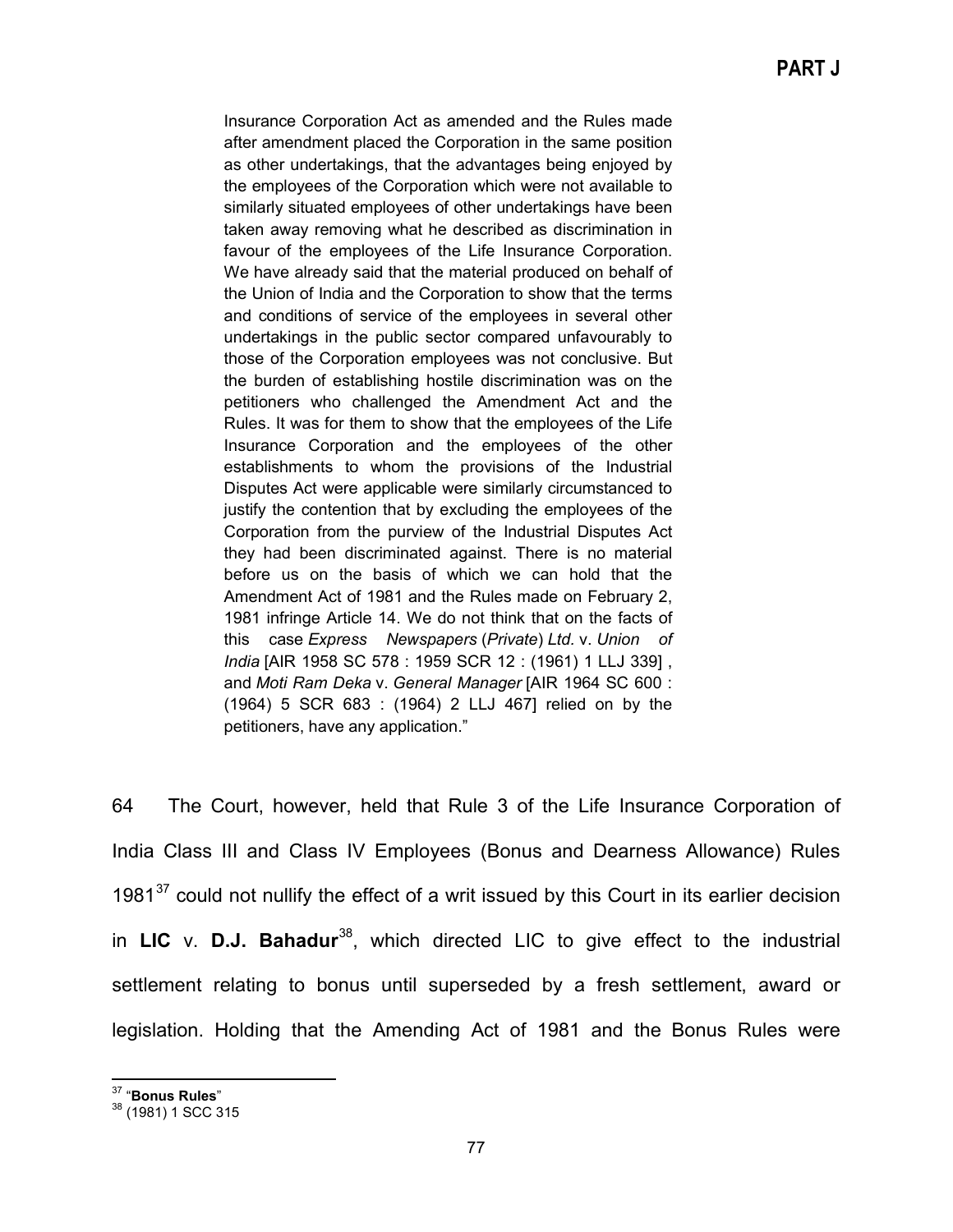relevant legislation, the Court held that these would operative prospectively from the date of the publication of the rules. There was also a concurring opinion of Justice O Chinappa Reddy. While dealing with the constitutional validity under Article 14, the main judgment notes that after rules are made regarding the terms and conditions of service, the right to raise an industrial dispute in respect of matters dealt with by the rules is taken away and to that extent the provisions of the ID Act will cease to be applicable.

65 In the subsequent decision of another Bench of three-judges of this Court in **M Venugopal** (supra), the impact of the Amending Act of 1981 on the application of the ID Act came up for consideration. The services of the appellant, who was a probationary Development Officer in LIC, were terminated on his failure to fulfil the targets assigned. A writ petition challenging the termination was allowed by a Single Judge of the High Court on the ground that the termination amounted to a retrenchment within the meaning of Section 2(oo) of the ID Act, and that the termination was void due to the failure to comply with Section 25F. In appeal, the Division Bench held that as a result of clause (bb) which was introduced in Section 2(oo) from 18 August 1984, the termination of a probationer would not amount to a retrenchment within the meaning of Section 2(oo). Regulation 14(2) of the Staff Regulations was, as a consequence of Section 48(2A) as introduced by the Amending Act, deemed to be rules framed under Section 48(2)(cc). Clause (4) of Regulation 14 permitted LIC to discharge an employee during the period of probation. Before the introduction of clause (bb) in Section 2(oo) of the ID Act, there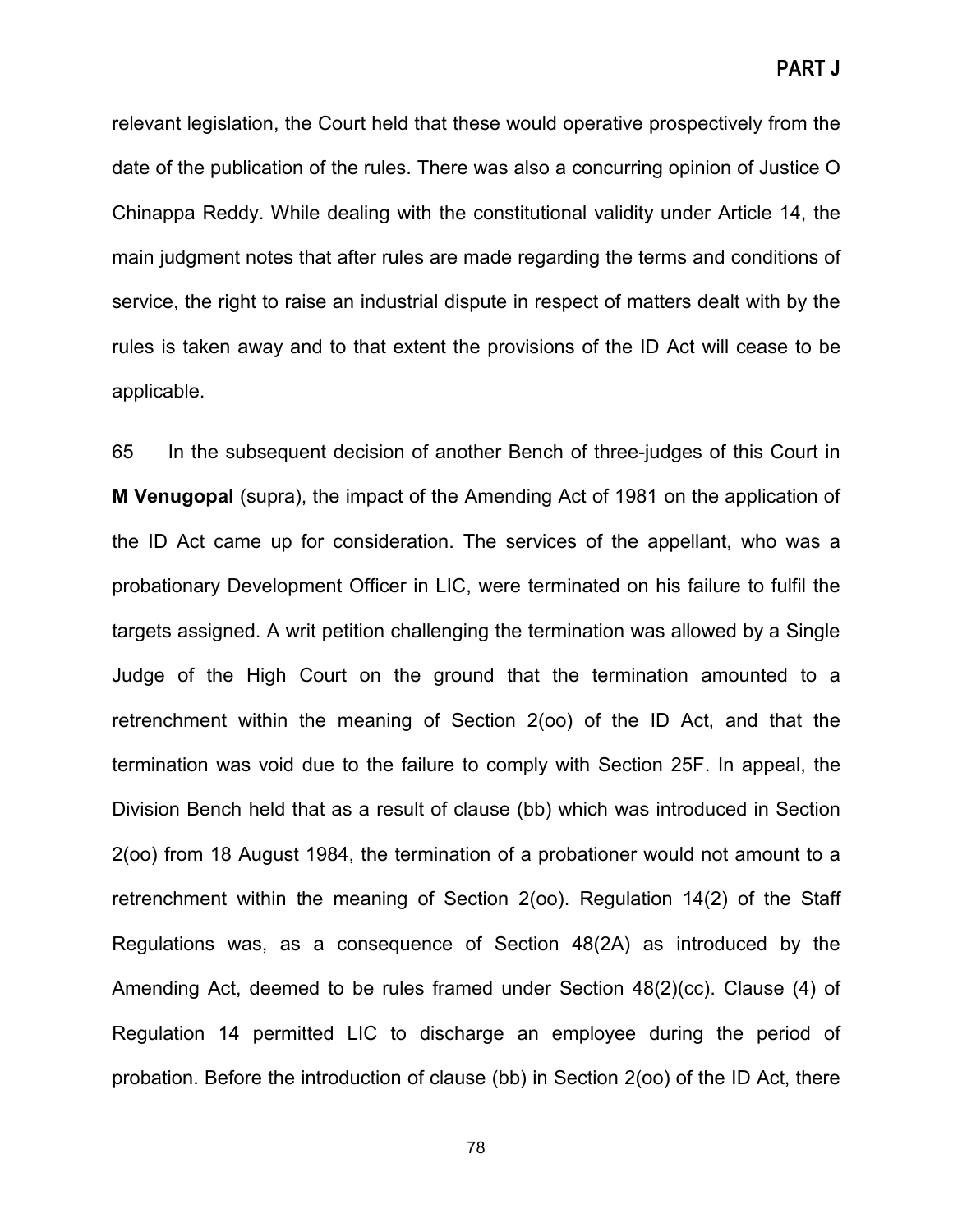were only three exceptions which excluded a termination of service from the ambit of retrenchment, namely:

- (i) Voluntary retirement;
- (ii) Retirement on superannuation; and
- (iii)Termination due to continued ill-health.

After the introduction of clause (bb), Parliament excluded from the purview of retrenchment, in addition, the following:

- (i) Termination as a result of the non-renewal of a contract of employment upon its expiry; and
- (ii) Termination of a contract under a stipulation in that behalf contained in the contract of employment.

It was held that in this case the termination of the services of the probationer was in terms of the contract of an employment in terms of the stipulation contained in Regulation 14, and hence non-compliance with Section 25F would not vitiate the orders of termination.

66 Justice N P Singh, speaking for the three-judge Bench, then went on to elucidate on the impact of Amending Act 1 of 1981, more particularly the insertion of clause (cc) into sub-Section (2) and the insertion of sub-Sections (2A), (2B) and (2C) in Section 48. The Court held that the ID Act and the LIC Act have both been framed by Parliament, with the amendments introduced from 31 January 1981 in Section 48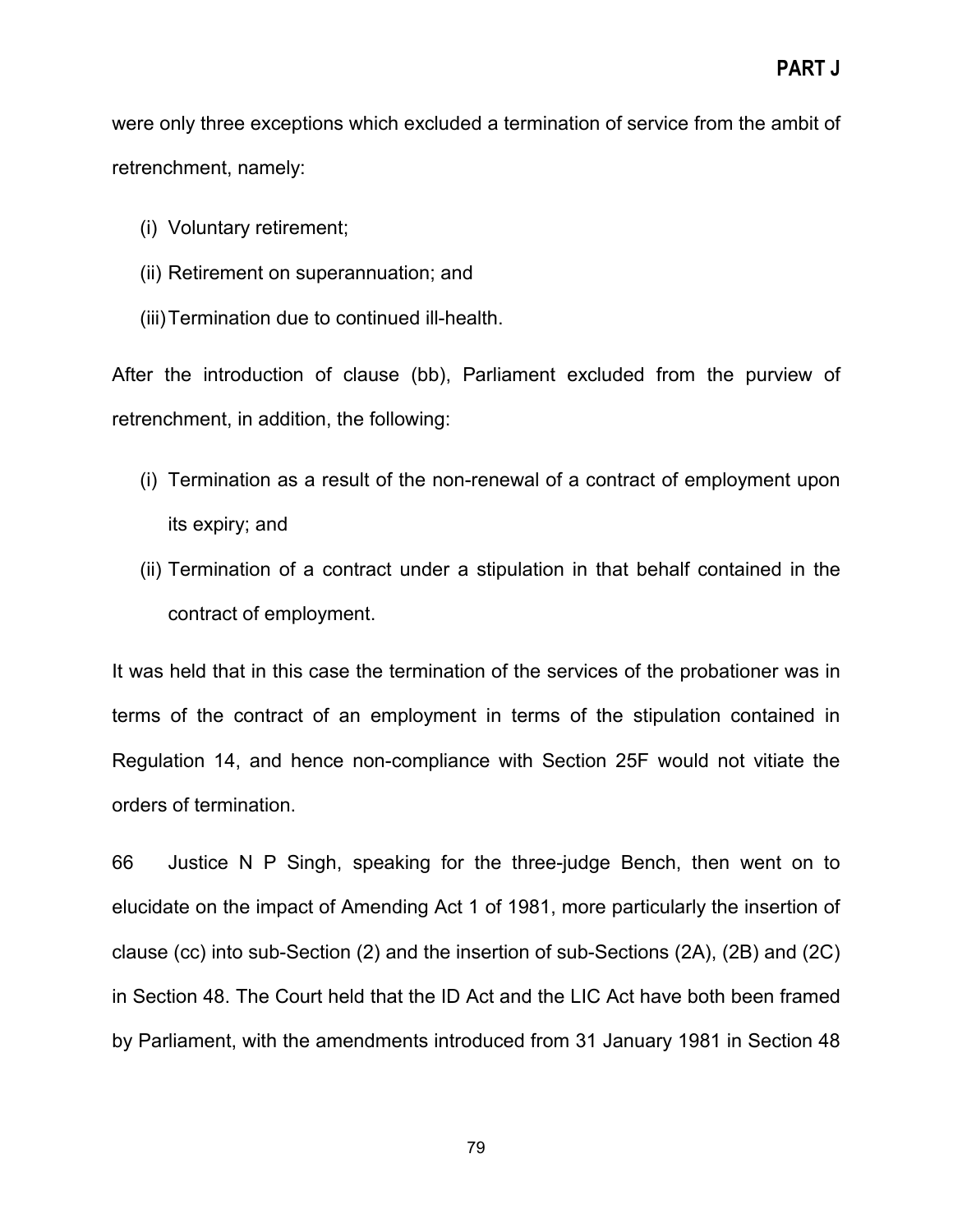containing a non-obstante clause in sub-Section (2C) making the intent of Parliament "apparent and obvious". The Court held:

> "The framers of the Corporation Act through the amendments aforesaid have given the provisions of the Corporation Act an overriding effect over the provisions of the Industrial Disputes Act, so far as the provisions relating to the terms and conditions of employment, which are in conflict with the provisions of the Industrial Disputes Act are concerned. Unless the said attempt is held to be ultra vires being in conflict with any of the provisions of the Constitution it was open to the Parliament to treat the employees and agents of the Corporation as a separate class for purpose of fixing their terms and conditions of service."

67 The Court held that earlier the employees were governed by the regulations framed by LIC under Section 49 as well as by the provisions of the ID Act. Hence, it was open to the workers to enforce their rights and remedies in terms of the regulations framed under the LIC Act or in accordance with the provisions of ID Act. However, after the amendments which were introduced by Parliament in Section 48, the employees of LIC would not be entitled to the protection of the ID Act to which they were entitled before the enforcement of the amendment. The Court held that the validity of the amendment had been upheld in the earlier decision in **A V Nachane** (supra), and concluded:

> "14. The amendments introduced in Section 48 of the Corporation Act have clearly excluded the provisions of the Industrial Disputes Act so far as they are in conflict with the rules framed under Section 48(2)(*cc*). The result whereof will be that termination of the service of the appellant shall not be deemed to be a "retrenchment" within the meaning of Section 2(*oo*) even if sub-section (*bb*) had not been introduced in the said section. Once Section 2(*oo*) is not attracted, there is no question of application of Section 25-F on the basis of which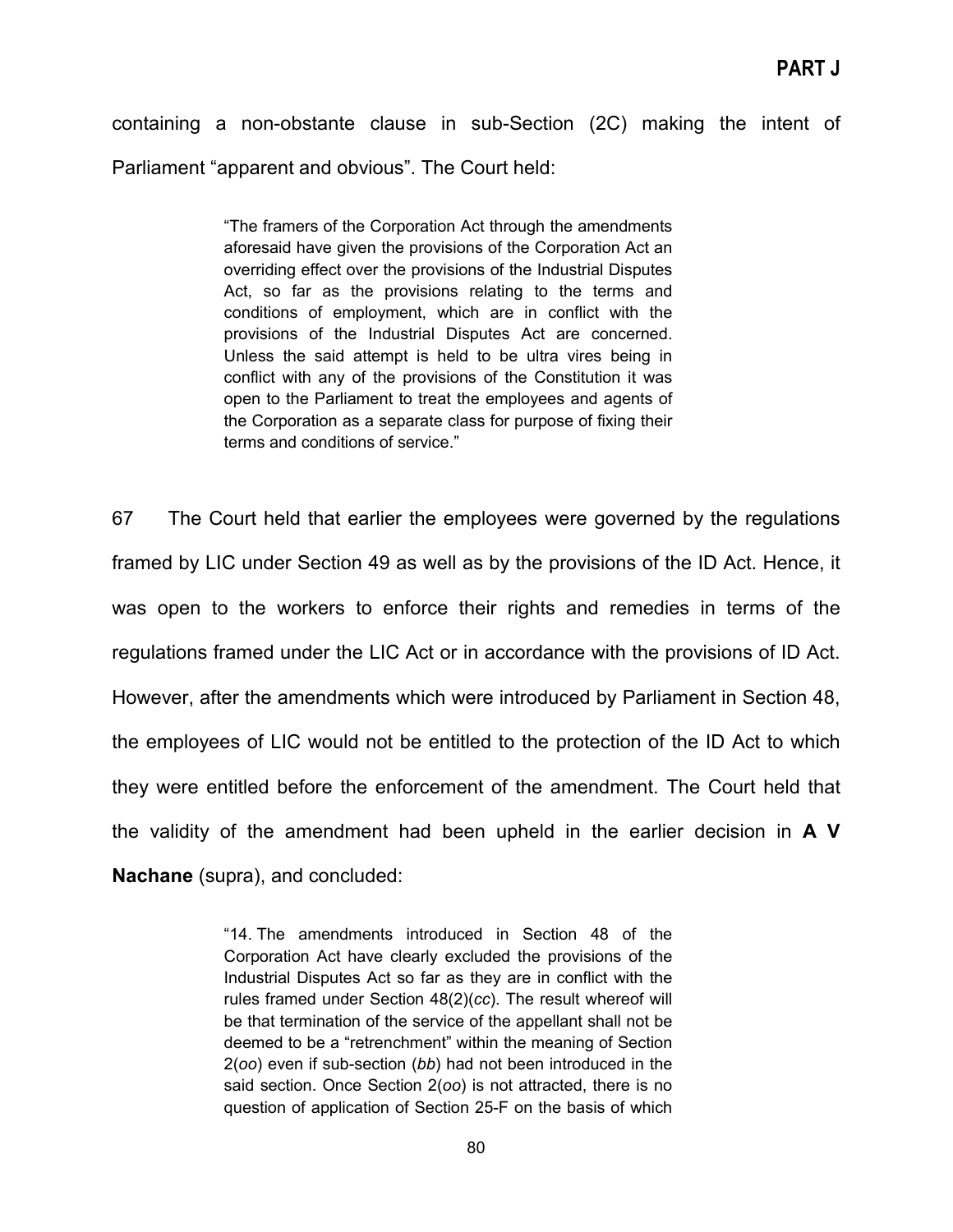the termination of the service of the appellant can be held to be invalid. The termination of the service of the appellant during the period of probation is in terms of the order of appointment read with Regulation 14 of the Regulations, which shall be deemed to be now Rules under Section 48(2)(*cc*) of the Corporation Act."

68 Therefore, in view of the amended provisions of Section 48(2A) and (2C), the termination of the service of the appellant was held not to amount to a retrenchment even when clause (bb) had not been introduced in Section 2(oo) of the ID Act. Since Section 2(oo) would anyways not stand attracted where the services of a probationer were terminated under Regulation 14(4) of the Staff Regulations which, deemed to be a part of the rules under Section 48(2)(cc), has an overriding effect over the ID Act and would prevail.

69 The above provisions of Section 48 were specifically placed before the twojudge Bench of this Court, as is evident from a bare reading of the judgment in **TN Terminated Employees Association** (supra). However, the Court declined to go into the submission based on the provisions of Section 48, holding that the Staff Regulations provided only two types of employment: *(i)* Regular; and *(ii)* Temporary. The Court held that employment in the capacity of *badli*/part-time workers was not provided in the Staff Regulations, and there was no specific nomenclature of that nature in the Staff Regulations. The decision of the two-judge Bench evidently does not notice either the judgment in **A V Nachane** (supra) or the decision in **M Venugopal** (supra), both of which have been delivered by three-judge Benches. They are binding precedents and could not have been brushed aside.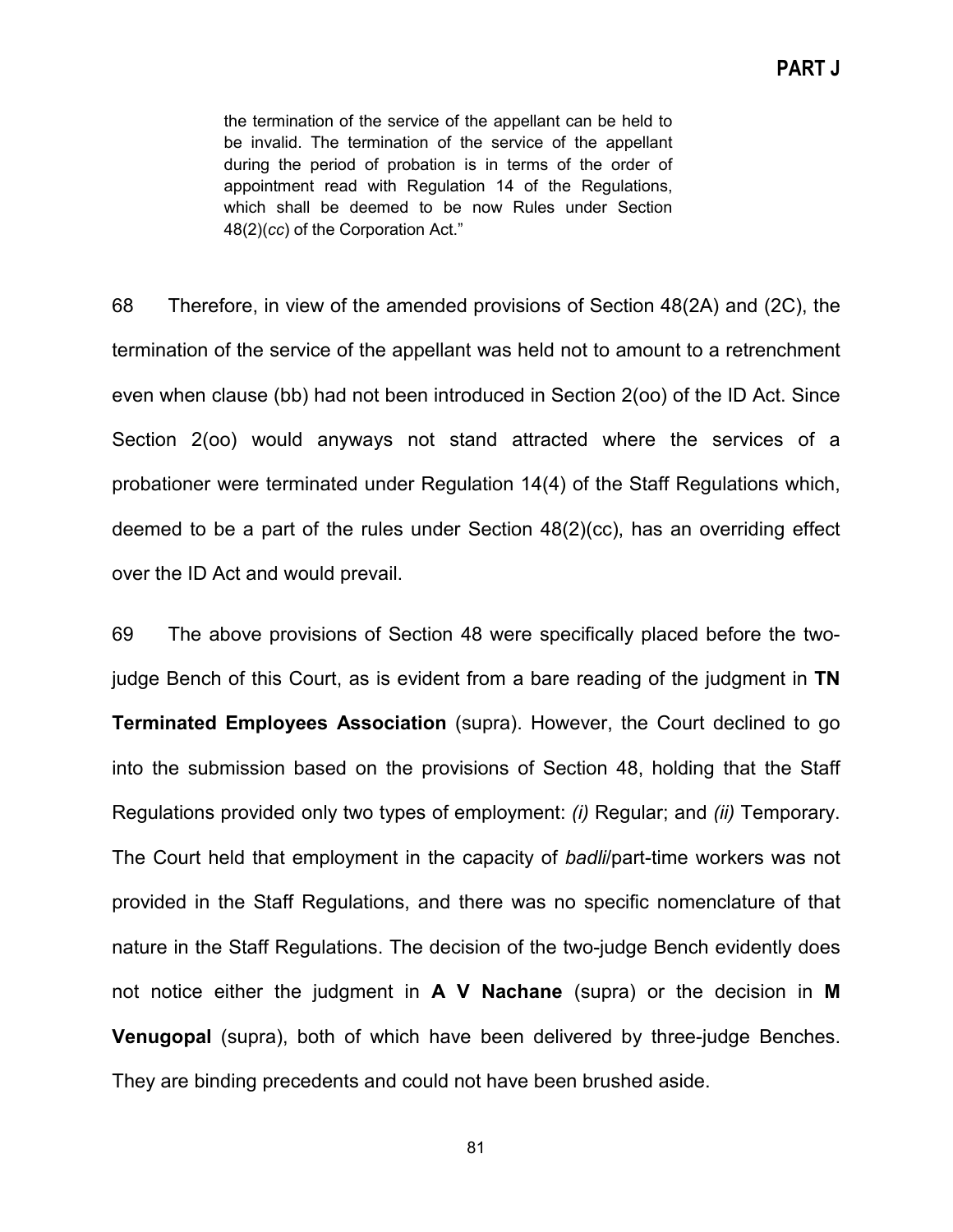70 That apart, it becomes necessary at this stage to advert to the provisions of Regulation 8 of the Staff Regulations. Regulation 8(1) deals with temporary staff and is prefaced with a non-obstante provision. Clause (1) of Regulation 8 is an enabling provision empowering LIC to employ staff in Classes III and IV on a temporary basis, subject to such general or specific directions which may be issued by the Chairperson from time to time. Clause (2) of Regulation 8 stipulates that no person who is appointed under Regulation 8(1) is, only by reason of such appointment, to be entitled to absorption in the service of LIC or to claim preference for recruitment to any post. The expression "shall only by reason of such appointment be entitled to absorption" in this sub-clause (2) is crucial. What the expression postulates is that a person who is appointed on a temporary basis can nether claim an entitlement to absorption or a preference in recruitment merely by having been appointed on a temporary basis. In other words, Regulation 8(2) does not postulate an absolute bar to a claim for absorption but it stipulates that absorption cannot be claimed merely on the ground that a person was engaged on a temporary basis. Regulation 8(2), for instance, will not preclude a claim for absorption being made in terms of a scheme which is propounded by LIC, so long as the scheme contains provisions which facilitate absorption on stipulated terms and conditions. But the mere fact that a person is appointed in a temporary capacity by LIC, does not entitle such a person *ipso jure* to seek absorption merely by virtue of or only by reason of such an appointment.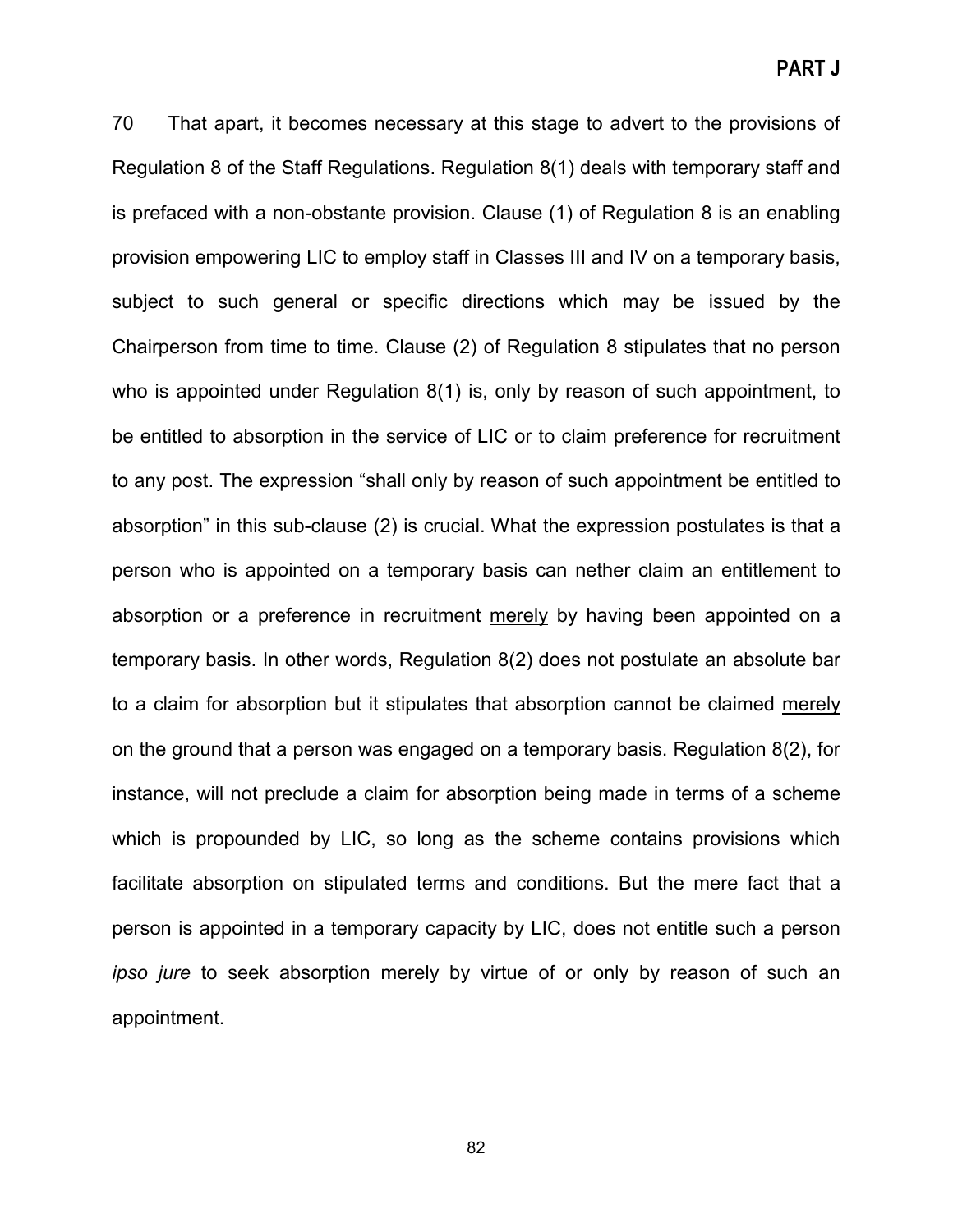71 The impact of the provisions of clause (cc) of sub-Section (2), sub-Section (2A) and sub-Section (2C) of Section 48 on the clams of the workers appointed after 4 March 1991 must now be considered. The workers who have worked as temporary, *badli* or part-time workers after 4 March 1991, seek to assert their claims on the basis of Section 18(3)(d) of the ID Act. Section 18 specifies the person on whom settlements and awards are binding. Section 18(3)(a) stipulates that a settlement or award would bind all the parties to the industrial dispute. Further, clause (d) specifies that where a party to the dispute is composed of workers, the settlement and award binds not only persons who are employed in the establishment to which the dispute relates on the date of the dispute but all persons who subsequently become employees in that establishment or a part of it. Section 18(3)(d), in other words, extends the applicability of a settlement or award beyond the workers who were engaged on the date of the dispute to all persons who subsequently become employees in the establishment. Regulation 8 of the Staff Regulation expressly permits the engagement of temporary workers and clause (2) contains a provision to the effect that a person who engaged under its clause (1) shall not, only by reason of such appointment, be entitled to absorption or to claim a preference for recruitment on any post. The effect of sub-Section (2A) of Section 48 is that Regulation 8 is deemed to be a rule which is framed under clause (cc) of sub-Section (2) of Section 48. Moreover, the provisions of Section 48(2C) postulate that a rule which is made under the clause shall have effect notwithstanding anything contained in the ID Act. Hence, the workers who have been recruited post 4 March 1991 cannot make a claim for absorption *ipso jure* under Section 18(3)(d) of the ID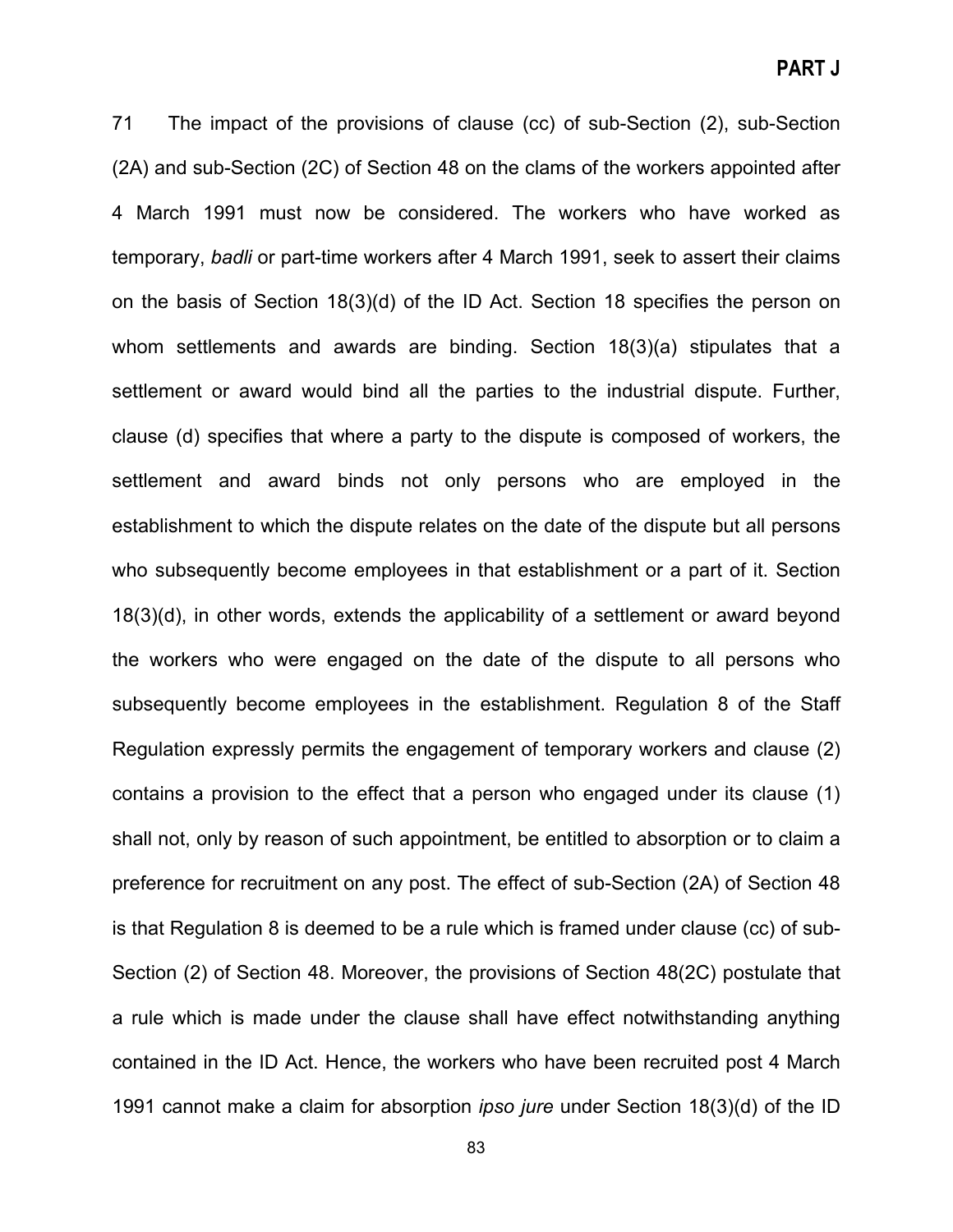Act, as a result of the overriding provision which is contained in sub-Section (2C) of Section 48.

## **K Structuring the Relief**

72 For the reasons recorded above during the course of analysis, LIC as a statutory corporation is bound by the mandate of Articles 14 and 16 of the Constitution. As a public employer, the recruitment process of the corporation must meet the constitutional standard of a fair and open process. Allowing for back-door entries into service is an anathema to public service.

73 In structuring the relief in present proceedings, it is essential to recapitulate the key legal findings that will govern the determination of rights and equities:

- (i) On 7 February 1996, a two-judge Bench of this Court in **LIC** v. **Their Workmen** (supra) had accepted the terms of compromise which was arrived at on 1 March 1989 between the management of LIC and eight Unions, and imposed them upon the ninth Union as well. In addition, the two-judge Bench of this Court had issued certain directions:
	- (a) LIC should exempt Class IV workers from a test and interview, if the management has the power to do so under the regulations/instructions governing their conditions of service; and
	- (b) In the event that the management of LIC does not possess such a power, the test to be prescribed for these workers would be of a lesser standard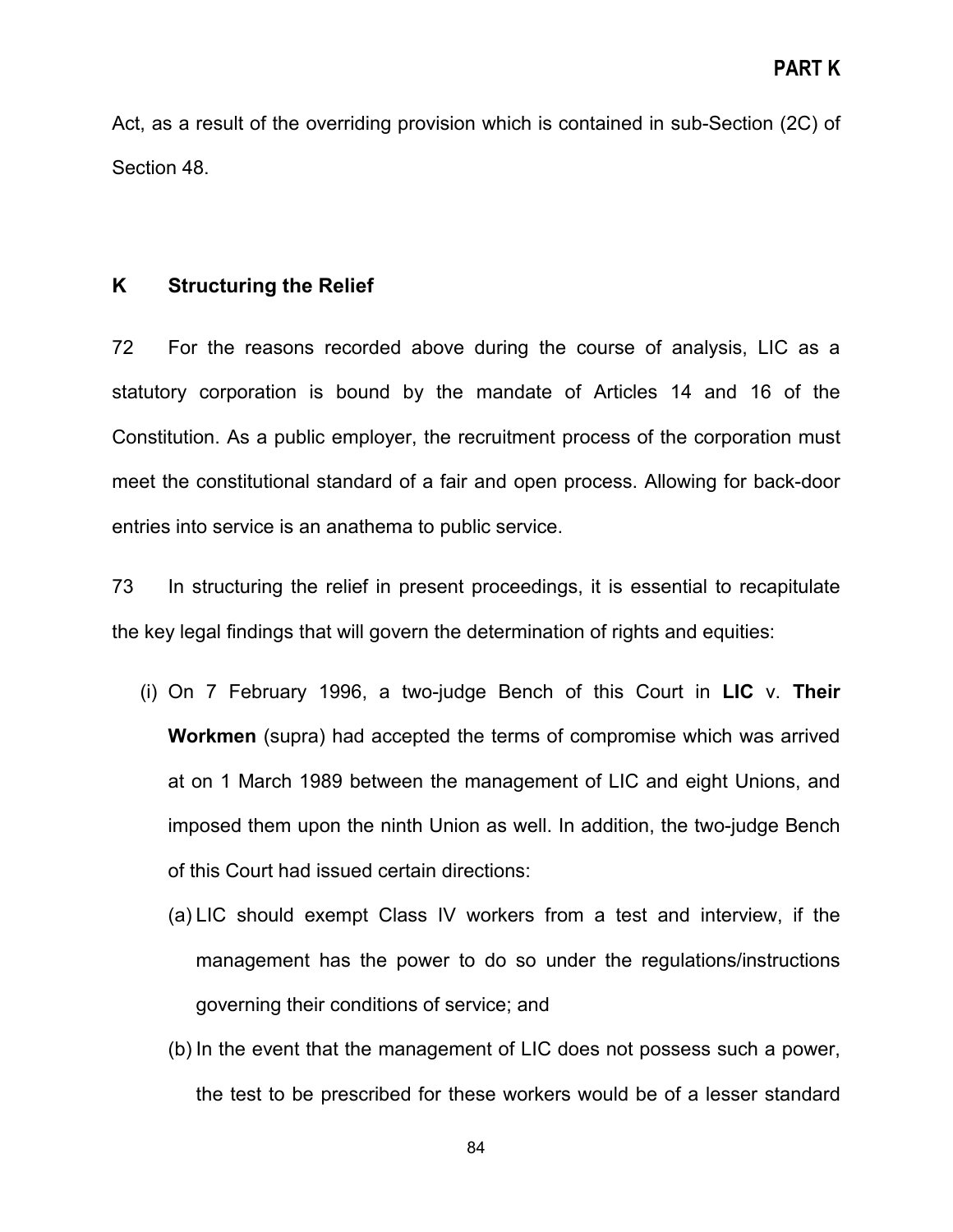compared to other applicants from the open market till the next regular recruitment;

(ii) On 23 October 1992, a three-judge Bench of this Court, while disposing of the civil appeals in **E Prabavathy** (supra), specifically accepted the scheme formulated by LIC for regularising the workers who were engaged on a temporary basis. The scheme was also specifically incorporated as a part of the order in the following terms:

> "(a) All those temporary employees who have worked for 85 days in any two consecutive calendar years with the Life Insurance Corporation between 20<sup>th</sup> May 1985 uptil date and who confirmed to tehe required eligibility criteria for regular recruitment on the dates of their initial temporary appointment will be permitted to complete for the next regular recruitment to be made by the Life Insurance Corporation after the regular recruitment for these posts currently scheduled for November, 1992.

> (b) These candidates will be considered on their merits with all other candidates who may apply for such appointments, including those from the open market.

> (c) These candidates will be given an age relaxation for applying for regular recruitment provided that they were eligible on the date of their first temporary appointment for securing regular appointment with the Life Insurance Corporation.

> (d) If these candidates are otherwise eligible, they can apply for regular recruitment in the normal course. This regularisation will, in the circumstances, be by selection for appointment. We make the above clauses of the scheme as part of our order."

The three-judge Bench in **E Prabavathy** (supra) held that the scheme proposed by LIC is reasonable and that: *(a)* the regularisation will be by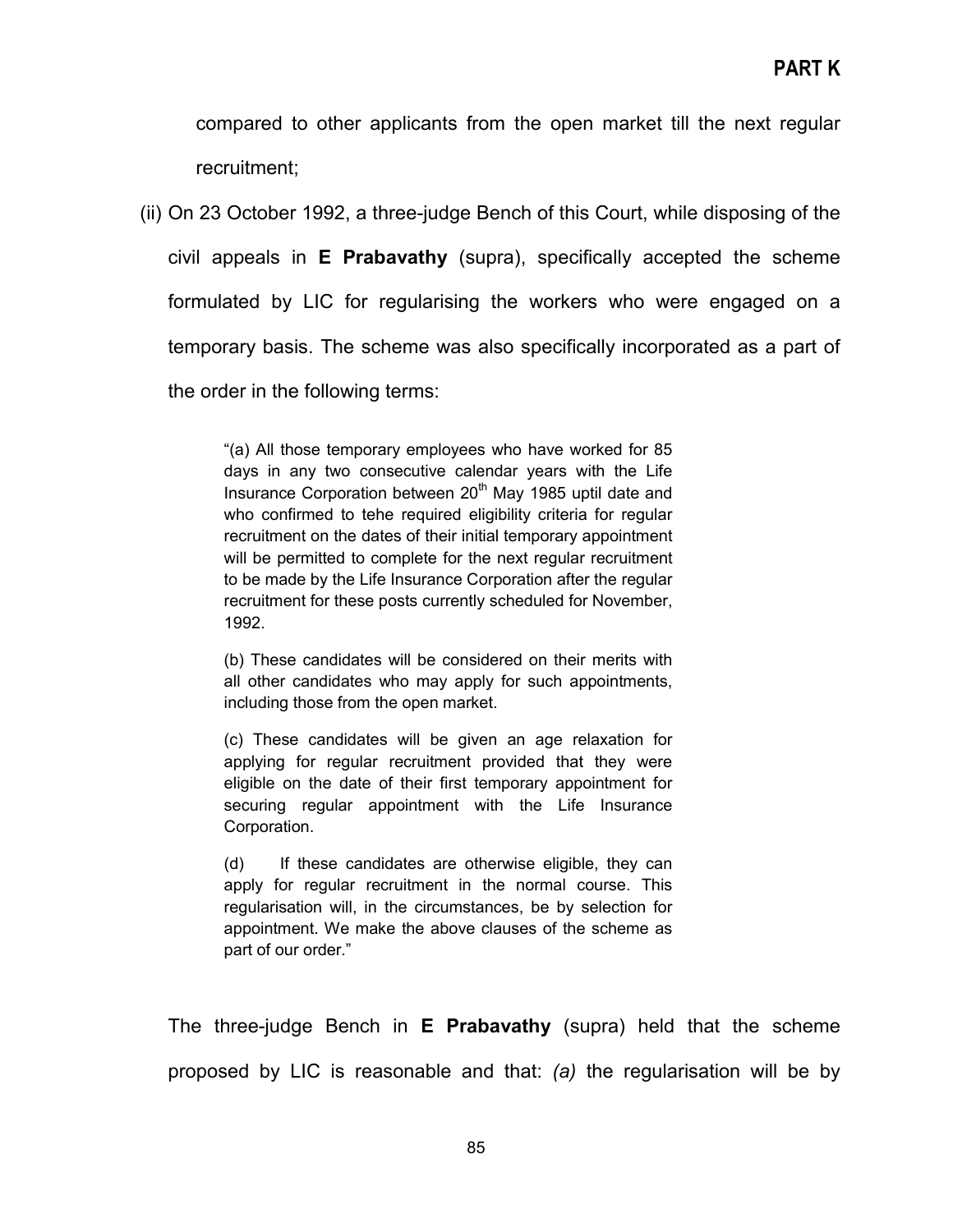selection for appointment; and *(b)* the above clauses of the scheme would constitute a part of the order of this Court;

- (iii)On 22 November 2001, a two-judge Bench of this Court in **G Sudhakar** (supra) directed that though the order dated 23 October 1992 in **E Prabavathy** (supra) applied to the workers of the Tamil Nadu division, the scheme would equally be applicable to the workers of all divisions of LIC in the country;
- (iv)The judgment of the two-judge Bench of this Court dated 8 March 2015 in **TN Terminated Employees Association** (supra) failed to notice that as a result of the final order dated 7 February 1996 in **LIC** v. **Their Workmen** (supra), the Tulpule and Jamdar Awards had been substituted by the terms of compromise. The two-judge Bench of this Court overlooked the final order dated 7 February 1996 in **LIC** v. **Their Workmen** (supra) and while adverting only to the interim order dated 1 March 1989, it arrived at a palpably erroneous conclusion that the Jamdar and Tulpule Awards were still operative and binding; and
- (v) Though the petition seeking review of **TN Terminated Employees Association** (supra) and the curative petition stand dismissed, LIC is confronted with a situation in which it is equally bound by the earlier decision of the three-judge Bench dated 23 October 1992 in **E Prabavathy** (supra), the judgment of the two-judge Bench dated 7 February 1996 in **LIC** v. **Their Workmen** (supra) dealing with the appeals arising out of the Tulpule and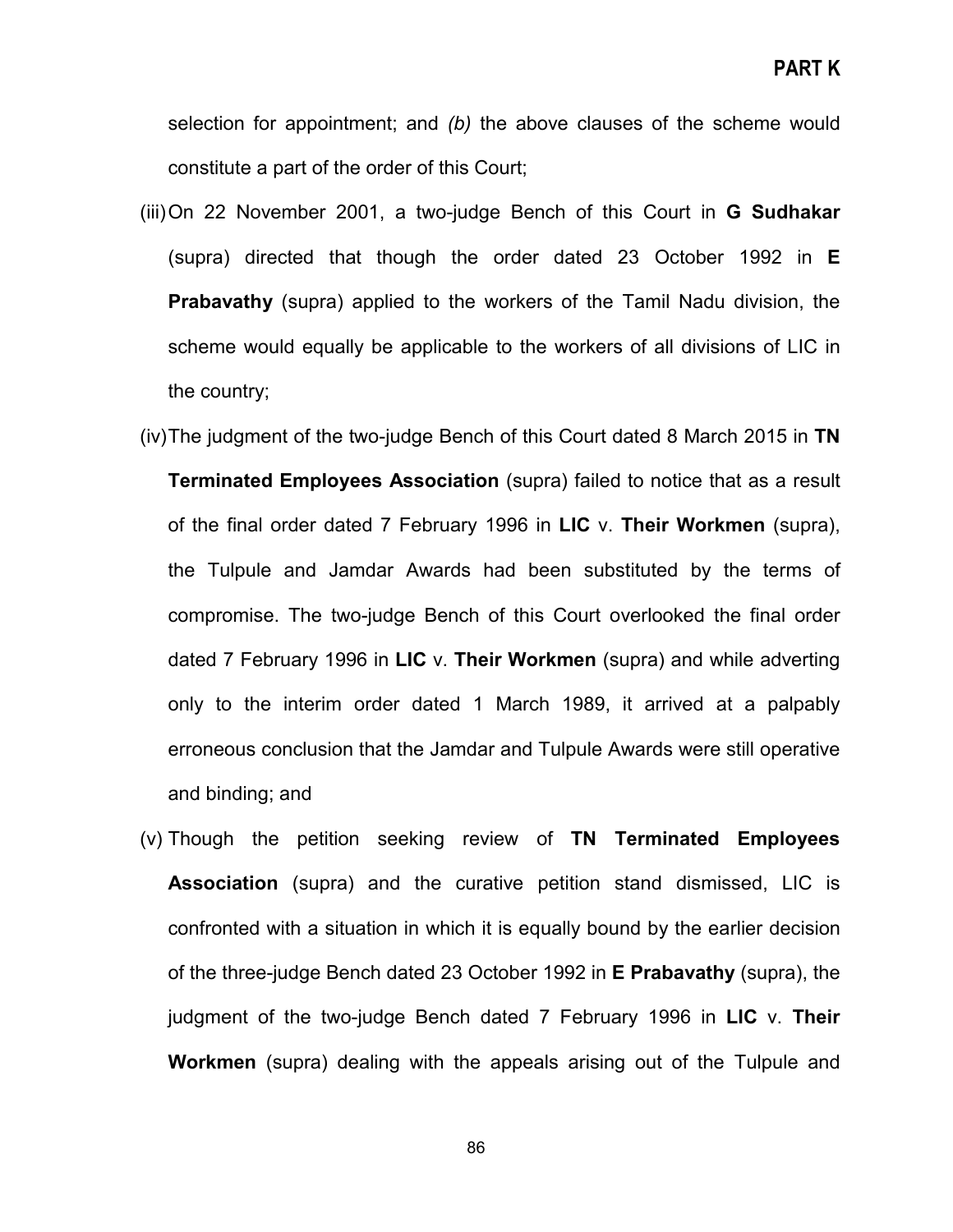Jamdar Awards and the judgment of the two-judge Bench dated 22 November 2001 in **G Sudhakar** (supra).

74 The position as it now stands, results in a palpable conflict between the twojudge Bench decision in **TN Terminated Employees Association** (supra) dated 18 March 2015 on the one hand and the earlier binding decision of a larger Bench in **E Prabavathy** (supra) on 23 October 1992 and of subsequent Benches. This conflict must be harmonised by taking recourse to the jurisdiction of this Court under Article 142 of the Constitution. In arriving at a conclusion, this Court finds that:

- (i) The remit of the CGIT which resulted in the Dogra Report was confined to the process of verification, as distinct from an adjudication of rights and liabilities;
- (ii) The Dogra Report is flawed because:
	- (a) The report failed to carry out an accurate verification of only those Class III workers who had put in at least 85 days of work in a period of two years and Class IV workers who had put in 70 days of work in a period of three years;
	- (b) The lists which are appended to the report contain patent inconsistencies and errors as a consequence of a failure to carry out an adequate verification; and
	- (c) The report accepted the claims for absorption of those workers who were specifically governed by the decision of this Court in **E Prabavathy** (supra), in spite of an express stipulation to the contrary in the order of this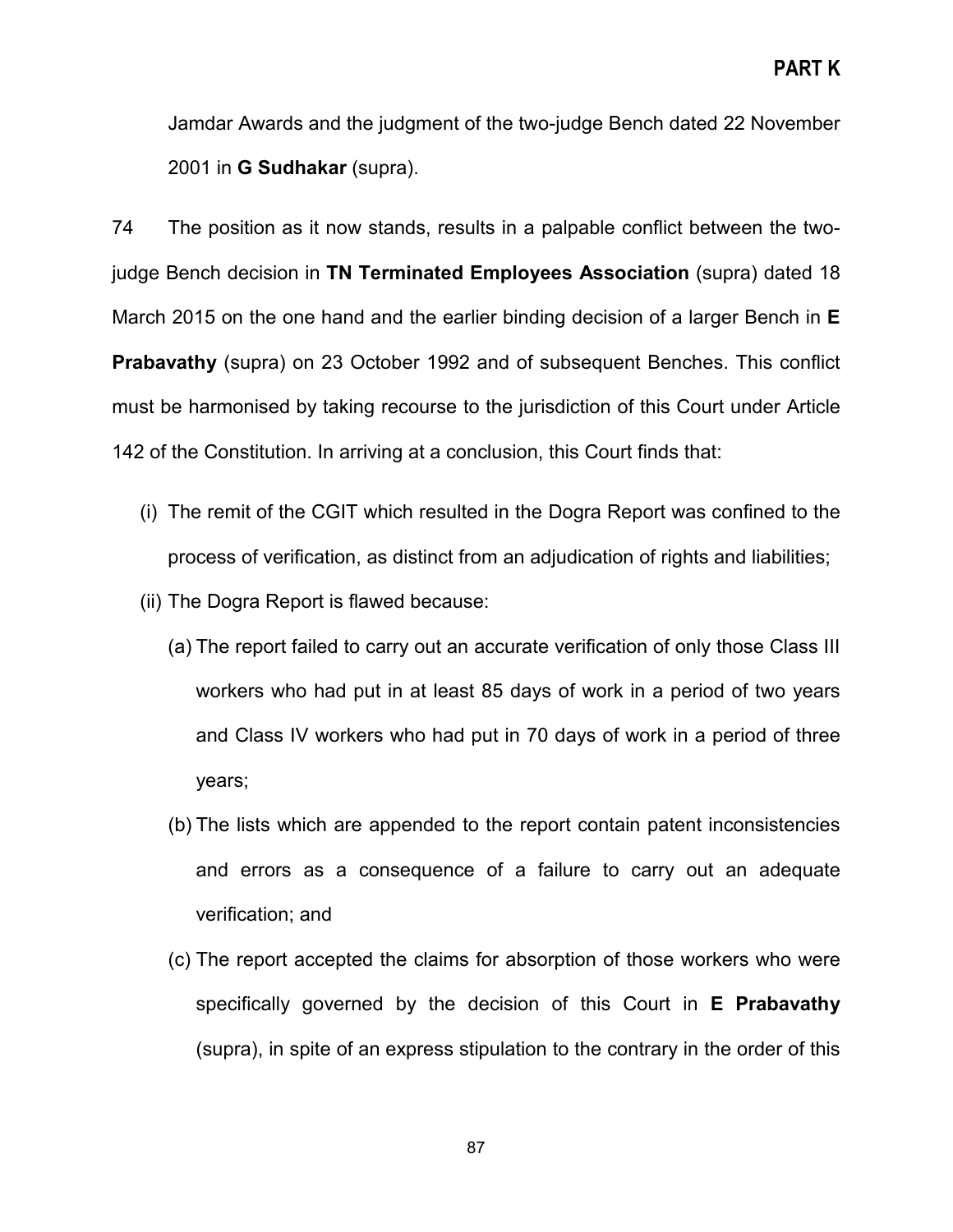Court dated 23 October 1992 as well as in paragraph 75 of the Srivastav Award;

(iii)A public employer such as LIC cannot be directed to carry out a mass absorption of over 11,000 workers on such flawed premises without following a recruitment process which is consistent with the principles of equality of opportunity governed by Articles 14 and 16 of the Constitution. Such an absorption would provide the very back-door entry, which negates the principle of equal opportunity and fairness in public employment, which has been specifically decried by this Court in **Secretary, State of Karnataka** v. Umadevi<sup>39</sup>.

75 The dispute is now of an antiquity tracing back to nearly four decades. Finality has to be wrung down on the dispute to avoid uncertainty and more litigation. Nearly thirty-one years have elapsed since 1991. We have come to the conclusion that the claims of those workers who are duly found upon verification to meet the threshold conditions of eligibility should be resolved by the award of monetary compensation in lieu of absorption, and in full and final settlement of all claims and demands. Thus, this Court directs the following:

(i) A fresh verification of the claims of workers who claim to have been employed for at least 70 days in Class IV posts over a period of three years or 85 days in Class III posts over a period of two years shall be carried out;

<span id="page-87-0"></span><sup>39</sup> (2006) 4 SCC 1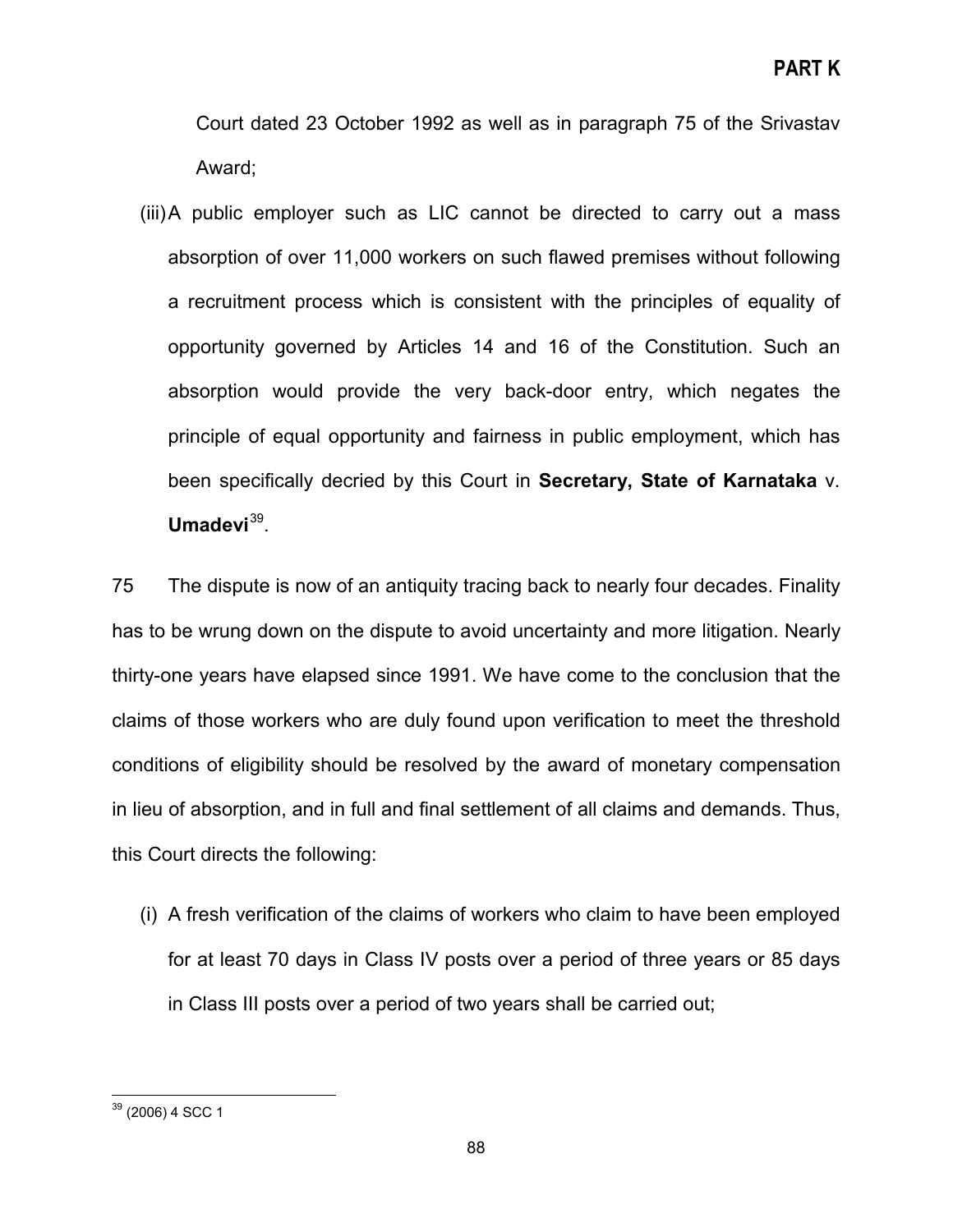- (ii) The verification shall be confined to persons who were working between 20 May 1985 and 4 March 1991;
- (iii)All persons who are found to be eligible on the above norm shall be entitled to compensation computed at the rate of Rs 50,000 for every year of service or part thereof. The payment of compensation at the above rate shall be in lieu of reinstatement, and in full and final settlement of all claims and demands of the workers in lieu of regularisation or absorption and notwithstanding the directions issued by this Court in **TN Terminated Employees Association** (supra);
- (iv)In carrying out the process of verification, the Committee appointed by this Court shall not be confined to the certified list before the CGIT and shall consider the claims of all workers who were engaged between 20 May 1985 and 4 March 1991;
- (v) For the purpose of verification, LIC shall make available all the records at the Divisional level to the Committee appointed by this Court;
- (vi)It will be open to the workers concerned or, as the case may be, the Unions and Associations representing them, to make available such documentary material in their possession for the purpose of verification;
- (vii) The process of verification shall be carried out independently without regard to the Dogra Report, which is held to be flawed;
- (viii) The payment of compensation in lieu of reinstatement shall be effected by LIC within a period of three months from the date of receipt of the report of verification by the Committee; and